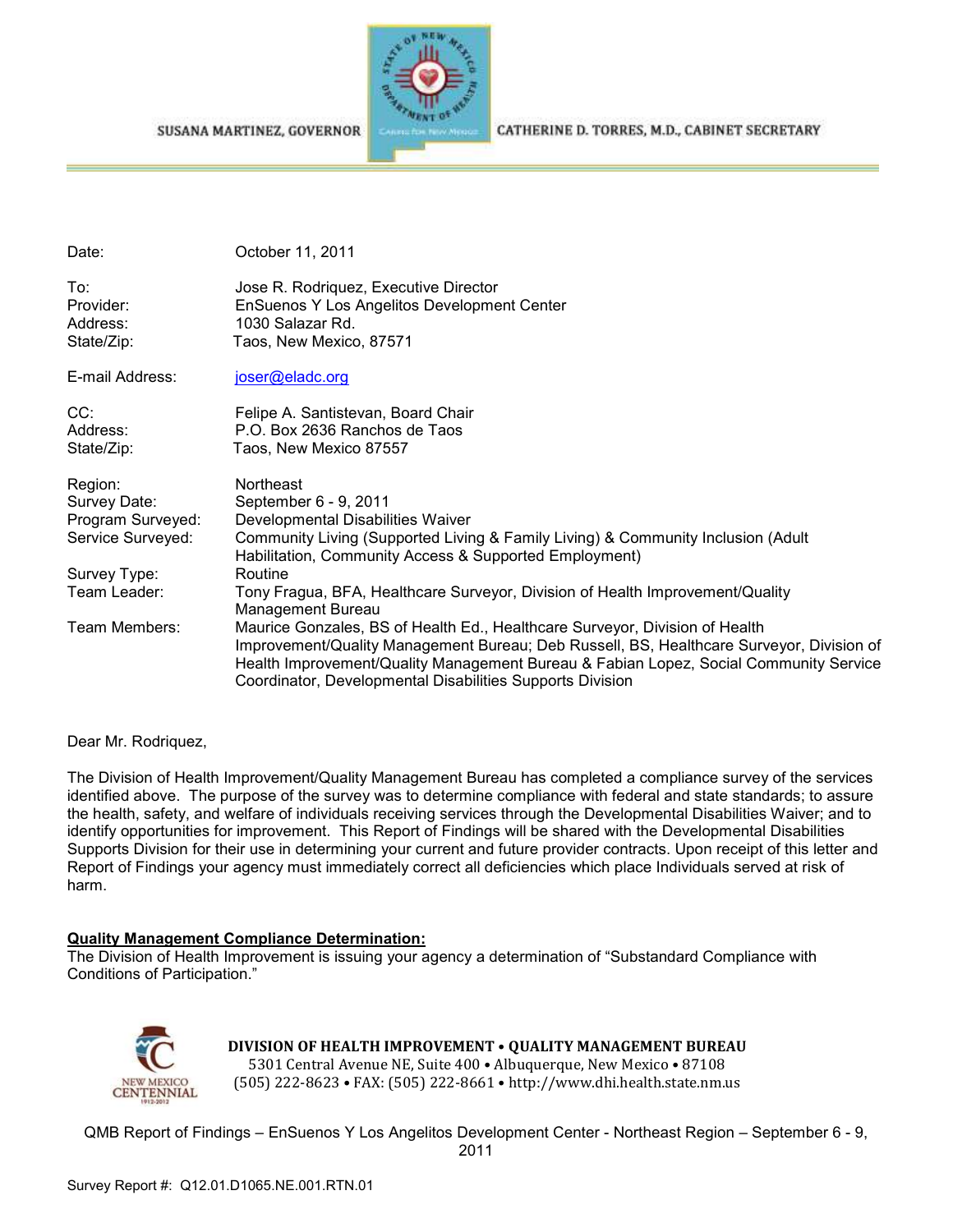#### **Plan of Correction:**

The attached Report of Findings identifies deficiencies found during your agency's compliance review. You are required to complete and implement a Plan of Correction. Please submit your agency's Plan of Correction in the space on the two right columns of the Report of Findings. See attachment "A" for additional guidance in completing the Plan of Correction. The response is due to the parties below within 10 business days of the receipt of this letter:

#### **1. Quality Management Bureau, Attention: Plan of Correction Coordinator 5301 Central Ave. NE Suite 400 Albuquerque, NM 87108**

#### **2. Developmental Disabilities Supports Division Regional Office for region of service surveyed**

Upon notification from QMB that your Plan of Correction has been approved, you must implement all remedies and corrective actions within 45 business days. If your Plan of Correction is denied, you must resubmit a revised plan as soon as possible for approval, as all remedies must still be completed within 45 business days of the receipt of this letter.

Failure to submit, complete or implement your Plan of Correction within the 45 day required time frames may result in the imposition of a \$200 per day Civil Monetary Penalty until it is received, completed and/or implemented.

#### **Request for Informal Reconsideration of Findings (IRF):**

If you disagree with a finding of deficient practice, you have 10 business days upon receipt of this notice to request an IRF. Submit your request for an IRF in writing to:

> QMB Deputy Bureau Chief 5301 Central Ave NE Suite #400 Albuquerque, NM 87108 Attention: IRF request

See Attachment "C" for additional guidance in completing the request for Informal Reconsideration of Findings. The request for an IRF will not delay the implementation of your Plan of Correction which must be completed within 45 business days. Providers may not appeal the nature or interpretation of the standard or regulation, the team composition or sampling methodology. If the IRF approves the modification or removal of a finding, you will be advised of any changes.

Please call the Plan of Correction Coordinator at 505-222-8647 if you have questions about the Report of Findings or Plan of Correction. Thank you for your cooperation and for the work you perform.

Sincerely,

Tony Fragua, BFA

Tony Fragua, BFA Team Lead/Healthcare Surveyor Division of Health Improvement Quality Management Bureau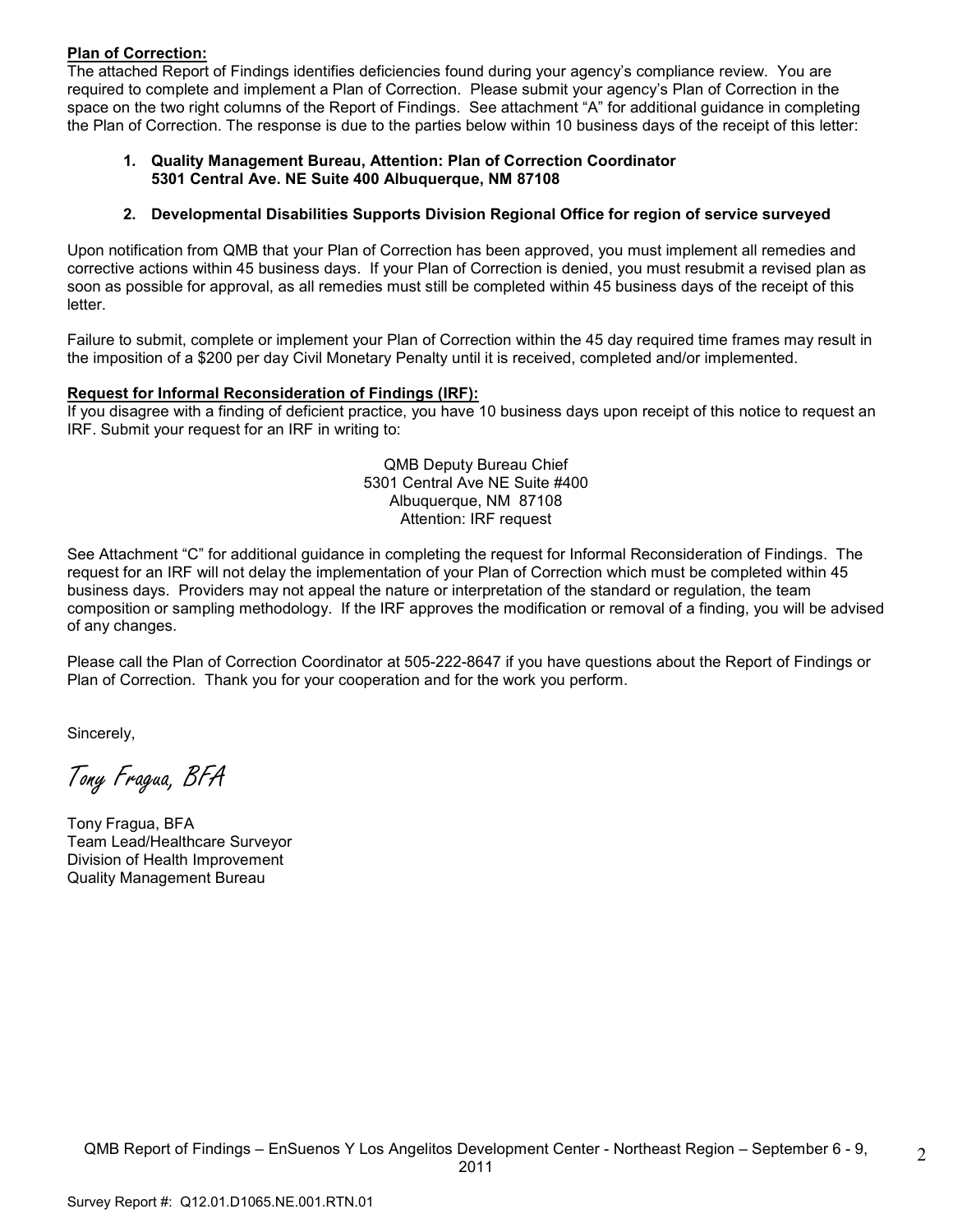#### **Survey Process Employed:**

Entrance Conference Date: September 6, 2011

Exit Conference Date: September 8, 2011

#### Present: **EnSuenos Y Los Angelitos Development Center**

Yvette Trujillo, Adult Services Director Joseph Rivera, Day Services Coordinator Jacob Archuleta, Day Services Coordinator Gloria Mondragon, Respite Coordinator Lisa Ann Edenfield, LPN

#### **DOH/DHI/QMB**

Tony Fragua, BFA, Team Lead/Healthcare Surveyor Maurice Gonzales, BS of Health Ed., Healthcare Surveyor

#### **DDSD - NE Regional Office**

Fabian Lopez, Social Community Service Coordinator

#### Present: **EnSuenos Y Los Angelitos Development Center**

Jose R. Rodriquez, Executive Director Yvette Trujillo, Adult Services Director Claudine Valerio, Family Living/Quality Assurance/Incident Management Coordinator Jacob Archuleta, Day Services Coordinator Joseph Rivera, Day Services Coordinator Lisa Ann Edenfield, LPN Diane Romero, Human Resource Manager

#### **DOH/DHI/QMB**

Tony Fragua, BFA, Team Lead/Healthcare Surveyor Deb Russell, BS, Healthcare Surveyor Maurice Gonzales, BS of Health Ed., Healthcare Surveyor

#### **DDSD - NE Regional Office**

Fabian Lopez, Social Community Service Coordinator

| <b>Total Homes Visited</b>          | Number: | 7                                                                                                                                                                                                    |
|-------------------------------------|---------|------------------------------------------------------------------------------------------------------------------------------------------------------------------------------------------------------|
| <b>Supported Homes Visited</b><br>❖ | Number: | 2                                                                                                                                                                                                    |
| <b>Family Homes Visited</b><br>❖    | Number: | 5                                                                                                                                                                                                    |
| Administrative Locations Visited    | Number: | 1                                                                                                                                                                                                    |
| <b>Total Sample Size</b>            | Number: | 10<br>3 - Jackson Class Members<br>5 - Non- <i>Jackson</i> Class Members<br>3 - Supported Living<br>5 - Family Living<br>10 - Adult Habilitation<br>4 - Community Access<br>4 - Supported Employment |
| Persons Served Interviewed          | Number: | 7                                                                                                                                                                                                    |
| Persons Served Observed             | Number: | 3 (2 Individuals did not want to be interviewed &<br>1 individual was having dinner at the time of the<br>visit)                                                                                     |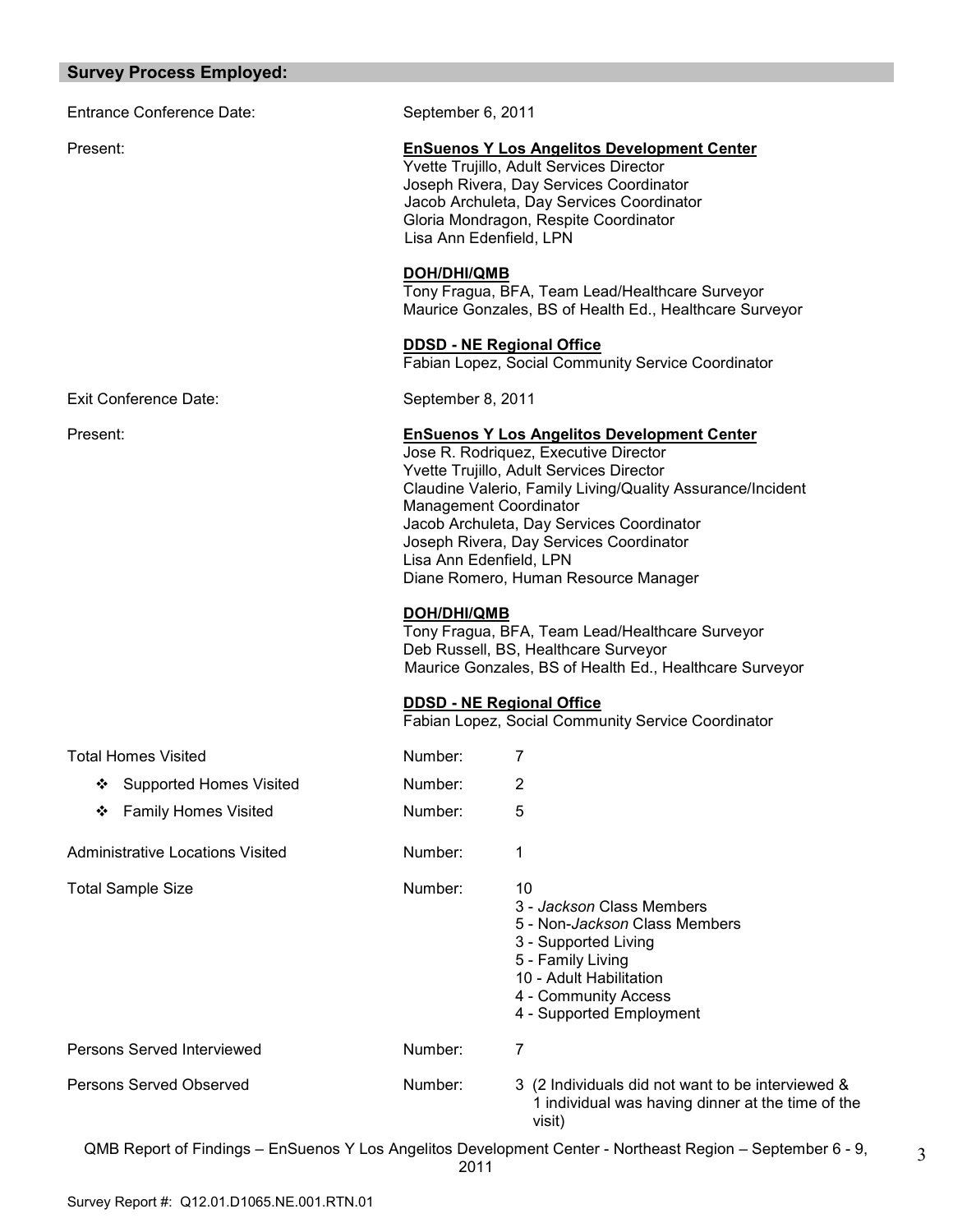| Person Served Records Reviewed             | Number: | 10 |
|--------------------------------------------|---------|----|
| Direct Service Professionals Interviewed   | Number: | 13 |
| Direct Service Professionals Record Review | Number: | 43 |
| Service Coordinator Record Review          | Number: | 4  |

Administrative Files Reviewed

- Billing Records
- Medical Records
- Incident Management Records
- Personnel Files
- Training Records
- Agency Policy and Procedure
- Caregiver Criminal History Screening Records
- Employee Abuse Registry
- Human Rights Notes and/or Meeting Minutes
- Evacuation Drills
- Quality Assurance / Improvement Plan
- CC: Distribution List: DOH Division of Health Improvement
	- DOH Developmental Disabilities Supports Division
	- DOH Office of Internal Audit
	- HSD Medical Assistance Division

4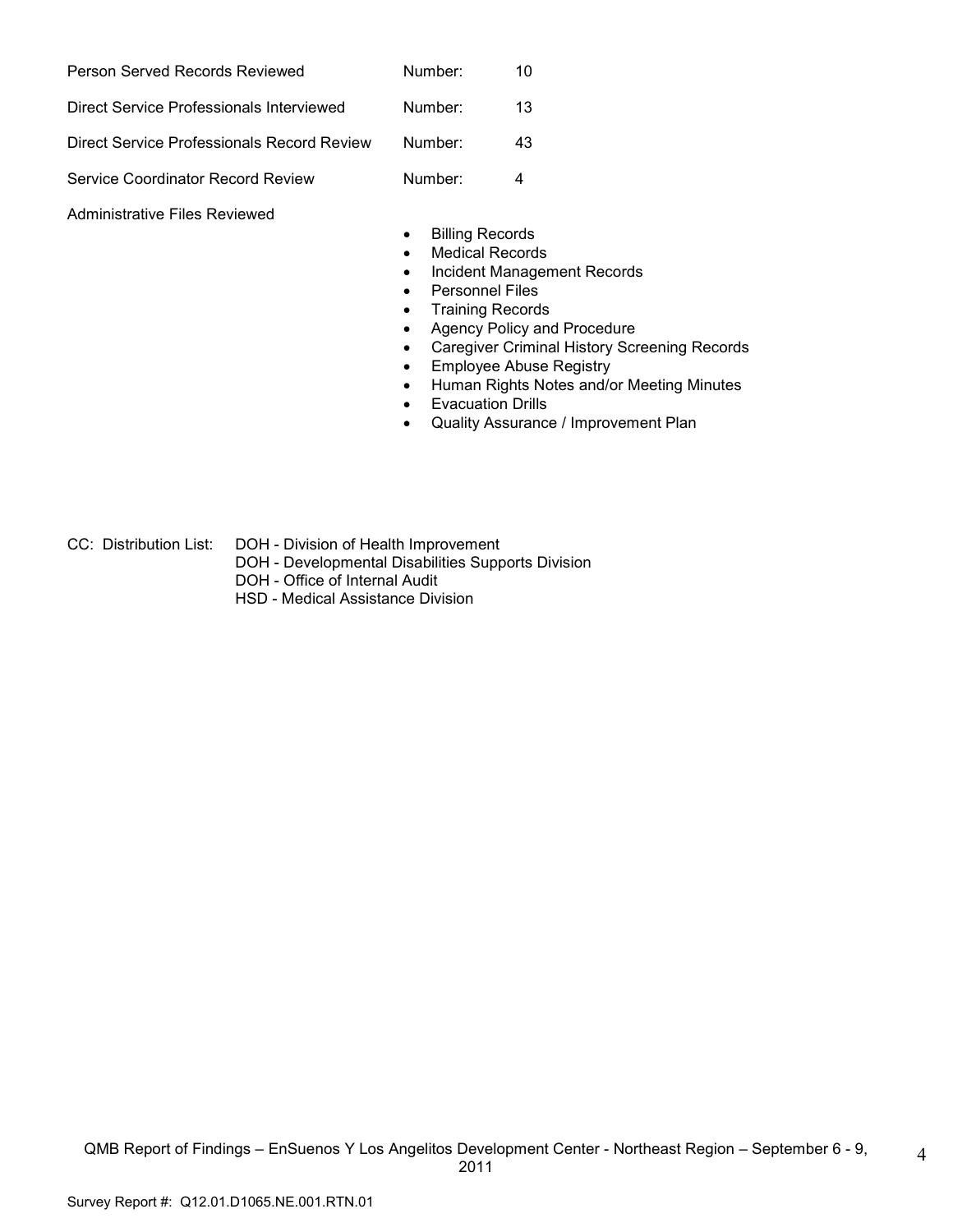## **Attachment A**

# **Provider Instructions for Completing the QMB Plan of Correction (POC) Process**

## *Introduction:*

After a QMB Compliance Review, your QMB Report of Findings will be sent to you via US mail.

Each provider must develop and implement a Plan of Correction (POC) that identifies specific quality assurance and quality improvement activities the agency will implement to correct deficiencies and prevent continued non compliance.

Agencies must submit their Plan of Correction within 10 business days from the date you receive the QMB Report of Findings. (Providers who do not submit a POC within 10 days will be referred to the Internal Review Committee [IRC] for sanctions).

If you have questions about the Plan of Correction process, call the QMB Plan of Correction Coordinator at 505-222-8647 or email at George. Perrault@state.nm.us. Requests for technical assistance must be requested through your DDSD Regional Office.

If you wish to dispute a finding on the official Report of Findings, you must file an Informal Reconsideration of Findings (IRF) request within ten (10) days of receiving your report. The POC process cannot resolve disputes regarding findings. Please note that you must still submit a POC for findings that are in question (see Attachment "C").

# *Instructions for Completing Agency POC:*

## *Required Content*

Your Plan of Correction should provide a step-by-step description of the methods to correct each deficient practice to prevent recurrence and information that ensures the regulation cited is in compliance. The remedies noted in your POC are expected to be added to your Agency's required, annual Quality Assurance Plan. (see page 3, DDW standards, effective; April 1, 2007, Chapter 1, Section I Continuous Quality Management System)

If a deficiency has already been corrected, the plan should state how it was corrected, the completion date (date the correction was accomplished), and how possible recurrence of the deficiency will be prevented.

The Plan of Correction you submit needs to address *each deficiency* in the two right hand columns with:

- 1. How the corrective action will be accomplished for all cited deficiencies in the report of findings;
- 2. How your Agency will identify all other individuals having the potential to be affected by the same deficient practice;
- 3. What measures will be put into place or what systemic changes will be made to ensure that the deficient practice will not reoccur and corrective action is sustained;
- 4. How your Agency plans to monitor corrective actions utilizing its continuous Quality Assurance/Quality Improvement Plan to assure solutions in the plan of correction are achieved and sustained, including (if appropriate):
	- Details about how and when Consumer, Personnel and Residential files are audited by Agency personnel to ensure they contain required documents;
	- Information about how Medication Administration Records are reviewed to verify they contain all required information before they are distributed, as they are being used, and after they are completed;
	- Your processes for ensuring that all staff are trained in Core Competencies, Incident Reporting, and Individual-Specific service requirements, etc;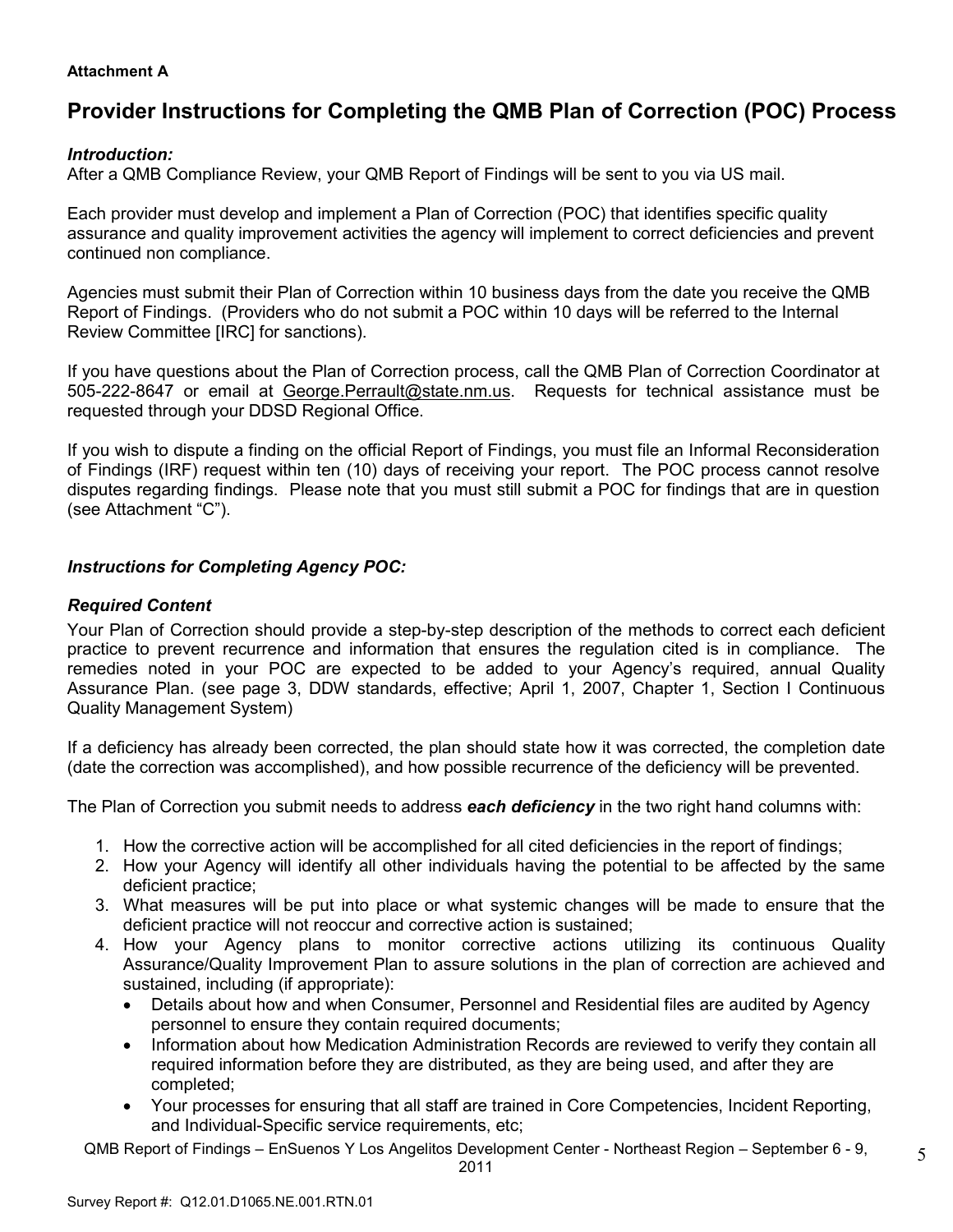- How accuracy in Billing documentation is assured;
- How health, safety is assured;
- For Case Management Providers, how ISPs are reviewed to verify they meet requirements, how the timeliness of LOC packet submissions and consumer visits are tracked;
- Your process for gathering, analyzing and responding to Quality data, and
- Details about Quality Targets in various areas, current status, Root Cause Analyses about why Targets were not met, and remedies implemented.
- 5. The individual's title responsible for the Plan of Correction and completion date.

*Note:* **Instruction or in-service of staff alone may not be a sufficient plan of correction.** This is a good first step toward correction, but additional steps should be taken to ensure the deficiency is corrected and will not recur.

# *Completion Dates*

The plan of correction must include a **completion date** (entered in the far right-hand column). Be sure the date is **realistic** in the amount of time your Agency will need to correct the deficiency; not to exceed 45 days.

Direct care issues should be corrected immediately and monitored appropriately. Some deficiencies may require a staged plan to accomplish total correction. Deficiencies requiring replacement of equipment, etc., may require more time to accomplish correction but should show reasonable time frames.

# *Plan of Correction Submission Requirements*

- 1. Your Plan of Correction must be completed on the official QMB Survey Report of Findings/Plan of Correction Form and received by QMB within ten (10) business days from the date you received the report of findings.
- 2. If you have questions about the POC process, call the POC Coordinator, George Perrault at 505-222- 8647 for assistance.
- 3. For Technical Assistance (TA) in developing or implementing your POC, contact your local DDSD Regional Office.
- 4. Submit your POC to George Perrault, POC Coordinator in any of the following ways:
	- a. Electronically at George.Perrault@state.nm.us
	- b. Faxed to 505-222-8661, or
	- c. Mailed to QMB, 5301 Central Avenue SW, Suite 400, Albuquerque, NM 87108
- 5. Do not send supporting documentation to QMB until after your POC has been approved by QMB.
- 6. QMB will notify you when your POC has been "approve" or "denied."
	- a. Whether your POC is "approved," or "denied," you will have a maximum of 45 business days from the date of receipt of your Report of Findings to correct all survey deficiencies.
	- b. If your POC is "Denied" it must be revised and resubmitted as soon as possible, as the 45 business day limit is in effect.
	- c. If your POC is "Denied" a second time your agency may be referred to the Internal Review Committee.
	- d. You will receive written confirmation that your POC has been approved by QMB and a final deadline for completion of your POC.
- 7. Failure to submit your POC within 10 days without prior approval of an extension by QMB will result in a referral to the Internal Review Committee and the possible implementation of monetary penalties and/or sanctions.
- 8. Revisions, Modifications or Extensions to your Plan of Correction (post QMB approval) must be made in writing and submitted to the Plan of Correction Coordinator at QMB, prior to the due date and are approved on a case-by-case basis. No changes may be made to your POC or the timeframes for implementation without written approval of the POC Coordinator.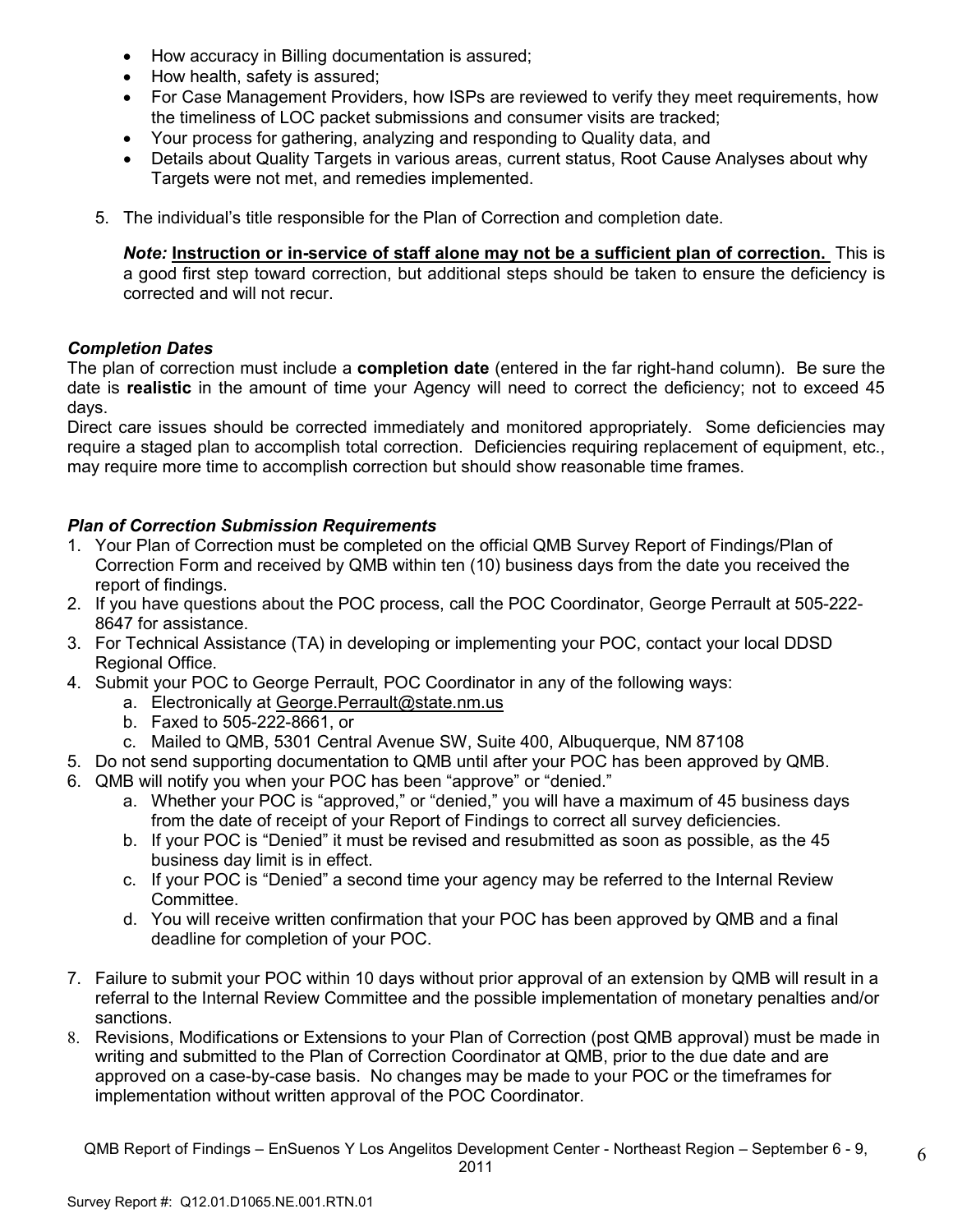# *POC Document Submission Requirements*

Once your POC has been approved by the QMB Plan of Correction Coordinator you must submit copies of documents as evidence that all deficiencies have been corrected, as follows.

- 1. Your internal documents are due within a *maximum* of 45 business days of receipt of your Report of Findings.
- 2. You may submit your documents by postal mail, fax, or electronically on disc or scanned and attached to e-mails.
- 3. All submitted documents *must be annotated*: please be sure the tag numbers and Identification numbers are indicated on each document submitted. Documents which are not annotated with the Tag number and Identification number may not be accepted.
- 4. Do not submit original documents; hard copies or scanned and electronically submitted copies are fine. Originals must be maintained in the agency file(s) per DDSD Standards.
- 5. In lieu of some documents, you may submit copies of file or home audit forms that clearly indicate cited deficiencies have been corrected, other attestations of correction must be approved by the Plan of Correction Coordinator prior to their submission.
- 6. For billing deficiencies, you must submit:
	- a. Evidence of an internal audit of billing documentation for a sample of individuals and timeframes;
	- b. Copies of "void and adjust" forms submitted to correct all over-billed or unjustified units billed identified during your internal audit.

7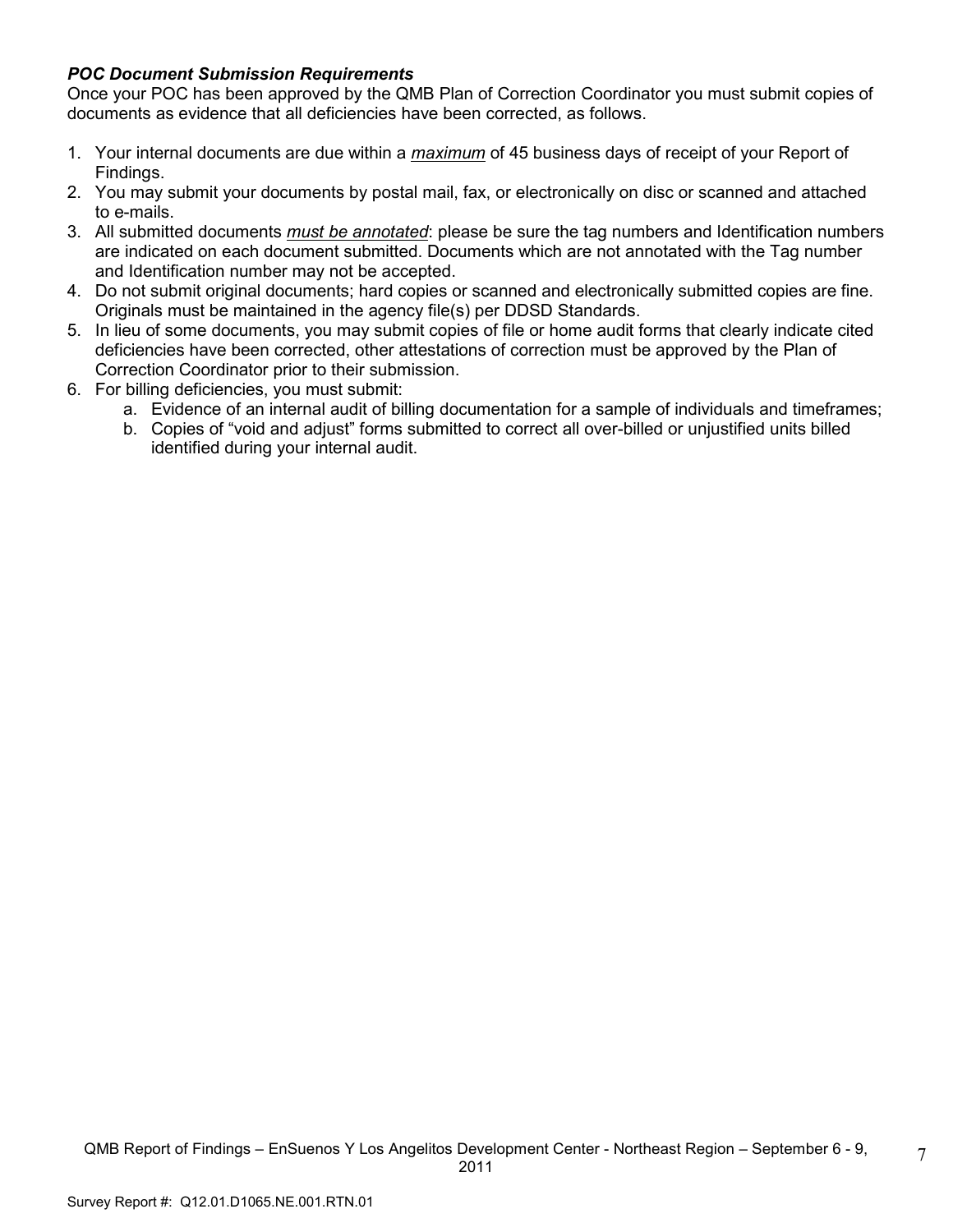# **QMB Scope and Severity Matrix**

Each deficiency in your Report of Findings is scored on a Scope and Severity Scale. The culmination of each deficiency's Scope and Severity is used to determine degree of compliance to standards and regulations and level of QMB Compliance Determination.

|                 |                  |                                                             |                                  | <b>SCOPE</b>                    |                                             |
|-----------------|------------------|-------------------------------------------------------------|----------------------------------|---------------------------------|---------------------------------------------|
|                 |                  |                                                             | <b>Isolated</b><br>$01\% - 15\%$ | <b>Pattern</b><br>$16\% - 79\%$ | <b>Widespread</b><br>$80\% - 100\%$         |
|                 | High Impact      | Immediate Jeopardy to<br>individual health and or<br>safety | J.                               | Κ.                              | L.                                          |
|                 |                  | <b>Actual harm</b>                                          | G.                               | н.                              | T.                                          |
| <b>SEVERITY</b> | Medium<br>Impact | No Actual Harm<br>Potential for more than                   | D.                               | Е.                              | $F.$ (3 or<br>more)                         |
|                 |                  | minimal harm                                                | $D.$ (2 or<br>less)              |                                 | $F.$ (no<br>conditions of<br>participation) |
|                 | Low<br>Impact    | No Actual Harm<br>Minimal potential for<br>harm.            | А.                               | В.                              | $\mathbf{C}$ .                              |

# **Scope and Severity Definitions:**

• Isolated:

A deficiency that is limited to 1% to 15% of the sample, usually impacting few individuals in the sample.

• Pattern:

A deficiency that impacts a number or group of individuals from 16% to 79% of the sample is defined as a pattern finding. Pattern findings suggest the need for system wide corrective actions.

• Widespread:

A deficiency that impacts most or all (80% to 100%) of the individuals in the sample is defined as widespread or pervasive. Widespread findings suggest the need for system wide corrective actions as well as the need to implement a Continuous Quality Improvement process to improve or build infrastructure. Widespread findings could be referred to the Internal Review Committee for review and possible actions or sanctions.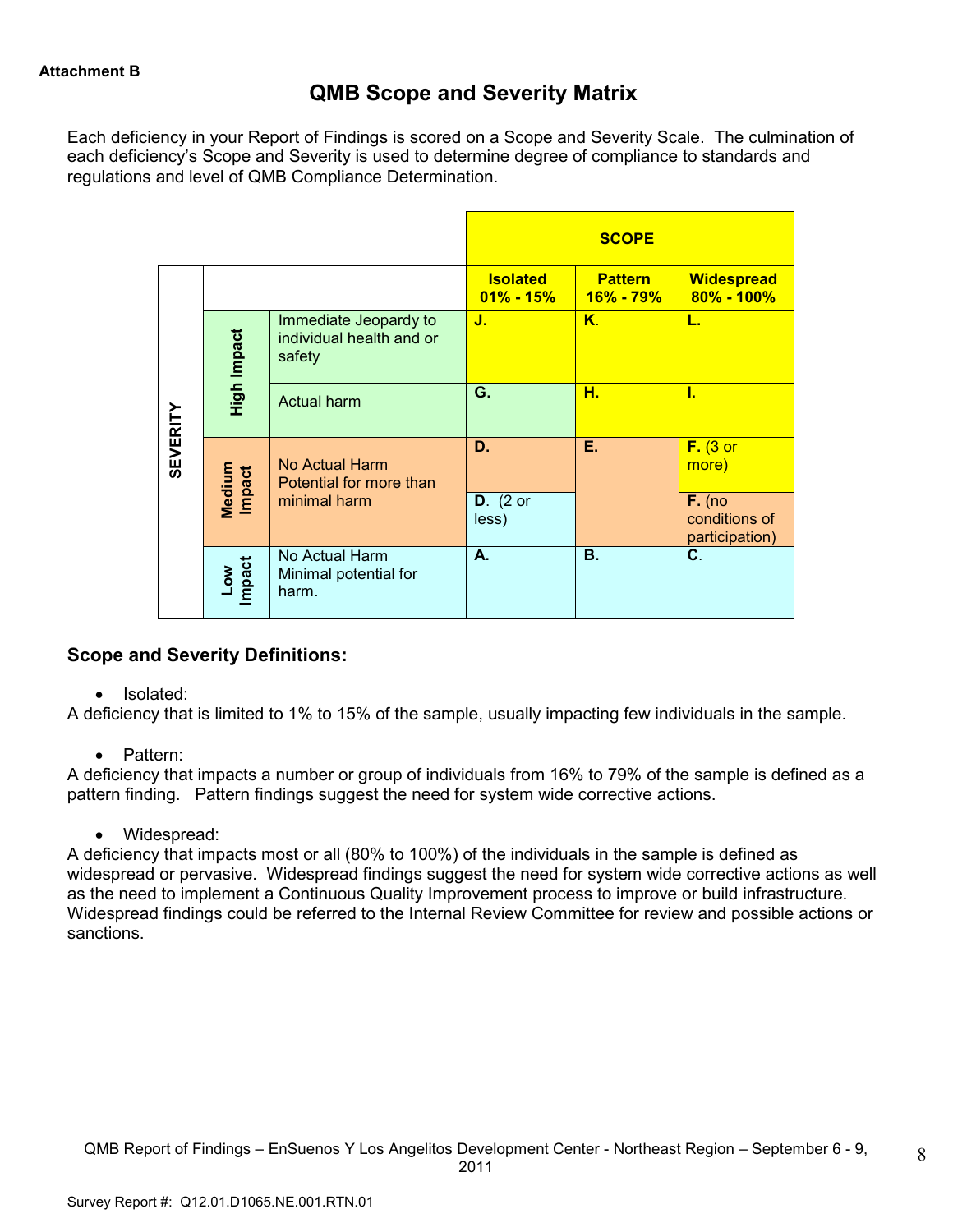# **QMB Determinations of Compliance**

• "Substantial Compliance with Conditions of Participation"

The QMB determination of "Substantial Compliance with Conditions of Participation" indicates that a provider is in substantial compliance with all 'Conditions of Participation' and other standards and regulations. The agency has obtained a level of compliance such that there is a minimal potential for harm to individuals' health and safety. To qualify for a determination of Substantial Compliance with Conditions of Participation, the provider must be in compliance with all Conditions of Participation.

# • "Non-Compliance with Conditions of Participation"

The QMB determination of "Non-Compliance with Conditions of Participation" indicates that a provider is out of compliance with one (1) or more 'Conditions of Participation.' This non-compliance, if not corrected, is likely to result in a serious negative outcome or the potential for more than minimal harm to individuals' health and safety.

Providers receiving a repeat determination of 'Non-Compliance' may be referred by QMB to the Internal Review Committee (IRC) for consideration of remedies and possible actions.

# • "Sub-Standard Compliance with Conditions of Participation":

The QMB determination of "Sub-Standard Compliance with Conditions of Participation" indicates a provider is significantly out of compliance with Conditions of Participation and/or has:

- Multiple findings of widespread non-compliance with any standard or regulation with a significant potential for more than minimal harm.
- Any finding of actual harm or Immediate Jeopardy.

Providers receiving a repeat determination of 'Substandard Compliance' will be referred by QMB to the Internal Review Committee (IRC) for consideration of remedies and possible actions.

9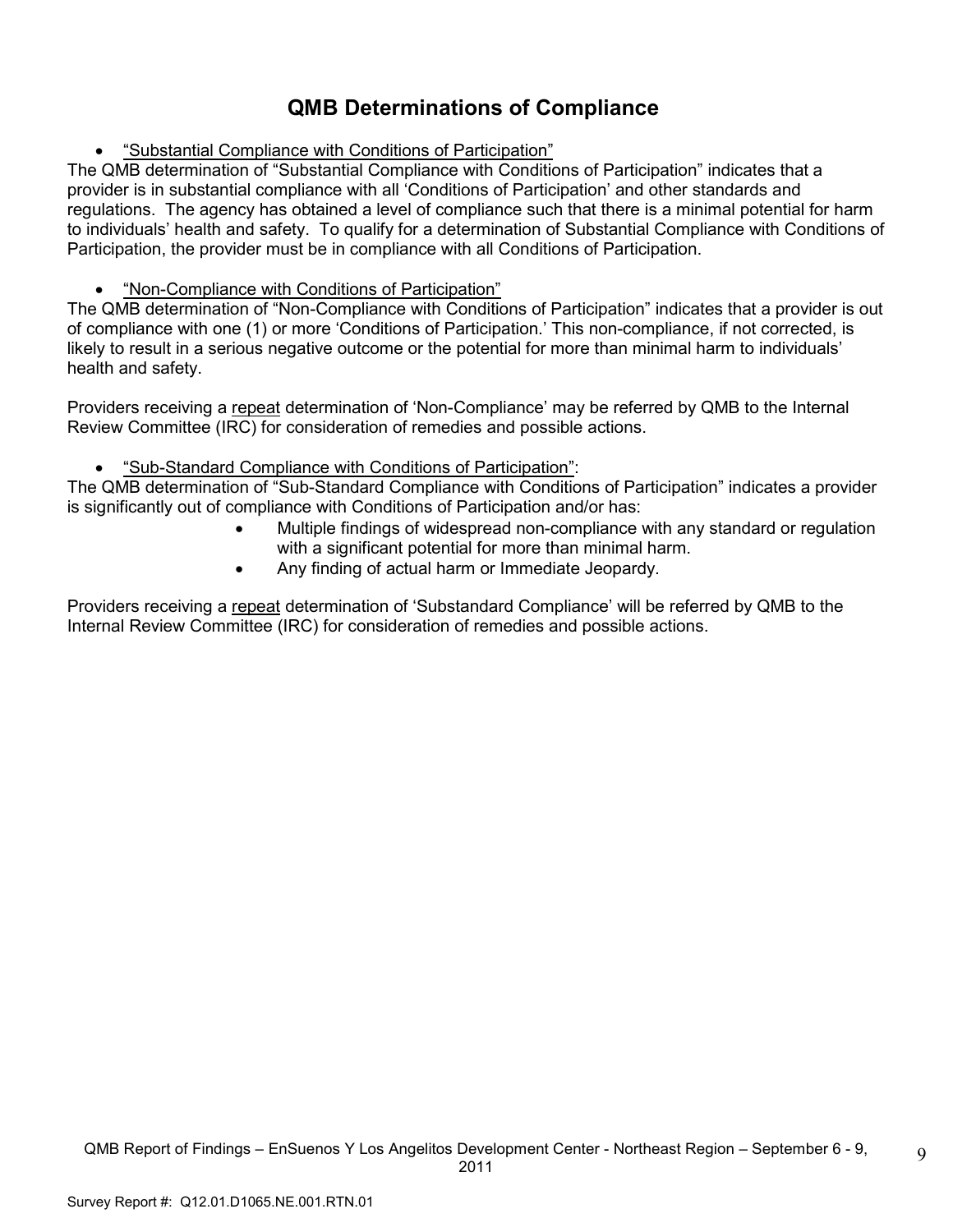# **Guidelines for the Provider Informal Reconsideration of Finding (IRF) Process**

## **Introduction:**

Throughout the QMB Survey process, surveyors are openly communicating with providers. Open communication means that surveyors have clarified issues and/or requested missing information before completing the review. Regardless, there may still be instances where the provider disagrees with a specific finding. Providers may use the following process to informally dispute a finding.

## **Instructions:**

- 1. The Informal Reconsideration of the Finding (IRF) request must be in writing to the QMB Deputy Bureau Chief **within 10 working days** of receipt of the final report.
- 2. The written request for an IRF must be completed on the QMB Request for Informal Reconsideration of Finding Form available on the QMB website: http://dhi.health.state.nm.us/qmb
- 3. The written request for an IRF must specify in detail the request for reconsideration and why the finding is inaccurate.
- 4. The IRF request must include all supporting documentation or evidence.

# **The following limitations apply to the IRF process:**

- The request for an IRF and all supporting evidence must be received within 10 days.
- Findings based on evidence requested during the survey and not provided may not be subject to reconsideration.
- The supporting documentation must be new evidence not previously reviewed or requested by the survey team.
- Providers must continue to complete their Plan of Correction during the IRF process
- Providers may not request an IRF to challenge the sampling methodology.
- Providers may not request an IRF based on disagreement with the nature of the standard or regulation.
- Providers may not request an IRF to challenge the team composition.
- Providers may not request an IRF to challenge the QMB compliance determination or the length of their DDSD provider contract.

A Provider forfeits the right to an IRF if the request is not made within 10 working days of receiving the report and/or does not include all supporting documentation or evidence to show compliance with the standards and regulations.

QMB has 30 working days to complete the review and notify the provider of the decision. The request will be reviewed by the IRF committee. The Provider will be notified in writing of the ruling; no face to face meeting will be conducted.

When a Provider requests that a finding be reconsidered, it does not stop or delay the Plan of Correction process. **Providers must continue to complete the Plan of Correction, including the finding in dispute regardless of the IRF status.** If a finding is removed or modified, it will be noted and removed or modified from the Report of Findings. It should be noted that in some cases a Plan of Correction may be completed prior to the IRF process being completed. The provider will be notified in writing on the decisions of the IRF committee.

10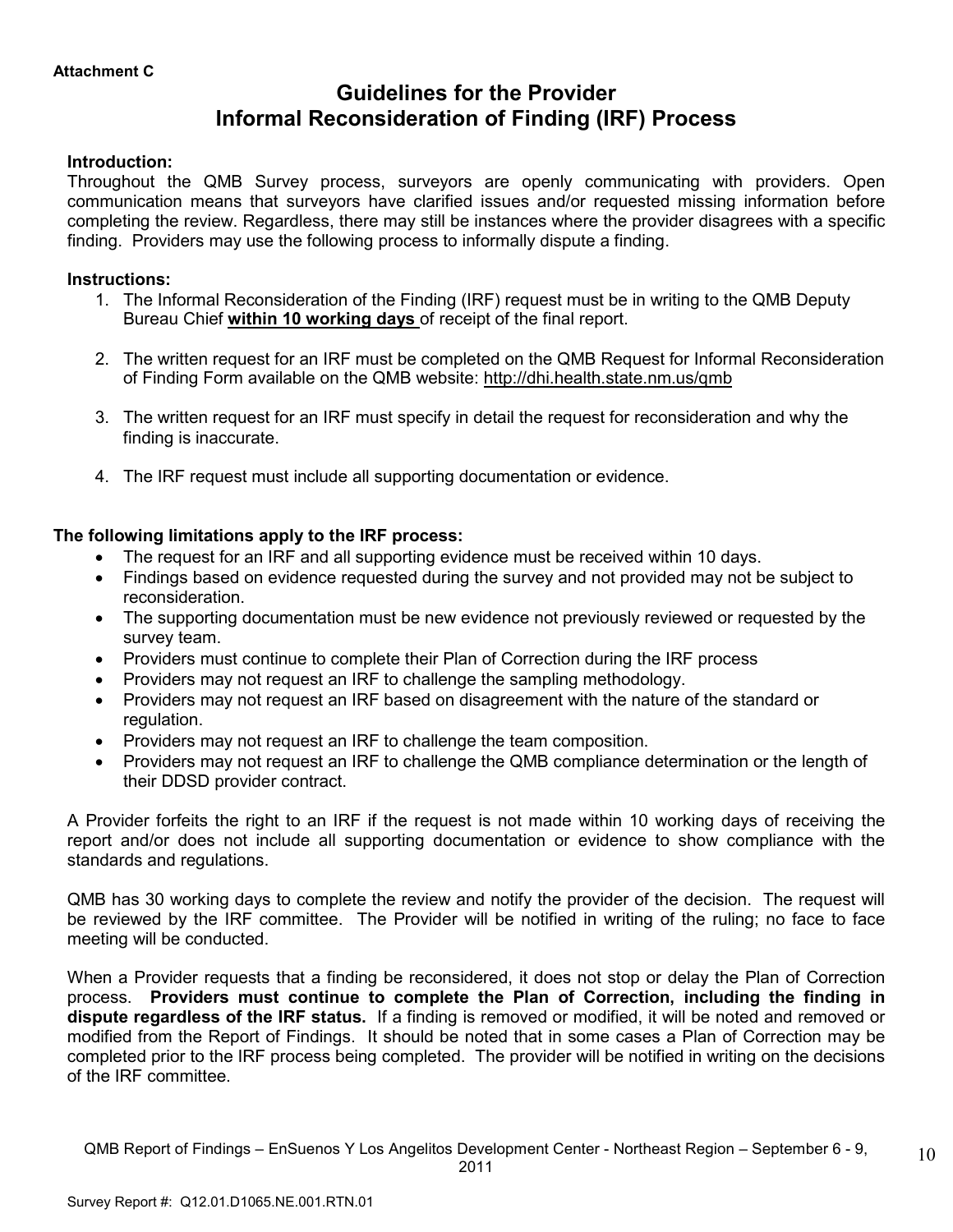# **Agency: EnSuenos Y Los Angelitos Development Center – Northeast Region** Program: Developmental Disabilities Waiver<br>Service: Community Living (Supported Livin Service: Community Living (Supported Living & Family Living) & Community Inclusion (Adult Habilitation, Community Access & Supported Employment)<br>Routine Survey Monitoring Type:<br>Date of Survey: **Date of Survey: September 6 – 9, 2011**

| <b>Standard of Care</b>                                                                                                                                                                                                                                                                                                                                                                                                                                                                                                                                                                                                                                                                                                                                                                                                                                                                                                                                                                                                                                                                                                                                                                                                                                                                                                                                                                | <b>Deficiency</b>                                                                                                                                                                                                                                                                                                                                                                                                                                                                                         | <b>Agency Plan of Correction and</b>                                                                                                                                                                                                                     | <b>Date</b> |
|----------------------------------------------------------------------------------------------------------------------------------------------------------------------------------------------------------------------------------------------------------------------------------------------------------------------------------------------------------------------------------------------------------------------------------------------------------------------------------------------------------------------------------------------------------------------------------------------------------------------------------------------------------------------------------------------------------------------------------------------------------------------------------------------------------------------------------------------------------------------------------------------------------------------------------------------------------------------------------------------------------------------------------------------------------------------------------------------------------------------------------------------------------------------------------------------------------------------------------------------------------------------------------------------------------------------------------------------------------------------------------------|-----------------------------------------------------------------------------------------------------------------------------------------------------------------------------------------------------------------------------------------------------------------------------------------------------------------------------------------------------------------------------------------------------------------------------------------------------------------------------------------------------------|----------------------------------------------------------------------------------------------------------------------------------------------------------------------------------------------------------------------------------------------------------|-------------|
|                                                                                                                                                                                                                                                                                                                                                                                                                                                                                                                                                                                                                                                                                                                                                                                                                                                                                                                                                                                                                                                                                                                                                                                                                                                                                                                                                                                        |                                                                                                                                                                                                                                                                                                                                                                                                                                                                                                           |                                                                                                                                                                                                                                                          |             |
| Tag # 1A03 CQI System<br>Developmental Disabilities (DD) Waiver Service<br>Standards effective 4/1/2007<br><b>CHAPTER 1 I. PROVIDER AGENCY</b><br><b>ENROLLMENT PROCESS</b><br>I. Continuous Quality Management System:<br>Prior to approval or renewal of a DD Waiver<br>Provider Agreement, the Provider Agency is<br>required to submit in writing the current Continuous<br>Quality Improvement Plan to the DOH for approval.<br>In addition, on an annual basis DD Waiver Provider<br>Agencies shall develop or update and implement<br>the Continuous Quality Improvement Plan. The CQI<br>Plan shall be used to 1) discover strengths and<br>challenges of the provider agency, as well as<br>strengths, and barriers individuals experience in<br>receiving the quality, quantity, and meaningfulness<br>of services that he or she desires; 2) build on<br>strengths and remediate individual and provider<br>level issues to improve the provider's service<br>provision over time. At a minimum the CQI Plan<br>shall address how the agency will collect, analyze,<br>act on data and evaluate results related to:<br>Individual access to needed services and<br>(1)<br>supports;<br>Effectiveness and timeliness of implementation<br>(2)<br>of Individualized Service Plans;<br>Trends in achievement of individual outcomes<br>(3)<br>in the Individual Service Plans; | <b>Scope and Severity Rating: C</b><br>Based on record review, the Agency failed to<br>develop and implement a Continuous Quality<br>Management System.<br>Review of the Agency's Continuous Quality<br>Improvement Plan provided during the on-site<br>survey did not contain the components required by<br>Standards.<br>The Agency's CQI Plan did not contain the following<br>components:<br>(1) Individual access to needed services and<br>supports;<br>(6) Quality and completeness documentation; | <b>Responsible Party</b><br>Provider:<br>In addition to stating the Plan of Correction for<br>these findings above, also please provide your<br>evidence of on-going Quality Assurance /<br>Quality Improvement specific to this tag below<br>this line. | <b>Due</b>  |
| Trends in medication and medical incidents<br>(4)<br>leading to adverse health events;                                                                                                                                                                                                                                                                                                                                                                                                                                                                                                                                                                                                                                                                                                                                                                                                                                                                                                                                                                                                                                                                                                                                                                                                                                                                                                 |                                                                                                                                                                                                                                                                                                                                                                                                                                                                                                           |                                                                                                                                                                                                                                                          |             |
| (5)<br>Trends in the adequacy of planning and                                                                                                                                                                                                                                                                                                                                                                                                                                                                                                                                                                                                                                                                                                                                                                                                                                                                                                                                                                                                                                                                                                                                                                                                                                                                                                                                          |                                                                                                                                                                                                                                                                                                                                                                                                                                                                                                           |                                                                                                                                                                                                                                                          |             |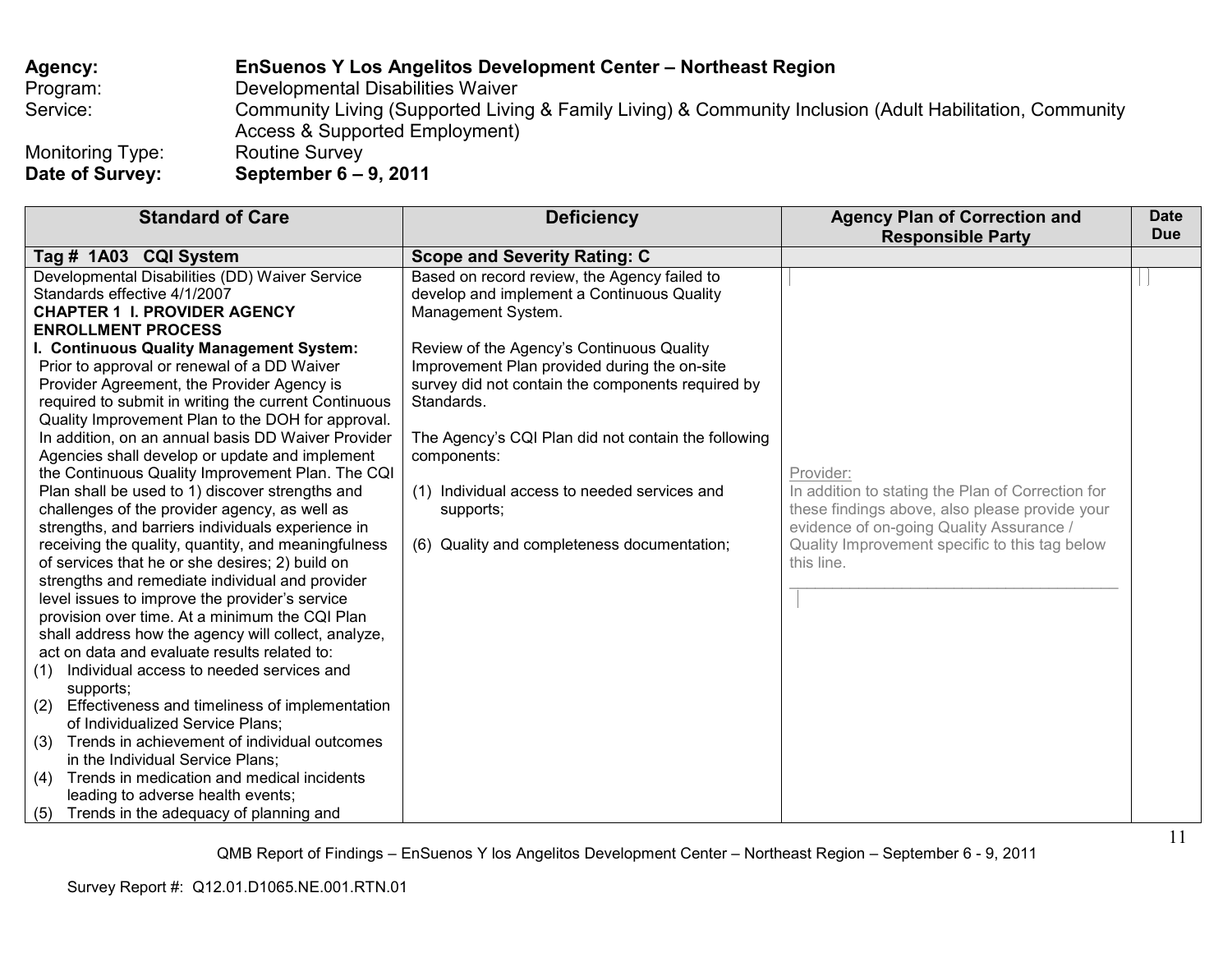| coordination of healthcare supports at both<br>supervisory and direct support levels;<br>Quality and completeness documentation; and<br>(6)<br>Trends in individual and guardian satisfaction.<br>(7) |  |
|-------------------------------------------------------------------------------------------------------------------------------------------------------------------------------------------------------|--|
|                                                                                                                                                                                                       |  |
|                                                                                                                                                                                                       |  |
|                                                                                                                                                                                                       |  |
|                                                                                                                                                                                                       |  |
|                                                                                                                                                                                                       |  |
| 7.1.13.9 INCIDENT MANAGEMENT SYSTEM                                                                                                                                                                   |  |
| <b>REPORTING REQUIREMENTS FOR COMMUNITY</b>                                                                                                                                                           |  |
|                                                                                                                                                                                                       |  |
| <b>BASED SERVICE PROVIDERS:</b>                                                                                                                                                                       |  |
| E. Quality Improvement System for Community                                                                                                                                                           |  |
| Based Service Providers: The community based                                                                                                                                                          |  |
| service provider shall establish and implement a                                                                                                                                                      |  |
| quality improvement system for reviewing alleged                                                                                                                                                      |  |
| complaints and incidents. The incident management                                                                                                                                                     |  |
| system shall include written documentation of                                                                                                                                                         |  |
| corrective actions taken. The community based                                                                                                                                                         |  |
| service provider shall maintain documented                                                                                                                                                            |  |
| evidence that all alleged violations are thoroughly                                                                                                                                                   |  |
| investigated, and shall take all reasonable steps to                                                                                                                                                  |  |
| prevent further incidents. The community based                                                                                                                                                        |  |
|                                                                                                                                                                                                       |  |
| service provider shall provide the following internal                                                                                                                                                 |  |
| monitoring and facilitating quality improvement                                                                                                                                                       |  |
| system:                                                                                                                                                                                               |  |
|                                                                                                                                                                                                       |  |
| community based service providers funded<br>(1)                                                                                                                                                       |  |
| through the long-term services division to                                                                                                                                                            |  |
| provide waiver services shall have current                                                                                                                                                            |  |
| incident management policy and procedures in                                                                                                                                                          |  |
| place, which comply with the department's                                                                                                                                                             |  |
| current requirements;                                                                                                                                                                                 |  |
| community based service providers providing<br>(2)                                                                                                                                                    |  |
| developmental disabilities services must have                                                                                                                                                         |  |
| a designated incident management coordinator                                                                                                                                                          |  |
| in place;                                                                                                                                                                                             |  |
| community based service providers providing<br>(4)                                                                                                                                                    |  |
| developmental disabilities services must have                                                                                                                                                         |  |
|                                                                                                                                                                                                       |  |
| an incident management committee to address                                                                                                                                                           |  |
| internal and external incident reports for the                                                                                                                                                        |  |
| purpose of looking at internal root causes and                                                                                                                                                        |  |
| to take action on identified trends or issues.                                                                                                                                                        |  |
|                                                                                                                                                                                                       |  |
|                                                                                                                                                                                                       |  |
|                                                                                                                                                                                                       |  |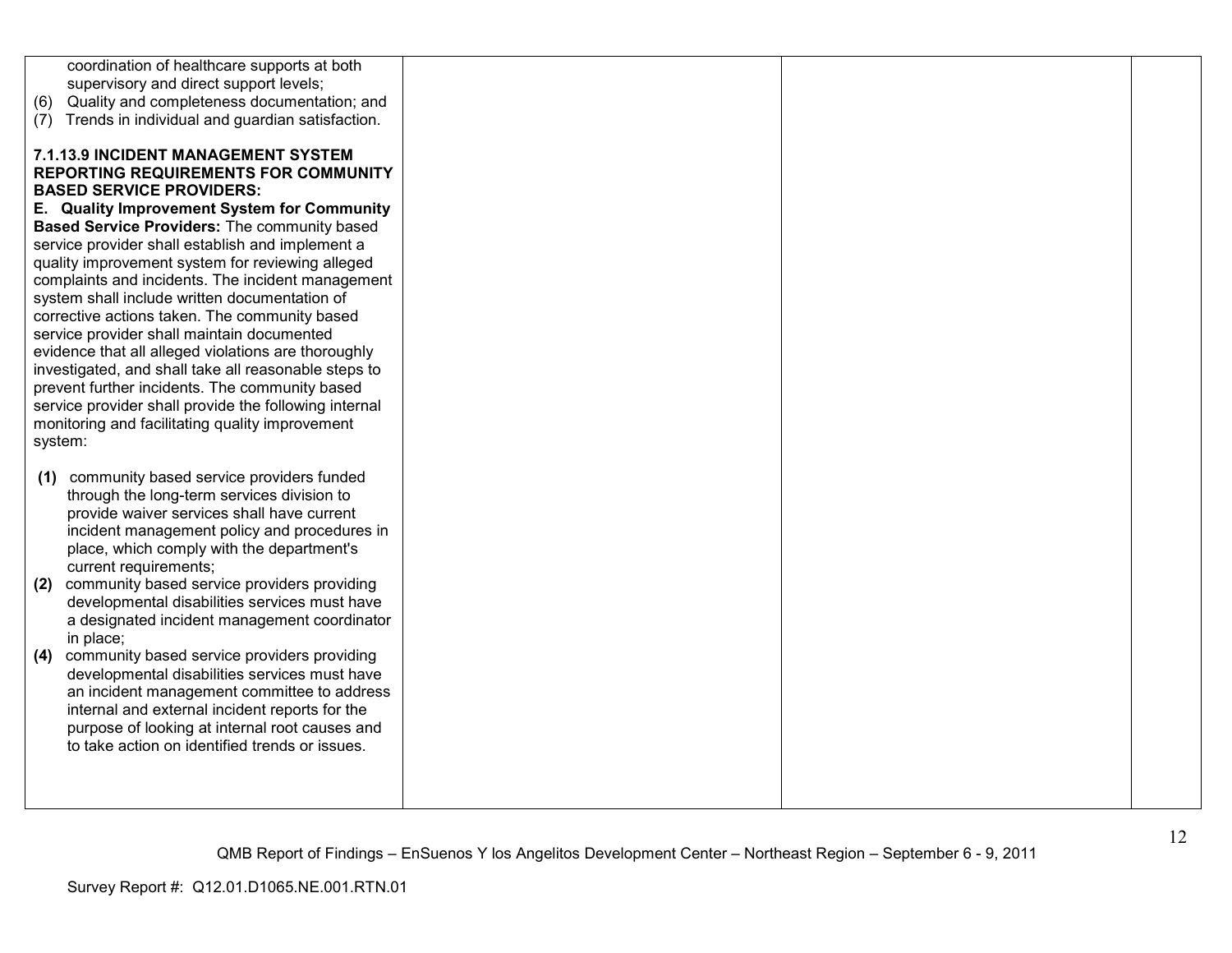| Tag #1A08 Agency Case File                                                                         | <b>Scope and Severity Rating: B</b>                                                                           |                                                   |  |
|----------------------------------------------------------------------------------------------------|---------------------------------------------------------------------------------------------------------------|---------------------------------------------------|--|
| Developmental Disabilities (DD) Waiver Service                                                     | Based on record review, the Agency failed to                                                                  |                                                   |  |
| Standards effective 4/1/2007                                                                       | maintain at the administrative office a confidential                                                          |                                                   |  |
| <b>CHAPTER 1 II. PROVIDER AGENCY</b>                                                               | case file for 7 of 10 individuals.                                                                            |                                                   |  |
| <b>REQUIREMENTS:</b> The objective of these standards                                              |                                                                                                               |                                                   |  |
| is to establish Provider Agency policy, procedure                                                  | Review of the Agency individual case files found the                                                          |                                                   |  |
| and reporting requirements for DD Medicaid Waiver<br>program. These requirements apply to all such | following items were not found, incomplete, and/or<br>not current:                                            |                                                   |  |
| Provider Agency staff, whether directly employed or                                                |                                                                                                               |                                                   |  |
| subcontracting with the Provider Agency. Additional                                                | • ISP Signature Page (#2 & 7)                                                                                 |                                                   |  |
| Provider Agency requirements and personnel                                                         |                                                                                                               |                                                   |  |
| qualifications may be applicable for specific service                                              | • ISP Teaching & Support Strategies                                                                           |                                                   |  |
| standards.                                                                                         |                                                                                                               |                                                   |  |
| D. Provider Agency Case File for the Individual:                                                   | ° Individual #5 - TASS not found for:                                                                         |                                                   |  |
| All Provider Agencies shall maintain at the                                                        | ° Outcome Statement # 1 " will spend time                                                                     |                                                   |  |
| administrative office a confidential case file for each                                            | outdoors daily and be supported in increased                                                                  | Provider:                                         |  |
| individual. Case records belong to the individual                                                  | exposure to outdoors & light during winter                                                                    | In addition to stating the Plan of Correction for |  |
| receiving services and copies shall be provided to                                                 | months."                                                                                                      | these findings above, also please provide your    |  |
| the receiving agency whenever an individual                                                        | $\triangleright$ " will attend day-long outing as mini-                                                       | evidence of on-going Quality Assurance /          |  |
| changes providers. The record must also be made                                                    | vacations."                                                                                                   | Quality Improvement specific to this tag below    |  |
| available for review when requested by DOH, HSD                                                    |                                                                                                               | this line.                                        |  |
| or federal government representatives for oversight                                                | ° Outcome Statement # 2 " will find out which                                                                 |                                                   |  |
| purposes. The individual's case file shall include                                                 | two different greeting cards styles featuring his                                                             |                                                   |  |
| the following requirements:                                                                        | artwork is best-liked in the art community                                                                    |                                                   |  |
| (1) Emergency contact information, including the                                                   | where he is known."                                                                                           |                                                   |  |
| individual's address, telephone number, names                                                      | $\triangleright$ " with staff support will distribute cards &                                                 |                                                   |  |
| and telephone numbers of relatives, or guardian                                                    | surveys to his colleagues in the art                                                                          |                                                   |  |
| or conservator, physician's name(s) and                                                            | community."                                                                                                   |                                                   |  |
| telephone number(s), pharmacy name, address                                                        | > " will collect 15 completed surveys and                                                                     |                                                   |  |
| and telephone number, and health plan if<br>appropriate;                                           | review results with staff."                                                                                   |                                                   |  |
| (2) The individual's complete and current ISP, with                                                |                                                                                                               |                                                   |  |
| all supplemental plans specific to the individual,                                                 | <sup>o</sup> Outcome Statement #3: " will attend events                                                       |                                                   |  |
| and the most current completed Health                                                              | of his choice with non-disabled peers in the                                                                  |                                                   |  |
| Assessment Tool (HAT);                                                                             | community."                                                                                                   |                                                   |  |
| (3) Progress notes and other service delivery                                                      | $\triangleright$ "Using his picture communication system &<br>with staff support,  will choose an activity in |                                                   |  |
| documentation;                                                                                     | the community to attend."                                                                                     |                                                   |  |
| (4) Crisis Prevention/Intervention Plans, if there are                                             | $\triangleright$ " will attend his chosen activity with staff                                                 |                                                   |  |
| any for the individual;                                                                            | support OR if  refuses to attend his chosen                                                                   |                                                   |  |
| (5) A medical history, which shall include at least                                                | activity, he will be given another choice using                                                               |                                                   |  |
| demographic data, current and past medical                                                         | his picture communication system."                                                                            |                                                   |  |
| diagnoses including the cause (if known) of the                                                    |                                                                                                               |                                                   |  |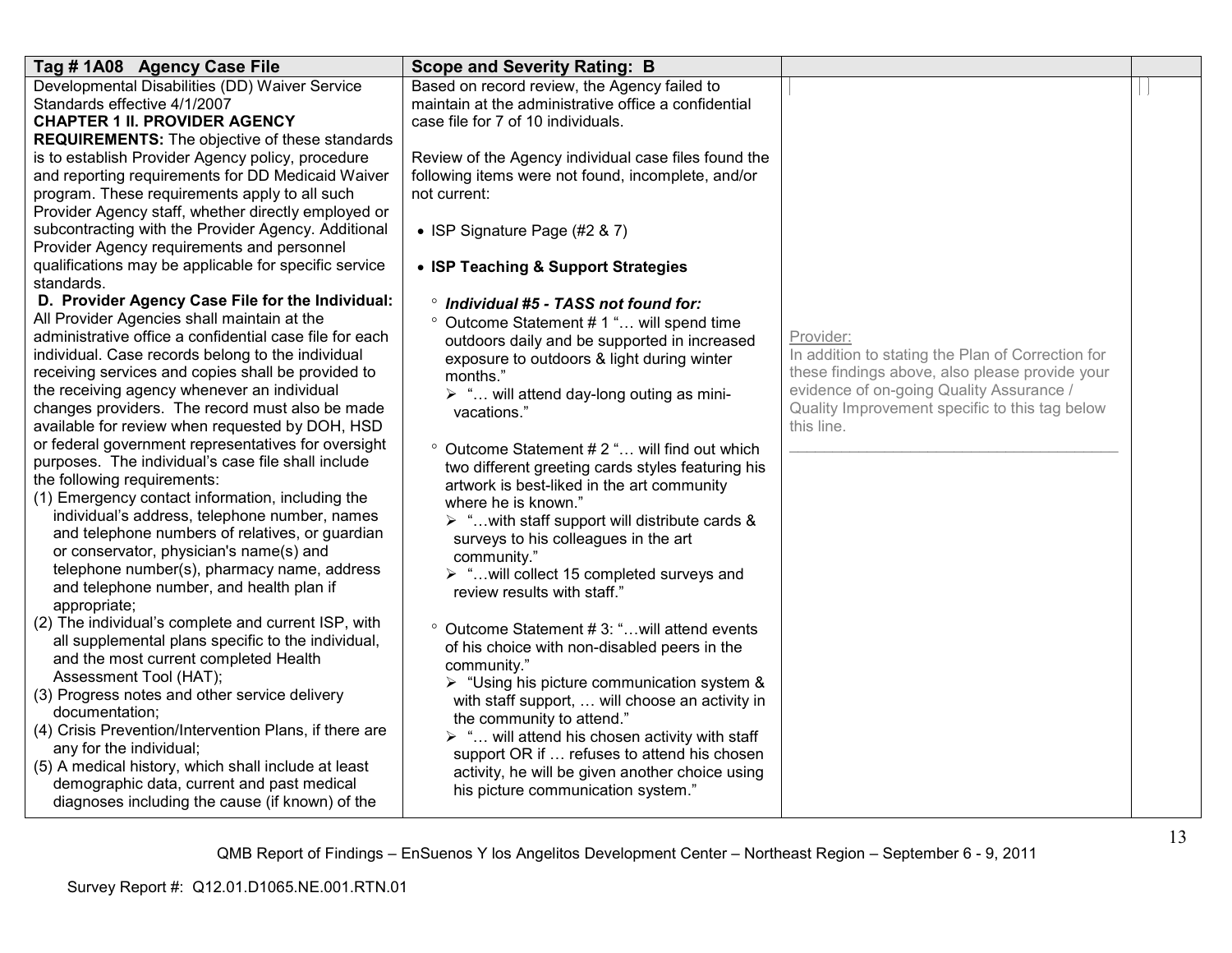| developmental disability, psychiatric diagnoses,<br>allergies (food, environmental, medications),<br>immunizations, and most recent physical exam;<br>(6) When applicable, transition plans completed for<br>individuals at the time of discharge from Fort<br>Stanton Hospital or Los Lunas Hospital and<br>Training School; and<br>(7) Case records belong to the individual receiving<br>services and copies shall be provided to the<br>individual upon request.<br>(8) The receiving Provider Agency shall be provided<br>at a minimum the following records whenever an<br>individual changes provider agencies:<br>(a) Complete file for the past 12 months;<br>(b) ISP and quarterly reports from the current<br>and prior ISP year;<br>(c) Intake information from original admission to<br>services; and<br>(d) When applicable, the Individual Transition<br>Plan at the time of discharge from Los Lunas<br>Hospital and Training School or Ft. Stanton<br>Hospital. | • Positive Behavioral Crisis Plan (#2)<br>• Speech Therapy Plan (#10)<br>• Occupational Therapy Plan (#8)<br>• Physical Therapy Plan (#4)<br>• Dental Exam<br>° Individual #1 - As indicated by the DDSD file<br>matrix Dental Exams are to be conducted<br>annually. No evidence of exam was found. |  |
|----------------------------------------------------------------------------------------------------------------------------------------------------------------------------------------------------------------------------------------------------------------------------------------------------------------------------------------------------------------------------------------------------------------------------------------------------------------------------------------------------------------------------------------------------------------------------------------------------------------------------------------------------------------------------------------------------------------------------------------------------------------------------------------------------------------------------------------------------------------------------------------------------------------------------------------------------------------------------------|------------------------------------------------------------------------------------------------------------------------------------------------------------------------------------------------------------------------------------------------------------------------------------------------------|--|
| NMAC 8.302.1.17 RECORD KEEPING AND<br><b>DOCUMENTATION REQUIREMENTS: A provider</b><br>must maintain all the records necessary to fully<br>disclose the nature, quality, amount and medical<br>necessity of services furnished to an eligible<br>recipient who is currently receiving or who has<br>received services in the past.                                                                                                                                                                                                                                                                                                                                                                                                                                                                                                                                                                                                                                               |                                                                                                                                                                                                                                                                                                      |  |
| B. Documentation of test results: Results of tests<br>and services must be documented, which includes<br>results of laboratory and radiology procedures or<br>progress following therapy or treatment.                                                                                                                                                                                                                                                                                                                                                                                                                                                                                                                                                                                                                                                                                                                                                                           |                                                                                                                                                                                                                                                                                                      |  |
|                                                                                                                                                                                                                                                                                                                                                                                                                                                                                                                                                                                                                                                                                                                                                                                                                                                                                                                                                                                  |                                                                                                                                                                                                                                                                                                      |  |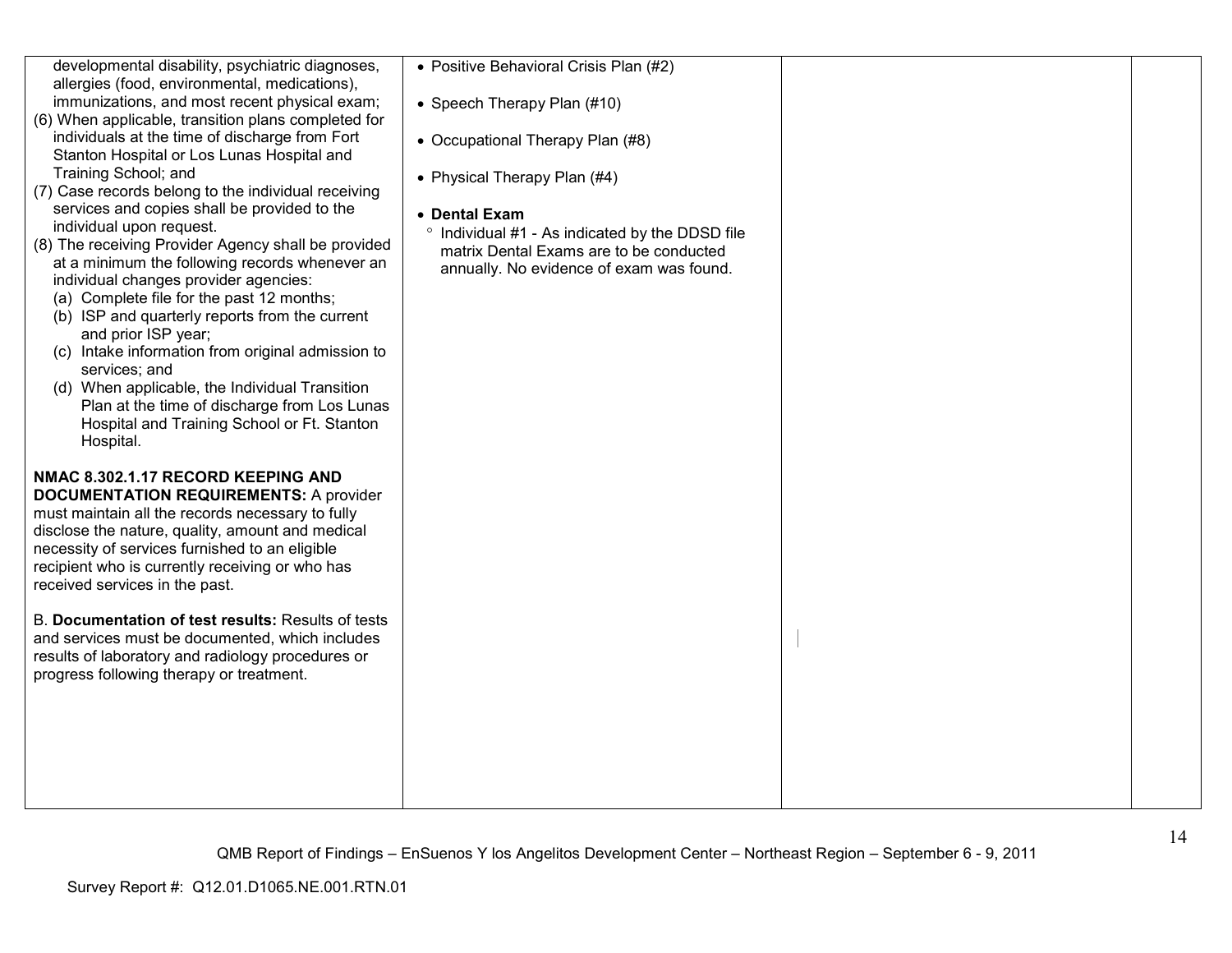| Tag # 1A09 Medication Delivery (MAR) -                                                                                                                                                                                                                                                                                                                                                                                                                                                                                                                                                                                                                                                                                                                                                                                                                  | <b>Scope and Severity Rating: E</b>                                                                                                                                                                                                                                                                                                                                                                                                                                                                                                                                                                                                                                 |                                                                                                                                                                                                                              |  |
|---------------------------------------------------------------------------------------------------------------------------------------------------------------------------------------------------------------------------------------------------------------------------------------------------------------------------------------------------------------------------------------------------------------------------------------------------------------------------------------------------------------------------------------------------------------------------------------------------------------------------------------------------------------------------------------------------------------------------------------------------------------------------------------------------------------------------------------------------------|---------------------------------------------------------------------------------------------------------------------------------------------------------------------------------------------------------------------------------------------------------------------------------------------------------------------------------------------------------------------------------------------------------------------------------------------------------------------------------------------------------------------------------------------------------------------------------------------------------------------------------------------------------------------|------------------------------------------------------------------------------------------------------------------------------------------------------------------------------------------------------------------------------|--|
| <b>Routine Medication</b>                                                                                                                                                                                                                                                                                                                                                                                                                                                                                                                                                                                                                                                                                                                                                                                                                               |                                                                                                                                                                                                                                                                                                                                                                                                                                                                                                                                                                                                                                                                     |                                                                                                                                                                                                                              |  |
| Developmental Disabilities (DD) Waiver Service<br>Standards effective 4/1/2007<br><b>CHAPTER 1 II. PROVIDER AGENCY</b><br><b>REQUIREMENTS:</b> The objective of these standards                                                                                                                                                                                                                                                                                                                                                                                                                                                                                                                                                                                                                                                                         | Medication Administration Records (MAR) were<br>reviewed for the months of June, July & September<br>2011.                                                                                                                                                                                                                                                                                                                                                                                                                                                                                                                                                          |                                                                                                                                                                                                                              |  |
| is to establish Provider Agency policy, procedure<br>and reporting requirements for DD Medicaid Waiver<br>program. These requirements apply to all such<br>Provider Agency staff, whether directly employed or<br>subcontracting with the Provider Agency. Additional<br>Provider Agency requirements and personnel<br>qualifications may be applicable for specific service<br>standards.<br>Е.<br><b>Medication Delivery: Provider Agencies</b><br>that provide Community Living, Community<br>Inclusion or Private Duty Nursing services shall<br>have written policies and procedures regarding<br>medication(s) delivery and tracking and reporting of<br>medication errors in accordance with DDSD<br>Medication Assessment and Delivery Policy and<br>Procedures, the Board of Nursing Rules and Board<br>of Pharmacy standards and regulations. | Based on record review, 3 of 7 individuals had<br>Medication Administration Records, which contained<br>missing medications entries and/or other errors:<br>Individual #4<br><b>June 2011</b><br>Medication Administration Records contained<br>missing entries. No documentation found<br>indicating reason for missing entries:<br>• Metformin 1000mg (2 times daily) - Blank 6/2 (6<br>PM) & 6/26 (6 PM)<br>Medication Administration Record document did<br>not contain a signature page that designates the<br>full name that corresponds to each initial used to<br>document administered or assisted delivery of<br>each dose for the following medications: | Provider:<br>In addition to stating the Plan of Correction for<br>these findings above, also please provide your<br>evidence of on-going Quality Assurance /<br>Quality Improvement specific to this tag below<br>this line. |  |
| (2) When required by the DDSD Medication<br>Assessment and Delivery Policy, Medication<br>Administration Records (MAR) shall be maintained                                                                                                                                                                                                                                                                                                                                                                                                                                                                                                                                                                                                                                                                                                              | • Cetrizine 10 mg (1 time daily)<br>• Vitamin C 500mg (1 time daily)                                                                                                                                                                                                                                                                                                                                                                                                                                                                                                                                                                                                |                                                                                                                                                                                                                              |  |
| and include:<br>(a) The name of the individual, a transcription of                                                                                                                                                                                                                                                                                                                                                                                                                                                                                                                                                                                                                                                                                                                                                                                      | • Multivitamin (1 time daily)                                                                                                                                                                                                                                                                                                                                                                                                                                                                                                                                                                                                                                       |                                                                                                                                                                                                                              |  |
| the physician's written or licensed health care<br>provider's prescription including the brand                                                                                                                                                                                                                                                                                                                                                                                                                                                                                                                                                                                                                                                                                                                                                          | • Docusate Soduim 150mg/15 ml (1 time daily)                                                                                                                                                                                                                                                                                                                                                                                                                                                                                                                                                                                                                        |                                                                                                                                                                                                                              |  |
| and generic name of the medication,<br>diagnosis for which the medication is                                                                                                                                                                                                                                                                                                                                                                                                                                                                                                                                                                                                                                                                                                                                                                            | • Vitamin D3 2000IU (1 time daily)                                                                                                                                                                                                                                                                                                                                                                                                                                                                                                                                                                                                                                  |                                                                                                                                                                                                                              |  |
| prescribed;<br>(b) Prescribed dosage, frequency and                                                                                                                                                                                                                                                                                                                                                                                                                                                                                                                                                                                                                                                                                                                                                                                                     | • Gabapentin 300mg (2 times daily)                                                                                                                                                                                                                                                                                                                                                                                                                                                                                                                                                                                                                                  |                                                                                                                                                                                                                              |  |
| method/route of administration, times and<br>dates of administration;                                                                                                                                                                                                                                                                                                                                                                                                                                                                                                                                                                                                                                                                                                                                                                                   | • Metformin 1000mg (2 times daily)                                                                                                                                                                                                                                                                                                                                                                                                                                                                                                                                                                                                                                  |                                                                                                                                                                                                                              |  |
| Initials of the individual administering or<br>(C)<br>assisting with the medication;<br>(d) Explanation of any medication irregularity;<br>(e) Documentation of any allergic reaction or<br>adverse medication effect; and                                                                                                                                                                                                                                                                                                                                                                                                                                                                                                                                                                                                                              | <b>July 2011</b><br>Medication Administration Record document did<br>not contain a signature page that designates the<br>full name that corresponds to each initial used to<br>document administered or assisted delivery of                                                                                                                                                                                                                                                                                                                                                                                                                                        |                                                                                                                                                                                                                              |  |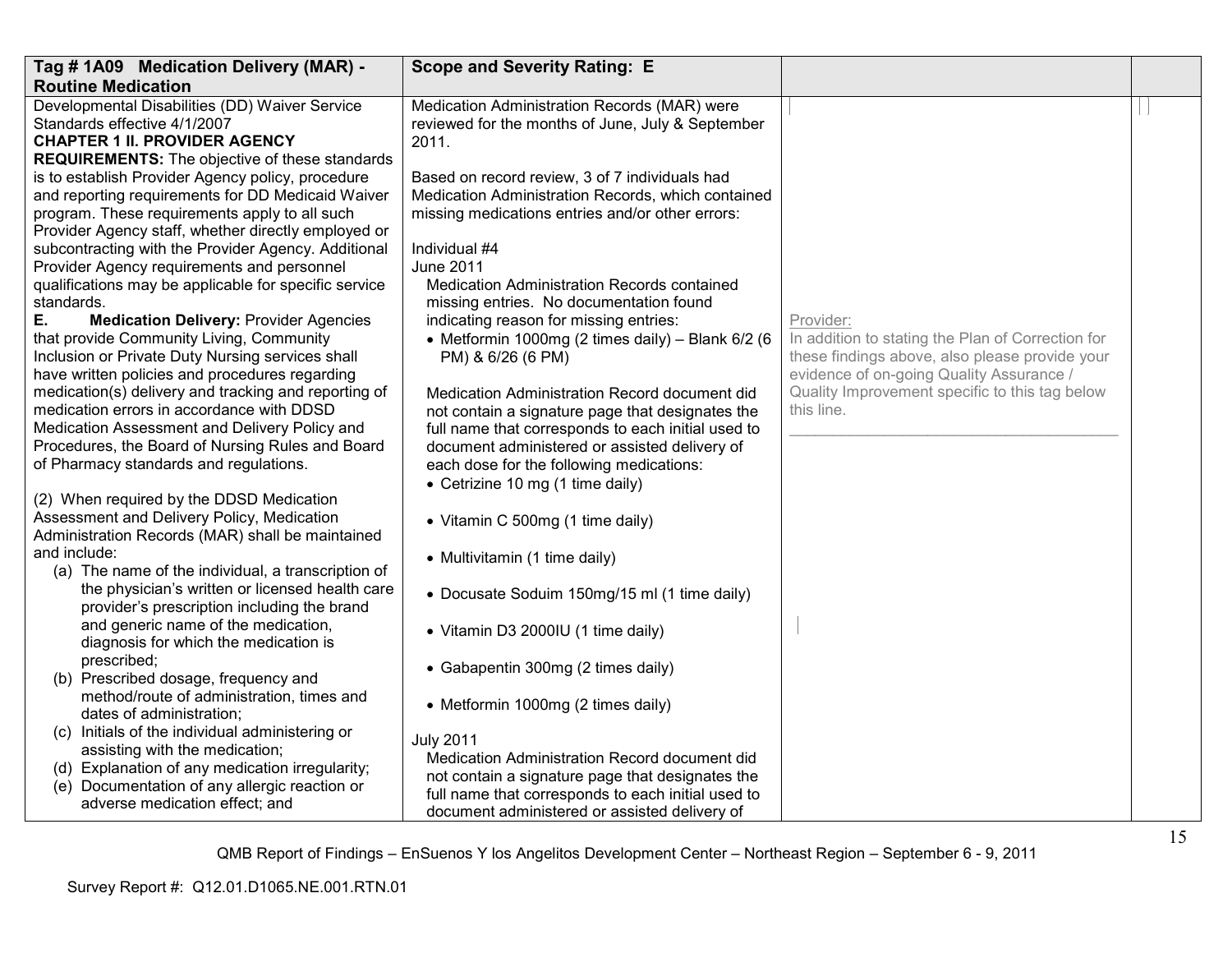| (f) For PRN medication, an explanation for the                                                       | each dose for the following medications:                                                          |  |
|------------------------------------------------------------------------------------------------------|---------------------------------------------------------------------------------------------------|--|
| use of the PRN medication shall include<br>observable signs/symptoms or                              | • Cetrizine 10 mg (1 time daily)                                                                  |  |
| circumstances in which the medication is to                                                          | • Vitamin C 500mg (1 time daily)                                                                  |  |
| be used, and documentation of effectiveness                                                          |                                                                                                   |  |
| of PRN medication administered.                                                                      | • Multivitamin (1 time daily)                                                                     |  |
| (3) The Provider Agency shall also maintain a                                                        |                                                                                                   |  |
| signature page that designates the full name that<br>corresponds to each initial used to document    | • Docusate Soduim 150mg/15 ml (1 time daily)                                                      |  |
| administered or assisted delivery of each dose;<br>(4) MARs are not required for individuals         | • Vitamin D3 2000IU (1 time daily)                                                                |  |
| participating in Independent Living who self-<br>administer their own medications;                   | • Gabapentin 300mg (2 times daily)                                                                |  |
| (5) Information from the prescribing pharmacy<br>regarding medications shall be kept in the home and | • Metformin 1000mg (2 times daily)                                                                |  |
| community inclusion service locations and shall                                                      | Individual #5                                                                                     |  |
| include the expected desired outcomes of                                                             | <b>June 2011</b>                                                                                  |  |
| administrating the medication, signs and symptoms                                                    | Medication Administration Record document did                                                     |  |
| of adverse events and interactions with other<br>medications;                                        | not contain a signature page that designates the                                                  |  |
|                                                                                                      | full name that corresponds to each initial used to                                                |  |
| NMAC 16.19.11.8 MINIMUM STANDARDS:                                                                   | document administered or assisted delivery of                                                     |  |
| A. MINIMUM STANDARDS FOR THE                                                                         | each dose for the following medications:<br>• Hydrochlorothiazide 25mg (1 time daily)             |  |
| DISTRIBUTION, STORAGE, HANDLING AND                                                                  |                                                                                                   |  |
| <b>RECORD KEEPING OF DRUGS:</b>                                                                      | • Risperidone 1mg (1 time daily)                                                                  |  |
| (d) The facility shall have a Medication<br>Administration Record (MAR) documenting                  | • Vitamin D3 2000 IU (1 time daily)                                                               |  |
| medication administered to residents, including                                                      | • Oxcarbazepine 300mg (2 times daily)                                                             |  |
| over-the-counter medications. This<br>documentation shall include:                                   |                                                                                                   |  |
| Name of resident;<br>(i)                                                                             | • Aloe Vesta Lotion (1 time daily)                                                                |  |
| Date given;<br>(ii)<br>Drug product name;<br>(iii)                                                   | • Risperidone 0.5mg (1 time daily)                                                                |  |
| Dosage and form;<br>(iv)                                                                             |                                                                                                   |  |
| Strength of drug;<br>(v)                                                                             | <b>July 2011</b>                                                                                  |  |
| Route of administration;<br>(vi)                                                                     | Medication Administration Record document did<br>not contain a signature page that designates the |  |
| (vii) How often medication is to be taken;<br>(viii) Time taken and staff initials;                  | full name that corresponds to each initial used to                                                |  |
| Dates when the medication is discontinued<br>(ix)                                                    | document administered or assisted delivery of                                                     |  |
| or changed;                                                                                          | each dose for the following medications:                                                          |  |
| The name and initials of all staff<br>(X)                                                            | • Hydrochlorothiazide 25mg (1 time daily)                                                         |  |
|                                                                                                      |                                                                                                   |  |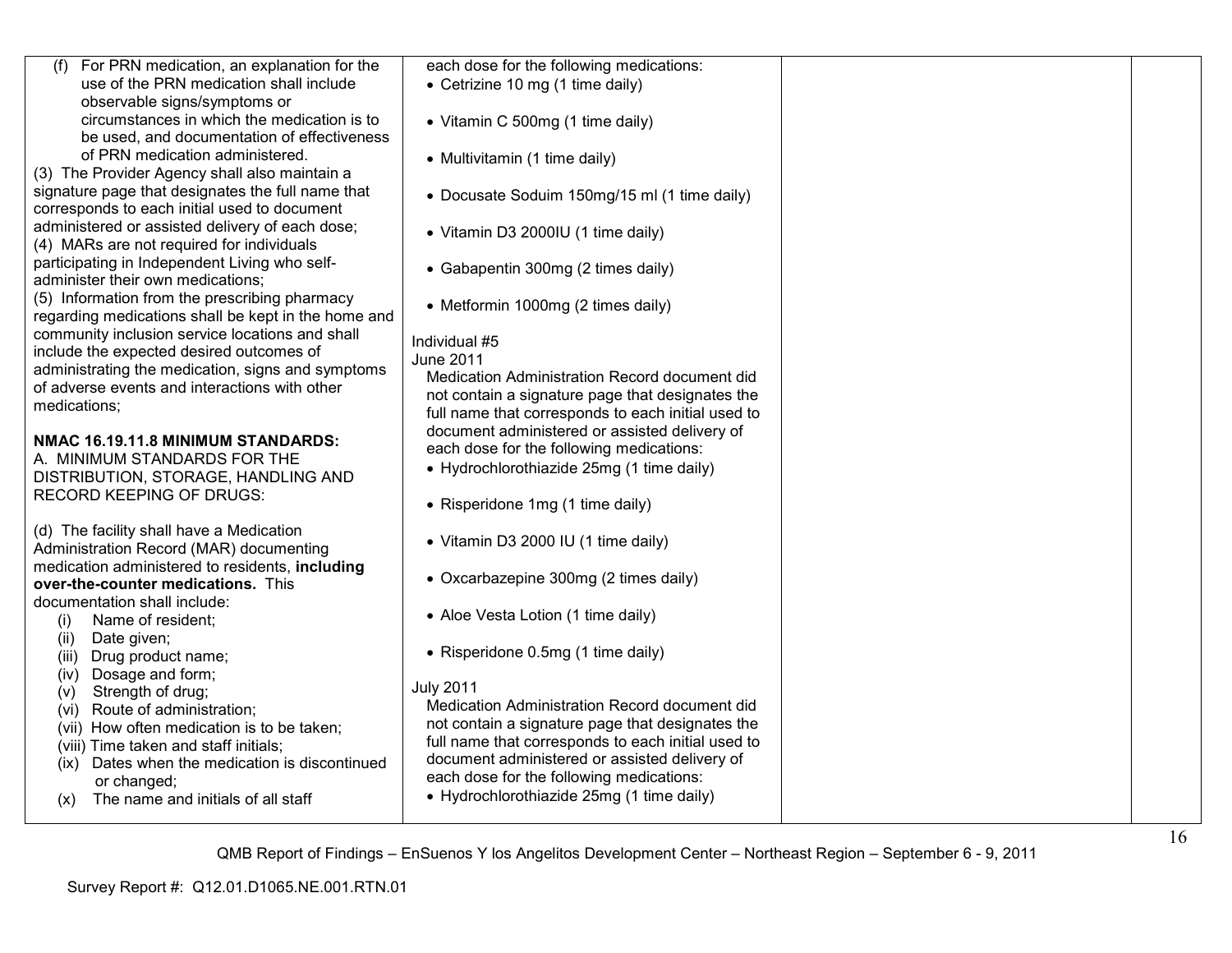| administering medications.                                                                                                                                                                                                                                       | • Risperidone 1mg (1 time daily)                                                                                                                                                                                                                                                        |  |
|------------------------------------------------------------------------------------------------------------------------------------------------------------------------------------------------------------------------------------------------------------------|-----------------------------------------------------------------------------------------------------------------------------------------------------------------------------------------------------------------------------------------------------------------------------------------|--|
| <b>Model Custodial Procedure Manual</b><br><b>D. Administration of Drugs</b>                                                                                                                                                                                     | • Vitamin D3 2000 IU (1 time daily)                                                                                                                                                                                                                                                     |  |
| Unless otherwise stated by practitioner, patients will<br>not be allowed to administer their own medications.                                                                                                                                                    | • Oxcarbazepine 300mg (2 times daily)                                                                                                                                                                                                                                                   |  |
| Document the practitioner's order authorizing the<br>self-administration of medications.                                                                                                                                                                         | • Aloe Vesta Lotion (1 time daily)                                                                                                                                                                                                                                                      |  |
| All PRN (As needed) medications shall have                                                                                                                                                                                                                       | • Risperidone 0.5mg (1 time daily)                                                                                                                                                                                                                                                      |  |
| complete detail instructions regarding the<br>administering of the medication. This shall include:<br>symptoms that indicate the use of the<br>➤<br>medication,<br>exact dosage to be used, and<br>➤<br>the exact amount to be used in a 24 hour<br>➤<br>period. | Individual #10<br><b>July 2011</b><br>Medication Administration Records contained<br>missing entries. No documentation found<br>indicating reason for missing entries:<br>• Maxitrol 0.1% (4 times daily) - Blank $7/9$ (12<br>PM) & (bed time) & 7/11 (12 PM) & (bed time)             |  |
|                                                                                                                                                                                                                                                                  | • Natrum Muriaticum 30 c (3 times daily) - Blank<br>7/11 (6 PM) & 7/8, 9, 10, 11, 12, 13, 14, 15, 16 &<br>17 (9 PM)                                                                                                                                                                     |  |
|                                                                                                                                                                                                                                                                  | Medication Administration Records contain the<br>following medications. No Physician's Orders<br>were found for the following medications:<br>• Maxitrol 0.1% (4 times daily)                                                                                                           |  |
|                                                                                                                                                                                                                                                                  | Medication Administration Records did not contain<br>the strength of the medication which is to be<br>given:<br>• Gaba Gamma-Aminobutyric Acid (1 time daily)                                                                                                                           |  |
|                                                                                                                                                                                                                                                                  | Medication Administration Record document did<br>not contain a signature page that designates the<br>full name that corresponds to each initial used to<br>document administered or assisted delivery of<br>each dose for the following medications:<br>• Maxitrol 0.1% (4 times daily) |  |
|                                                                                                                                                                                                                                                                  | • Natrum Muriaticum 30 c (3 times daily)                                                                                                                                                                                                                                                |  |
|                                                                                                                                                                                                                                                                  | • Gaba Gamma-Aminobutyric Acid (1 time daily)                                                                                                                                                                                                                                           |  |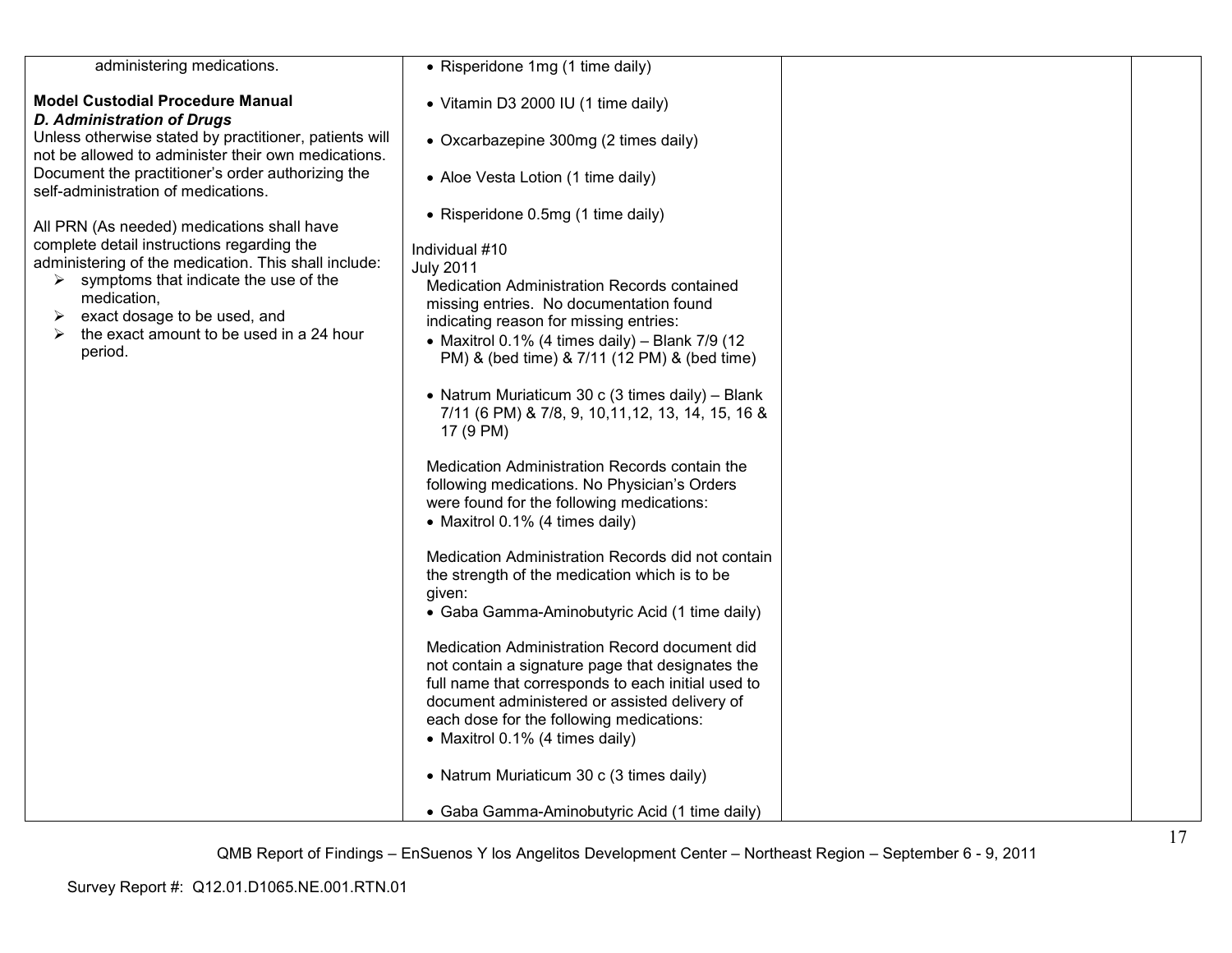| September 2011<br>Medication Administration Records contained<br>missing entries. No documentation found<br>indicating reason for missing entries:<br>· Gaba Gamma-Aminobutyric Acid 750mg (1 time<br>daily) - Blank $9/4$ (6 PM) |  |
|-----------------------------------------------------------------------------------------------------------------------------------------------------------------------------------------------------------------------------------|--|
|                                                                                                                                                                                                                                   |  |
|                                                                                                                                                                                                                                   |  |
|                                                                                                                                                                                                                                   |  |
|                                                                                                                                                                                                                                   |  |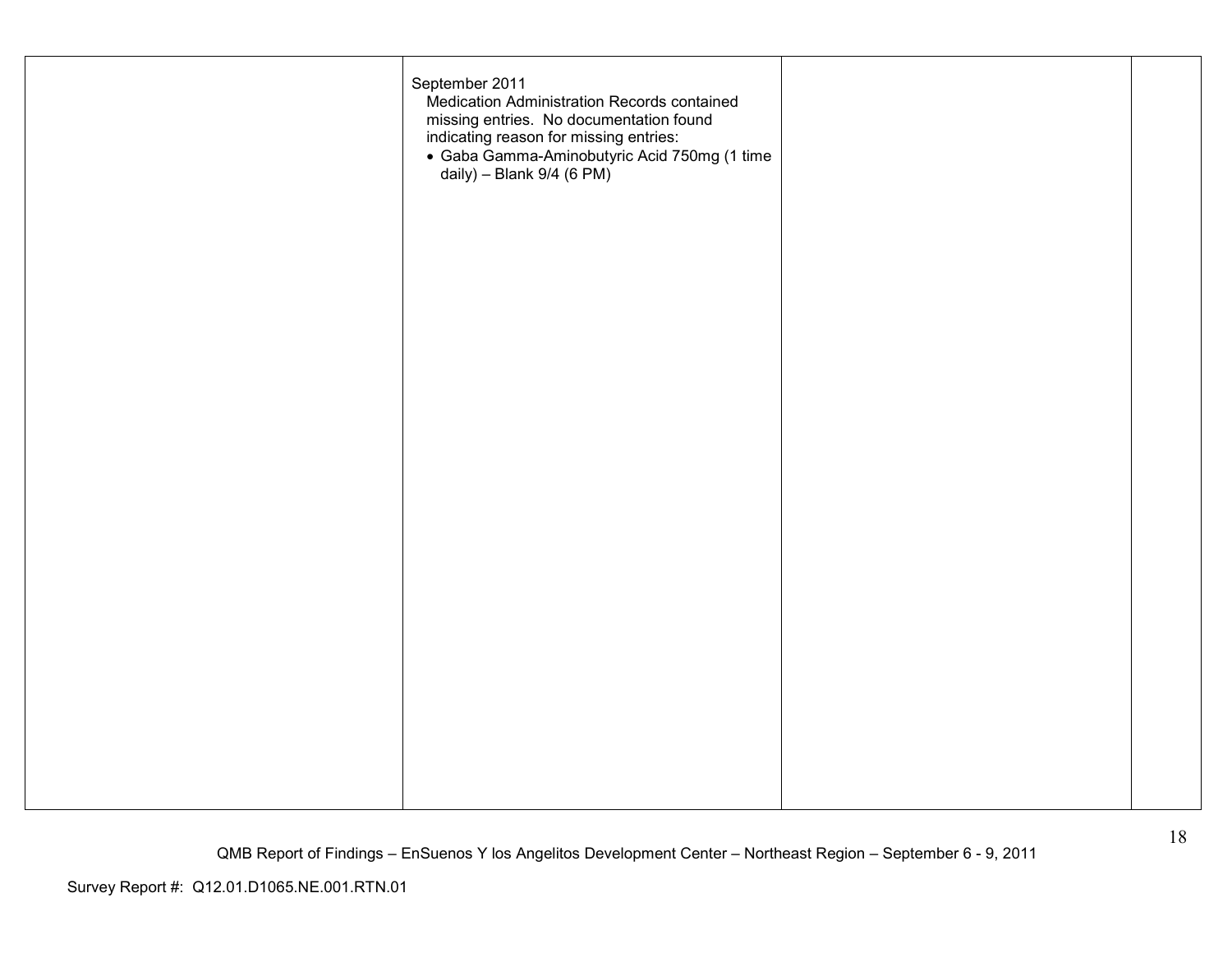| Tag # 1A09.1 Medication Delivery - PRN                                      | <b>Scope and Severity Rating: D</b>                        |                                                                |  |
|-----------------------------------------------------------------------------|------------------------------------------------------------|----------------------------------------------------------------|--|
| <b>Medication</b>                                                           |                                                            |                                                                |  |
| Developmental Disabilities (DD) Waiver Service                              | Based on record review, the Agency failed to               |                                                                |  |
| Standards effective 4/1/2007                                                | maintain PRN Medication Administration Records             |                                                                |  |
| <b>CHAPTER 1 II. PROVIDER AGENCY</b>                                        | which contained all elements required by standard          |                                                                |  |
| <b>REQUIREMENTS:</b> The objective of these standards                       | for 1 of 8 Individuals.                                    |                                                                |  |
| is to establish Provider Agency policy, procedure                           |                                                            |                                                                |  |
| and reporting requirements for DD Medicaid Waiver                           | Individual #10                                             |                                                                |  |
| program. These requirements apply to all such                               | <b>June 2011</b>                                           |                                                                |  |
| Provider Agency staff, whether directly employed or                         | No evidence of documented Signs/Symptoms                   |                                                                |  |
| subcontracting with the Provider Agency. Additional                         | were found for the following PRN medication:               |                                                                |  |
| Provider Agency requirements and personnel                                  | • Benadryl 25mg - PRN - 6/4, 6, 7 & 9 (given 1             |                                                                |  |
| qualifications may be applicable for specific service<br>standards.         | time)                                                      |                                                                |  |
| E. Medication Delivery: Provider Agencies that                              |                                                            | Provider:<br>In addition to stating the Plan of Correction for |  |
| provide Community Living, Community Inclusion or                            | No Effectiveness was noted on the Medication               | these findings above, also please provide your                 |  |
| Private Duty Nursing services shall have written                            | Administration Record for the following PRN<br>medication: | evidence of on-going Quality Assurance /                       |  |
| policies and procedures regarding medication(s)                             | • Benadryl 25mg - PRN - 6/4, 6, 7 & 9 (given 1             | Quality Improvement specific to this tag below                 |  |
| delivery and tracking and reporting of medication                           | time)                                                      | this line.                                                     |  |
| errors in accordance with DDSD Medication                                   |                                                            |                                                                |  |
| Assessment and Delivery Policy and Procedures,                              | No Time of Administration was noted on the                 |                                                                |  |
| the Board of Nursing Rules and Board of Pharmacy                            | Medication Administration Record for the                   |                                                                |  |
| standards and regulations.                                                  | following PRN medication:                                  |                                                                |  |
|                                                                             | · Benadryl 25mg - PRN - 6/4, 6, 7 & 9 (given 1             |                                                                |  |
| (2) When required by the DDSD Medication                                    | time)                                                      |                                                                |  |
| Assessment and Delivery Policy, Medication                                  |                                                            |                                                                |  |
| Administration Records (MAR) shall be maintained                            | September 2011                                             |                                                                |  |
| and include:                                                                | As indicated by the Medication Administration              |                                                                |  |
| (a) The name of the individual, a transcription of                          | Records the individual is to take Albuterol Inhaler        |                                                                |  |
| the physician's written or licensed health care                             | 2.5mg PRN. According to the Medication Box,                |                                                                |  |
| provider's prescription including the brand                                 | Albuterol Inhaler 90mcg is to be taken as needed           |                                                                |  |
| and generic name of the medication,                                         | Medication Administration Record & Medication              |                                                                |  |
| diagnosis for which the medication is                                       | Box do not match.                                          |                                                                |  |
| prescribed;                                                                 |                                                            |                                                                |  |
| (b) Prescribed dosage, frequency and                                        |                                                            |                                                                |  |
| method/route of administration, times and                                   |                                                            |                                                                |  |
| dates of administration;<br>(c) Initials of the individual administering or |                                                            |                                                                |  |
| assisting with the medication;                                              |                                                            |                                                                |  |
| (d) Explanation of any medication irregularity;                             |                                                            |                                                                |  |
| (e) Documentation of any allergic reaction or                               |                                                            |                                                                |  |
| adverse medication effect; and                                              |                                                            |                                                                |  |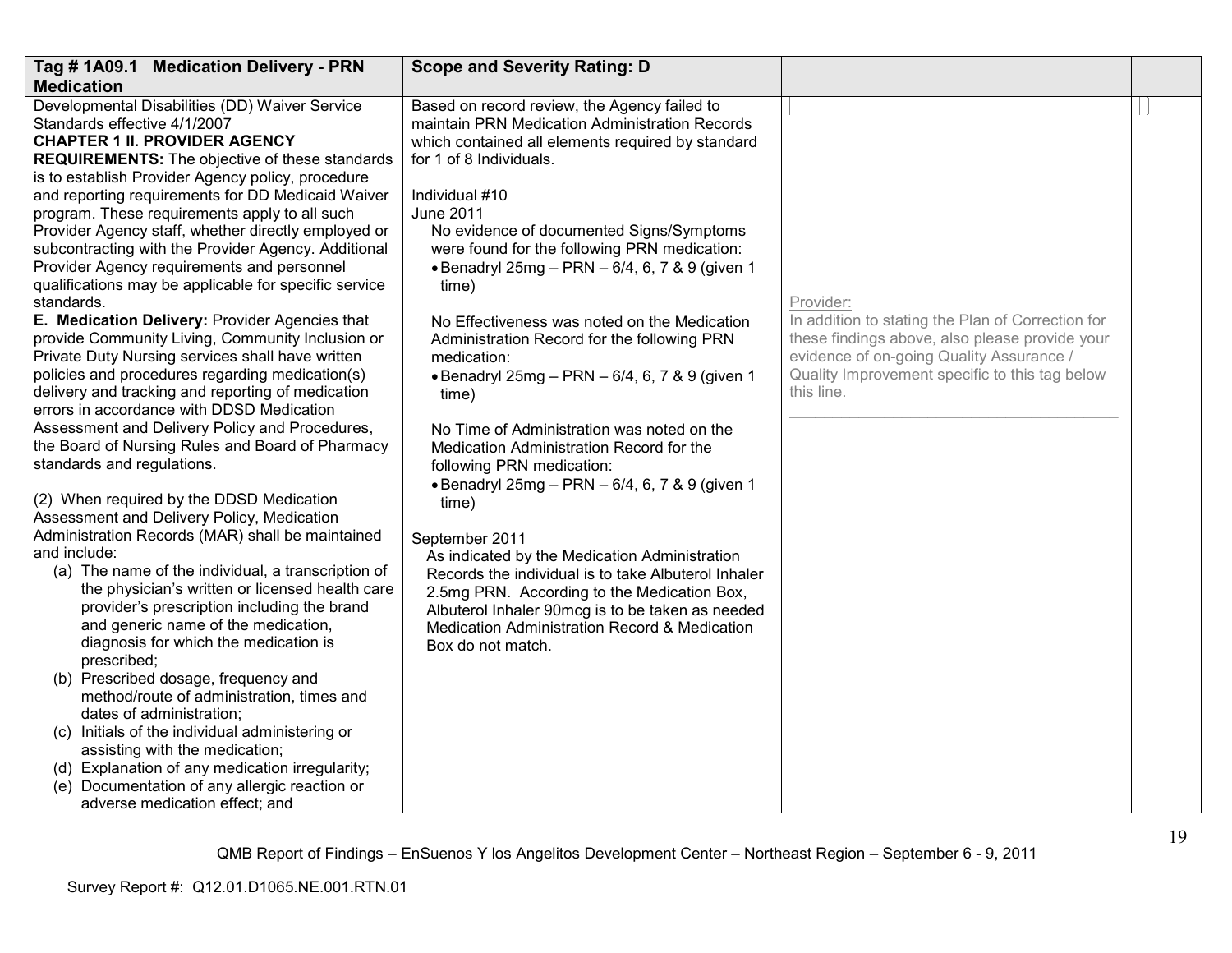| (f)<br>For PRN medication, an explanation for the                                                 |  |  |
|---------------------------------------------------------------------------------------------------|--|--|
| use of the PRN medication shall include                                                           |  |  |
| observable signs/symptoms or                                                                      |  |  |
| circumstances in which the medication is to                                                       |  |  |
| be used, and documentation of effectiveness                                                       |  |  |
| of PRN medication administered.                                                                   |  |  |
|                                                                                                   |  |  |
| (3) The Provider Agency shall also maintain a                                                     |  |  |
| signature page that designates the full name that<br>corresponds to each initial used to document |  |  |
| administered or assisted delivery of each dose;                                                   |  |  |
|                                                                                                   |  |  |
| (4) MARs are not required for individuals                                                         |  |  |
| participating in Independent Living who self-                                                     |  |  |
| administer their own medications;                                                                 |  |  |
|                                                                                                   |  |  |
| (5) Information from the prescribing pharmacy                                                     |  |  |
| regarding medications shall be kept in the home and                                               |  |  |
| community inclusion service locations and shall                                                   |  |  |
| include the expected desired outcomes of                                                          |  |  |
| administrating the medication, signs and symptoms                                                 |  |  |
| of adverse events and interactions with other                                                     |  |  |
| medications;                                                                                      |  |  |
| NMAC 16.19.11.8 MINIMUM STANDARDS:                                                                |  |  |
| A. MINIMUM STANDARDS FOR THE                                                                      |  |  |
| DISTRIBUTION, STORAGE, HANDLING AND                                                               |  |  |
| <b>RECORD KEEPING OF DRUGS:</b>                                                                   |  |  |
| (d) The facility shall have a Medication                                                          |  |  |
| Administration Record (MAR) documenting                                                           |  |  |
| medication administered to residents, including                                                   |  |  |
| over-the-counter medications. This                                                                |  |  |
| documentation shall include:                                                                      |  |  |
| Name of resident;<br>(i)                                                                          |  |  |
| Date given;<br>(ii)                                                                               |  |  |
| (iii) Drug product name;                                                                          |  |  |
| Dosage and form;<br>(iv)                                                                          |  |  |
| Strength of drug;<br>(V)                                                                          |  |  |
| (vi) Route of administration;                                                                     |  |  |
| (vii) How often medication is to be taken;                                                        |  |  |
| (viii) Time taken and staff initials;                                                             |  |  |
| (ix) Dates when the medication is discontinued                                                    |  |  |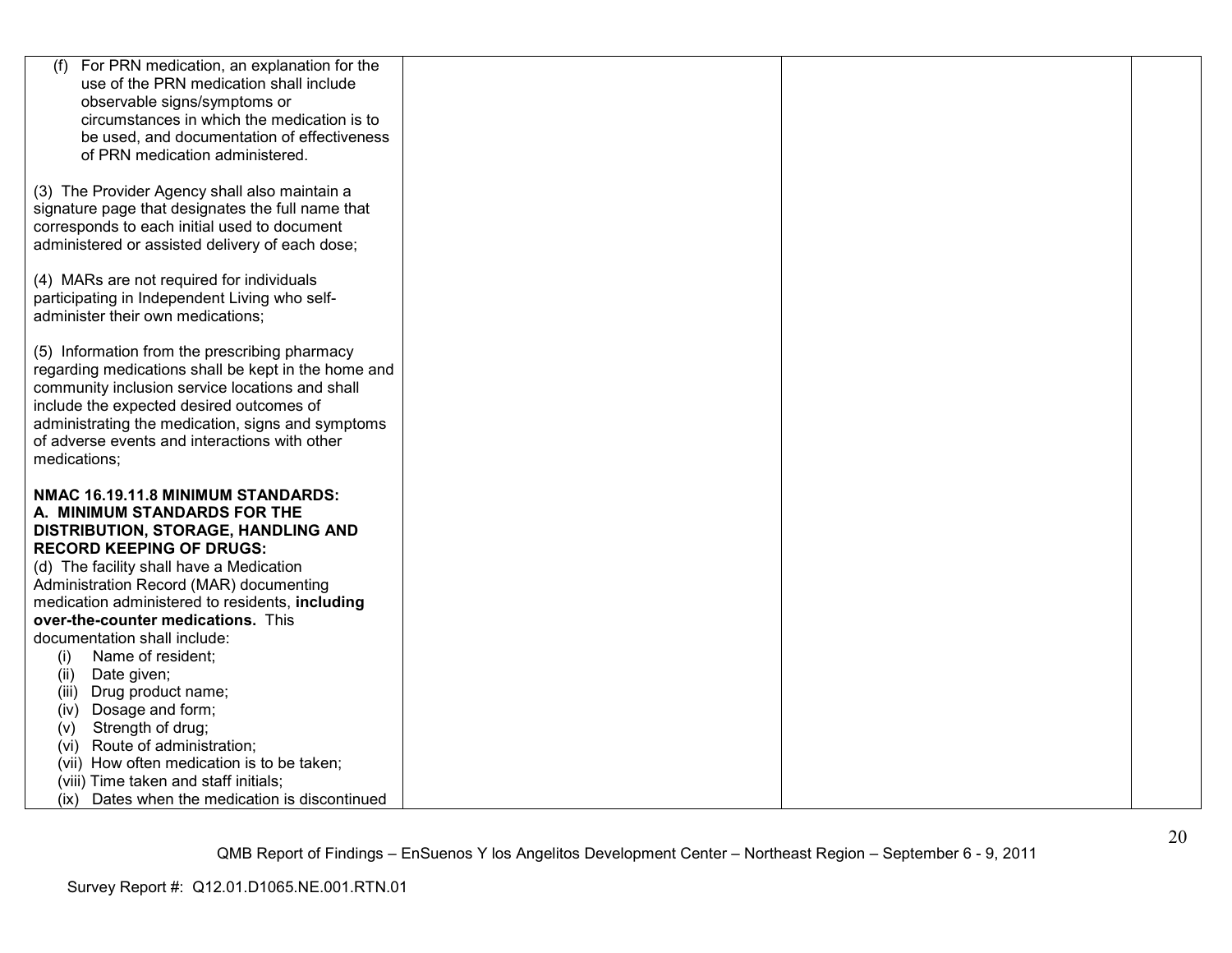| or changed;                                            |  |  |
|--------------------------------------------------------|--|--|
| The name and initials of all staff<br>(x)              |  |  |
| administering medications.                             |  |  |
|                                                        |  |  |
|                                                        |  |  |
| <b>Model Custodial Procedure Manual</b>                |  |  |
| <b>D. Administration of Drugs</b>                      |  |  |
| Unless otherwise stated by practitioner, patients will |  |  |
| not be allowed to administer their own medications.    |  |  |
|                                                        |  |  |
| Document the practitioner's order authorizing the      |  |  |
| self-administration of medications.                    |  |  |
|                                                        |  |  |
| All PRN (As needed) medications shall have             |  |  |
| complete detail instructions regarding the             |  |  |
| administering of the medication. This shall include:   |  |  |
| symptoms that indicate the use of the<br>➤             |  |  |
|                                                        |  |  |
| medication,                                            |  |  |
| exact dosage to be used, and<br>$\blacktriangleright$  |  |  |
| the exact amount to be used in a 24 hour<br>↘          |  |  |
| period.                                                |  |  |
|                                                        |  |  |
| <b>Department of Health</b>                            |  |  |
| <b>Developmental Disabilities Supports Division</b>    |  |  |
|                                                        |  |  |
| (DDSD) Medication Assessment and Delivery              |  |  |
| Policy - Eff. November 1, 2006                         |  |  |
| <b>F. PRN Medication</b>                               |  |  |
| 3. Prior to self-administration, self-administration   |  |  |
| with physical assist or assisting with delivery of PRN |  |  |
| medications, the direct support staff must contact     |  |  |
| the agency nurse to describe observed symptoms         |  |  |
|                                                        |  |  |
| and thus assure that the PRN medication is being       |  |  |
| used according to instructions given by the ordering   |  |  |
| PCP. In cases of fever, respiratory distress           |  |  |
| (including coughing), severe pain, vomiting,           |  |  |
| diarrhea, change in responsiveness/level of            |  |  |
| consciousness, the nurse must strongly consider        |  |  |
| the need to conduct a face-to-face assessment to       |  |  |
|                                                        |  |  |
| assure that the PRN does not mask a condition          |  |  |
| better treated by seeking medical attention. This      |  |  |
| does not apply to home based/family living settings    |  |  |
| where the provider is related by affinity or by        |  |  |
| consanguinity to the individual.                       |  |  |
|                                                        |  |  |
|                                                        |  |  |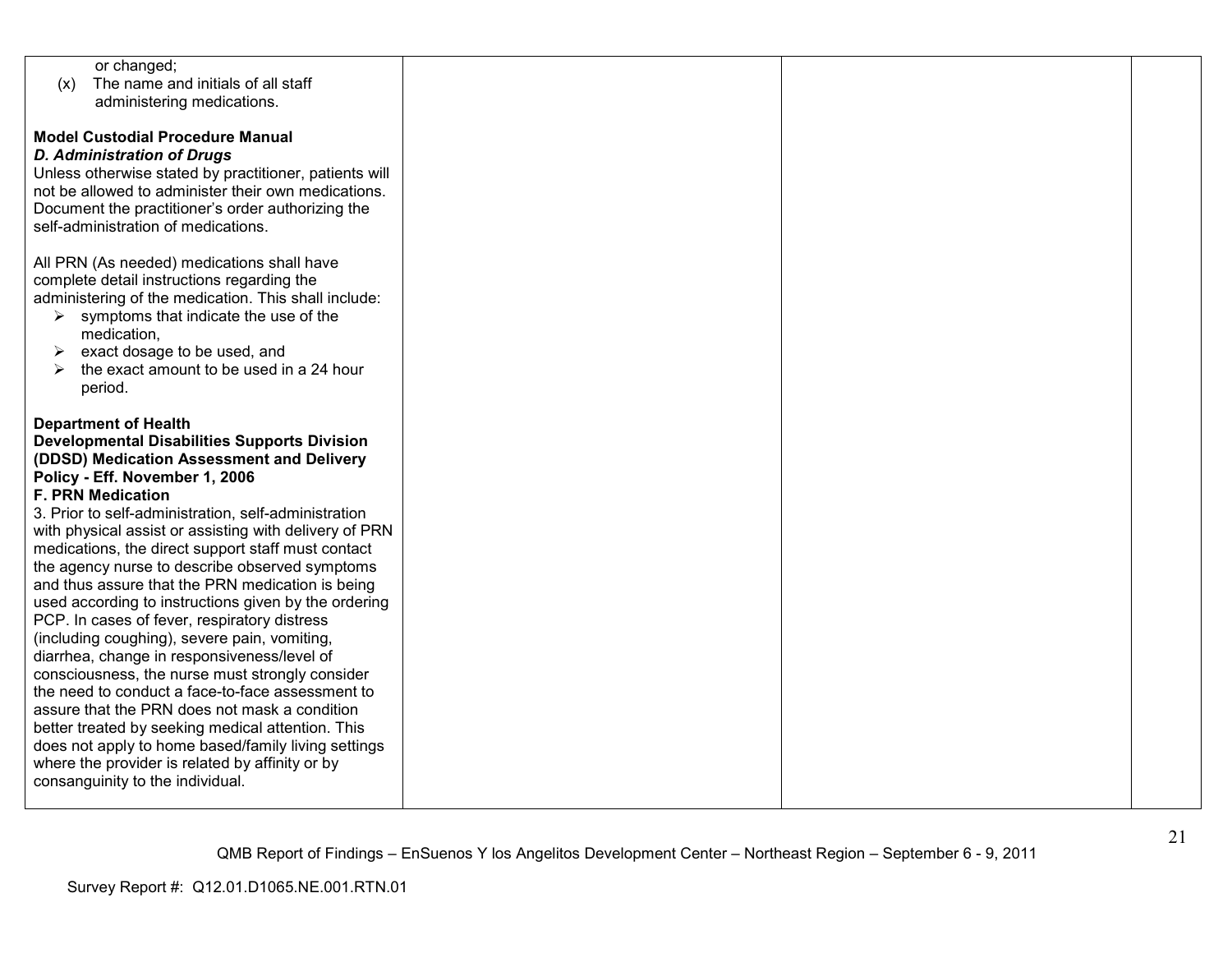| 4. The agency nurse shall review the utilization of    |  |  |
|--------------------------------------------------------|--|--|
|                                                        |  |  |
| PRN medications routinely. Frequent or escalating      |  |  |
| use of PRN medications must be reported to the         |  |  |
| PCP and discussed by the Interdisciplinary for         |  |  |
| changes to the overall support plan (see Section H     |  |  |
| of this policy).                                       |  |  |
|                                                        |  |  |
| H. Agency Nurse Monitoring                             |  |  |
| 1. Regardless of the level of assistance with          |  |  |
|                                                        |  |  |
| medication delivery that is required by the individual |  |  |
| or the route through which the medication is           |  |  |
| delivered, the agency nurses must monitor the          |  |  |
| individual's response to the effects of their routine  |  |  |
| and PRN medications. The frequency and type of         |  |  |
| monitoring must be based on the nurse's                |  |  |
| assessment of the individual and consideration of      |  |  |
| the individual's diagnoses, health status, stability,  |  |  |
| utilization of PRN medications and level of support    |  |  |
| required by the individual's condition and the skill   |  |  |
|                                                        |  |  |
| level and needs of the direct care staff. Nursing      |  |  |
| monitoring should be based on prudent nursing          |  |  |
| practice and should support the safety and             |  |  |
| independence of the individual in the community        |  |  |
| setting. The health care plan shall reflect the        |  |  |
| planned monitoring of the individual's response to     |  |  |
| medication.                                            |  |  |
|                                                        |  |  |
| <b>Department of Health Developmental Disabilities</b> |  |  |
| <b>Supports Division (DDSD) - Procedure Title:</b>     |  |  |
| <b>Medication Assessment and Delivery Procedure</b>    |  |  |
| Eff Date: November 1, 2006                             |  |  |
| C. 3. Prior to delivery of the PRN, direct support     |  |  |
| staff must contact the agency nurse to describe        |  |  |
| observed symptoms and thus assure that the PRN         |  |  |
| is being used according to instructions given by the   |  |  |
| ordering PCP. In cases of fever, respiratory distress  |  |  |
|                                                        |  |  |
| (including coughing), severe pain, vomiting,           |  |  |
| diarrhea, change in responsiveness/level of            |  |  |
| consciousness, the nurse must strongly consider        |  |  |
| the need to conduct a face-to-face assessment to       |  |  |
| assure that the PRN does not mask a condition          |  |  |
| better treated by seeking medical attention.           |  |  |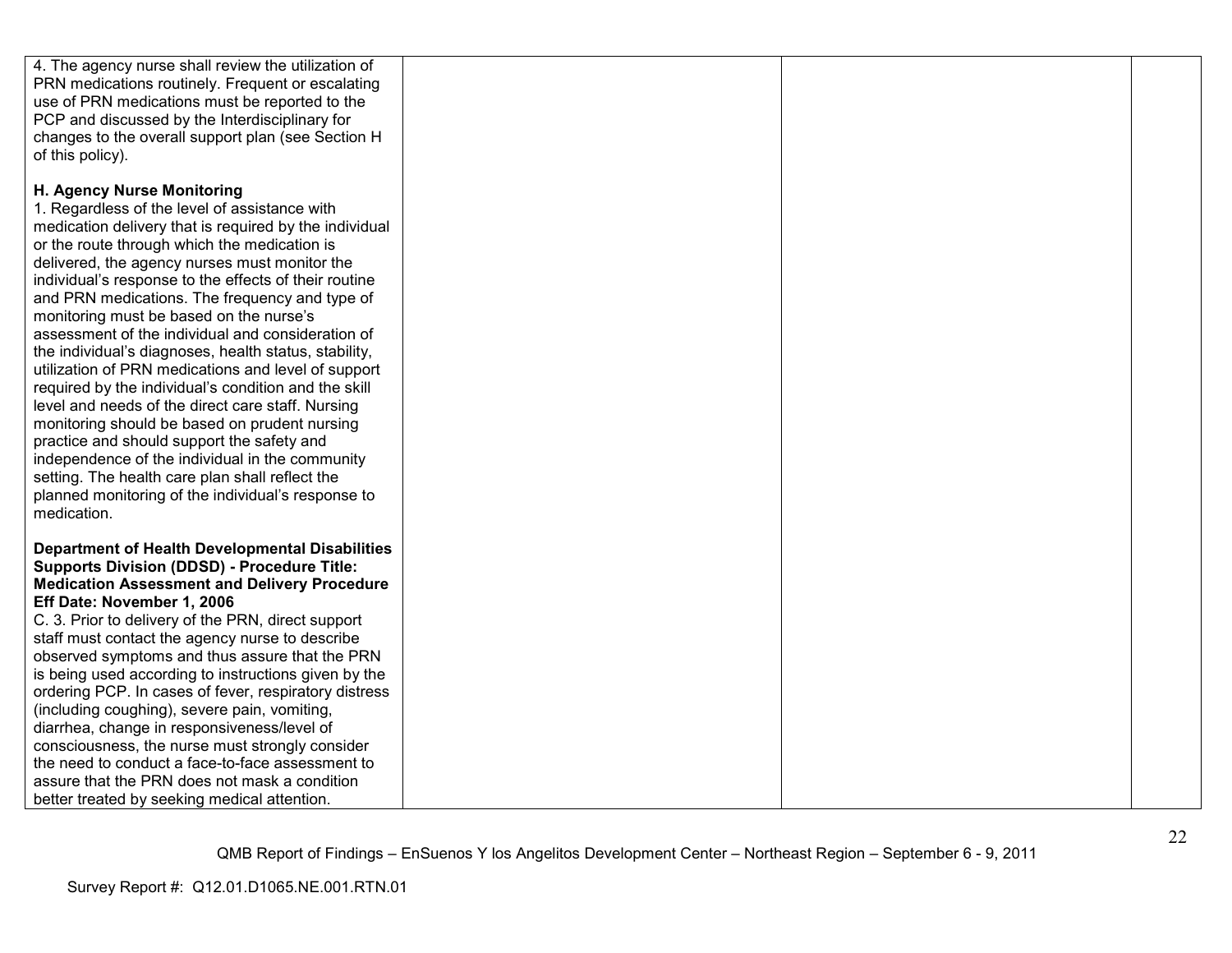| (References: Psychotropic Medication Use Policy,<br>Section D, page 5 Use of PRN Psychotropic<br>Medications; and, Human Rights Committee<br>Requirements Policy, Section B, page 4                                                     |  |  |
|-----------------------------------------------------------------------------------------------------------------------------------------------------------------------------------------------------------------------------------------|--|--|
| Interventions Requiring Review and Approval - Use<br>of PRN Medications).                                                                                                                                                               |  |  |
| a. Document conversation with nurse including all<br>reported signs and symptoms, advice given and<br>action taken by staff.                                                                                                            |  |  |
| 4. Document on the MAR each time a PRN<br>medication is used and describe its effect on the<br>individual (e.g., temperature down, vomiting<br>lessened, anxiety increased, the condition is the<br>same, improved, or worsened, etc.). |  |  |
|                                                                                                                                                                                                                                         |  |  |
|                                                                                                                                                                                                                                         |  |  |
|                                                                                                                                                                                                                                         |  |  |
|                                                                                                                                                                                                                                         |  |  |
|                                                                                                                                                                                                                                         |  |  |
|                                                                                                                                                                                                                                         |  |  |
|                                                                                                                                                                                                                                         |  |  |
|                                                                                                                                                                                                                                         |  |  |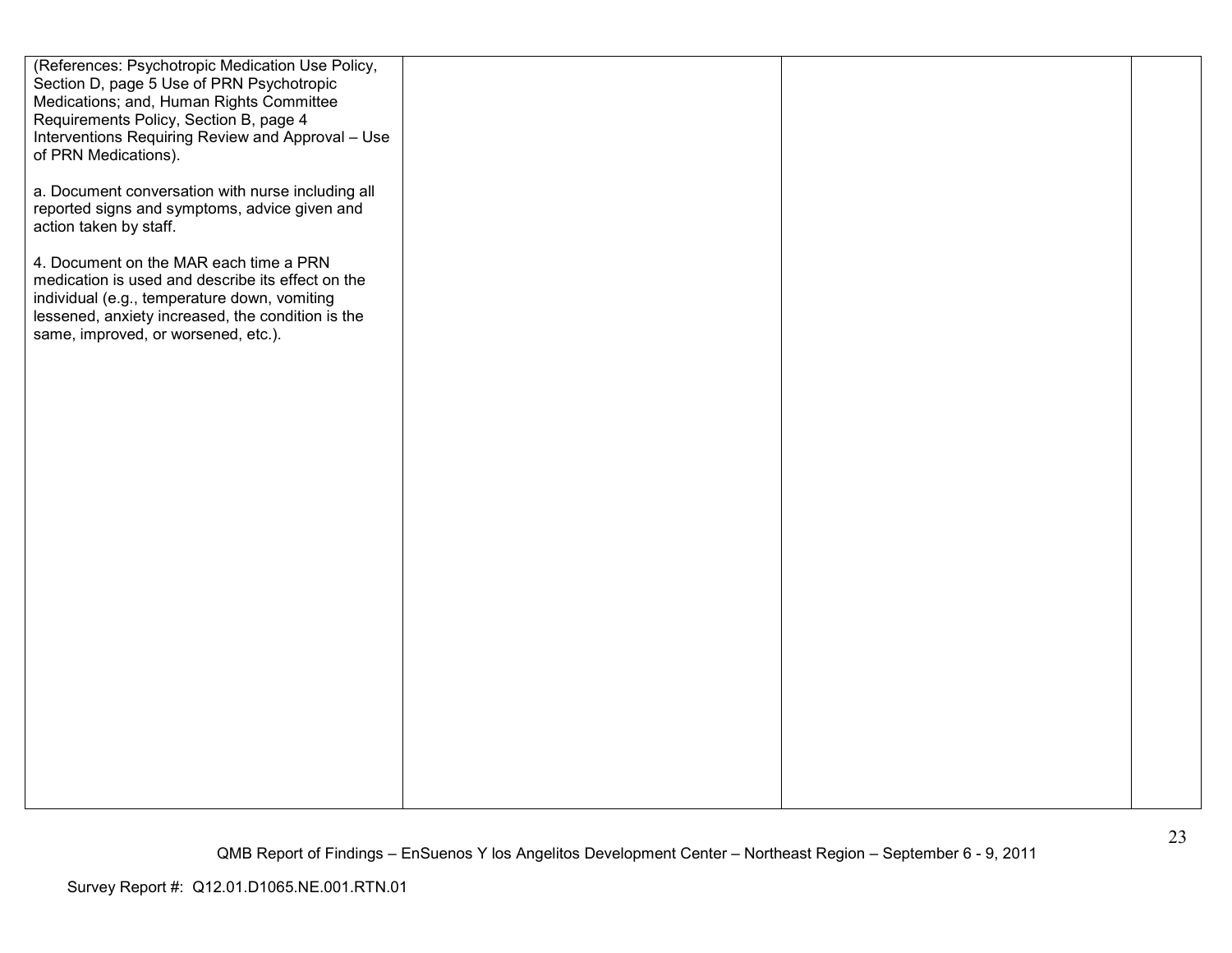| Tag #1A11.1 (CoP) Transportation Training                                                                                                                                                                                                                                                                                                                                                                                                                                                                                                                                                                                                                                                                                 | <b>Scope and Severity Rating: E</b>                                                                                                                                                                                                                                                                                                                                                                                                  |                                                                                                                                                                                                                              |  |
|---------------------------------------------------------------------------------------------------------------------------------------------------------------------------------------------------------------------------------------------------------------------------------------------------------------------------------------------------------------------------------------------------------------------------------------------------------------------------------------------------------------------------------------------------------------------------------------------------------------------------------------------------------------------------------------------------------------------------|--------------------------------------------------------------------------------------------------------------------------------------------------------------------------------------------------------------------------------------------------------------------------------------------------------------------------------------------------------------------------------------------------------------------------------------|------------------------------------------------------------------------------------------------------------------------------------------------------------------------------------------------------------------------------|--|
| Developmental Disabilities (DD) Waiver Service<br>Standards effective 4/1/2007<br><b>CHAPTER 1 II. PROVIDER AGENCY</b><br><b>REQUIREMENTS:</b> The objective of these standards<br>is to establish Provider Agency policy, procedure<br>and reporting requirements for DD Medicaid Waiver<br>program. These requirements apply to all such<br>Provider Agency staff, whether directly employed or<br>subcontracting with the Provider Agency. Additional<br>Provider Agency requirements and personnel<br>qualifications may be applicable for specific service<br>standards                                                                                                                                              | Based on record review, the Agency failed to<br>provide staff training regarding the safe operation of<br>the vehicle, assisting passengers and safe lifting<br>procedures for 24 of 43 Direct Service<br>Professionals.<br>No documented evidence was found of the following<br>required training:<br>• Transportation (DSP #43, 44, 45, 50, 55, 63, 64,<br>66, 67, 68, 69, 70, 71, 72, 73, 74, 75, 76, 77, 78,<br>79, 80, 81 & 82) |                                                                                                                                                                                                                              |  |
| Department of Health (DOH) Developmental<br><b>Disabilities Supports Division (DDSD) Policy</b><br><b>Training Requirements for Direct Service Agency</b><br>Staff Policy Eff Date: March 1, 2007<br><b>II. POLICY STATEMENTS:</b><br>I. Staff providing direct services shall complete<br>safety training within the first thirty (30) days of<br>employment and before working alone with an<br>individual receiving services. The training shall<br>address at least the following:                                                                                                                                                                                                                                    |                                                                                                                                                                                                                                                                                                                                                                                                                                      | Provider:<br>In addition to stating the Plan of Correction for<br>these findings above, also please provide your<br>evidence of on-going Quality Assurance /<br>Quality Improvement specific to this tag below<br>this line. |  |
| 1. Operating a fire extinguisher<br>2. Proper lifting procedures<br>3. General vehicle safety precautions (e.g., pre-<br>trip inspection, removing keys from the ignition<br>when not in the driver's seat)<br>4. Assisting passengers with cognitive and/or<br>physical impairments (e.g., general guidelines for<br>supporting individuals who may be unaware of<br>safety issues involving traffic or those who<br>require physical assistance to enter/exit a<br>vehicle)<br>5. Operating wheelchair lifts (if applicable to the<br>staff's role)<br>6. Wheelchair tie-down procedures (if applicable<br>to the staff's role)<br>7. Emergency and evacuation procedures (e.g.,<br>roadside emergency, fire emergency) |                                                                                                                                                                                                                                                                                                                                                                                                                                      |                                                                                                                                                                                                                              |  |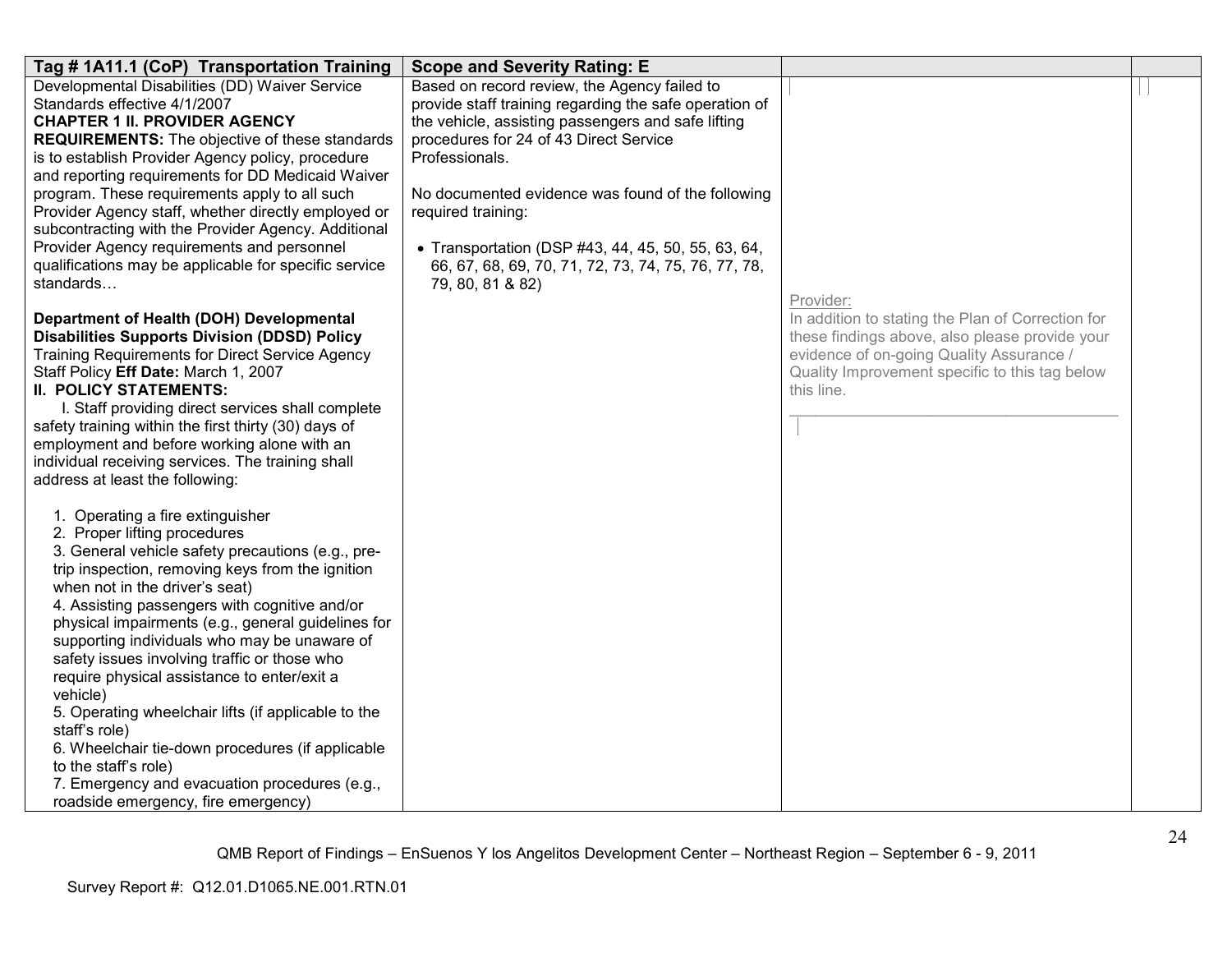| Tag # 1A15.2 & 5109 - Healthcare                                                             | <b>Scope and Severity Rating: D</b>                 |                                                   |  |
|----------------------------------------------------------------------------------------------|-----------------------------------------------------|---------------------------------------------------|--|
| <b>Documentation</b>                                                                         |                                                     |                                                   |  |
| Developmental Disabilities (DD) Waiver Service                                               | Based on record review, the Agency failed to        |                                                   |  |
| Standards effective 4/1/2007                                                                 | maintain the required documentation in the          |                                                   |  |
| <b>CHAPTER 1. III. PROVIDER AGENCY</b>                                                       | Individuals Agency Record as required per standard  |                                                   |  |
| DOCUMENTATION OF SERVICE DELIVERY AND                                                        | for 2 of 10 individuals                             |                                                   |  |
| <b>LOCATION - Healthcare Documentation by</b>                                                |                                                     |                                                   |  |
| <b>Nurses For Community Living Services,</b>                                                 | The following were not found, incomplete and/or not |                                                   |  |
| <b>Community Inclusion Services and Private Duty</b>                                         | current:                                            |                                                   |  |
| <b>Nursing Services: Nursing services must be</b>                                            |                                                     |                                                   |  |
| available as needed and documented for Provider                                              | • Health Assessment Tool (#10)                      |                                                   |  |
| Agencies delivering Community Living Services,                                               |                                                     |                                                   |  |
| Community Inclusion Services and Private Duty                                                | • Medication Administration Assessment Tool         |                                                   |  |
| Nursing Services.                                                                            | (#10)                                               | Provider:                                         |  |
| Chapter 1. III. E. (1 - 4) (1) Documentation of                                              |                                                     | In addition to stating the Plan of Correction for |  |
| nursing assessment activities                                                                | • Aspiration Risk Screening Tool (#10)              | these findings above, also please provide your    |  |
| (a) The following hierarchy shall be used to                                                 |                                                     | evidence of on-going Quality Assurance /          |  |
| determine which provider agency is responsible for                                           | • Crisis Plans/Medical Emergency Response           | Quality Improvement specific to this tag below    |  |
| completion of the HAT and MAAT and related                                                   | <b>Plans</b>                                        | this line.                                        |  |
| subsequent planning and training:                                                            | • Medication                                        |                                                   |  |
| (i) Community living services provider agency;<br>(ii) Private duty nursing provider agency; | ° Individual #3 - As indicated by the IST section   |                                                   |  |
| (iii) Adult habilitation provider agency;                                                    | of ISP the individual is required to have a plan.   |                                                   |  |
| (iv) Community access provider agency; and                                                   |                                                     |                                                   |  |
| (v) Supported employment provider agency.                                                    |                                                     |                                                   |  |
| (b) The provider agency must arrange for their                                               |                                                     |                                                   |  |
| nurse to complete the Health Assessment Tool                                                 |                                                     |                                                   |  |
| (HAT) and the Medication Administration                                                      |                                                     |                                                   |  |
| Assessment Tool (MAAT) on at least an annual                                                 |                                                     |                                                   |  |
| basis for each individual receiving community living,                                        |                                                     |                                                   |  |
| community inclusion or private duty nursing                                                  |                                                     |                                                   |  |
| services, unless the provider agency arranges for                                            |                                                     |                                                   |  |
| the individual's Primary Care Practitioner (PCP) to                                          |                                                     |                                                   |  |
| voluntarily complete these assessments in lieu of                                            |                                                     |                                                   |  |
| the agency nurse. Agency nurses may also                                                     |                                                     |                                                   |  |
| complete these assessments in collaboration with                                             |                                                     |                                                   |  |
| the Primary Care Practitioner if they believe such                                           |                                                     |                                                   |  |
| consultation is necessary for an accurate                                                    |                                                     |                                                   |  |
| assessment. Family Living Provider Agencies have                                             |                                                     |                                                   |  |
| the option of having the subcontracted caregiver                                             |                                                     |                                                   |  |
| complete the HAT instead of the nurse or PCP, if                                             |                                                     |                                                   |  |
| the caregiver is comfortable doing so. However, the                                          |                                                     |                                                   |  |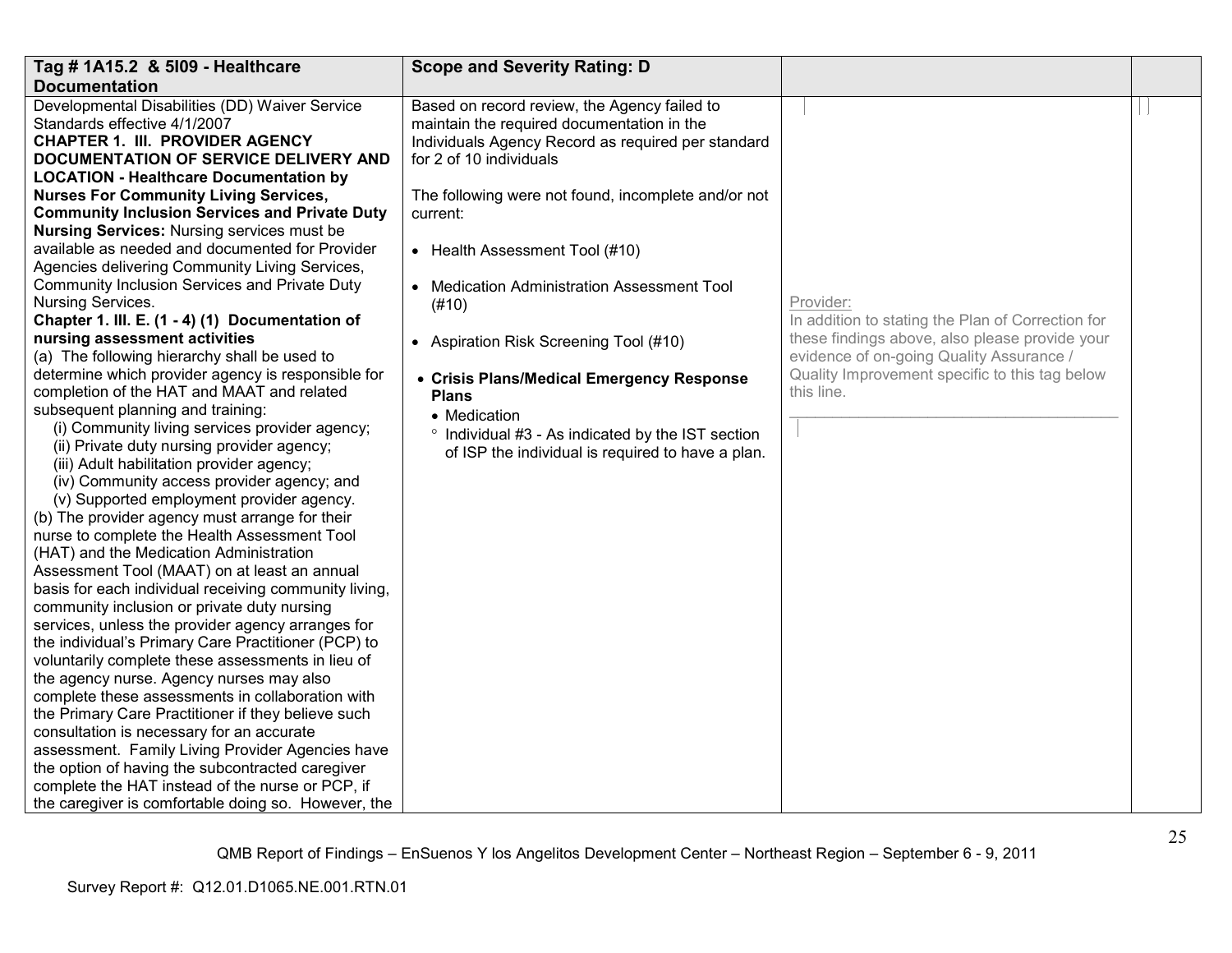| agency nurse must be available to assist the          |  |  |
|-------------------------------------------------------|--|--|
| caregiver upon request.                               |  |  |
| (c) For newly allocated individuals, the HAT and the  |  |  |
| MAAT must be completed within seventy-two (72)        |  |  |
| hours of admission into direct services or two weeks  |  |  |
| following the initial ISP, whichever comes first.     |  |  |
| (d) For individuals already in services, the HAT and  |  |  |
| the MAAT must be completed at least fourteen (14)     |  |  |
| days prior to the annual ISP meeting and submitted    |  |  |
| to all members of the interdisciplinary team. The     |  |  |
| HAT must also be completed at the time of any         |  |  |
| significant change in clinical condition and upon     |  |  |
| return from any hospitalizations. In addition to      |  |  |
| annually, the MAAT must be completed at the time      |  |  |
| of any significant change in clinical condition, when |  |  |
| a medication regime or route change requires          |  |  |
| delivery by licensed or certified staff, or when an   |  |  |
| individual has completed additional training          |  |  |
| designed to improve their skills to support self-     |  |  |
| administration (see DDSD Medication Assessment        |  |  |
| and Delivery Policy).                                 |  |  |
| (e) Nursing assessments conducted to determine        |  |  |
| current health status or to evaluate a change in      |  |  |
| clinical condition must be documented in a signed     |  |  |
| progress note that includes time and date as well as  |  |  |
| subjective information including the individual       |  |  |
| complaints, signs and symptoms noted by staff,        |  |  |
| family members or other team members; objective       |  |  |
| information including vital signs, physical           |  |  |
| examination, weight, and other pertinent data for the |  |  |
| given situation (e.g., seizure frequency, method in   |  |  |
| which temperature taken); assessment of the           |  |  |
| clinical status, and plan of action addressing        |  |  |
| relevant aspects of all active health problems and    |  |  |
| follow up on any recommendations of medical           |  |  |
| consultants.                                          |  |  |
| (2) Health related plans                              |  |  |
| (a) For individuals with chronic conditions that have |  |  |
| the potential to exacerbate into a life-threatening   |  |  |
| situation, a medical crisis prevention and            |  |  |
| intervention plan must be written by the nurse or     |  |  |
| other appropriately designated healthcare             |  |  |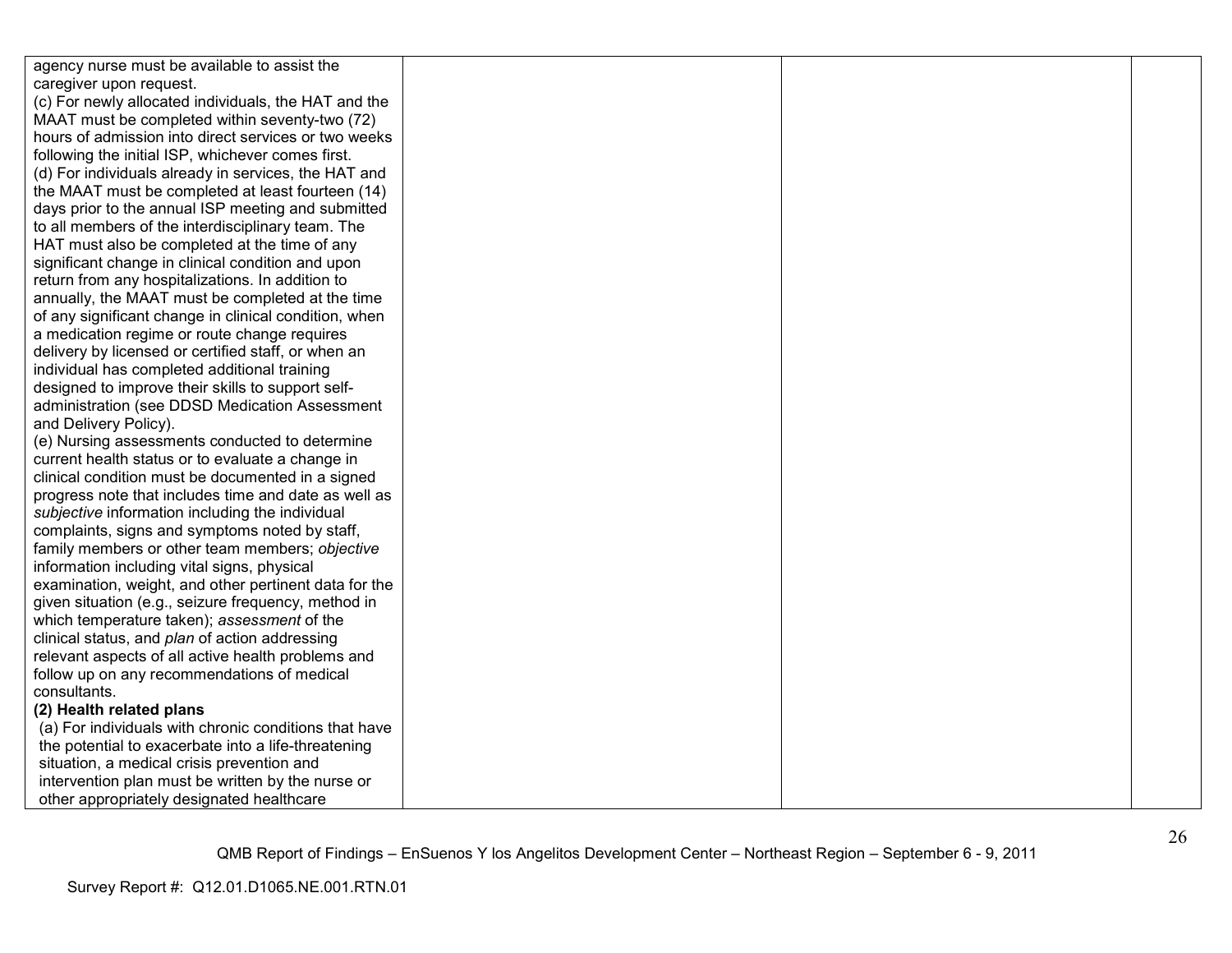| professional.                                          |  |  |
|--------------------------------------------------------|--|--|
| (b) Crisis prevention and intervention plans must be   |  |  |
| written in user-friendly language that is easily       |  |  |
| understood by those implementing the plan.             |  |  |
| (c) The nurse shall also document training             |  |  |
| regarding the crisis prevention and intervention       |  |  |
| plan delivered to agency staff and other team          |  |  |
| members, clearly indicating competency                 |  |  |
| determination for each trainee.                        |  |  |
| (d) If the individual receives services from separate  |  |  |
| agencies for community living and community            |  |  |
| inclusion services, nurses from each agency shall      |  |  |
| collaborate in the development of and training         |  |  |
| delivery for crisis prevention and intervention plans  |  |  |
| to assure maximum consistency across settings.         |  |  |
| (3) For all individuals with a HAT score of 4, 5 or 6, |  |  |
| the nurse shall develop a comprehensive healthcare     |  |  |
| plan that includes health related supports identified  |  |  |
| in the ISP (The healthcare plan is the equivalent of   |  |  |
| a nursing care plan; two separate documents are        |  |  |
| not required nor recommended):                         |  |  |
| (a) Each healthcare plan must include a statement      |  |  |
| of the person's healthcare needs and list              |  |  |
| measurable goals to be achieved through                |  |  |
| implementation of the healthcare plan. Needs           |  |  |
| statements may be based upon supports needed           |  |  |
| for the individual to maintain a current strength,     |  |  |
| ability or skill related to their health, prevention   |  |  |
| measures, and/or supports needed to remediate,         |  |  |
| minimize or manage an existing health condition.       |  |  |
| (b) Goals must be measurable and shall be revised      |  |  |
| when an individual has met the goal and has the        |  |  |
| potential to attain additional goals or no longer      |  |  |
| requires supports in order to maintain the goal.       |  |  |
| (c) Approaches described in the plan shall be          |  |  |
| individualized to reflect the individual's unique      |  |  |
| needs, provide guidance to the caregiver(s) and        |  |  |
| designed to support successful interactions. Some      |  |  |
| interventions may be carried out by staff, family      |  |  |
| members or other team members, and other               |  |  |
| interventions may be carried out directly by the       |  |  |
| nurse – persons responsible for each intervention      |  |  |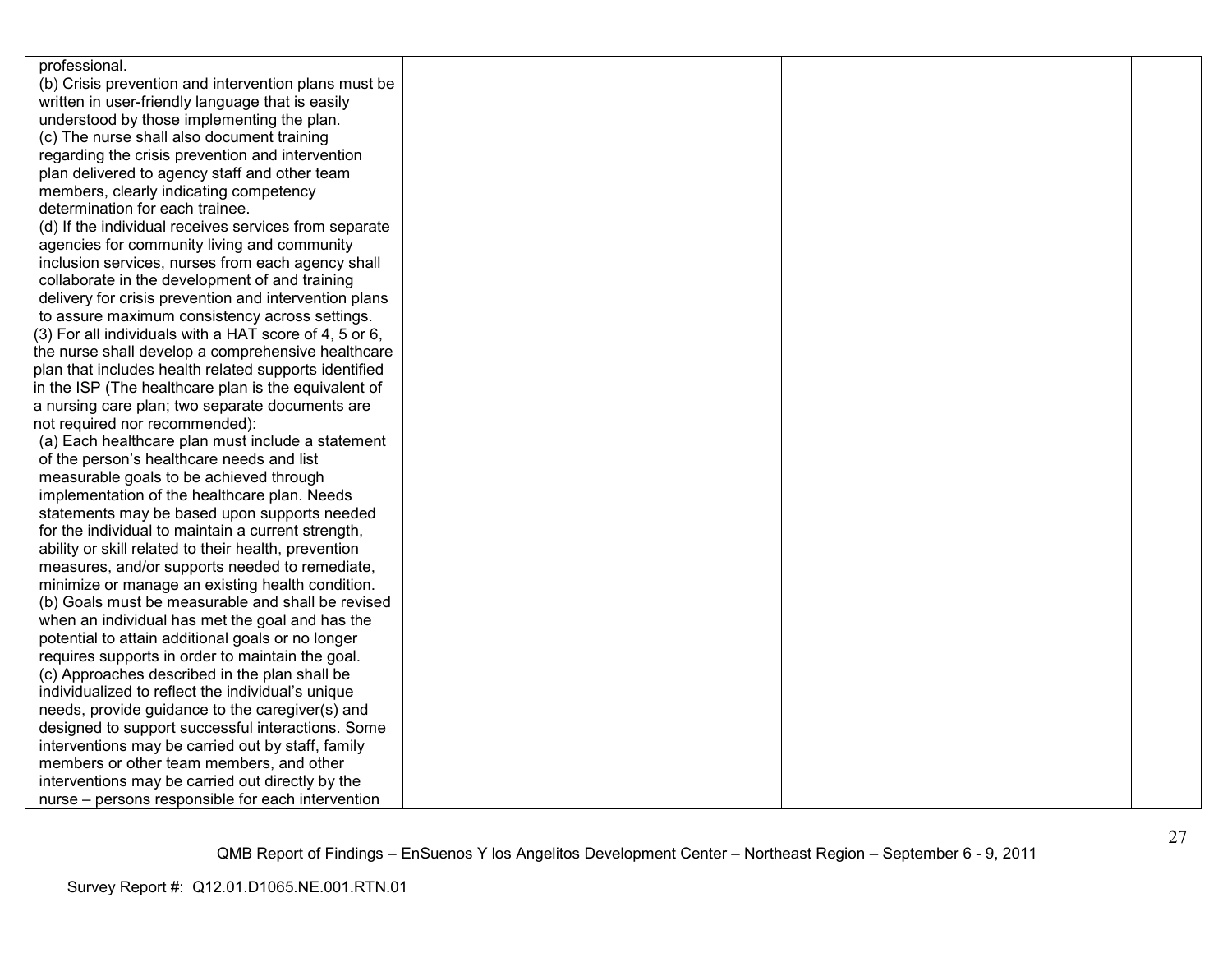shall be specified in the plan. (d) Healthcare plans shall be written in language that will be easily understood by the person(s) identified as implementing the interventions. (e) The nurse shall also document training on the healthcare plan delivered to agency staff and otherteam members, clearly indicating competency determination for each trainee. If the individual receives services from separate agencies for community living and community inclusion services, nurses from each agency shall collaborate in the development of and training delivery for healthcareplans to assure maximum consistency across settings. (f) Healthcare plans must be updated to reflect relevant discharge orders whenever an individual returns to services following a hospitalization. (g) All crisis prevention and intervention plans and healthcare plans shall include the individual's name and date on each page and shall be signed by the author. (h) Crisis prevention and intervention plans as well as healthcare plans shall be reviewed by the nurse at least quarterly, and updated as needed. **(4) General Nursing Documentation**  (a) The nurse shall complete legible and signed progress notes with date and time indicated that describe all interventions or interactions conducted with individuals served as well as all interactionswith other healthcare providers serving the individual. All interactions shall be documented whether they occur by phone or in person. (b) For individuals with a HAT score of 4, 5 or 6, or who have identified health concerns in their ISP. the nurse shall provide the interdisciplinary team with a quarterly report that indicates current health status and progress to date on health related ISP desired outcomes and action plans as well as progress toward goals in the healthcare plan. Developmental Disabilities (DD) Waiver Service Standards effective 4/1/2007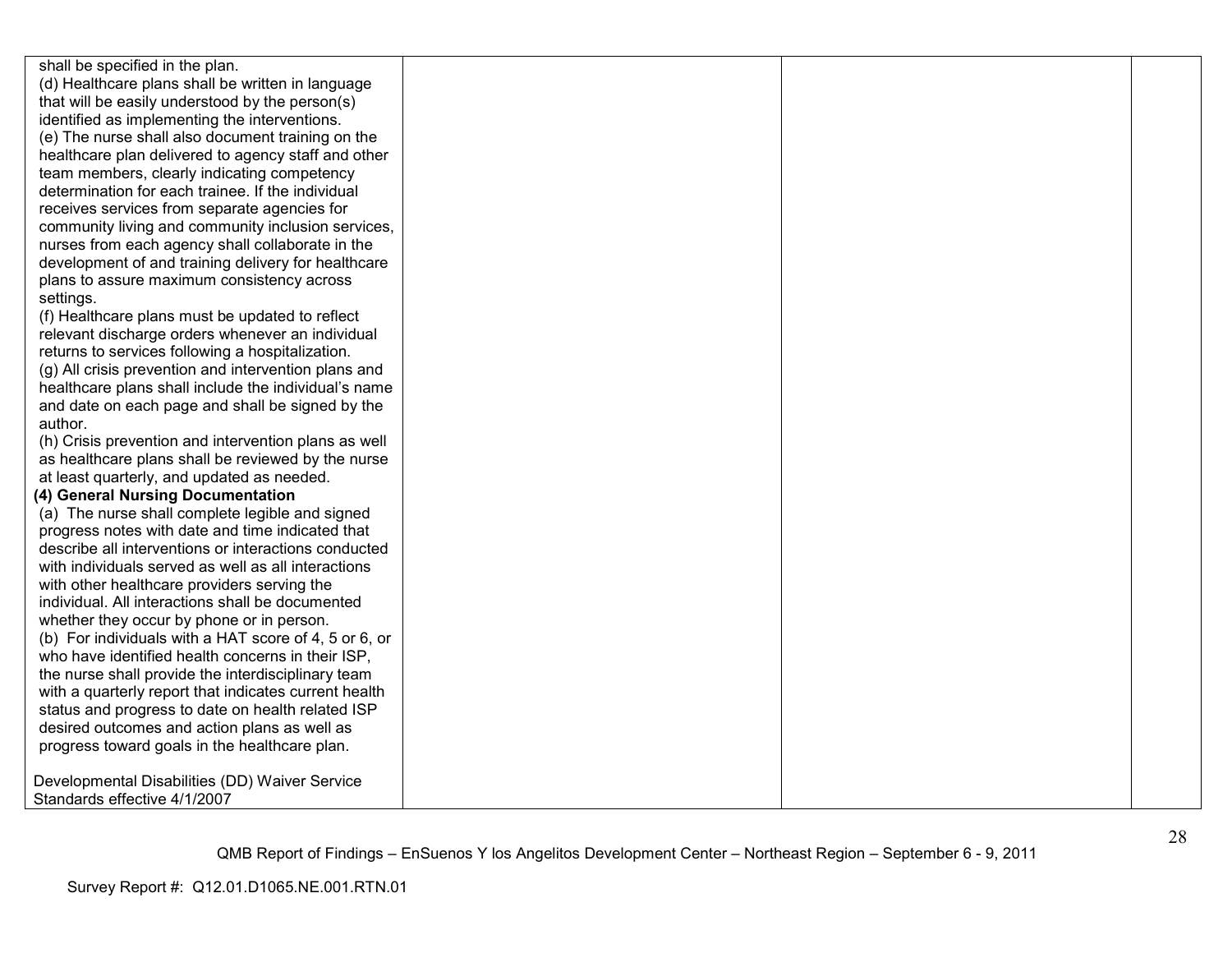| <b>CHAPTER 5 IV. COMMUNITY INCLUSION</b>               |  |  |
|--------------------------------------------------------|--|--|
| <b>SERVICES PROVIDER AGENCY</b>                        |  |  |
| <b>REQUIREMENTS</b>                                    |  |  |
| <b>B. IDT Coordination</b>                             |  |  |
| (1) Community Inclusion Services Provider              |  |  |
| Agencies shall participate on the IDT as specified in  |  |  |
| the ISP Regulations (7.26.5 NMAC), and shall           |  |  |
| ensure direct support staff participation as needed    |  |  |
| to plan effectively for the individual; and            |  |  |
|                                                        |  |  |
| (2) Coordinate with the IDT to ensure that each        |  |  |
| individual participating in Community Inclusion        |  |  |
| Services who has a score of 4, 5, or 6 on the HAT      |  |  |
| has a Health Care Plan developed by a licensed         |  |  |
| nurse, and if applicable, a Crisis                     |  |  |
| Prevention/Intervention Plan.                          |  |  |
|                                                        |  |  |
| <b>Department of Health Developmental Disabilities</b> |  |  |
| <b>Supports Division Policy. Medical Emergency</b>     |  |  |
| Response Plan Policy MERP-001 eff.8/1/2010             |  |  |
|                                                        |  |  |
| F. The MERP shall be written in clear, jargon free     |  |  |
| language and include at a minimum the following        |  |  |
| information:                                           |  |  |
| 1. A brief, simple description of the condition or     |  |  |
| illness.                                               |  |  |
| 2. A brief description of the most likely life         |  |  |
| threatening complications that might occur and         |  |  |
| what those complications may look like to an           |  |  |
| observer.                                              |  |  |
| 3. A concise list of the most important measures       |  |  |
| that may prevent the life threatening complication     |  |  |
| from occurring (e.g., avoiding allergens that trigger  |  |  |
| an asthma attack or making sure the person with        |  |  |
| diabetes has snacks with them to avoid                 |  |  |
| hypoglycemia).                                         |  |  |
| 4. Clear, jargon free, step-by-step instructions       |  |  |
| regarding the actions to be taken by direct support    |  |  |
| personnel (DSP) and/or others to intervene in the      |  |  |
| emergency, including criteria for when to call 911.    |  |  |
| 5. Emergency contacts with phone numbers.              |  |  |
| 6. Reference to whether the individual has advance     |  |  |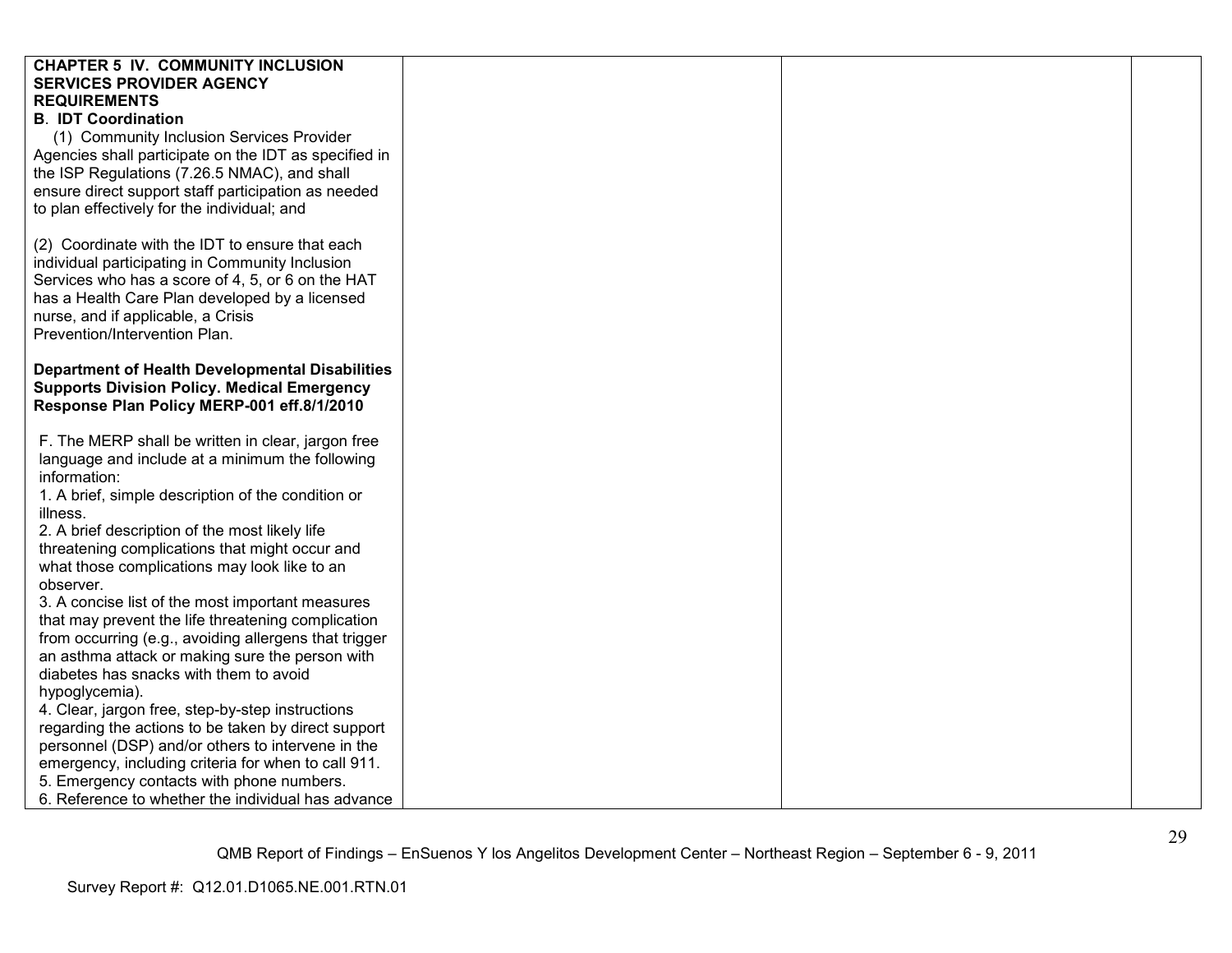| directives or not, and if so, where the advance<br>directives are located. |  |  |
|----------------------------------------------------------------------------|--|--|
|                                                                            |  |  |
|                                                                            |  |  |
|                                                                            |  |  |
|                                                                            |  |  |
|                                                                            |  |  |
|                                                                            |  |  |
|                                                                            |  |  |
|                                                                            |  |  |
|                                                                            |  |  |
|                                                                            |  |  |
|                                                                            |  |  |
|                                                                            |  |  |
|                                                                            |  |  |
|                                                                            |  |  |
|                                                                            |  |  |
|                                                                            |  |  |
|                                                                            |  |  |
|                                                                            |  |  |
|                                                                            |  |  |
|                                                                            |  |  |
|                                                                            |  |  |
|                                                                            |  |  |
|                                                                            |  |  |
|                                                                            |  |  |
|                                                                            |  |  |
|                                                                            |  |  |
|                                                                            |  |  |
|                                                                            |  |  |
|                                                                            |  |  |
|                                                                            |  |  |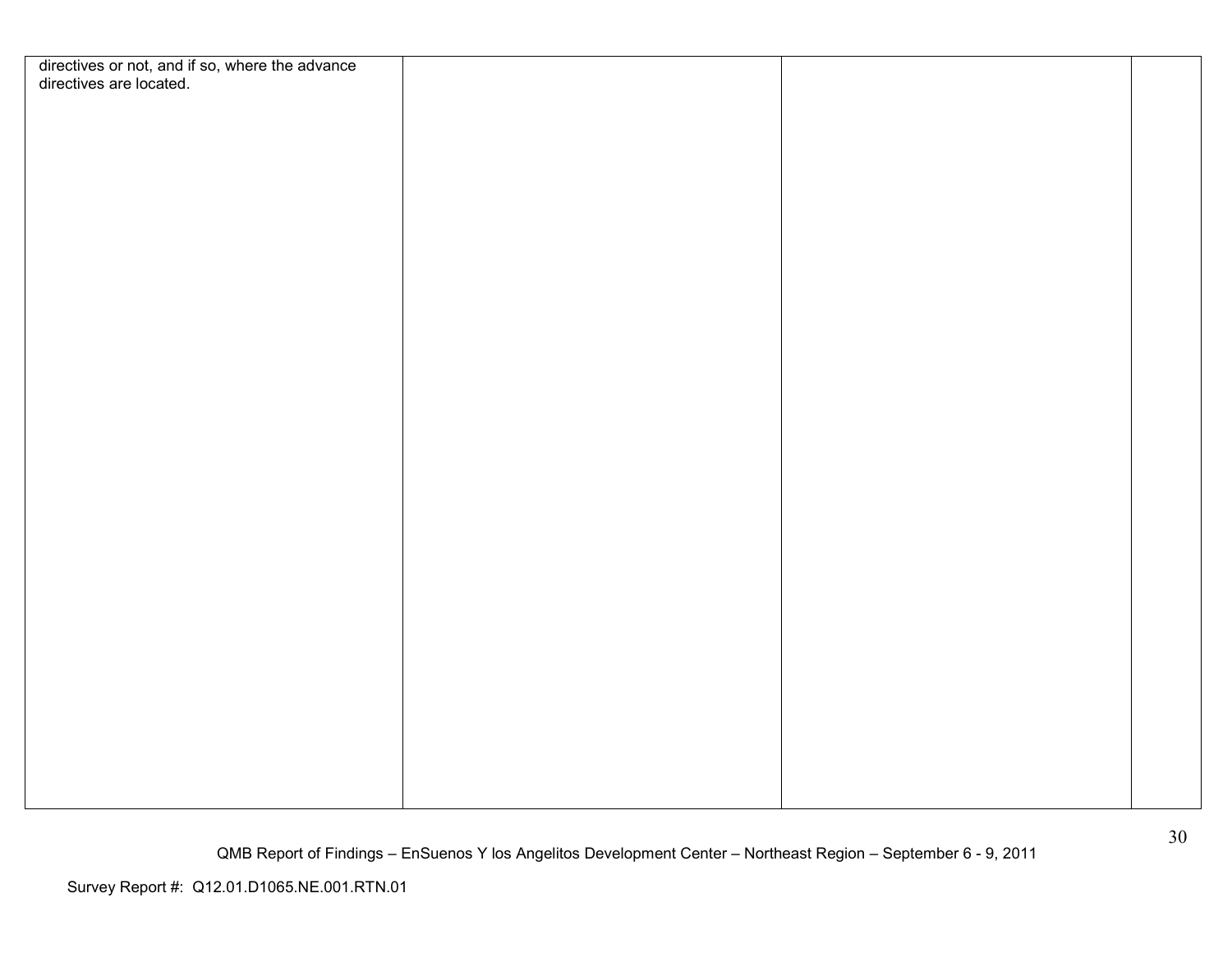| Tag # 1A20 DSP Training Documents                                                                    | <b>Scope and Severity Rating: E</b>                 |                                                   |  |
|------------------------------------------------------------------------------------------------------|-----------------------------------------------------|---------------------------------------------------|--|
| Developmental Disabilities (DD) Waiver Service                                                       | Based on record review, the Agency failed to ensure |                                                   |  |
| Standards effective 4/1/2007                                                                         | that Orientation and Training requirements were met |                                                   |  |
| <b>CHAPTER 1 IV. GENERAL REQUIREMENTS</b>                                                            | for 16 of 43 Direct Service Professionals.          |                                                   |  |
| FOR PROVIDER AGENCY SERVICE                                                                          |                                                     |                                                   |  |
| <b>PERSONNEL:</b> The objective of this section is to                                                | Review of Direct Service Professionals training     |                                                   |  |
| establish personnel standards for DD Medicaid                                                        | records found no evidence of the following required |                                                   |  |
| Waiver Provider Agencies for the following services:                                                 | DOH/DDSD trainings and certification being          |                                                   |  |
| Community Living Supports, Community Inclusion                                                       | completed:                                          |                                                   |  |
| Services, Respite, Substitute Care and Personal                                                      |                                                     |                                                   |  |
| Support Companion Services. These standards                                                          | • Pre- Service (DSP #43, 45, 57 & 75)               |                                                   |  |
| apply to all personnel who provide services, whether                                                 |                                                     |                                                   |  |
| directly employed or subcontracting with the                                                         | • Foundation for Health & Wellness (DSP #45 &       |                                                   |  |
| Provider Agency. Additional personnel requirements                                                   | 75)                                                 |                                                   |  |
| and qualifications may be applicable for specific                                                    |                                                     |                                                   |  |
| service standards.                                                                                   | • Person-Centered Planning (1-Day) (DSP #57)        | Provider:                                         |  |
| C. Orientation and Training Requirements:                                                            |                                                     | In addition to stating the Plan of Correction for |  |
| Orientation and training for direct support staff and                                                | • First Aid (DSP #46, 56, 57, 61 & 64)              | these findings above, also please provide your    |  |
| his or her supervisors shall comply with the                                                         |                                                     | evidence of on-going Quality Assurance /          |  |
| DDSD/DOH Policy Governing the Training                                                               | • CPR (DSP #41, 42, 46, 47, 50, 57, 60, 64, 76, &   | Quality Improvement specific to this tag below    |  |
| Requirements for Direct Support Staff and Internal                                                   | 80)                                                 | this line.                                        |  |
| Service Coordinators Serving Individuals with                                                        |                                                     |                                                   |  |
| Developmental Disabilities to include the following:                                                 | • Assisting With Medication Delivery (DSP #41 &     |                                                   |  |
| Each new employee shall receive appropriate<br>(1)<br>orientation, including but not limited to, all | 50)                                                 |                                                   |  |
| policies relating to fire prevention, accident                                                       |                                                     |                                                   |  |
| prevention, incident management and                                                                  | • Participatory Communication & Choice Making       |                                                   |  |
| reporting, and emergency procedures; and                                                             | (DSP #41)                                           |                                                   |  |
| Individual-specific training for each individual<br>(2)                                              |                                                     |                                                   |  |
| under his or her direct care, as described in the                                                    | • Rights & Advocacy (DSP #58)                       |                                                   |  |
| individual service plan, prior to working alone                                                      |                                                     |                                                   |  |
| with the individual.                                                                                 | • Level 1 Health (DSP #41 & 58)                     |                                                   |  |
|                                                                                                      |                                                     |                                                   |  |
| Department of Health (DOH) Developmental                                                             | • Teaching & Support Strategies (DSP #41)           |                                                   |  |
| Disabilities Supports Division (DDSD) Policy -                                                       |                                                     |                                                   |  |
| <b>Policy Title: Training Requirements for Direct</b>                                                |                                                     |                                                   |  |
| Service Agency Staff Policy - Eff. March 1, 2007 -                                                   |                                                     |                                                   |  |
| <b>II. POLICY STATEMENTS:</b>                                                                        |                                                     |                                                   |  |
| A. Individuals shall receive services from competent                                                 |                                                     |                                                   |  |
| and qualified staff.                                                                                 |                                                     |                                                   |  |
| B. Staff shall complete individual-specific (formerly                                                |                                                     |                                                   |  |
| known as "Addendum B") training requirements in                                                      |                                                     |                                                   |  |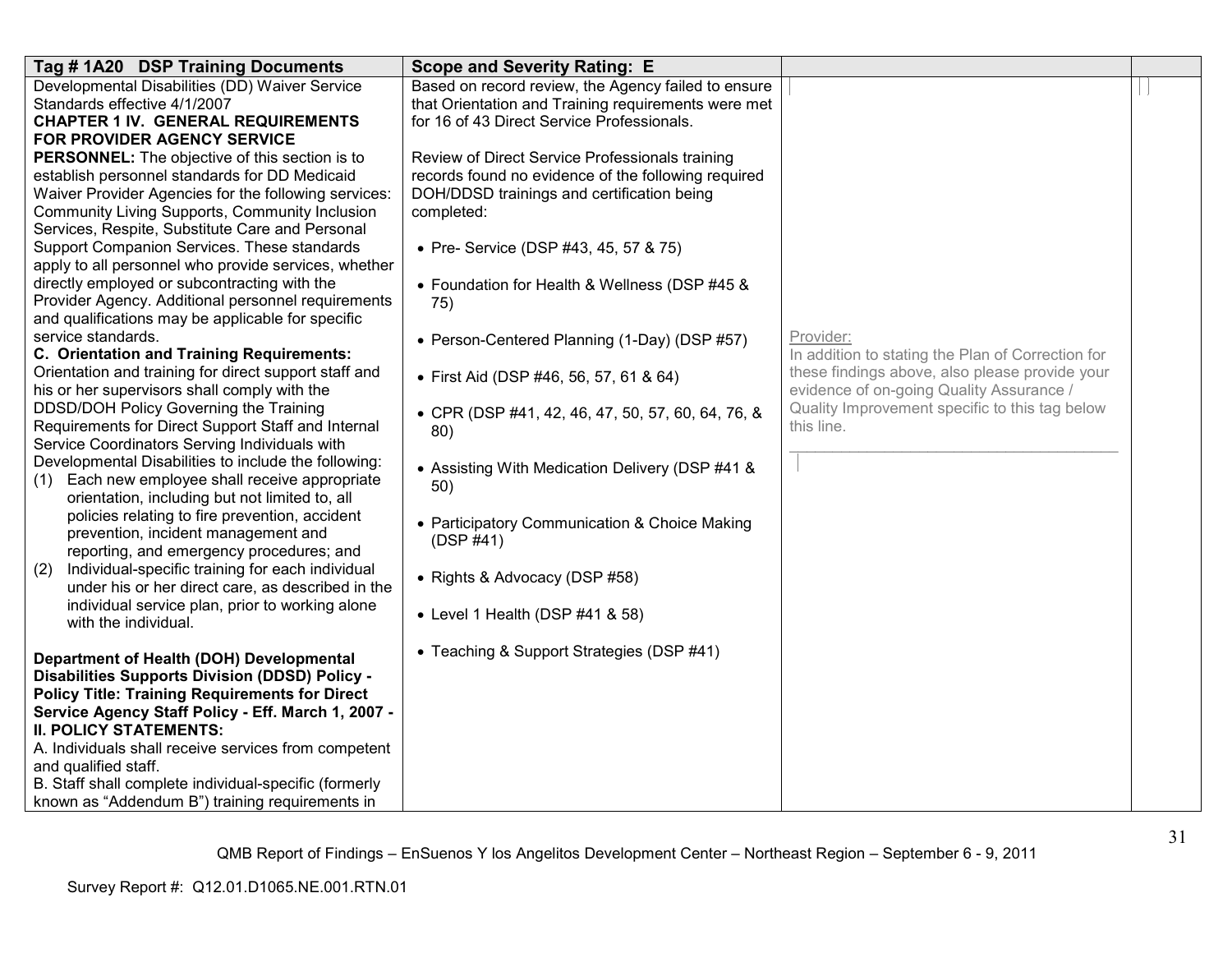| accordance with the specifications described in the                           |  |  |
|-------------------------------------------------------------------------------|--|--|
| individual service plan (ISP) of each individual                              |  |  |
| served.                                                                       |  |  |
| C. Staff shall complete training on DOH-approved                              |  |  |
| incident reporting procedures in accordance with 7                            |  |  |
| <b>NMAC 1.13.</b>                                                             |  |  |
| D. Staff providing direct services shall complete                             |  |  |
| training in universal precautions on an annual basis.                         |  |  |
| The training materials shall meet Occupational                                |  |  |
| Safety and Health Administration (OSHA)                                       |  |  |
| requirements.                                                                 |  |  |
| E. Staff providing direct services shall maintain                             |  |  |
| certification in first aid and CPR. The training                              |  |  |
| materials shall meet OSHA requirements/guidelines.                            |  |  |
| F. Staff who may be exposed to hazardous                                      |  |  |
| chemicals shall complete relevant training in                                 |  |  |
| accordance with OSHA requirements.                                            |  |  |
| G. Staff shall be certified in a DDSD-approved                                |  |  |
| behavioral intervention system (e.g., Mandt, CPI)                             |  |  |
| before using physical restraint techniques. Staff                             |  |  |
| members providing direct services shall maintain                              |  |  |
| certification in a DDSD-approved behavioral                                   |  |  |
| intervention system if an individual they support has                         |  |  |
| a behavioral crisis plan that includes the use of                             |  |  |
| physical restraint techniques.                                                |  |  |
| H. Staff shall complete and maintain certification in                         |  |  |
| a DDSD-approved medication course in accordance                               |  |  |
| with the DDSD Medication Delivery Policy M-001.                               |  |  |
| I. Staff providing direct services shall complete                             |  |  |
| safety training within the first thirty (30) days of                          |  |  |
| employment and before working alone with an<br>individual receiving services. |  |  |
|                                                                               |  |  |
|                                                                               |  |  |
|                                                                               |  |  |
|                                                                               |  |  |
|                                                                               |  |  |
|                                                                               |  |  |
|                                                                               |  |  |
|                                                                               |  |  |
|                                                                               |  |  |
|                                                                               |  |  |
|                                                                               |  |  |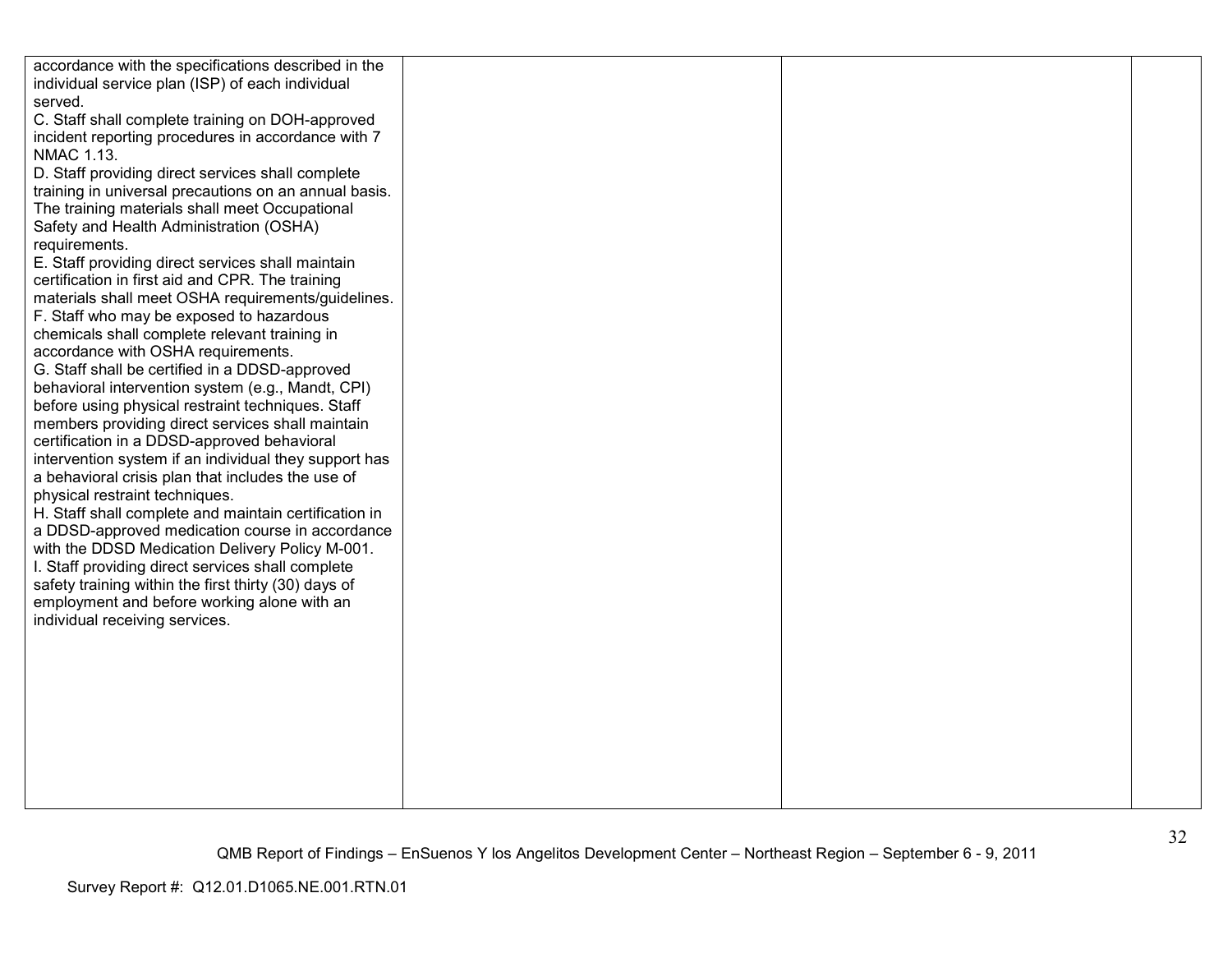|     | Tag #1A22 Staff Competence                                                                                                                                                                                                                                                                                                                                                                                                                                                                                                                                                                                                                                                                                                                                                                                                                                                                                                                                                                                                                                                                          | <b>Scope and Severity Rating: D</b>                                                                                                                                                                                                                                                                                                                                                                                                                                                                                                                                                                                                                                                                                                                                                                                                                                                   |                                                                                                                                                                                                                              |  |
|-----|-----------------------------------------------------------------------------------------------------------------------------------------------------------------------------------------------------------------------------------------------------------------------------------------------------------------------------------------------------------------------------------------------------------------------------------------------------------------------------------------------------------------------------------------------------------------------------------------------------------------------------------------------------------------------------------------------------------------------------------------------------------------------------------------------------------------------------------------------------------------------------------------------------------------------------------------------------------------------------------------------------------------------------------------------------------------------------------------------------|---------------------------------------------------------------------------------------------------------------------------------------------------------------------------------------------------------------------------------------------------------------------------------------------------------------------------------------------------------------------------------------------------------------------------------------------------------------------------------------------------------------------------------------------------------------------------------------------------------------------------------------------------------------------------------------------------------------------------------------------------------------------------------------------------------------------------------------------------------------------------------------|------------------------------------------------------------------------------------------------------------------------------------------------------------------------------------------------------------------------------|--|
| (1) | Developmental Disabilities (DD) Waiver Service<br>Standards effective 4/1/2007<br><b>CHAPTER 1 IV. GENERAL REQUIREMENTS</b><br><b>FOR PROVIDER AGENCY SERVICE</b><br>PERSONNEL: The objective of this section is to<br>establish personnel standards for DD Medicaid<br>Waiver Provider Agencies for the following services:<br>Community Living Supports, Community Inclusion<br>Services, Respite, Substitute Care and Personal<br>Support Companion Services. These standards<br>apply to all personnel who provide services, whether<br>directly employed or subcontracting with the<br>Provider Agency. Additional personnel requirements<br>and qualifications may be applicable for specific<br>service standards.<br>F. Qualifications for Direct Service Personnel:<br>The following employment qualifications and<br>competency requirements are applicable to all<br>Direct Service Personnel employed by a Provider<br>Agency:<br>Direct service personnel shall be eighteen (18)<br>years or older. Exception: Adult Habilitation can<br>employ direct care personnel under the age of | Based on interview, the Agency failed to ensure that<br>training competencies were met for 3 of 13 Direct<br>Service Professionals.<br>When DSP were asked if the individual had a<br>Positive Behavioral Crisis Plan and what the<br>plan covered, the following was reported:<br>• DSP #68 stated, "No." According to the<br>Individual Specific Training Section of the ISP,<br>the individual has Positive Behavioral Crisis Plan.<br>(Individual #8)<br>• DSP #79 stated, "I can't remember if he needed<br>one or not." According to the Individual Specific<br>Training Section of the ISP, the individual has<br>Positive Behavioral Crisis Plan. (Individual #8)<br>When DSP were asked if they received training<br>on the Individual's Speech Therapy Plan and<br>what the plan covered, the following was<br>reported:<br>• DSP #56 stated, "I don't remember." According | Provider:<br>In addition to stating the Plan of Correction for<br>these findings above, also please provide your<br>evidence of on-going Quality Assurance /<br>Quality Improvement specific to this tag below<br>this line. |  |
|     | eighteen 18 years, but the employee shall work<br>directly under a supervisor, who is physically<br>present at all times;                                                                                                                                                                                                                                                                                                                                                                                                                                                                                                                                                                                                                                                                                                                                                                                                                                                                                                                                                                           | to the Individual Specific Training Section of the<br>ISP, the Individual requires a Speech Therapy<br>Plan. (Individual #5)                                                                                                                                                                                                                                                                                                                                                                                                                                                                                                                                                                                                                                                                                                                                                          |                                                                                                                                                                                                                              |  |
| (2) | Direct service personnel shall have the ability<br>to read and carry out the requirements in an<br>ISP;                                                                                                                                                                                                                                                                                                                                                                                                                                                                                                                                                                                                                                                                                                                                                                                                                                                                                                                                                                                             |                                                                                                                                                                                                                                                                                                                                                                                                                                                                                                                                                                                                                                                                                                                                                                                                                                                                                       |                                                                                                                                                                                                                              |  |
| (3) | Direct service personnel shall be available to<br>communicate in the language that is<br>functionally required by the individual or in the<br>use of any specific augmentative<br>communication system utilized by the<br>individual;                                                                                                                                                                                                                                                                                                                                                                                                                                                                                                                                                                                                                                                                                                                                                                                                                                                               |                                                                                                                                                                                                                                                                                                                                                                                                                                                                                                                                                                                                                                                                                                                                                                                                                                                                                       |                                                                                                                                                                                                                              |  |
| (4) | Direct service personnel shall meet the<br>qualifications specified by DDSD in the Policy                                                                                                                                                                                                                                                                                                                                                                                                                                                                                                                                                                                                                                                                                                                                                                                                                                                                                                                                                                                                           |                                                                                                                                                                                                                                                                                                                                                                                                                                                                                                                                                                                                                                                                                                                                                                                                                                                                                       |                                                                                                                                                                                                                              |  |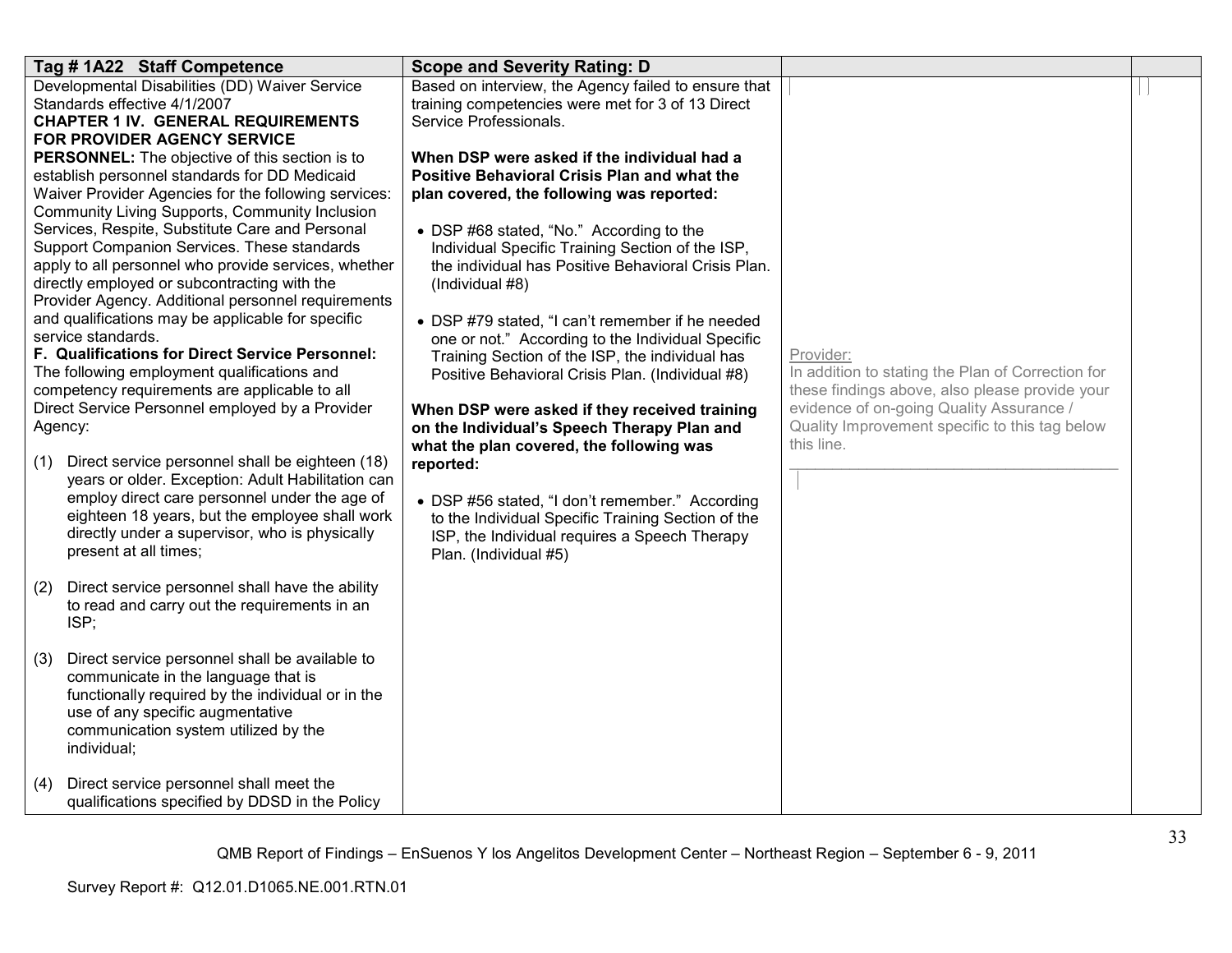| Support Staff and Internal Service<br>Developmental Disabilities; and                                       | Governing the Training Requirements for Direct<br>Coordinators, Serving Individuals with                                                                                                                                                                                                                                                                                                                                                                                                                                                                                                                                                                            |  |  |
|-------------------------------------------------------------------------------------------------------------|---------------------------------------------------------------------------------------------------------------------------------------------------------------------------------------------------------------------------------------------------------------------------------------------------------------------------------------------------------------------------------------------------------------------------------------------------------------------------------------------------------------------------------------------------------------------------------------------------------------------------------------------------------------------|--|--|
| (5)<br>and Nursing shall demonstrate basic                                                                  | Direct service Provider Agencies of Respite<br>Services, Substitute Care, Personal Support<br>Services, Nutritional Counseling, Therapists<br>knowledge of developmental disabilities and<br>have training or demonstrable qualifications<br>related to the role he or she is performing and<br>complete individual specific training as required<br>in the ISP for each individual he or she support.                                                                                                                                                                                                                                                              |  |  |
| (6)<br>training requirements as follows:<br>days of providing services;<br>tracking number; and<br>changes. | Report required personnel training status to the<br>DDSD Statewide Training Database as<br>specified in DDSD policies as related to<br>(a) Initial comprehensive personnel status report<br>(name, date of hire, Social Security number<br>category) on all required personnel to be<br>submitted to DDSD Statewide Training<br>Database within the first ninety (90) calendar<br>(b) Staff who do not wish to use his or her Social<br>Security Number may request an alternative<br>(c) Quarterly personnel update reports sent to<br>DDSD Statewide Training Database to reflect<br>new hires, terminations, inter-provider<br>Agency position changes, and name |  |  |
| <b>II. POLICY STATEMENTS:</b><br>and qualified staff.                                                       | Department of Health (DOH) Developmental<br><b>Disabilities Supports Division (DDSD) Policy -</b><br><b>Policy Title: Training Requirements for Direct</b><br>Service Agency Staff Policy - Eff. March 1, 2007 -<br>A. Individuals shall receive services from competent                                                                                                                                                                                                                                                                                                                                                                                            |  |  |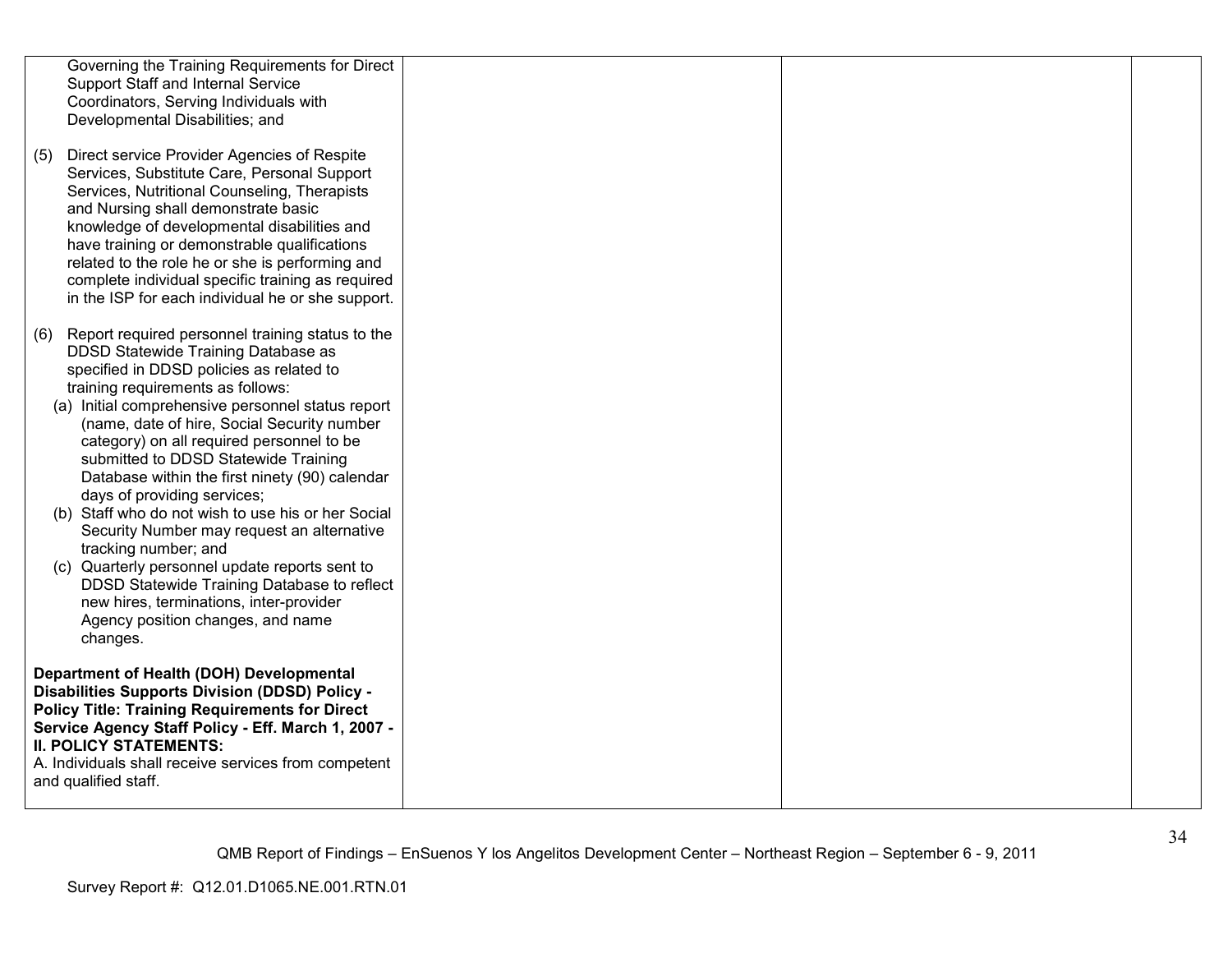| Tag #1A25 (CoP) CCHS                                                                                                                                                                                                                                                                                                                                                                                                                                                                                                                                                                                                                                                                                                                                                                                                                                                                                                                                                                                                                                                                                                                                                                                                                                                                                                                                        | <b>Scope and Severity Rating: D</b>                                                                                                                                                                                                                                                                                                                                                                                            |                                                                                                                                                                                                                              |  |
|-------------------------------------------------------------------------------------------------------------------------------------------------------------------------------------------------------------------------------------------------------------------------------------------------------------------------------------------------------------------------------------------------------------------------------------------------------------------------------------------------------------------------------------------------------------------------------------------------------------------------------------------------------------------------------------------------------------------------------------------------------------------------------------------------------------------------------------------------------------------------------------------------------------------------------------------------------------------------------------------------------------------------------------------------------------------------------------------------------------------------------------------------------------------------------------------------------------------------------------------------------------------------------------------------------------------------------------------------------------|--------------------------------------------------------------------------------------------------------------------------------------------------------------------------------------------------------------------------------------------------------------------------------------------------------------------------------------------------------------------------------------------------------------------------------|------------------------------------------------------------------------------------------------------------------------------------------------------------------------------------------------------------------------------|--|
| NMAC 7.1.9.8 CAREGIVER AND HOSPITAL<br><b>CAREGIVER EMPLOYMENT REQUIREMENTS:</b><br>F. Timely Submission: Care providers shall submit<br>all fees and pertinent application information for all<br>individuals who meet the definition of an applicant,<br>caregiver or hospital caregiver as described in<br>Subsections B, D and K of 7.1.9.7 NMAC, no later<br>than twenty (20) calendar days from the first day of<br>employment or effective date of a contractual<br>relationship with the care provider.                                                                                                                                                                                                                                                                                                                                                                                                                                                                                                                                                                                                                                                                                                                                                                                                                                             | Based on record review, the Agency failed to<br>maintain documentation indicating no "disqualifying<br>convictions" or documentation of the timely<br>submission of pertinent application information to<br>the Caregiver Criminal History Screening Program<br>was on file for 3 of 47 Agency Personnel.<br>The following Agency Personnel Files contained<br>no evidence of Caregiver Criminal History<br><b>Screenings:</b> |                                                                                                                                                                                                                              |  |
| NMAC 7.1.9.9 CAREGIVERS OR HOSPITAL<br><b>CAREGIVERS AND APPLICANTS WITH</b><br><b>DISQUALIFYING CONVICTIONS:</b><br>A. Prohibition on Employment: A care provider<br>shall not hire or continue the employment or<br>contractual services of any applicant, caregiver or<br>hospital caregiver for whom the care provider has<br>received notice of a disqualifying conviction, except<br>as provided in Subsection B of this section.<br>NMAC 7.1.9.11 DISQUALIFYING CONVICTIONS.<br>The following felony convictions disqualify an<br>applicant, caregiver or hospital caregiver from<br>employment or contractual services with a care<br>provider:<br>A. homicide;<br><b>B.</b> trafficking, or trafficking in controlled substances;<br>C. kidnapping, false imprisonment, aggravated<br>assault or aggravated battery;<br>D. rape, criminal sexual penetration, criminal sexual<br>contact, incest, indecent exposure, or other related<br>felony sexual offenses;<br>E. crimes involving adult abuse, neglect or financial<br>exploitation;<br>F. crimes involving child abuse or neglect;<br>G. crimes involving robbery, larceny, extortion,<br>burglary, fraud, forgery, embezzlement, credit card<br>fraud, or receiving stolen property; or<br>H. an attempt, solicitation, or conspiracy involving<br>any of the felonies in this subsection. | <b>Direct Service Professional Personnel (DSP):</b><br>• #44 - Date of hire 7/21/2011<br>• #45 - Date of hire 7/21/2011<br>• #48 - Date of hire 7/14/2011                                                                                                                                                                                                                                                                      | Provider:<br>In addition to stating the Plan of Correction for<br>these findings above, also please provide your<br>evidence of on-going Quality Assurance /<br>Quality Improvement specific to this tag below<br>this line. |  |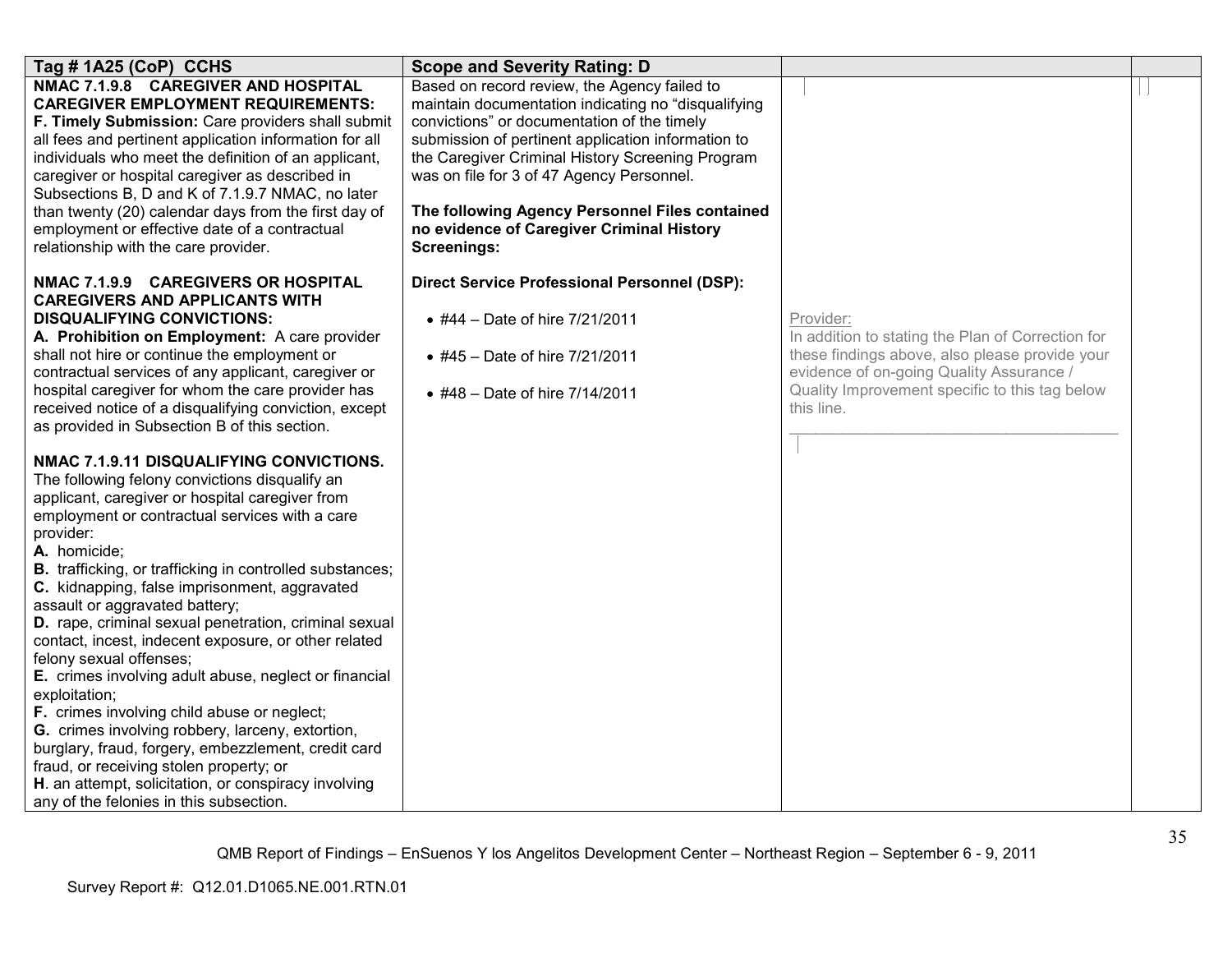| Tag # 1A26 (CoP) COR / EAR                                                                              | <b>Scope and Severity Rating: E</b>                 |                                                   |  |
|---------------------------------------------------------------------------------------------------------|-----------------------------------------------------|---------------------------------------------------|--|
| NMAC 7.1.12.8 REGISTRY ESTABLISHED;                                                                     | Based on record review, the Agency failed to        |                                                   |  |
| PROVIDER INQUIRY REQUIRED: Upon the                                                                     | maintain documentation in the employee's            |                                                   |  |
| effective date of this rule, the department has                                                         | personnel records that evidenced inquiry to the     |                                                   |  |
| established and maintains an accurate and                                                               | Employee Abuse Registry prior to employment for     |                                                   |  |
| complete electronic registry that contains the name,                                                    | 11 of 47 Agency Personnel.                          |                                                   |  |
| date of birth, address, social security number, and                                                     |                                                     |                                                   |  |
| other appropriate identifying information of all                                                        | The following Agency Personnel records              |                                                   |  |
| persons who, while employed by a provider, have                                                         | contained evidence that indicated the Employee      |                                                   |  |
| been determined by the department, as a result of                                                       | Abuse Registry was completed after hire:            |                                                   |  |
| an investigation of a complaint, to have engaged in                                                     |                                                     |                                                   |  |
| a substantiated registry-referred incident of abuse,                                                    | <b>Direct Service Professional Personnel (DSP):</b> |                                                   |  |
| neglect or exploitation of a person receiving care or                                                   |                                                     | Provider:                                         |  |
| services from a provider. Additions and updates to                                                      | $\bullet$ #44 - Date of hire 7/21/2011. Completed   | In addition to stating the Plan of Correction for |  |
| the registry shall be posted no later than two (2)                                                      | 7/25/2011.                                          | these findings above, also please provide your    |  |
| business days following receipt. Only department                                                        |                                                     | evidence of on-going Quality Assurance /          |  |
| staff designated by the custodian may access,                                                           | $\bullet$ #45 - Date of hire 7/21/2011. Completed   | Quality Improvement specific to this tag below    |  |
| maintain and update the data in the registry.                                                           | 7/25/2011.                                          | this line.                                        |  |
| Provider requirement to inquire of<br>А.                                                                |                                                     |                                                   |  |
| registry. A provider, prior to employing or                                                             | • #50 - Date of hire 8/9/2009. Completed            |                                                   |  |
| contracting with an employee, shall inquire of the                                                      | 8/11/2009.                                          |                                                   |  |
| registry whether the individual under consideration                                                     |                                                     |                                                   |  |
| for employment or contracting is listed on the                                                          | $\bullet$ #57 - Date of hire 5/03/2011. Completed   |                                                   |  |
| registry.                                                                                               | 5/17/2011.                                          |                                                   |  |
| Prohibited employment. A provider may<br>В.                                                             |                                                     |                                                   |  |
| not employ or contract with an individual to be an                                                      | $\bullet$ #59 - Date of hire 5/25/2007. Completed   |                                                   |  |
| employee if the individual is listed on the registry as                                                 | 6/22/2007.                                          |                                                   |  |
| having a substantiated registry-referred incident of                                                    |                                                     |                                                   |  |
| abuse, neglect or exploitation of a person receiving                                                    | $\bullet$ #60 - Date of hire 4/07/2009. Completed   |                                                   |  |
| care or services from a provider.                                                                       | 6/24/2009.                                          |                                                   |  |
| D.<br>Documentation of inquiry to registry.<br>The provider shall maintain documentation in the         |                                                     |                                                   |  |
|                                                                                                         | $\bullet$ #70 - Date of hire 3/04/2007. Completed   |                                                   |  |
| employee's personnel or employment records that<br>evidences the fact that the provider made an inquiry | 1/24/2008.                                          |                                                   |  |
| to the registry concerning that employee prior to                                                       |                                                     |                                                   |  |
| employment. Such documentation must include                                                             | $*$ #71 - Date of hire 9/01/2006. Completed         |                                                   |  |
| evidence, based on the response to such inquiry                                                         | 1/15/2007.                                          |                                                   |  |
| received from the custodian by the provider, that the                                                   |                                                     |                                                   |  |
| employee was not listed on the registry as having a                                                     | $\bullet$ #74 - Date of hire 8/01/2007. Completed   |                                                   |  |
| substantiated registry-referred incident of abuse,                                                      | 10/22/2007.                                         |                                                   |  |
| neglect or exploitation.                                                                                |                                                     |                                                   |  |
| Documentation for other staff. With<br>Е.                                                               | $\bullet$ #77 - Date of hire 4/30/2006. Completed   |                                                   |  |
|                                                                                                         | 1/15/2007.                                          |                                                   |  |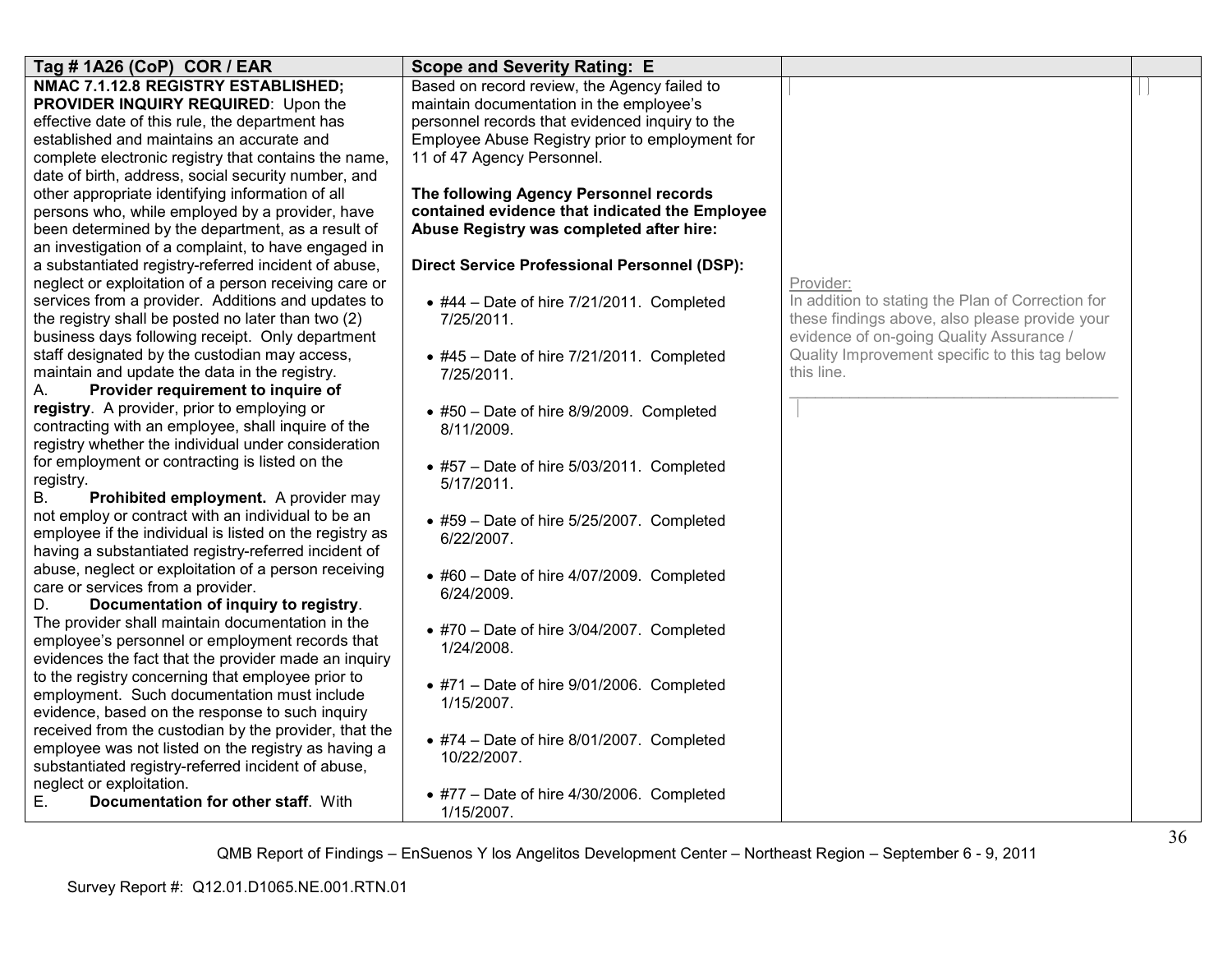| respect to all employed or contracted individuals<br>providing direct care who are licensed health care<br>professionals or certified nurse aides, the provider<br>shall maintain documentation reflecting the<br>individual's current licensure as a health care<br>professional or current certification as a nurse aide.<br>F.<br>Consequences of noncompliance. The<br>department or other governmental agency having<br>regulatory enforcement authority over a provider<br>may sanction a provider in accordance with<br>applicable law if the provider fails to make an<br>appropriate and timely inquiry of the registry, or fails<br>to maintain evidence of such inquiry, in connection<br>with the hiring or contracting of an employee; or for<br>employing or contracting any person to work as an<br>employee who is listed on the registry. Such<br>sanctions may include a directed plan of correction,<br>civil monetary penalty not to exceed five thousand<br>dollars (\$5000) per instance, or termination or non-<br>renewal of any contract with the department or other<br>governmental agency. | $\bullet$ #79 - Date of hire 7/01/2009. Completed<br>7/21/2009. |  |
|------------------------------------------------------------------------------------------------------------------------------------------------------------------------------------------------------------------------------------------------------------------------------------------------------------------------------------------------------------------------------------------------------------------------------------------------------------------------------------------------------------------------------------------------------------------------------------------------------------------------------------------------------------------------------------------------------------------------------------------------------------------------------------------------------------------------------------------------------------------------------------------------------------------------------------------------------------------------------------------------------------------------------------------------------------------------------------------------------------------------|-----------------------------------------------------------------|--|
| Developmental Disabilities (DD) Waiver Service<br>Standards effective 4/1/2007<br><b>Chapter 1.IV. General Provider Requirements.</b><br>D. Criminal History Screening: All personnel shall<br>be screened by the Provider Agency in regard to the<br>employee's qualifications, references, and<br>employment history, prior to employment. All<br>Provider Agencies shall comply with the Criminal<br>Records Screening for Caregivers 7.1.12 NMAC<br>and Employee Abuse Registry 7.1.12 NMAC as<br>required by the Department of Health, Division of<br>Health Improvement.                                                                                                                                                                                                                                                                                                                                                                                                                                                                                                                                         |                                                                 |  |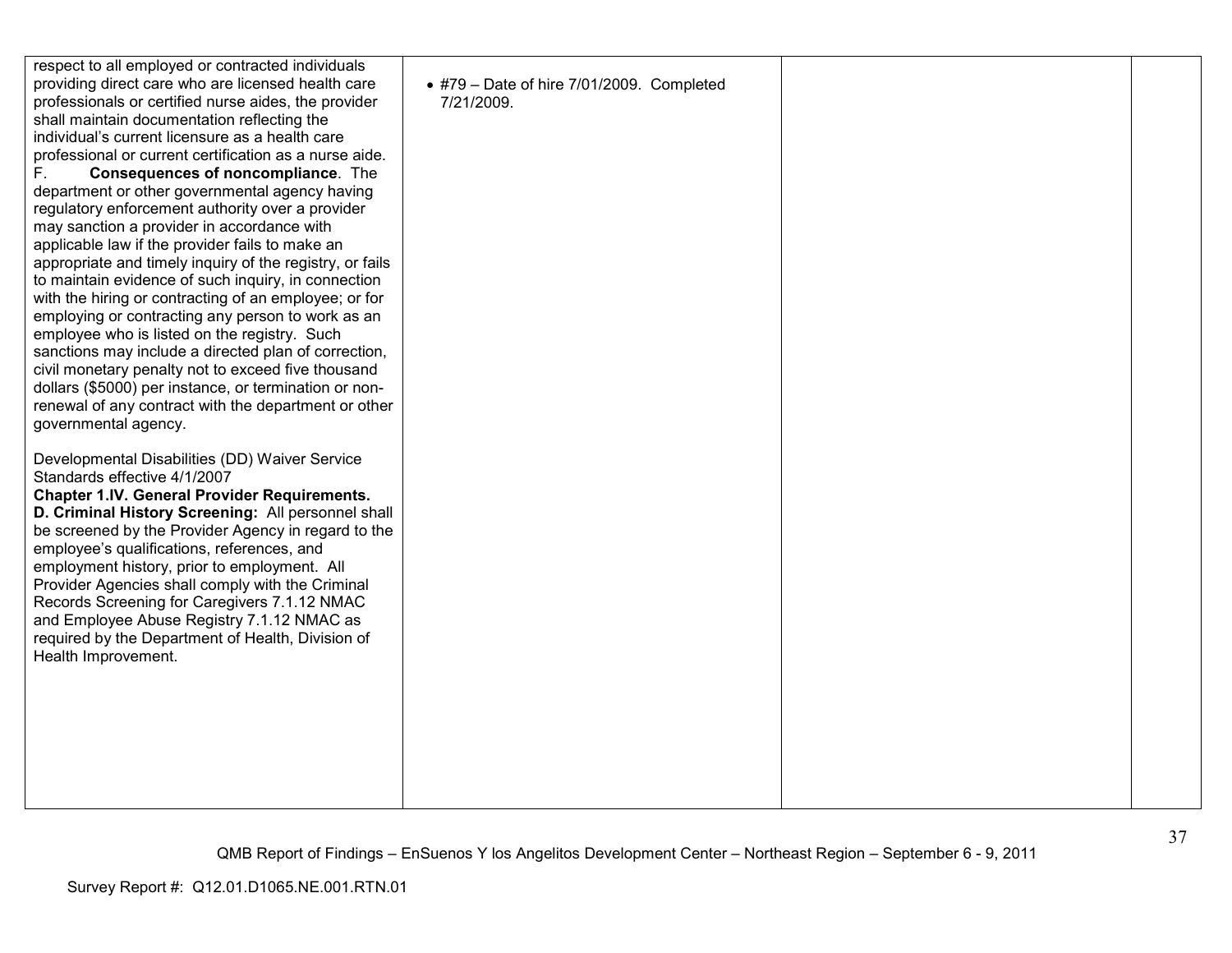| Tag # 1A27.2 (CoP) Duty to Report - IR's                                                                                                                                                                                                                                                                                                                                                                                                                                                                                                                                                                                                                                                                                                                                                                                                                                                                                                                                                                                                                                                                                                                                                                                                                                | <b>Scope and Severity Rating: D</b>                                                                                                                                                                                                                                                                                                                                                                                                                                                                                                                                                                                                                                                    |                                                                                                                                                                                                                              |  |
|-------------------------------------------------------------------------------------------------------------------------------------------------------------------------------------------------------------------------------------------------------------------------------------------------------------------------------------------------------------------------------------------------------------------------------------------------------------------------------------------------------------------------------------------------------------------------------------------------------------------------------------------------------------------------------------------------------------------------------------------------------------------------------------------------------------------------------------------------------------------------------------------------------------------------------------------------------------------------------------------------------------------------------------------------------------------------------------------------------------------------------------------------------------------------------------------------------------------------------------------------------------------------|----------------------------------------------------------------------------------------------------------------------------------------------------------------------------------------------------------------------------------------------------------------------------------------------------------------------------------------------------------------------------------------------------------------------------------------------------------------------------------------------------------------------------------------------------------------------------------------------------------------------------------------------------------------------------------------|------------------------------------------------------------------------------------------------------------------------------------------------------------------------------------------------------------------------------|--|
| Filed During On-Site and/or IR's Not                                                                                                                                                                                                                                                                                                                                                                                                                                                                                                                                                                                                                                                                                                                                                                                                                                                                                                                                                                                                                                                                                                                                                                                                                                    |                                                                                                                                                                                                                                                                                                                                                                                                                                                                                                                                                                                                                                                                                        |                                                                                                                                                                                                                              |  |
| <b>Reported by Provider</b>                                                                                                                                                                                                                                                                                                                                                                                                                                                                                                                                                                                                                                                                                                                                                                                                                                                                                                                                                                                                                                                                                                                                                                                                                                             |                                                                                                                                                                                                                                                                                                                                                                                                                                                                                                                                                                                                                                                                                        |                                                                                                                                                                                                                              |  |
| 7.1.13.9 INCIDENT MANAGEMENT SYSTEM<br><b>REPORTING REQUIREMENTS FOR</b><br><b>COMMUNITY BASED SERVICE PROVIDERS:</b><br>A. Duty To Report:<br>(1) All community based service providers shall<br>immediately report abuse, neglect or<br>misappropriation of property to the adult protective<br>services division.<br>(2) All community based service providers shall<br>report to the division within twenty four (24) hours :<br>abuse, neglect, or misappropriation of property,<br>unexpected and natural/expected deaths; and other<br>reportable incidents<br>to include:<br>(a) an environmental hazardous condition, which<br>creates an immediate threat to life or health; or<br>(b) admission to a hospital or psychiatric facility or<br>the provision of emergency services that results in<br>medical care which is unanticipated or unscheduled<br>for the consumer and which would not routinely be<br>provided by a community based service provider.<br>(3) All community based service providers shall<br>ensure that the reporter with direct knowledge of an<br>incident has immediate access to the division<br>incident report form to allow the reporter to respond<br>to, report, and document incidents in a timely and<br>accurate manner. | Based on record review, the Agency failed to report<br>suspected abuse, neglect, or misappropriation of<br>property, unexpected and natural/expected deaths;<br>or other reportable incidents to the Division of<br>Health Improvement for 1 of 10 Individuals.<br>During the on-site survey (September 6 - 9, 2011),<br>surveyors found evidence of 1 internal agency<br>incident reports, which had not been reported to DHI<br>and/or APS/CYFD, as required by regulation.<br>The following internal incidents were reported as a<br>result of the on-site survey:<br>Individual #2<br>• Incident date 1/19/2011 (AM). Neglect. Incident<br>report was filed on 9/9/2011 by Agency. | Provider:<br>In addition to stating the Plan of Correction for<br>these findings above, also please provide your<br>evidence of on-going Quality Assurance /<br>Quality Improvement specific to this tag below<br>this line. |  |
| <b>B. Notification:</b><br>(1) Incident Reporting: Any consumer, employee,<br>family member or legal guardian may report an<br>incident independently or through the community<br>based service provider to the division by telephone<br>call, written correspondence or other forms of<br>communication utilizing the division's incident report<br>form. The incident report form and instructions for<br>the completion and filing are available at the<br>division's website;<br>http://dhi.health.state.nm.us/elibrary/ironline/ir.php                                                                                                                                                                                                                                                                                                                                                                                                                                                                                                                                                                                                                                                                                                                             |                                                                                                                                                                                                                                                                                                                                                                                                                                                                                                                                                                                                                                                                                        |                                                                                                                                                                                                                              |  |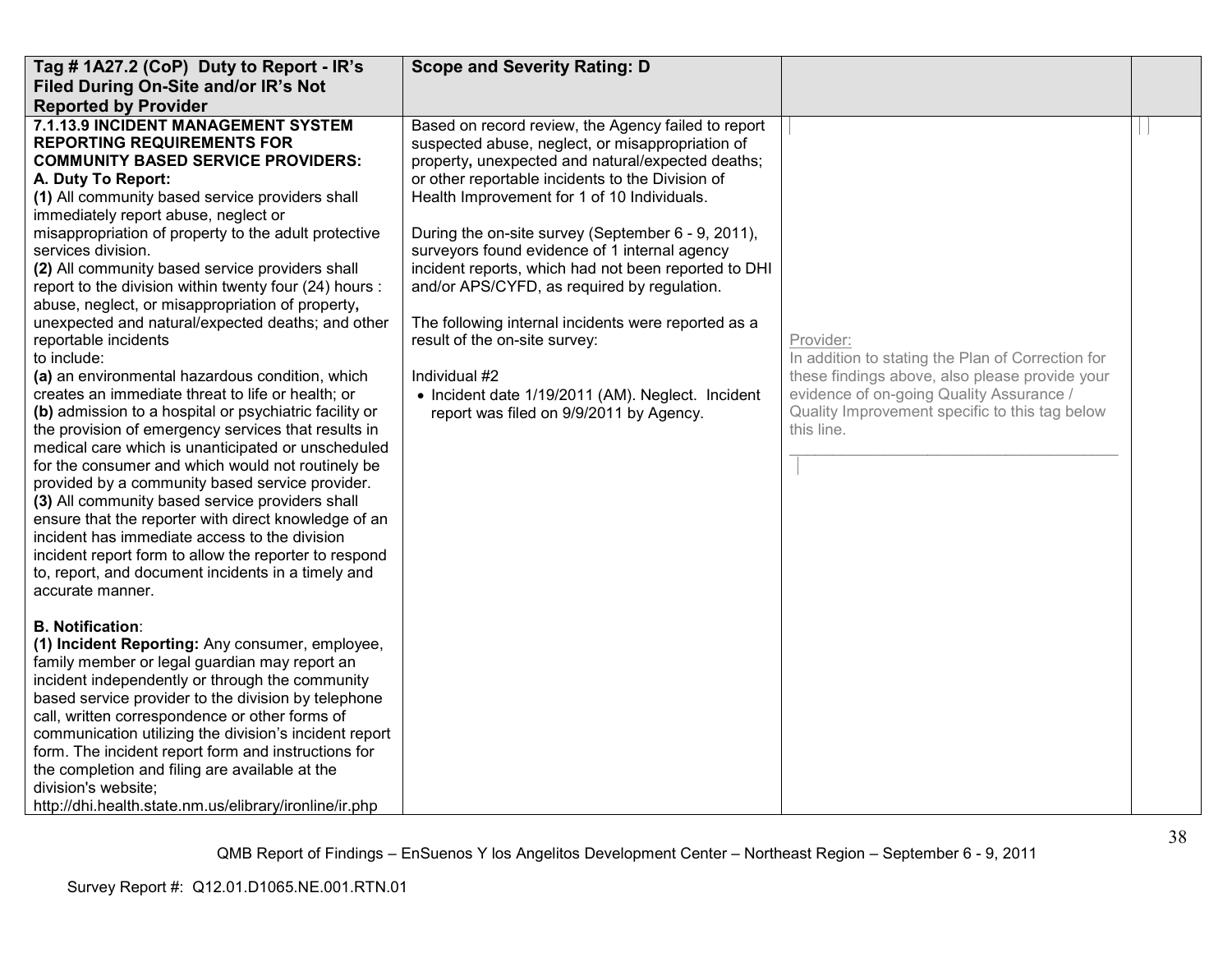| or may be obtained from the department by calling        |  |  |
|----------------------------------------------------------|--|--|
| the toll free number.                                    |  |  |
|                                                          |  |  |
|                                                          |  |  |
| (2) Division Incident Report Form and                    |  |  |
|                                                          |  |  |
| <b>Notification by Community Based Service</b>           |  |  |
| Providers: The community based service provider          |  |  |
|                                                          |  |  |
| shall report incidents utilizing the division's incident |  |  |
| report form consistent with the requirements of the      |  |  |
|                                                          |  |  |
| division's incident management system guide. The         |  |  |
| community based service provider shall ensure all        |  |  |
|                                                          |  |  |
| incident report forms alleging abuse, neglect or         |  |  |
| misappropriation of consumer property submitted by       |  |  |
| a reporter with direct knowledge of an incident are      |  |  |
|                                                          |  |  |
| completed on the division's incident report form and     |  |  |
| received by the division within twenty-four (24)         |  |  |
|                                                          |  |  |
| hours of an incident or allegation of an incident or     |  |  |
| the next business day if the incident occurs on a        |  |  |
|                                                          |  |  |
| weekend or a holiday. The community based                |  |  |
| service provider shall ensure that the reporter with     |  |  |
| the most direct knowledge of the incident prepares       |  |  |
|                                                          |  |  |
| the incident report form.                                |  |  |
|                                                          |  |  |
|                                                          |  |  |
|                                                          |  |  |
|                                                          |  |  |
|                                                          |  |  |
|                                                          |  |  |
|                                                          |  |  |
|                                                          |  |  |
|                                                          |  |  |
|                                                          |  |  |
|                                                          |  |  |
|                                                          |  |  |
|                                                          |  |  |
|                                                          |  |  |
|                                                          |  |  |
|                                                          |  |  |
|                                                          |  |  |
|                                                          |  |  |
|                                                          |  |  |
|                                                          |  |  |
|                                                          |  |  |
|                                                          |  |  |
|                                                          |  |  |
|                                                          |  |  |
|                                                          |  |  |
|                                                          |  |  |
|                                                          |  |  |
|                                                          |  |  |
|                                                          |  |  |
|                                                          |  |  |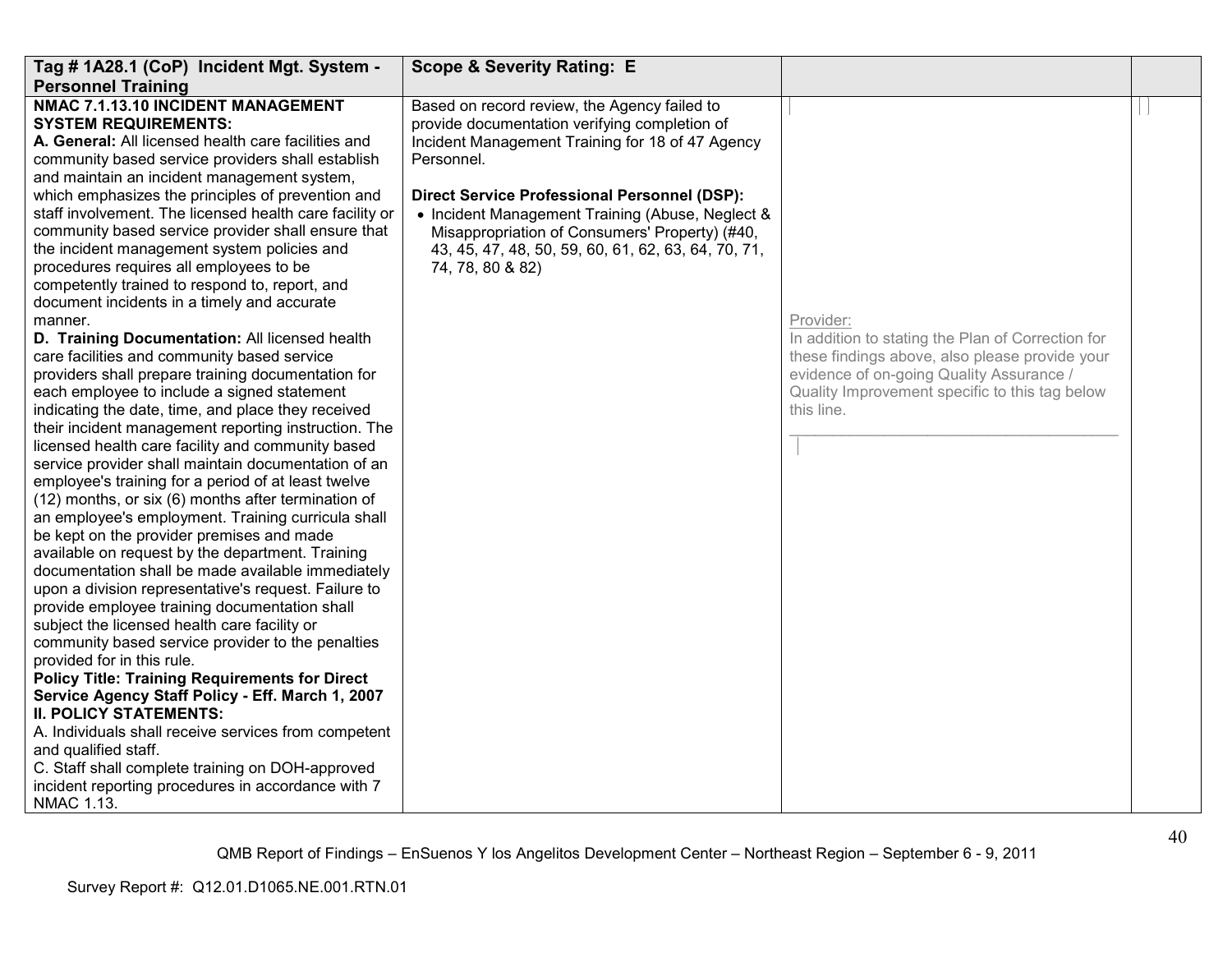| Tag # 1A28.2 (CoP) Incident Mgt. System -                                                                                                                                                                                                                                                                                                                                                                                                                                                                                                                                                                                                                                                                                                                                                                                                                                                                                                                                                                                                                                                                                                                                                                                                                                                                                                                                                                                                                                                                                                                                | <b>Scope &amp; Severity Rating: D</b>                                                                                                                                                                                                                                                                                                                                                                                                                                                                |                                                                                                                                                                                                                              |  |
|--------------------------------------------------------------------------------------------------------------------------------------------------------------------------------------------------------------------------------------------------------------------------------------------------------------------------------------------------------------------------------------------------------------------------------------------------------------------------------------------------------------------------------------------------------------------------------------------------------------------------------------------------------------------------------------------------------------------------------------------------------------------------------------------------------------------------------------------------------------------------------------------------------------------------------------------------------------------------------------------------------------------------------------------------------------------------------------------------------------------------------------------------------------------------------------------------------------------------------------------------------------------------------------------------------------------------------------------------------------------------------------------------------------------------------------------------------------------------------------------------------------------------------------------------------------------------|------------------------------------------------------------------------------------------------------------------------------------------------------------------------------------------------------------------------------------------------------------------------------------------------------------------------------------------------------------------------------------------------------------------------------------------------------------------------------------------------------|------------------------------------------------------------------------------------------------------------------------------------------------------------------------------------------------------------------------------|--|
| <b>Parent/Guardian Training</b>                                                                                                                                                                                                                                                                                                                                                                                                                                                                                                                                                                                                                                                                                                                                                                                                                                                                                                                                                                                                                                                                                                                                                                                                                                                                                                                                                                                                                                                                                                                                          |                                                                                                                                                                                                                                                                                                                                                                                                                                                                                                      |                                                                                                                                                                                                                              |  |
| NMAC 7.1.13.10 INCIDENT MANAGEMENT<br><b>SYSTEM REQUIREMENTS:</b><br>A. General: All licensed health care facilities and<br>community based service providers shall establish<br>and maintain an incident management system,<br>which emphasizes the principles of prevention and<br>staff involvement. The licensed health care facility or<br>community based service provider shall ensure that<br>the incident management system policies and<br>procedures requires all employees to be<br>competently trained to respond to, report, and<br>document incidents in a timely and accurate<br>manner.<br>E. Consumer and Guardian Orientation Packet:<br>Consumers, family members and legal guardians<br>shall be made aware of and have available<br>immediate accessibility to the licensed health care<br>facility and community based service provider<br>incident reporting processes. The licensed health<br>care facility and community based service provider<br>shall provide consumers, family members or legal<br>guardians an orientation packet to include incident<br>management systems policies and procedural<br>information concerning the reporting of abuse,<br>neglect or misappropriation. The licensed health<br>care facility and community based service provider<br>shall include a signed statement indicating the date,<br>time, and place they received their orientation<br>packet to be contained in the consumer's file. The<br>appropriate consumer, family member or legal<br>guardian shall sign this at the time of orientation. | Based on record review, the Agency failed to<br>provide documentation indicating consumer, family<br>members, or legal guardians had received an<br>orientation packet including incident management<br>system policies and procedural information<br>concerning the reporting of Abuse, Neglect and<br>Misappropriation of Consumers' Property, for 1 of 10<br>individuals.<br>• Parent/Guardian Incident Management Training<br>(Abuse, Neglect & Misappropriation of<br>Consumers' Property) (#3) | Provider:<br>In addition to stating the Plan of Correction for<br>these findings above, also please provide your<br>evidence of on-going Quality Assurance /<br>Quality Improvement specific to this tag below<br>this line. |  |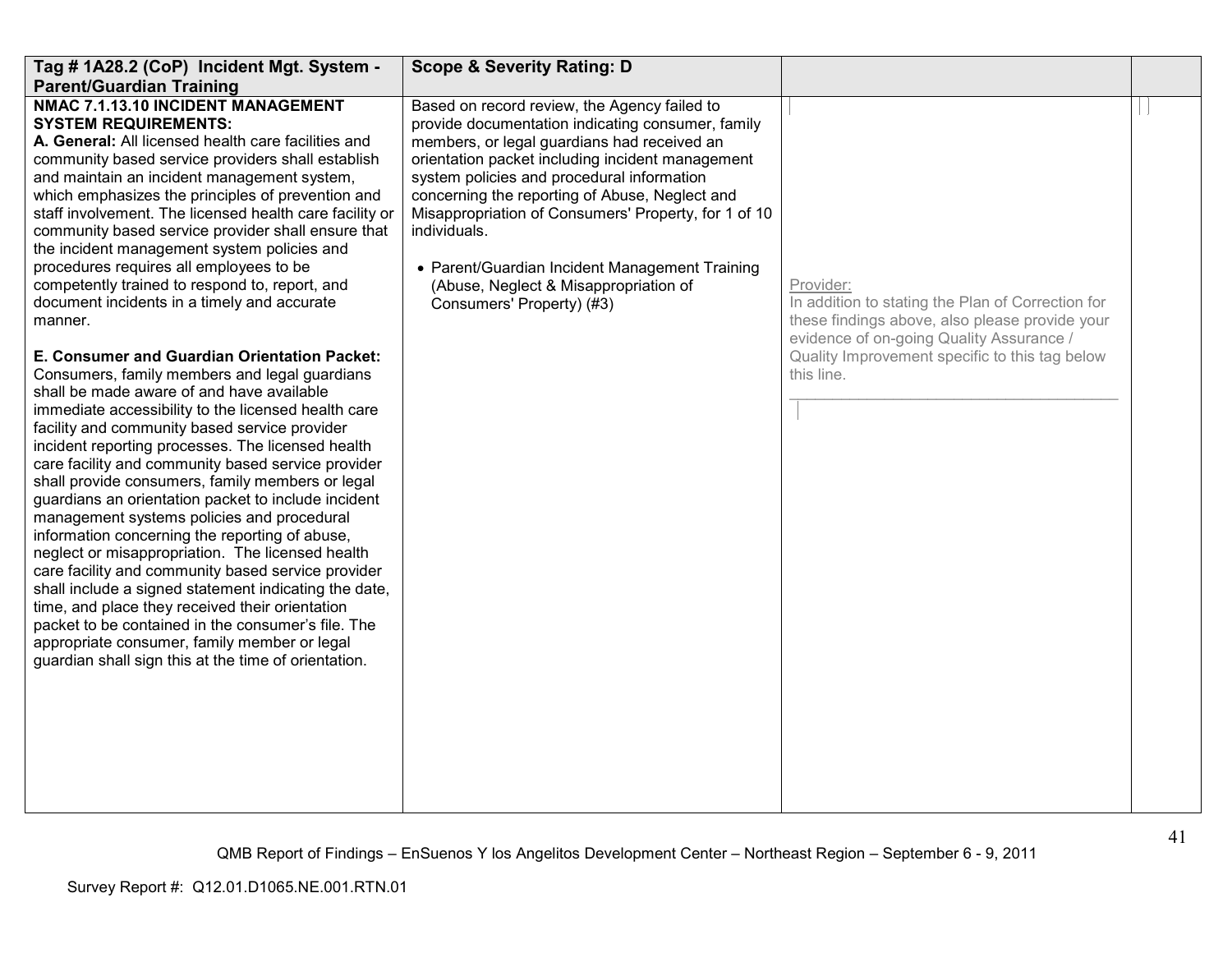| Tag # 1A32 & 6L14 (CoP) ISP                                                                                                                                                                                                                                                                                              | <b>Scope and Severity Rating:</b><br>- E                                                                                                                                                                                          |                                                                                                          |  |
|--------------------------------------------------------------------------------------------------------------------------------------------------------------------------------------------------------------------------------------------------------------------------------------------------------------------------|-----------------------------------------------------------------------------------------------------------------------------------------------------------------------------------------------------------------------------------|----------------------------------------------------------------------------------------------------------|--|
| Implementation                                                                                                                                                                                                                                                                                                           |                                                                                                                                                                                                                                   |                                                                                                          |  |
| NMAC 7.26.5.16.C and D Development of the<br>ISP. Implementation of the ISP. The ISP shall be<br>implemented according to the timelines determined<br>by the IDT and as specified in the ISP for each<br>stated desired outcomes and action plan.                                                                        | Based on record review, the Agency failed to<br>implement the ISP according to the timelines<br>determined by the IDT and as specified in the ISP<br>for each stated desired outcomes and action plan<br>for 4 of 10 individuals. |                                                                                                          |  |
| C.<br>The IDT shall review and discuss<br>information and recommendations with the<br>individual, with the goal of supporting the individual<br>in attaining desired outcomes. The IDT develops an<br>ISP based upon the individual's personal vision<br>statement, strengths, needs, interests and                      | Per Individuals ISP the following was found with<br>regards to the implementation of ISP Outcomes:<br><b>Administrative Files Reviewed:</b><br><b>Supported Living Data Collection/Data</b>                                       |                                                                                                          |  |
| preferences. The ISP is a dynamic document,                                                                                                                                                                                                                                                                              | Tracking/Progress with regards to ISP                                                                                                                                                                                             |                                                                                                          |  |
| revised periodically, as needed, and amended to                                                                                                                                                                                                                                                                          | Outcomes:                                                                                                                                                                                                                         | Provider:                                                                                                |  |
| reflect progress towards personal goals and                                                                                                                                                                                                                                                                              |                                                                                                                                                                                                                                   | In addition to stating the Plan of Correction for                                                        |  |
| achievements consistent with the individual's future                                                                                                                                                                                                                                                                     | Individual #5                                                                                                                                                                                                                     | these findings above, also please provide your                                                           |  |
| vision. This regulation is consistent with standards<br>established for individual plan development as set<br>forth by the commission on the accreditation of<br>rehabilitation facilities (CARF) and/or other program<br>accreditation approved and adopted by the                                                      | • Per Live Outcome; Actions Steps for, "Attend<br>outings in nature." 1 to 2 times a month were<br>not being completed at the required frequency<br>indicated in the ISP for 7/2011.                                              | evidence of on-going Quality Assurance /<br>Quality Improvement specific to this tag below<br>this line. |  |
| developmental disabilities division and the<br>department of health. It is the policy of the<br>developmental disabilities division (DDD), that to the<br>extent permitted by funding, each individual receive<br>supports and services that will assist and encourage<br>independence and productivity in the community | • Per Live Outcome; Actions Steps for, " will<br>attend day-long outings as mini-vacations." 1<br>time per month were not being completed at the<br>required frequency indicated in the ISP for<br>7/2011.                        |                                                                                                          |  |
| and attempt to prevent regression or loss of current                                                                                                                                                                                                                                                                     | Individual #10                                                                                                                                                                                                                    |                                                                                                          |  |
| capabilities. Services and supports include<br>specialized and/or generic services, training,<br>education and/or treatment as determined by the<br>IDT and documented in the ISP.<br>D. The intent is to provide choice and obtain<br>opportunities for individuals to live, work and play                              | • Per Live Outcome; Actions Steps for," will<br>participate cooking class. 1 time a week for the<br>ISP year" were not being completed at the<br>required frequency indicated in the ISP for<br>6/2011.                           |                                                                                                          |  |
| with full participation in their communities. The<br>following principles provide direction and purpose in<br>planning for individuals with developmental<br>disabilities.                                                                                                                                               | <b>Community Access Data Collection/Data</b><br>Tracking/Progress with regards to ISP<br><b>Outcomes:</b>                                                                                                                         |                                                                                                          |  |
| [05/03/94; 01/15/97; Recompiled 10/31/01]                                                                                                                                                                                                                                                                                | Individual #3<br>• Per Fun/Develop Relationship Outcome;                                                                                                                                                                          |                                                                                                          |  |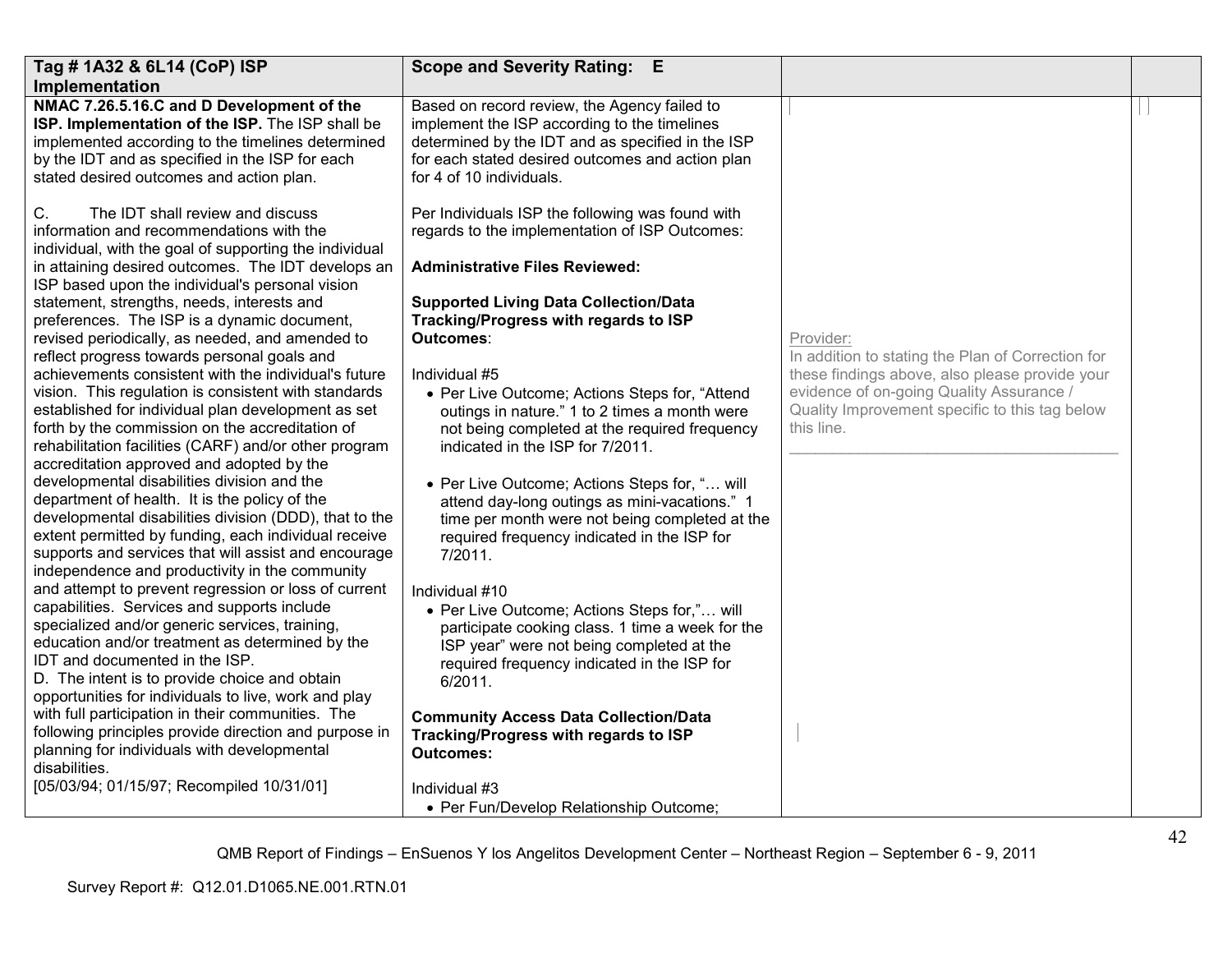| Actions Steps for "Presented with 3<br>photographs at a time will choose at least one<br>place he'd like to visit." is to be completed daily,<br>but were not being completed at the required<br>frequency indicated in the ISP for 5/2011 -<br>7/2011.<br><b>Residential Files Reviewed:</b><br><b>Family Living Data Collection/Data</b><br>Tracking/Progress with regards to ISP<br><b>Outcomes:</b><br>Individual #6<br>• Actions Steps for, "I will cultivate flowers in my |
|----------------------------------------------------------------------------------------------------------------------------------------------------------------------------------------------------------------------------------------------------------------------------------------------------------------------------------------------------------------------------------------------------------------------------------------------------------------------------------|
|                                                                                                                                                                                                                                                                                                                                                                                                                                                                                  |
|                                                                                                                                                                                                                                                                                                                                                                                                                                                                                  |
|                                                                                                                                                                                                                                                                                                                                                                                                                                                                                  |
| yard." were not being completed at the required<br>frequency indicated in the ISP for 9/1/2011 -<br>$9/7/2011$ .                                                                                                                                                                                                                                                                                                                                                                 |
|                                                                                                                                                                                                                                                                                                                                                                                                                                                                                  |
|                                                                                                                                                                                                                                                                                                                                                                                                                                                                                  |
|                                                                                                                                                                                                                                                                                                                                                                                                                                                                                  |
|                                                                                                                                                                                                                                                                                                                                                                                                                                                                                  |
|                                                                                                                                                                                                                                                                                                                                                                                                                                                                                  |
|                                                                                                                                                                                                                                                                                                                                                                                                                                                                                  |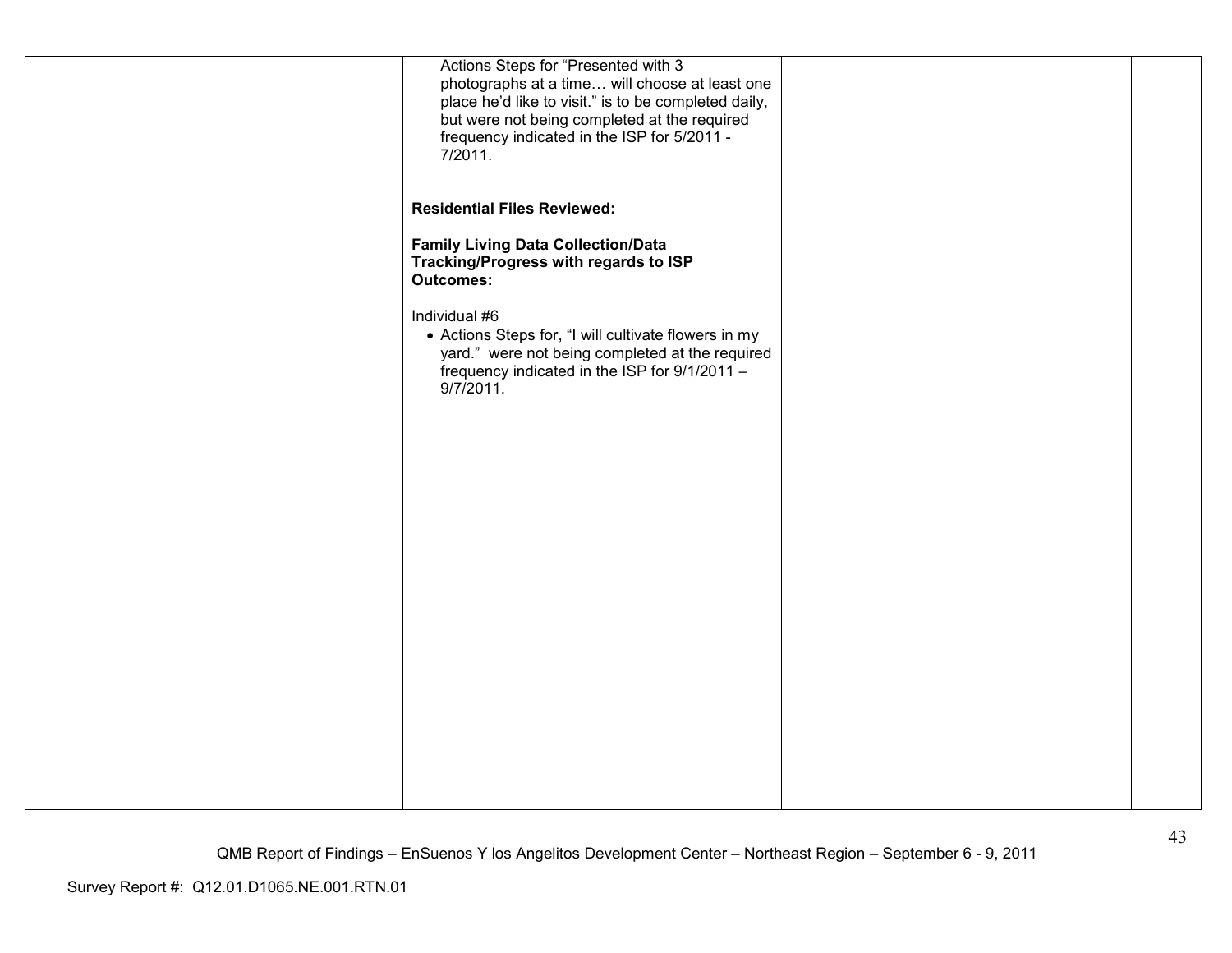| Tag #1A33.1 Board of Pharmacy - Lic                                                                                                                                                                                                                                                                                                                                                                       | <b>Scope and Severity Rating: A</b>                                                                                                                                                                                                                                                                                                                                                        |                                                                                                                                                                                                                              |  |
|-----------------------------------------------------------------------------------------------------------------------------------------------------------------------------------------------------------------------------------------------------------------------------------------------------------------------------------------------------------------------------------------------------------|--------------------------------------------------------------------------------------------------------------------------------------------------------------------------------------------------------------------------------------------------------------------------------------------------------------------------------------------------------------------------------------------|------------------------------------------------------------------------------------------------------------------------------------------------------------------------------------------------------------------------------|--|
| <b>New Mexico Board of Pharmacy Model Custodial</b><br><b>Drug Procedures Manual</b><br>6. Display of License and Inspection Reports<br>A. The following are required to be publicly<br>displayed:<br>□ Current Custodial Drug Permit from the NM<br>Board of Pharmacy<br>Current registration from the consultant<br>$\Box$<br>pharmacist<br>Current NM Board of Pharmacy Inspection<br>$\Box$<br>Report | Based on observation, the Agency failed to provide<br>the current Custodial Drug Permit from the New<br>Mexico Board of Pharmacy, the current registration<br>from the Consultant Pharmacist, or the current New<br>Mexico Board of Pharmacy Inspection Report for 1<br>of 3 residences:<br>Individual Residence:<br>• Current Custodial Drug Permit from the NM<br>Board of Pharmacy (#4) | Provider:<br>In addition to stating the Plan of Correction for<br>these findings above, also please provide your<br>evidence of on-going Quality Assurance /<br>Quality Improvement specific to this tag below<br>this line. |  |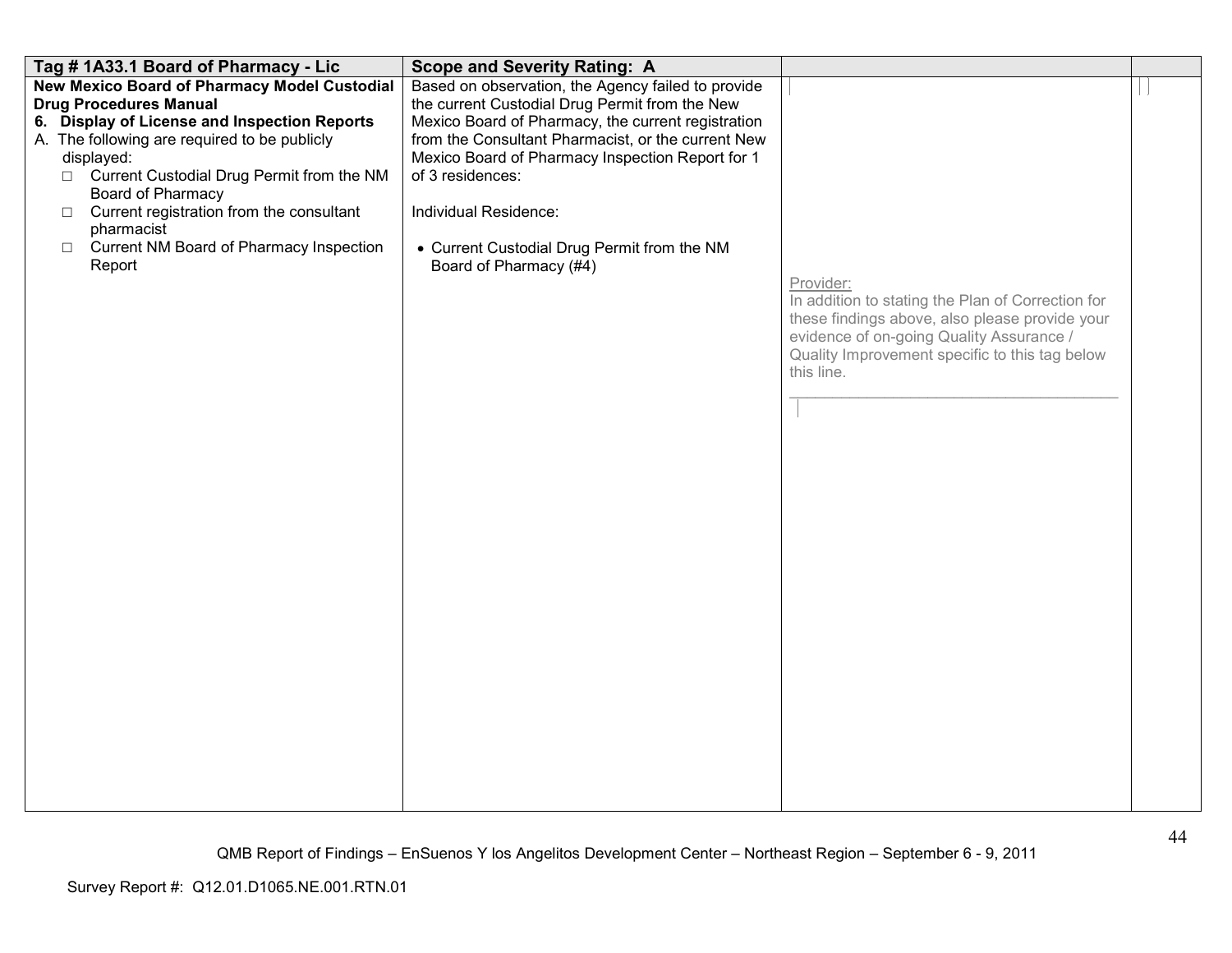| Tag # 1A37 Individual Specific Training                                                                                                                                                                                                                                                                                                                                                                                                                                                                                                                | <b>Scope and Severity Rating: E</b>                                                                                                             |                                                                                                                                                              |  |
|--------------------------------------------------------------------------------------------------------------------------------------------------------------------------------------------------------------------------------------------------------------------------------------------------------------------------------------------------------------------------------------------------------------------------------------------------------------------------------------------------------------------------------------------------------|-------------------------------------------------------------------------------------------------------------------------------------------------|--------------------------------------------------------------------------------------------------------------------------------------------------------------|--|
| Developmental Disabilities (DD) Waiver Service<br>Standards effective 4/1/2007<br><b>CHAPTER 1 IV. GENERAL REQUIREMENTS</b><br>FOR PROVIDER AGENCY SERVICE                                                                                                                                                                                                                                                                                                                                                                                             | Based on record review, the Agency failed to ensure<br>that Individual Specific Training requirements were<br>met for 7 of 43 Agency Personnel. |                                                                                                                                                              |  |
| <b>PERSONNEL:</b> The objective of this section is to<br>establish personnel standards for DD Medicaid<br>Waiver Provider Agencies for the following services:                                                                                                                                                                                                                                                                                                                                                                                         | Review of personnel records found no evidence of<br>the following:                                                                              |                                                                                                                                                              |  |
| Community Living Supports, Community Inclusion<br>Services, Respite, Substitute Care and Personal                                                                                                                                                                                                                                                                                                                                                                                                                                                      | <b>Direct Service Professional Personnel (DSP):</b>                                                                                             |                                                                                                                                                              |  |
| Support Companion Services. These standards<br>apply to all personnel who provide services, whether<br>directly employed or subcontracting with the                                                                                                                                                                                                                                                                                                                                                                                                    | Individual Specific Training (#44, 45, 46, 47, 55,<br>57 & 75)                                                                                  |                                                                                                                                                              |  |
| Provider Agency. Additional personnel requirements<br>and qualifications may be applicable for specific<br>service standards.                                                                                                                                                                                                                                                                                                                                                                                                                          |                                                                                                                                                 | Provider:<br>In addition to stating the Plan of Correction for<br>these findings above, also please provide your<br>evidence of on-going Quality Assurance / |  |
| C. Orientation and Training Requirements:<br>Orientation and training for direct support staff and<br>his or her supervisors shall comply with the<br>DDSD/DOH Policy Governing the Training<br>Requirements for Direct Support Staff and Internal<br>Service Coordinators Serving Individuals with<br>Developmental Disabilities to include the following:<br>Individual-specific training for each individual<br>(2)<br>under his or her direct care, as described in the<br>individual service plan, prior to working alone<br>with the individual. |                                                                                                                                                 | Quality Improvement specific to this tag below<br>this line.                                                                                                 |  |
| Department of Health (DOH) Developmental<br><b>Disabilities Supports Division (DDSD) Policy -</b><br><b>Policy Title: Training Requirements for Direct</b><br>Service Agency Staff Policy - Eff. March 1, 2007 -<br><b>II. POLICY STATEMENTS:</b><br>A. Individuals shall receive services from competent                                                                                                                                                                                                                                              |                                                                                                                                                 |                                                                                                                                                              |  |
| and qualified staff.<br><b>B.</b> Staff shall complete individual-specific (formerly<br>known as "Addendum B") training requirements in<br>accordance with the specifications described in the<br>individual service plan (ISP) of each individual<br>served.                                                                                                                                                                                                                                                                                          |                                                                                                                                                 |                                                                                                                                                              |  |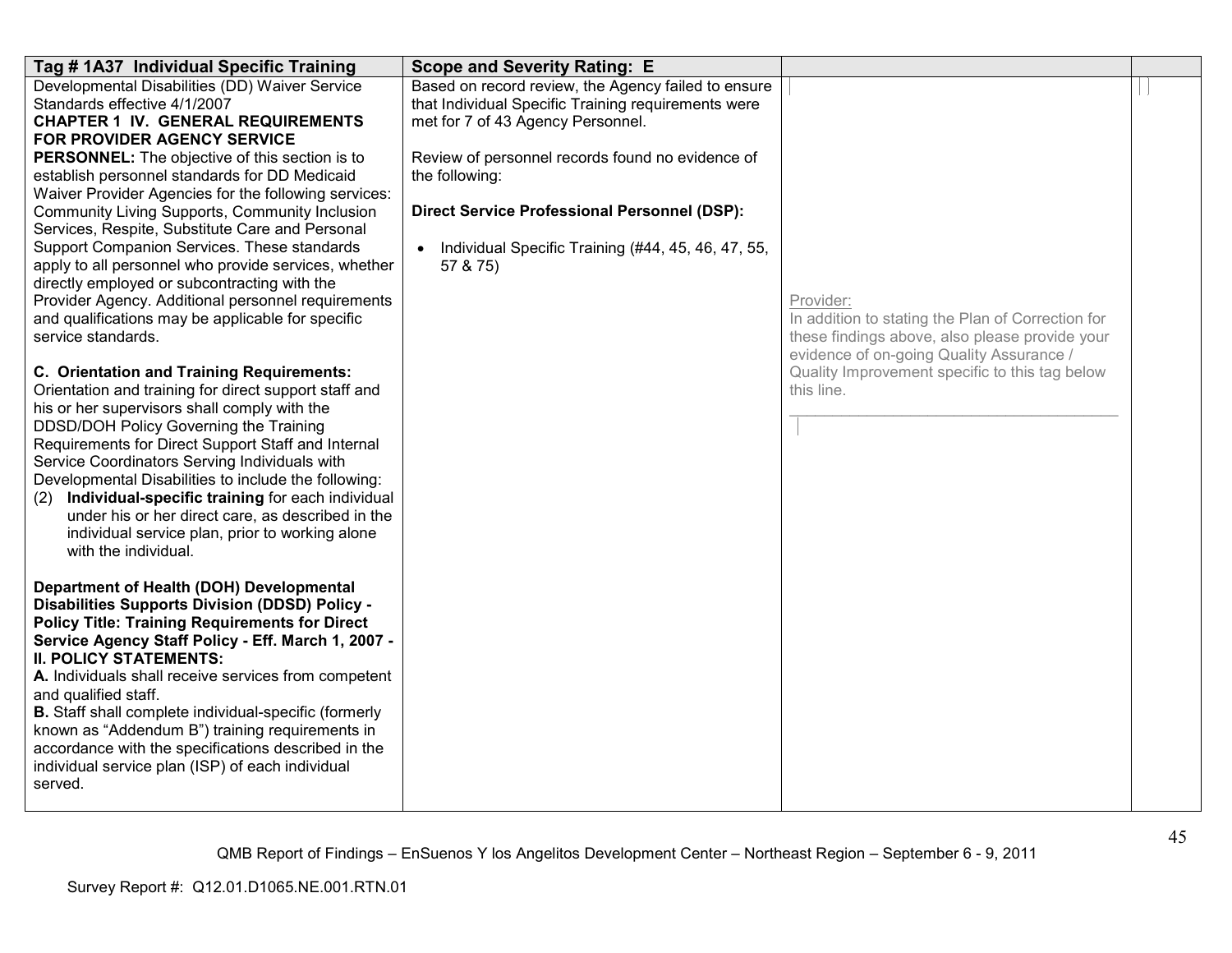|                               | Tag # 5125 SE Reimbursement                                                                                                                                                                                                                                                                                                                                                                                                                                                                                                                                                                                                                                                                                                                                                                                                                                                                                                                                                                                       | <b>Scope and Severity Rating: A</b>                                                                                                                                                                                                                                                                                             |                                                                                                                                                                                                                              |  |
|-------------------------------|-------------------------------------------------------------------------------------------------------------------------------------------------------------------------------------------------------------------------------------------------------------------------------------------------------------------------------------------------------------------------------------------------------------------------------------------------------------------------------------------------------------------------------------------------------------------------------------------------------------------------------------------------------------------------------------------------------------------------------------------------------------------------------------------------------------------------------------------------------------------------------------------------------------------------------------------------------------------------------------------------------------------|---------------------------------------------------------------------------------------------------------------------------------------------------------------------------------------------------------------------------------------------------------------------------------------------------------------------------------|------------------------------------------------------------------------------------------------------------------------------------------------------------------------------------------------------------------------------|--|
|                               | Developmental Disabilities (DD) Waiver Service<br>Standards effective 4/1/2007<br><b>CHAPTER 1 III. PROVIDER AGENCY</b><br>DOCUMENTATION OF SERVICE DELIVERY AND                                                                                                                                                                                                                                                                                                                                                                                                                                                                                                                                                                                                                                                                                                                                                                                                                                                  | Based on record review, the Agency failed to<br>provide written or electronic documentation as<br>evidence for each unit billed for Supported<br>Employment Services for 1 of 4 individuals                                                                                                                                     |                                                                                                                                                                                                                              |  |
| А.<br>В.<br>(1)<br>(2)<br>(3) | <b>LOCATION</b><br>General: All Provider Agencies shall maintain<br>all records necessary to fully disclose the<br>service, quality, quantity and clinical necessity<br>furnished to individuals who are currently<br>receiving services. The Provider Agency<br>records shall be sufficiently detailed to<br>substantiate the date, time, individual name,<br>servicing Provider Agency, level of services,<br>and length of a session of service billed.<br><b>Billable Units: The documentation of the</b><br>billable time spent with an individual shall be<br>kept on the written or electronic record that is<br>prepared prior to a request for reimbursement<br>from the HSD. For each unit billed, the record<br>shall contain the following:<br>Date, start and end time of each service<br>encounter or other billable service interval;<br>A description of what occurred during the<br>encounter or service interval; and<br>The signature or authenticated name of staff<br>providing the service. | Individual #1<br>May 2011<br>• The Agency billed 1 unit of Supported<br>Employment (T2013) on 5/26/2011. No<br>documentation found to justify 1 unit billed.<br><b>July 2011</b><br>• The Agency billed 1 units of Supported<br>Employment (T2013) on 7/5/2011 & 7/28/2011.<br>No documentation found to justify 1 unit billed. | Provider:<br>In addition to stating the Plan of Correction for<br>these findings above, also please provide your<br>evidence of on-going Quality Assurance /<br>Quality Improvement specific to this tag below<br>this line. |  |
|                               | MAD-MR: 03-59 Eff 1/1/2004<br>8.314.1 BI RECORD KEEPING AND<br><b>DOCUMENTATION REQUIREMENTS:</b><br>Providers must maintain all records necessary to<br>fully disclose the extent of the services provided to<br>the Medicaid recipient. Services that have been<br>billed to Medicaid, but are not substantiated in a<br>treatment plan and/or patient records for the<br>recipient are subject to recoupment.<br>Developmental Disabilities (DD) Waiver Service<br>Standards effective 4/1/2007<br><b>CHAPTER 5 VII. SUPPORTED EMPLOYMENT</b><br><b>SERVICES REQUIREMENTS</b>                                                                                                                                                                                                                                                                                                                                                                                                                                  |                                                                                                                                                                                                                                                                                                                                 |                                                                                                                                                                                                                              |  |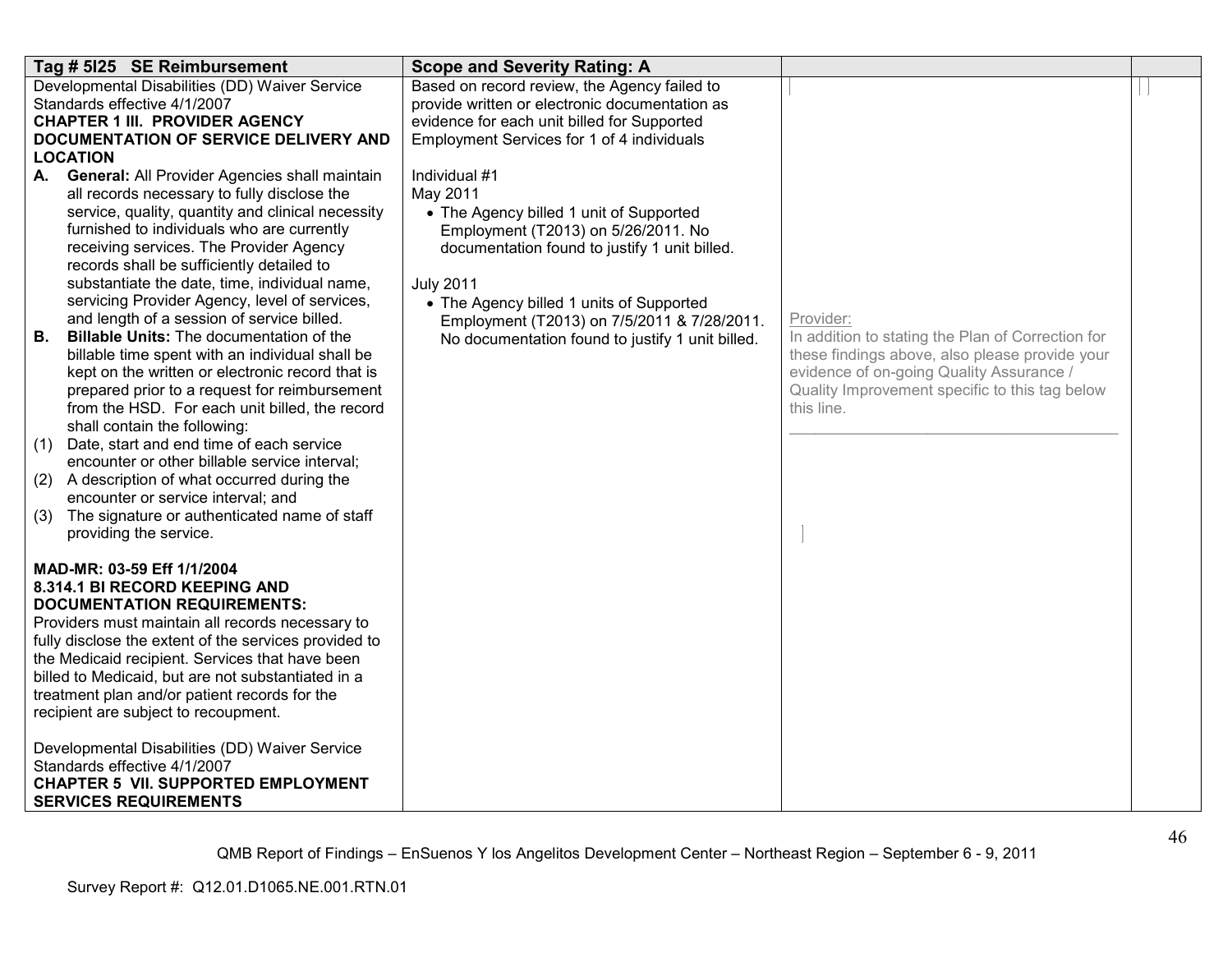| E. Reimbursement<br>(1) Billable Unit:                                                                     |  |  |
|------------------------------------------------------------------------------------------------------------|--|--|
| (a) Job Development is a single flat fee unit per ISP                                                      |  |  |
| year payable once an individual is placed in a job.                                                        |  |  |
| (b) The billable unit for Individual Supported                                                             |  |  |
| Employment is one hour with a maximum of four<br>hours a month. The Individual Supported                   |  |  |
| Employment hourly rate is for face-to-face time                                                            |  |  |
| which is supported by non face-to-face activities as<br>specified in the ISP and the performance based     |  |  |
| contract as negotiated annually with the provider                                                          |  |  |
| agency. Individual Supported Employment is a<br>minimum of one unit per month. If an individual            |  |  |
| needs less then one hour of face-to-face service per                                                       |  |  |
| month the IDT Members shall consider whether                                                               |  |  |
| Supported Employment Services need to be<br>continued. Examples of non face-to-face services               |  |  |
| include:                                                                                                   |  |  |
| (i) Researching potential employers via<br>telephone, Internet, or visits;                                 |  |  |
| (ii) Writing, printing, mailing, copying, emailing                                                         |  |  |
| applications, resume, references and<br>corresponding documents;                                           |  |  |
| (iii) Arranging appointments for job tours,                                                                |  |  |
| interviews, and job trials;<br>(iv) Documenting job search and acquisition                                 |  |  |
| progress;                                                                                                  |  |  |
| (v) Contacting employer, supervisor, co-<br>workers and other IDT team members to                          |  |  |
| assess individual's progress, needs and                                                                    |  |  |
| satisfaction; and<br>(vi) Meetings with individual surrounding job                                         |  |  |
| development or retention not at the<br>employer's site.                                                    |  |  |
| Intensive Supported Employment services are<br>(C)                                                         |  |  |
| intended for individuals who need one-to-one, face-<br>to-face support for 32 or more hours per month. The |  |  |
| billable unit is one hour.                                                                                 |  |  |
| (d) Group Supported Employment is a fifteen-                                                               |  |  |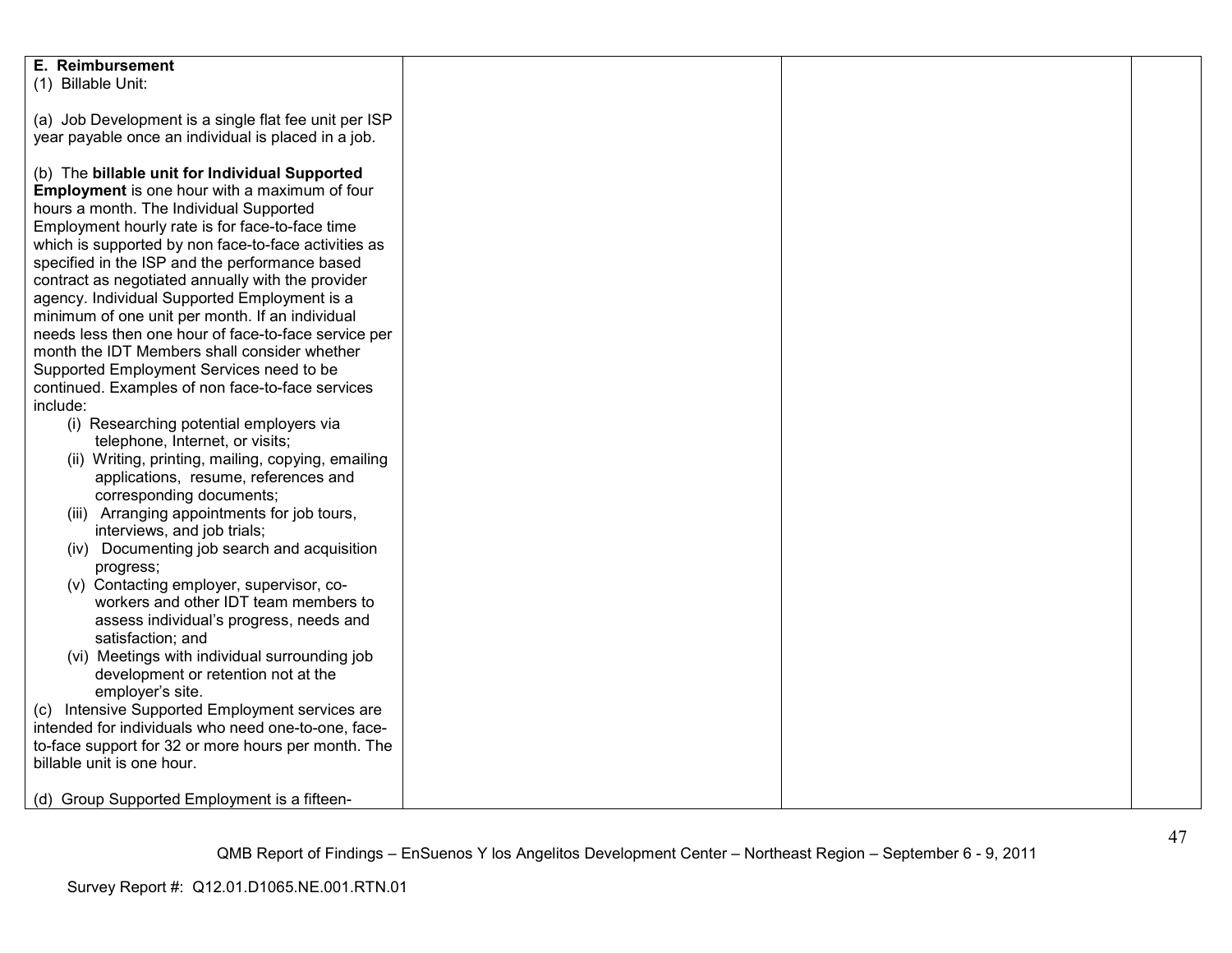| minute unit.                                                                                                                                                                     |  |  |
|----------------------------------------------------------------------------------------------------------------------------------------------------------------------------------|--|--|
| (e) Self-employment is a fifteen minute unit.                                                                                                                                    |  |  |
| (4) Billable Activities include:                                                                                                                                                 |  |  |
| (a) Activities conducted within the scope of<br>services;                                                                                                                        |  |  |
| (b) Job development and related activities for up to<br>ninety (90) calendar days) that result in employment<br>of the individual for at least thirty (30) calendar days;<br>and |  |  |
| (c) Job development services shall not exceed<br>ninety (90) calendar days, without written approval<br>from the DDSD Regional Office.                                           |  |  |
|                                                                                                                                                                                  |  |  |
|                                                                                                                                                                                  |  |  |
|                                                                                                                                                                                  |  |  |
|                                                                                                                                                                                  |  |  |
|                                                                                                                                                                                  |  |  |
|                                                                                                                                                                                  |  |  |
|                                                                                                                                                                                  |  |  |
|                                                                                                                                                                                  |  |  |
|                                                                                                                                                                                  |  |  |
|                                                                                                                                                                                  |  |  |
|                                                                                                                                                                                  |  |  |
|                                                                                                                                                                                  |  |  |
|                                                                                                                                                                                  |  |  |
|                                                                                                                                                                                  |  |  |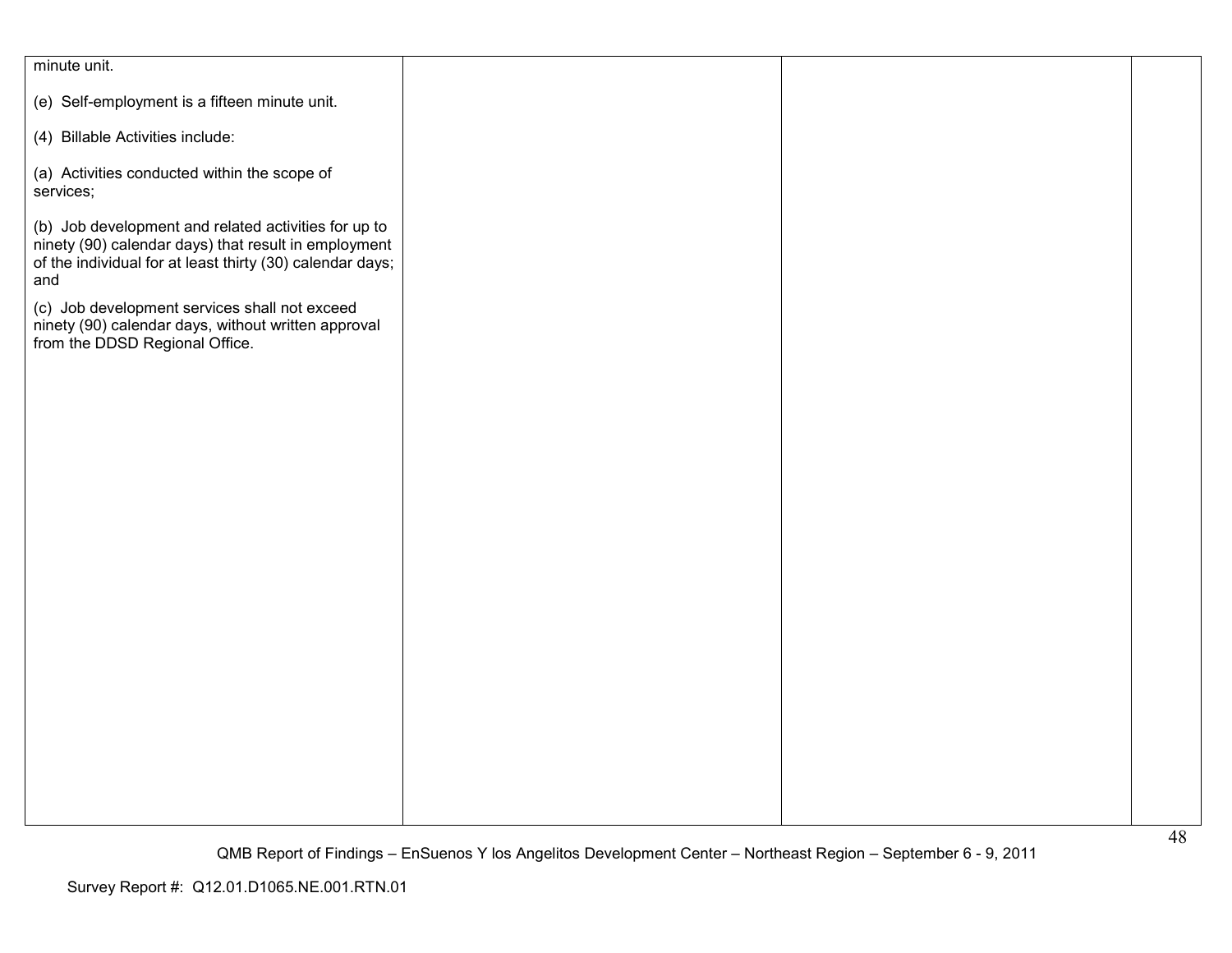| Tag # 5136 CA Reimbursement                                                                      |                                   | <b>Scope and Severity Rating: B</b>                                                            |                                                              |  |
|--------------------------------------------------------------------------------------------------|-----------------------------------|------------------------------------------------------------------------------------------------|--------------------------------------------------------------|--|
| Developmental Disabilities (DD) Waiver Service<br>Standards effective 4/1/2007                   |                                   | Based on record review, the Agency failed to<br>provide written or electronic documentation as |                                                              |  |
| <b>CHAPTER 1 III. PROVIDER AGENCY</b>                                                            |                                   | evidence for each unit billed for Community Access                                             |                                                              |  |
| DOCUMENTATION OF SERVICE DELIVERY AND                                                            |                                   | Services for 2 of 4 individuals.                                                               |                                                              |  |
| <b>LOCATION</b>                                                                                  |                                   |                                                                                                |                                                              |  |
| <b>General: All Provider Agencies shall maintain</b><br>А.                                       | Individual #1                     |                                                                                                |                                                              |  |
| all records necessary to fully disclose the<br>service, quality, quantity and clinical necessity | May 2011                          | • The Agency billed 110 units of Community                                                     |                                                              |  |
| furnished to individuals who are currently                                                       |                                   | Access (H2021) from 5/9/2011 through                                                           |                                                              |  |
| receiving services. The Provider Agency                                                          |                                   | 5/26/2011. Documentation received accounted                                                    |                                                              |  |
| records shall be sufficiently detailed to                                                        | for 100 units.                    |                                                                                                |                                                              |  |
| substantiate the date, time, individual name,                                                    |                                   |                                                                                                |                                                              |  |
| servicing Provider Agency, level of services,<br>and length of a session of service billed.      | <b>June 2011</b>                  | • The Agency billed 118 units of Community                                                     | Provider:                                                    |  |
| <b>Billable Units: The documentation of the</b><br>В.                                            |                                   | Access (H2021) from 6/1/2011 through                                                           | In addition to stating the Plan of Correction for            |  |
| billable time spent with an individual shall be                                                  |                                   | 6/30/2011. Documentation received accounted                                                    | these findings above, also please provide your               |  |
| kept on the written or electronic record that is                                                 | for 106 units.                    |                                                                                                | evidence of on-going Quality Assurance /                     |  |
| prepared prior to a request for reimbursement<br>from the HSD. For each unit billed, the record  |                                   |                                                                                                | Quality Improvement specific to this tag below<br>this line. |  |
| shall contain the following:                                                                     | Individual #3<br><b>June 2011</b> |                                                                                                |                                                              |  |
| Date, start and end time of each service<br>(1)                                                  |                                   | • The Agency billed 289 units of Community                                                     |                                                              |  |
| encounter or other billable service interval;                                                    |                                   | Access (H2021) from 6/7/2011 through                                                           |                                                              |  |
| A description of what occurred during the<br>(2)                                                 |                                   | 6/29/2011. Documentation received accounted                                                    |                                                              |  |
| encounter or service interval; and<br>The signature or authenticated name of staff<br>(3)        | for 236 units.                    |                                                                                                |                                                              |  |
| providing the service.                                                                           |                                   |                                                                                                |                                                              |  |
|                                                                                                  |                                   |                                                                                                |                                                              |  |
| MAD-MR: 03-59 Eff 1/1/2004                                                                       |                                   |                                                                                                |                                                              |  |
| 8.314.1 BI RECORD KEEPING AND                                                                    |                                   |                                                                                                |                                                              |  |
| <b>DOCUMENTATION REQUIREMENTS:</b><br>Providers must maintain all records necessary to           |                                   |                                                                                                |                                                              |  |
| fully disclose the extent of the services provided to                                            |                                   |                                                                                                |                                                              |  |
| the Medicaid recipient. Services that have been                                                  |                                   |                                                                                                |                                                              |  |
| billed to Medicaid, but are not substantiated in a                                               |                                   |                                                                                                |                                                              |  |
| treatment plan and/or patient records for the                                                    |                                   |                                                                                                |                                                              |  |
| recipient are subject to recoupment.                                                             |                                   |                                                                                                |                                                              |  |
| Developmental Disabilities (DD) Waiver Service                                                   |                                   |                                                                                                |                                                              |  |
| Standards effective 4/1/2007                                                                     |                                   |                                                                                                |                                                              |  |
| <b>CHAPTER 5 XI. COMMUNITY ACCESS</b>                                                            |                                   |                                                                                                |                                                              |  |
| <b>SERVICES REQUIREMENTS</b>                                                                     |                                   |                                                                                                |                                                              |  |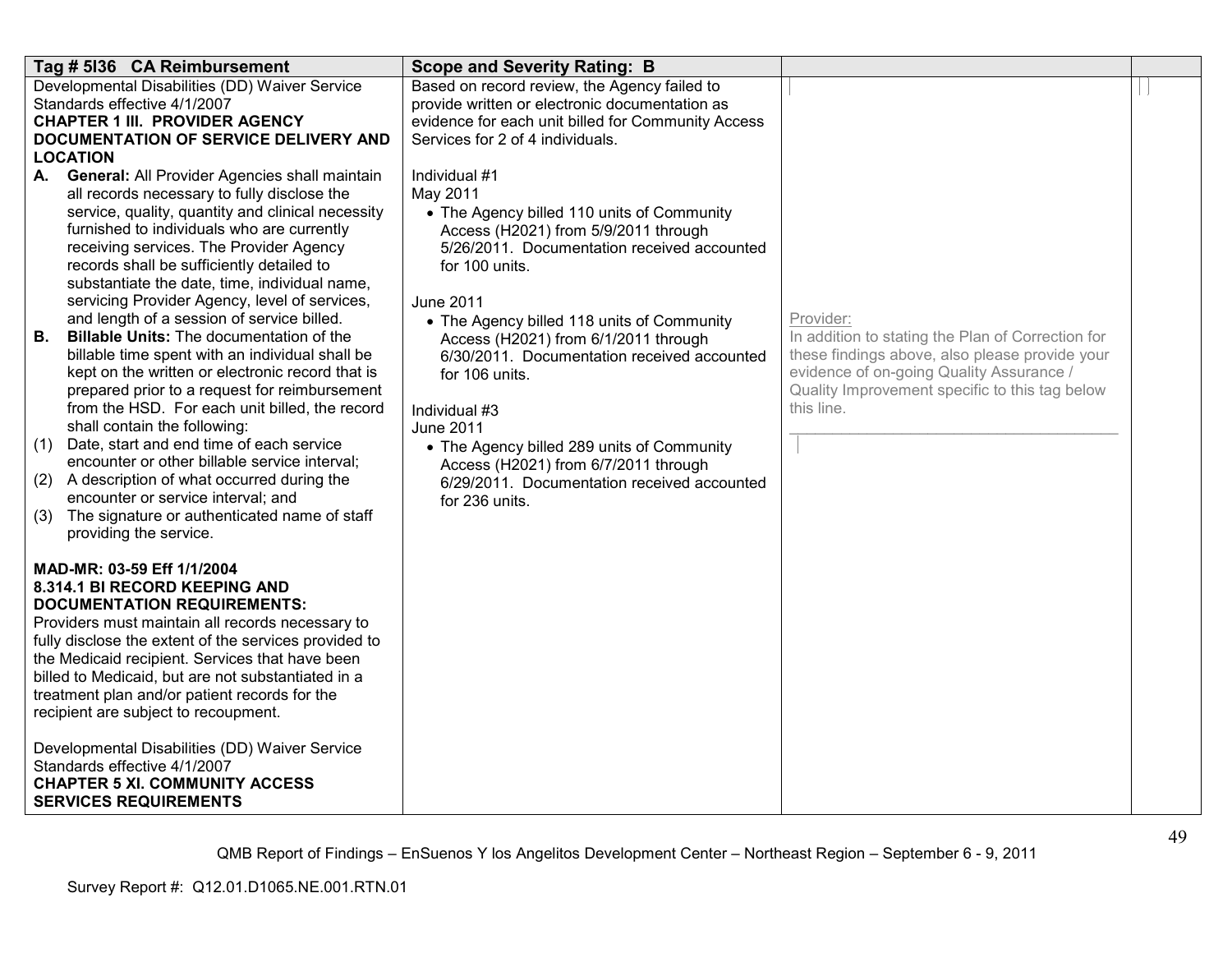| <b>G. Reimbursement</b><br>(1) Billable Unit: A billable unit is defined as one-<br>quarter hour of service.                                                                                                                                                                                                                                                                                                                     |  |  |
|----------------------------------------------------------------------------------------------------------------------------------------------------------------------------------------------------------------------------------------------------------------------------------------------------------------------------------------------------------------------------------------------------------------------------------|--|--|
| (2) Billable Activities: The Community Access<br>Provider Agency can bill for those activities listed in<br>the Community Access Scope of Service. Billable<br>units are typically provided face-to-face but time<br>spent in non face-to-face activity may be claimed                                                                                                                                                           |  |  |
| under the following conditions:<br>(a) Time that is non face-to-face is documented<br>separately and clearly identified as to the<br>nature of the activity, and is tied directly to<br>the individual's ISP, Action Plan;<br>(b) Time that is non face-to-face involves<br>outreach and identification and training of<br>community connections and natural supports;<br>and<br>(c) Non face-to-face hours do not exceed 10% of |  |  |
| the monthly billable hours.<br>(3) Non-Billable Activities: Activities that the service<br>Provider Agency may need to conduct, but which                                                                                                                                                                                                                                                                                        |  |  |
| are not separately billable activities, may include:<br>(a) Time and expense for training service<br>personnel;<br>(b) Supervision of agency staff;<br>(c) Service documentation and billing activities; or<br>(d) Time the individual spends in segregated<br>facility-based settings activities.                                                                                                                               |  |  |
|                                                                                                                                                                                                                                                                                                                                                                                                                                  |  |  |
|                                                                                                                                                                                                                                                                                                                                                                                                                                  |  |  |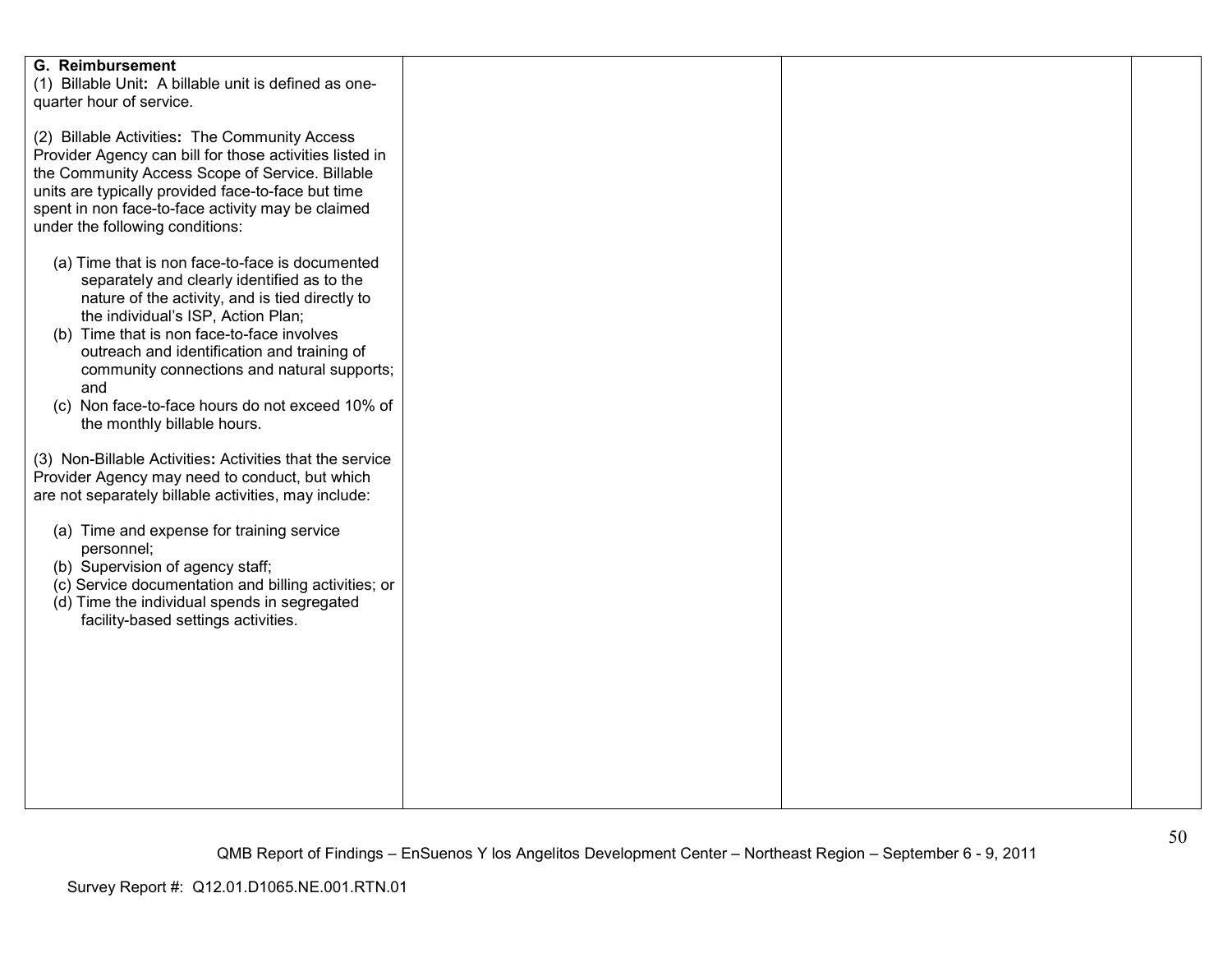| Tag # 5144 AH Reimbursement                                                                      | <b>Scope and Severity Rating: B</b>                                                             |                                                                                            |  |
|--------------------------------------------------------------------------------------------------|-------------------------------------------------------------------------------------------------|--------------------------------------------------------------------------------------------|--|
| Developmental Disabilities (DD) Waiver Service<br>Standards effective 4/1/2007                   | Based on record review, the Agency failed to<br>provide written or electronic documentation as  |                                                                                            |  |
| <b>CHAPTER 1 III. PROVIDER AGENCY</b>                                                            | evidence for each unit billed for Adult Habilitation                                            |                                                                                            |  |
| DOCUMENTATION OF SERVICE DELIVERY AND                                                            | Services for 8 of 10 individuals.                                                               |                                                                                            |  |
| <b>LOCATION</b>                                                                                  |                                                                                                 |                                                                                            |  |
| General: All Provider Agencies shall maintain<br>А.                                              | Individual #1<br><b>June 2011</b>                                                               |                                                                                            |  |
| all records necessary to fully disclose the<br>service, quality, quantity and clinical necessity | • The Agency billed 328 units of Adult Habilitation                                             |                                                                                            |  |
| furnished to individuals who are currently                                                       | (T2021) from 6/1/2011 through 6/30/2011.                                                        |                                                                                            |  |
| receiving services. The Provider Agency                                                          | Documentation received accounted for 326                                                        |                                                                                            |  |
| records shall be sufficiently detailed to                                                        | units.                                                                                          |                                                                                            |  |
| substantiate the date, time, individual name,<br>servicing Provider Agency, level of services,   | Individual #2                                                                                   |                                                                                            |  |
| and length of a session of service billed.                                                       | <b>July 2011</b>                                                                                | Provider:                                                                                  |  |
| <b>Billable Units: The documentation of the</b><br>В.                                            | • The Agency billed 417 units of Adult Habilitation                                             | In addition to stating the Plan of Correction for                                          |  |
| billable time spent with an individual shall be                                                  | (T2021) from 7/5/2011 through 7/29/2011.                                                        | these findings above, also please provide your                                             |  |
| kept on the written or electronic record that is                                                 | Review of documentation indicated services                                                      | evidence of on-going Quality Assurance /<br>Quality Improvement specific to this tag below |  |
| prepared prior to a request for reimbursement<br>from the HSD. For each unit billed, the record  | were provided concurrently with Community<br>Access (H2021) on 7/21 & 28, 2011, 36 units        | this line.                                                                                 |  |
| shall contain the following:                                                                     | were not justified.                                                                             |                                                                                            |  |
| Date, start and end time of each service<br>(1)                                                  |                                                                                                 |                                                                                            |  |
| encounter or other billable service interval;                                                    | Individual #3                                                                                   |                                                                                            |  |
| (2) A description of what occurred during the<br>encounter or service interval; and              | June 2011                                                                                       |                                                                                            |  |
| The signature or authenticated name of staff<br>(3)                                              | • The Agency billed 54 units of Adult Habilitation<br>(T2021) from 7/6/2011 through 7/8/2011.   |                                                                                            |  |
| providing the service.                                                                           | Documentation received accounted for 50 units.                                                  |                                                                                            |  |
| MAD-MR: 03-59 Eff 1/1/2004                                                                       | Individual #4                                                                                   |                                                                                            |  |
| 8.314.1 BI RECORD KEEPING AND                                                                    | <b>June 2011</b>                                                                                |                                                                                            |  |
| <b>DOCUMENTATION REQUIREMENTS:</b><br>Providers must maintain all records necessary to           | • The Agency billed 248 units of Adult Habilitation                                             |                                                                                            |  |
| fully disclose the extent of the services provided to                                            | (T2021) from 6/13/2011 through 6/30/2011.<br>Documentation received accounted for 222           |                                                                                            |  |
| the Medicaid recipient. Services that have been                                                  | units.                                                                                          |                                                                                            |  |
| billed to Medicaid, but are not substantiated in a                                               |                                                                                                 |                                                                                            |  |
| treatment plan and/or patient records for the                                                    | Individual #5                                                                                   |                                                                                            |  |
| recipient are subject to recoupment.                                                             | May 2011                                                                                        |                                                                                            |  |
| Developmental Disabilities (DD) Waiver Service                                                   | • The Agency billed 324 units of Adult Habilitation<br>(T2021) from 5/2/2011 through 5/18/2011. |                                                                                            |  |
| Standards effective 4/1/2007                                                                     | Documentation received accounted for 287                                                        |                                                                                            |  |
| <b>CHAPTER 5 XVI. REIMBURSEMENT</b><br>A. Billable Unit. A billable unit for Adult Habilitation  | units.                                                                                          |                                                                                            |  |
|                                                                                                  |                                                                                                 |                                                                                            |  |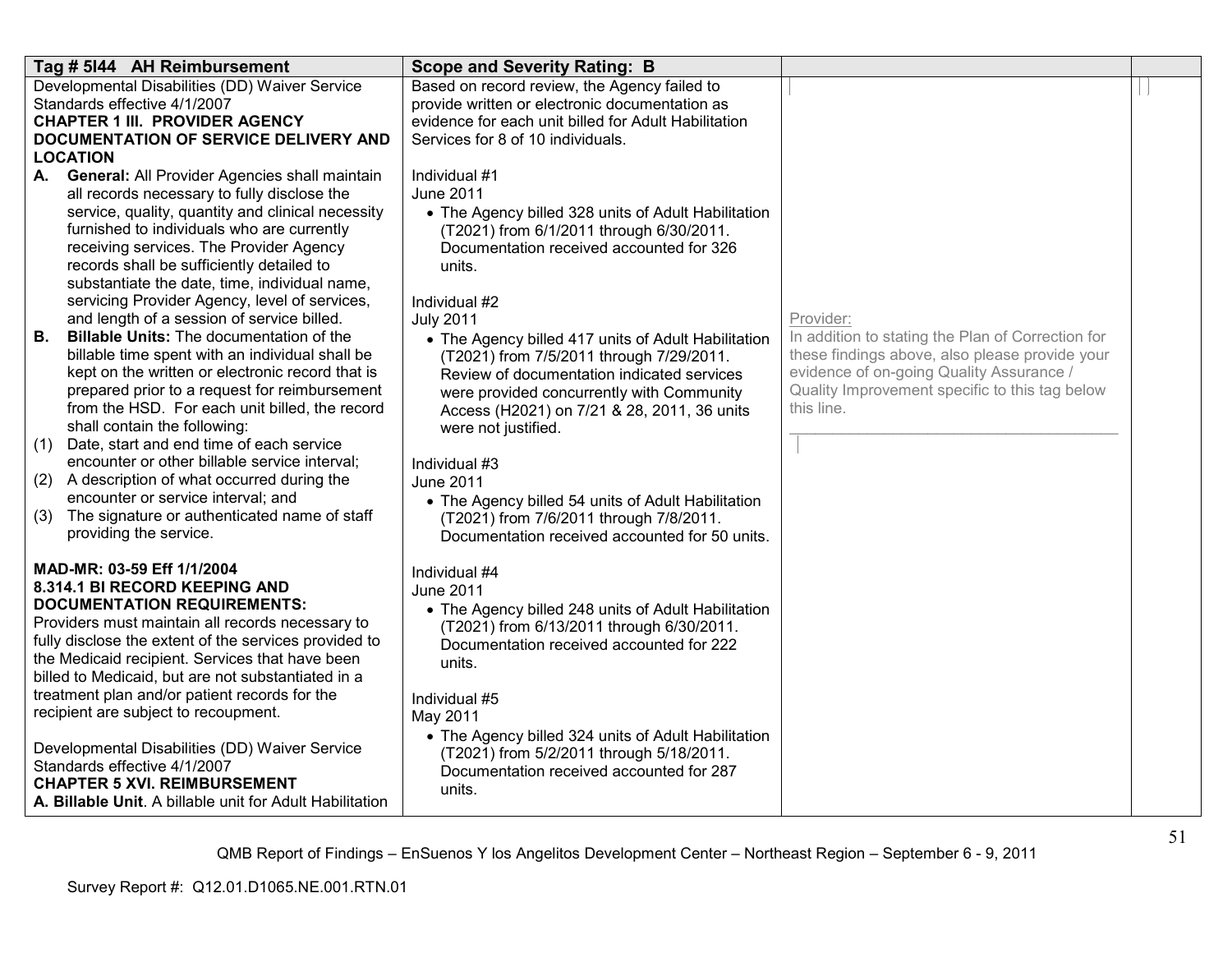| Services is in 15-minute increments hour. The rate<br>is based on the individual's level of care.<br><b>B. Billable Activities</b><br>(1) The Community Inclusion Provider Agency can<br>bill for those activities listed and described on the<br>ISP and within the Scope of Service. Partial units<br>are allowable. Billable units are face-to-face, except<br>that Adult Habilitation services may be non-face-to-<br>face under the following conditions: (a) Time that is<br>non face-to-face is documented separately and<br>clearly identified as to the nature of the activity;<br>and(b) Non face-to-face hours do not exceed 5% of<br>the monthly billable hours.<br>(2) Adult Habilitation Services can be provided with<br>any other services, insofar as the services are not<br>reported for the same hours on the same day,<br>except that Therapy Services and Case<br>Management may be provided and billed for the<br>same hours | June 2011<br>• The Agency billed 349 units of Adult Habilitation<br>(T2021) from 6/1/2011 through 6/21/2011.<br>Documentation did not contain a<br>signature/authenticated name of the staff<br>providing the service on 6/2/2011 to justify 24<br>units billed.<br>Individual #8<br>May 2011<br>• The Agency billed 100 units of Adult Habilitation<br>(T2021) from 5/5/2011 through 5/24/2011.<br>Documentation received accounted for 96 units.<br><b>June 2011</b><br>• The Agency billed 65 units of Adult Habilitation<br>(T2021) from 6/9/2011 through 6/30/2011.<br>Documentation received accounted for 63 units.<br>Individual #9<br><b>June 2011</b><br>• The Agency billed 388 units of Adult Habilitation<br>(T2021) from 6/6/2011 through 6/29/2011.<br>Documentation received accounted for 376<br>units.<br>Individual #10<br>May 2011<br>• The Agency billed 412 units of Adult Habilitation<br>(T2021) from 5/2/2011 through 5/31/2011.<br>Documentation did not contain and end time on<br>5/6 & 13 to justify billing.<br>• The Agency billed 412 units of Adult Habilitation<br>(T2021) from 5/2/2011 through 5/31/2011.<br>Documentation did not contain start and end<br>time on 5/4 & 25 to justify billing. |  |
|-----------------------------------------------------------------------------------------------------------------------------------------------------------------------------------------------------------------------------------------------------------------------------------------------------------------------------------------------------------------------------------------------------------------------------------------------------------------------------------------------------------------------------------------------------------------------------------------------------------------------------------------------------------------------------------------------------------------------------------------------------------------------------------------------------------------------------------------------------------------------------------------------------------------------------------------------------|--------------------------------------------------------------------------------------------------------------------------------------------------------------------------------------------------------------------------------------------------------------------------------------------------------------------------------------------------------------------------------------------------------------------------------------------------------------------------------------------------------------------------------------------------------------------------------------------------------------------------------------------------------------------------------------------------------------------------------------------------------------------------------------------------------------------------------------------------------------------------------------------------------------------------------------------------------------------------------------------------------------------------------------------------------------------------------------------------------------------------------------------------------------------------------------------------------------------------------------|--|
|                                                                                                                                                                                                                                                                                                                                                                                                                                                                                                                                                                                                                                                                                                                                                                                                                                                                                                                                                     | <b>June 2011</b><br>• The Agency billed 445 units of Adult Habilitation<br>(T2021) from 6/1/2011 through 6/30/2011.                                                                                                                                                                                                                                                                                                                                                                                                                                                                                                                                                                                                                                                                                                                                                                                                                                                                                                                                                                                                                                                                                                                  |  |
|                                                                                                                                                                                                                                                                                                                                                                                                                                                                                                                                                                                                                                                                                                                                                                                                                                                                                                                                                     | Documentation received accounted for 420                                                                                                                                                                                                                                                                                                                                                                                                                                                                                                                                                                                                                                                                                                                                                                                                                                                                                                                                                                                                                                                                                                                                                                                             |  |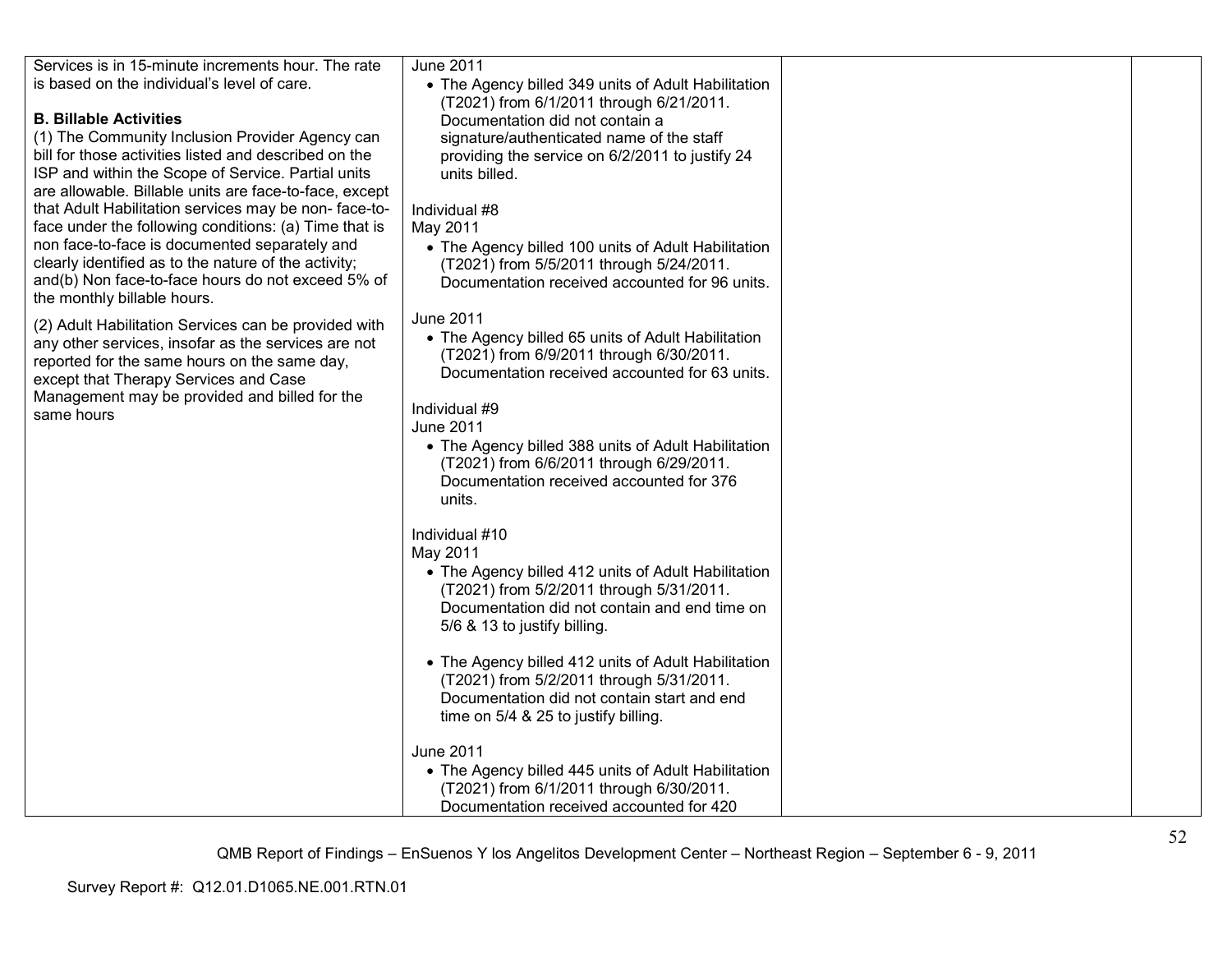| units. |  |
|--------|--|
|        |  |
|        |  |
|        |  |
|        |  |
|        |  |
|        |  |
|        |  |
|        |  |
|        |  |
|        |  |
|        |  |
|        |  |
|        |  |
|        |  |
|        |  |
|        |  |
|        |  |
|        |  |
|        |  |
|        |  |
|        |  |
|        |  |
|        |  |
|        |  |
|        |  |
|        |  |
|        |  |
|        |  |
|        |  |
|        |  |
|        |  |
|        |  |
|        |  |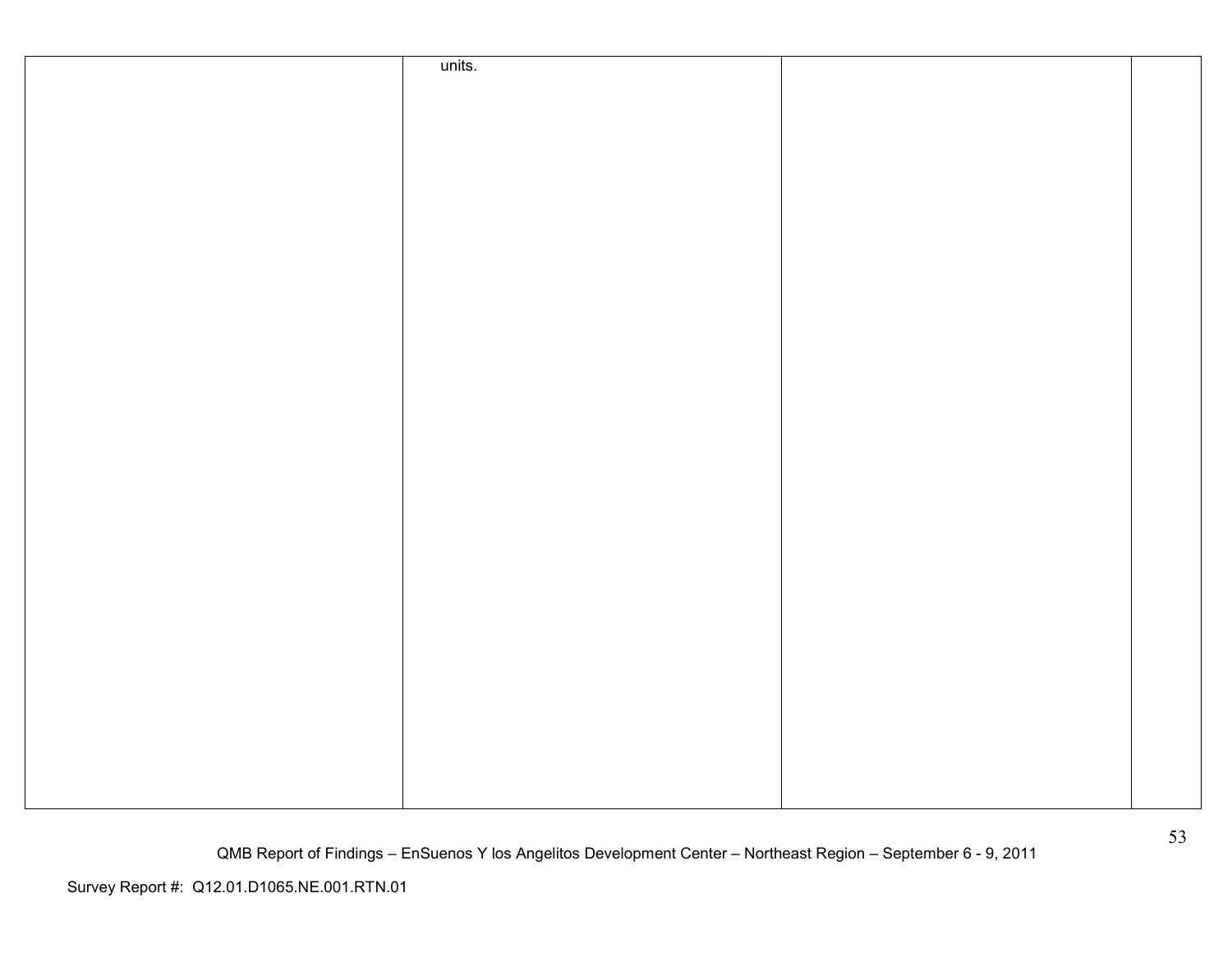| Tag # 6L06 (CoP) - FL Requirements                                                                                                                                                                                                                                                                                                                                                                                                                                                                                                                                                              | <b>Scope and Severity Rating: D</b>                                                                                                                 |                                                                                                                                                                                                                              |  |
|-------------------------------------------------------------------------------------------------------------------------------------------------------------------------------------------------------------------------------------------------------------------------------------------------------------------------------------------------------------------------------------------------------------------------------------------------------------------------------------------------------------------------------------------------------------------------------------------------|-----------------------------------------------------------------------------------------------------------------------------------------------------|------------------------------------------------------------------------------------------------------------------------------------------------------------------------------------------------------------------------------|--|
| Developmental Disabilities (DD) Waiver Service<br>Standards effective 4/1/2007                                                                                                                                                                                                                                                                                                                                                                                                                                                                                                                  | Based on record review, the Agency failed complete<br>all DDSD requirements for approval of each direct<br>support provider for 1 of 5 individuals. |                                                                                                                                                                                                                              |  |
| <b>CHAPTER 6. III. REQUIREMENTS UNIQUE TO</b><br><b>FAMILY LIVING SERVICES</b><br>A. Support to Individuals in Family Living: The<br>Family Living Services Provider Agency shall<br>provide and document:<br>(5) Monthly consultation, by agency supervisors or<br>internal service coordinators, with the direct<br>support provider to include:<br>(a) Review, advise, and prompt the<br>implementation of the individual's ISP<br>Action Plans, schedule of activities and<br>appointments; and                                                                                             | The following was not found, not current and/or<br>incomplete:<br>• Family Living (Initial) Home Study<br>° Individual #2 - Not Found.              | Provider:<br>In addition to stating the Plan of Correction for<br>these findings above, also please provide your<br>evidence of on-going Quality Assurance /<br>Quality Improvement specific to this tag below<br>this line. |  |
| (b) Assist with service or support issues raised<br>by the direct support provider or observed<br>by supervisor, service coordinator or other<br>IDT members.                                                                                                                                                                                                                                                                                                                                                                                                                                   |                                                                                                                                                     |                                                                                                                                                                                                                              |  |
| <b>B. Home Studies.</b> The Family Living Services<br>Provider Agency shall complete all DDSD<br>requirements for approval of each direct support<br>provider, including completion of an approved home<br>study and training prior to placement. After the initial<br>home study, an updated home study shall be<br>completed annually. The home study must also be<br>updated each time there is a change in family<br>composition or when the family moves to a new<br>home. The content and procedures used by the<br>Provider Agency to conduct home studies shall be<br>approved by DDSD. |                                                                                                                                                     |                                                                                                                                                                                                                              |  |
| Developmental Disabilities (DD) Waiver Service<br>Standards effective 4/1/2007<br><b>CHAPTER 1. I. PROVIDER AGENCY</b><br><b>ENROLLMENT PROCESS</b><br>D. Scope of DDSD Agreement                                                                                                                                                                                                                                                                                                                                                                                                               |                                                                                                                                                     |                                                                                                                                                                                                                              |  |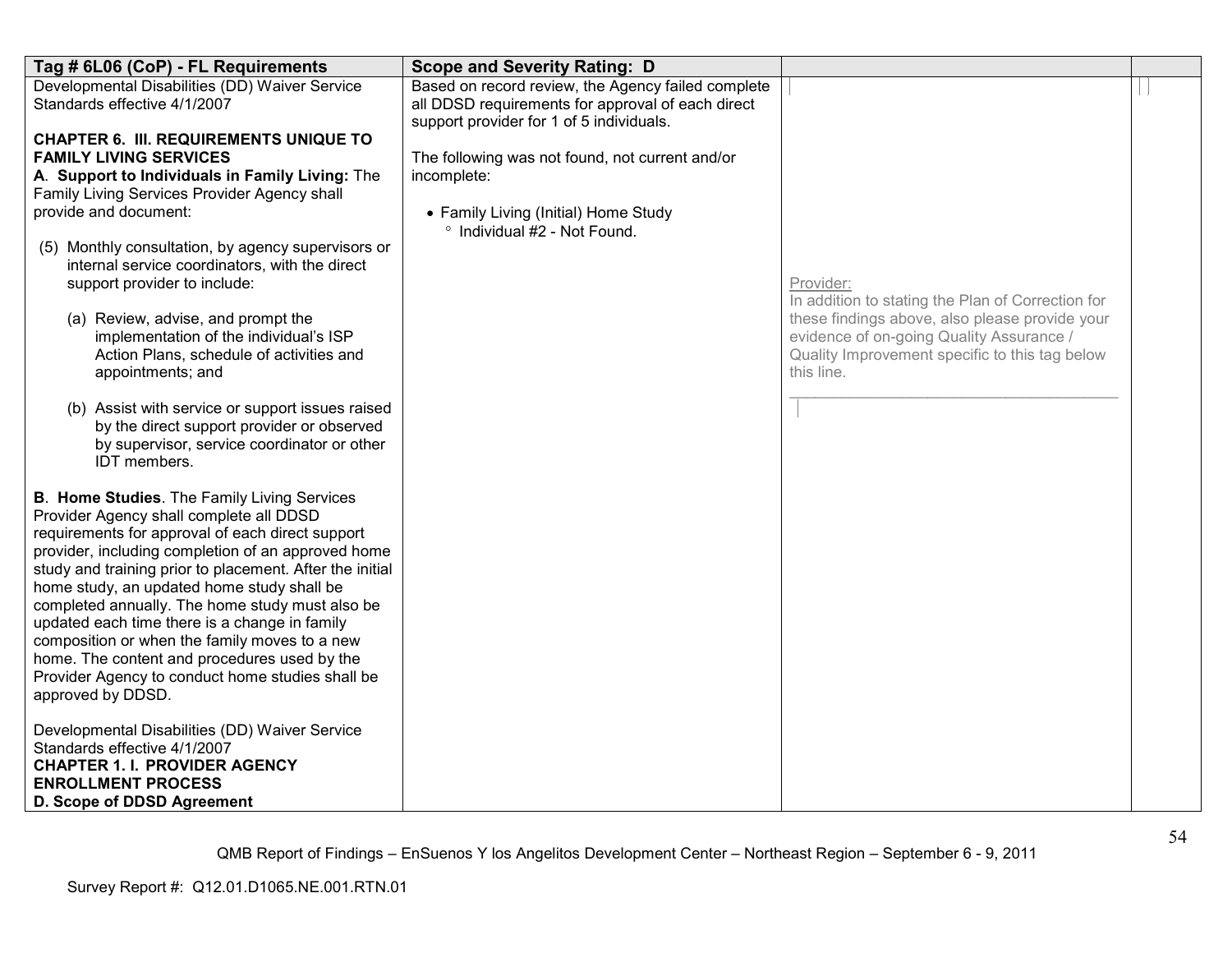| (4) Provider Agencies must have prior written<br>approval of the Department of Health to<br>subcontract any service other than Respite;<br>NMAC 8.314.5.10 - DEVELOPMENTAL<br>DISABILITIES HOME AND COMMUNITY-BASED<br><b>SERVICES WAIVER</b>                                                                                                                                                                                                                                                                                                                                                                                                                                                                                                                                                                                             |  |  |
|-------------------------------------------------------------------------------------------------------------------------------------------------------------------------------------------------------------------------------------------------------------------------------------------------------------------------------------------------------------------------------------------------------------------------------------------------------------------------------------------------------------------------------------------------------------------------------------------------------------------------------------------------------------------------------------------------------------------------------------------------------------------------------------------------------------------------------------------|--|--|
| <b>ELIGIBLE PROVIDERS:</b><br>I. Qualifications for community living service<br>providers: There are three types of community<br>living services: Family living, supported living and<br>independent living. Community living providers must<br>meet all qualifications set forth by the DOH/DDSD,<br>DDW definitions and service standards.<br>(1) Family living service providers for adults must<br>meet the qualifications for staff required by the<br>DOH/DDSD, DDW service definitions and<br>standards. The direct care provider employed by or<br>subcontracting with the provider agency must be<br>approved through a home study completed prior to<br>provision of services and conducted<br>at subsequent intervals required of the provider<br>agency. All family living sub-contracts must be<br>approved by the DOH/DDSD. |  |  |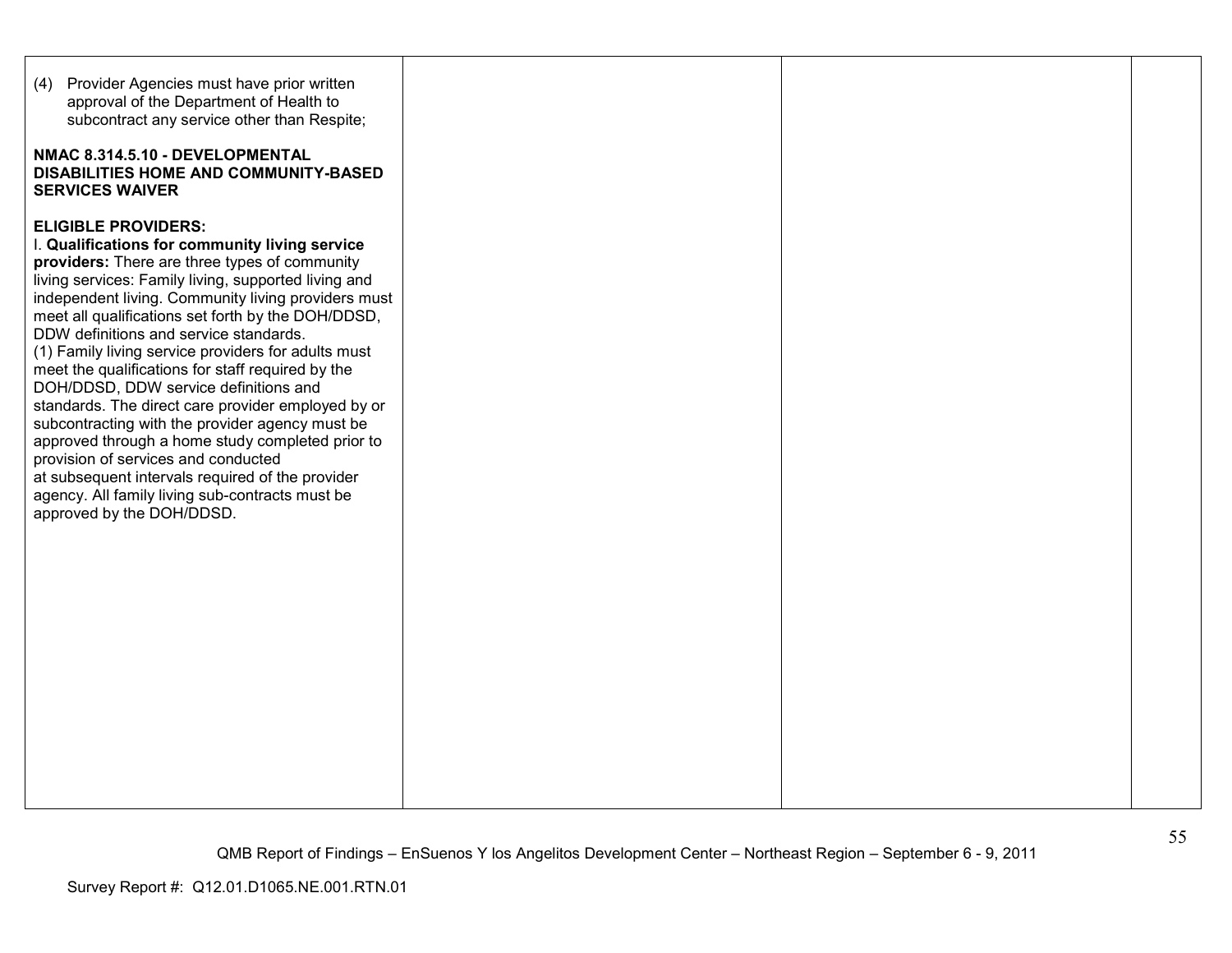| Tag # 6L13 (CoP) - CL Healthcare Reqts.                                                           | <b>Scope and Severity Rating: E</b>                                                         |                                                   |  |
|---------------------------------------------------------------------------------------------------|---------------------------------------------------------------------------------------------|---------------------------------------------------|--|
| Developmental Disabilities (DD) Waiver Service                                                    | Based on record review, the Agency failed to                                                |                                                   |  |
| Standards effective 4/1/2007                                                                      | provide documentation of annual physical                                                    |                                                   |  |
| <b>CHAPTER 6. VI. GENERAL REQUIREMENTS</b>                                                        | examinations and/or other examinations as                                                   |                                                   |  |
| <b>FOR COMMUNITY LIVING</b>                                                                       | specified by a licensed physician for 4 of 8                                                |                                                   |  |
| G. Health Care Requirements for Community                                                         | individuals receiving Community Living Services.                                            |                                                   |  |
| <b>Living Services.</b><br>(1) The Community Living Service providers shall                       | The following was not found, incomplete and/or not                                          |                                                   |  |
| ensure completion of a HAT for each individual                                                    | current:                                                                                    |                                                   |  |
| receiving this service. The HAT shall be completed                                                |                                                                                             |                                                   |  |
| 2 weeks prior to the annual ISP meeting and                                                       | • Annual Physical (#7)                                                                      |                                                   |  |
| submitted to the Case Manager and all other IDT                                                   |                                                                                             |                                                   |  |
| Members. A revised HAT is required to also be                                                     | • Dental Exam                                                                               | Provider:                                         |  |
| submitted whenever the individual's health status                                                 | ° Individual #2 - As indicated by collateral                                                | In addition to stating the Plan of Correction for |  |
| changes significantly. For individuals who are newly                                              | documentation reviewed, the exam was                                                        | these findings above, also please provide your    |  |
| allocated to the DD Waiver program, the HAT may                                                   | completed on 5/06/2009. As indicated by the                                                 | evidence of on-going Quality Assurance /          |  |
| be completed within 2 weeks following the initial ISP                                             | DDSD file matrix, Dental Exams are to be                                                    | Quality Improvement specific to this tag below    |  |
| meeting and submitted with any strategies and<br>support plans indicated in the ISP, or within 72 | conducted annually. No evidence of current                                                  | this line.                                        |  |
| hours following admission into direct services, which                                             | exam was found.                                                                             |                                                   |  |
| ever comes first.                                                                                 |                                                                                             |                                                   |  |
| (2) Each individual will have a Health Care                                                       | ° Individual #6 - As indicated by collateral<br>documentation reviewed, exam was completed  |                                                   |  |
| Coordinator, designated by the IDT. When the                                                      | on 2/28/2011. Follow-up was to be completed in                                              |                                                   |  |
| individual's HAT score is 4, 5 or 6 the Health Care                                               | 6 months. No evidence of follow-up found.                                                   |                                                   |  |
| Coordinator shall be an IDT member, other than the                                                |                                                                                             |                                                   |  |
| individual. The Health Care Coordinator shall                                                     | • Cholesterol & Blood Glucose                                                               |                                                   |  |
| oversee and monitor health care services for the                                                  | ° Individual #8 - As indicated by collateral                                                |                                                   |  |
| individual in accordance with these standards. In                                                 | documentation reviewed, exam was completed                                                  |                                                   |  |
| circumstances where no IDT member voluntarily                                                     | on 11/2/2010. Follow-up was to be completed in                                              |                                                   |  |
| accepts designation as the health care coordinator,                                               | 3 months. No evidence of follow-up found.                                                   |                                                   |  |
| the community living provider shall assign a staff<br>member to this role.                        |                                                                                             |                                                   |  |
| (3) For each individual receiving Community Living                                                | • Blood Levels                                                                              |                                                   |  |
| Services, the provider agency shall ensure and                                                    | ° Individual #8 - As indicated by collateral                                                |                                                   |  |
| document the following:                                                                           | documentation reviewed, exam was completed                                                  |                                                   |  |
| (a) Provision of health care oversight consistent                                                 | on 11/2/2010. Follow-up was to be completed in<br>3 months. No evidence of follow-up found. |                                                   |  |
| with these Standards as detailed in Chapter                                                       |                                                                                             |                                                   |  |
| One section III E: Healthcare Documentation                                                       |                                                                                             |                                                   |  |
| by Nurses For Community Living Services,                                                          |                                                                                             |                                                   |  |
| Community Inclusion Services and Private                                                          |                                                                                             |                                                   |  |
| Duty Nursing Services.                                                                            |                                                                                             |                                                   |  |
| b) That each individual with a score of 4, 5, or 6                                                |                                                                                             |                                                   |  |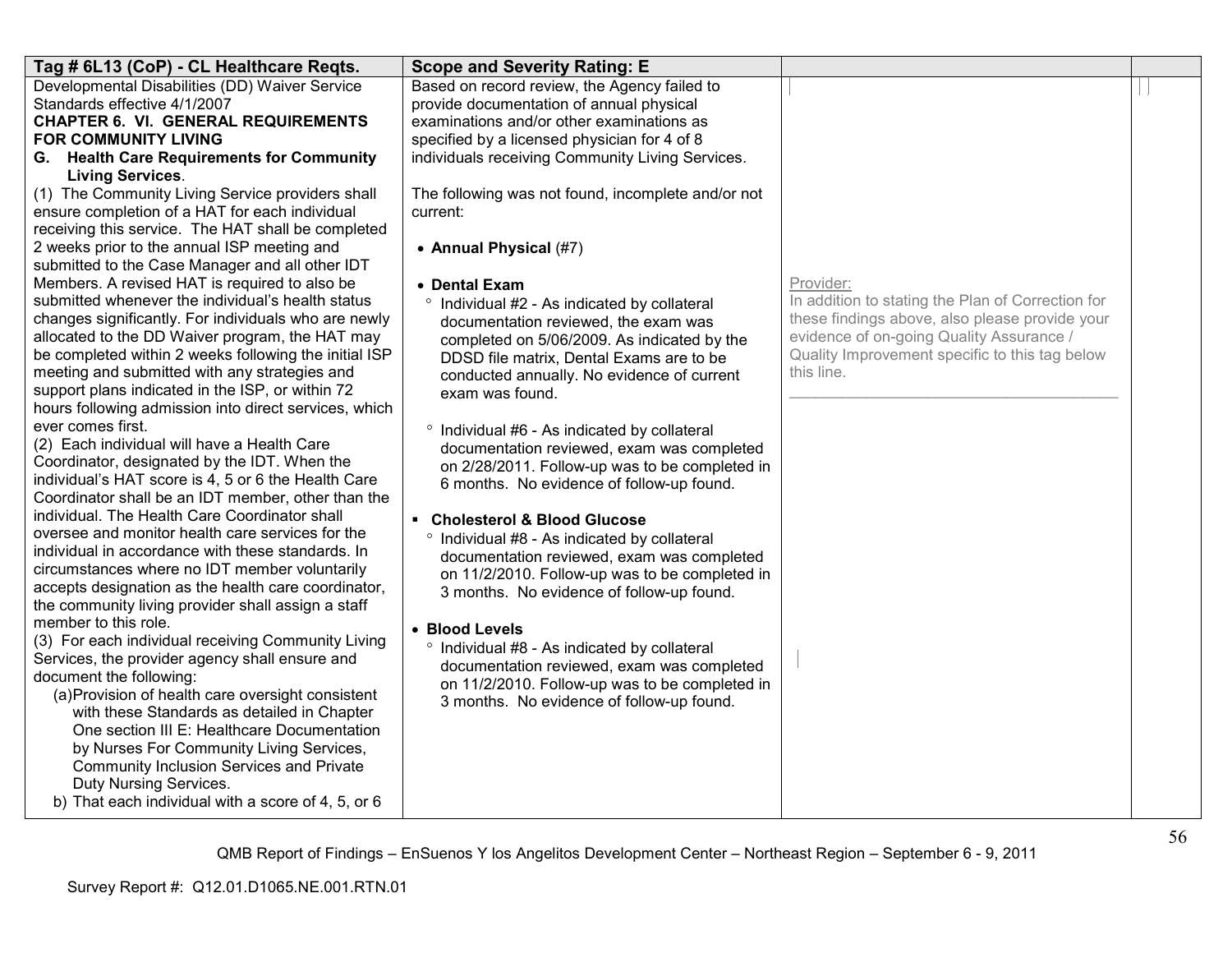| on the HAT, has a Health Care Plan<br>developed by a licensed nurse.<br>(c) That an individual with chronic condition(s)<br>with the potential to exacerbate into a life<br>threatening condition, has Crisis Prevention/<br>Intervention Plan(s) developed by a licensed<br>nurse or other appropriate professional for<br>each such condition.<br>(4) That an average of 3 hours of documented<br>nutritional counseling is available annually, if<br>recommended by the IDT.<br>(5) That the physical property and grounds are free<br>of hazards to the individual's health and safety.<br>(6) In addition, for each individual receiving<br>Supported Living or Family Living Services, the<br>provider shall verify and document the following:<br>(a) The individual has a primary licensed<br>physician;<br>(b) The individual receives an annual physical<br>examination and other examinations as<br>specified by a licensed physician;<br>(c) The individual receives annual dental check-<br>ups and other check-ups as specified by a<br>licensed dentist;<br>(d) The individual receives eye examinations as<br>specified by a licensed optometrist or<br>ophthalmologist; and<br>(e)Agency activities that occur as follow-up to<br>medical appointments (e.g. treatment, visits to |  |  |
|----------------------------------------------------------------------------------------------------------------------------------------------------------------------------------------------------------------------------------------------------------------------------------------------------------------------------------------------------------------------------------------------------------------------------------------------------------------------------------------------------------------------------------------------------------------------------------------------------------------------------------------------------------------------------------------------------------------------------------------------------------------------------------------------------------------------------------------------------------------------------------------------------------------------------------------------------------------------------------------------------------------------------------------------------------------------------------------------------------------------------------------------------------------------------------------------------------------------------------------------------------------------------------------------------|--|--|
| specialists, changes in medication or daily<br>routine).                                                                                                                                                                                                                                                                                                                                                                                                                                                                                                                                                                                                                                                                                                                                                                                                                                                                                                                                                                                                                                                                                                                                                                                                                                           |  |  |
| NMAC 8.302.1.17 RECORD KEEPING AND<br><b>DOCUMENTATION REQUIREMENTS: A provider</b><br>must maintain all the records necessary to fully<br>disclose the nature, quality, amount and medical<br>necessity of services furnished to an eligible<br>recipient who is currently receiving or who has<br>received services in the past.                                                                                                                                                                                                                                                                                                                                                                                                                                                                                                                                                                                                                                                                                                                                                                                                                                                                                                                                                                 |  |  |
| B. Documentation of test results: Results of tests                                                                                                                                                                                                                                                                                                                                                                                                                                                                                                                                                                                                                                                                                                                                                                                                                                                                                                                                                                                                                                                                                                                                                                                                                                                 |  |  |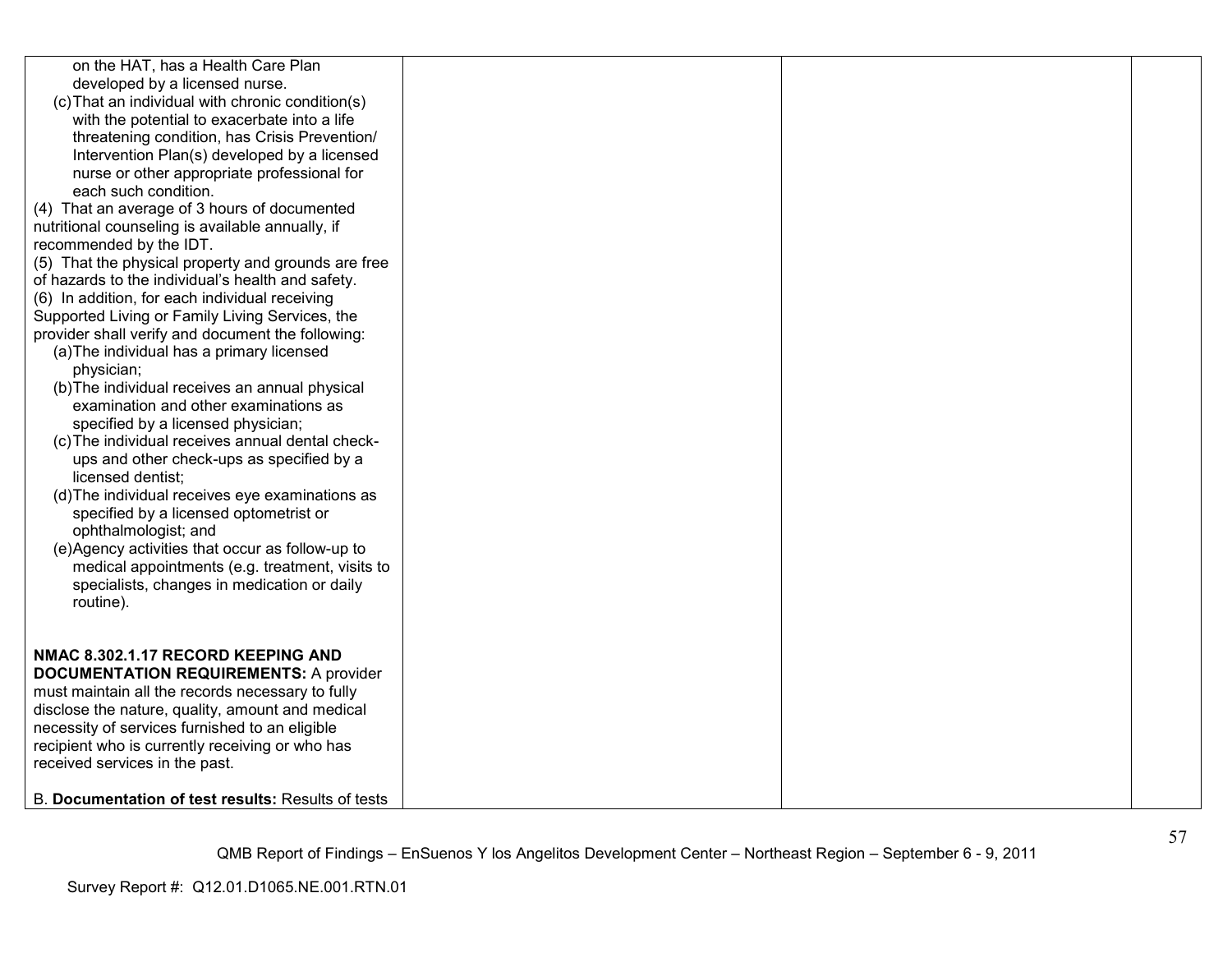| and services must be documented, which includes                                               |  |  |
|-----------------------------------------------------------------------------------------------|--|--|
| results of laboratory and radiology procedures or<br>progress following therapy or treatment. |  |  |
|                                                                                               |  |  |
|                                                                                               |  |  |
|                                                                                               |  |  |
|                                                                                               |  |  |
|                                                                                               |  |  |
|                                                                                               |  |  |
|                                                                                               |  |  |
|                                                                                               |  |  |
|                                                                                               |  |  |
|                                                                                               |  |  |
|                                                                                               |  |  |
|                                                                                               |  |  |
|                                                                                               |  |  |
|                                                                                               |  |  |
|                                                                                               |  |  |
|                                                                                               |  |  |
|                                                                                               |  |  |
|                                                                                               |  |  |
|                                                                                               |  |  |
|                                                                                               |  |  |
|                                                                                               |  |  |
|                                                                                               |  |  |
|                                                                                               |  |  |
|                                                                                               |  |  |
|                                                                                               |  |  |
|                                                                                               |  |  |
|                                                                                               |  |  |
|                                                                                               |  |  |
|                                                                                               |  |  |
|                                                                                               |  |  |
|                                                                                               |  |  |
|                                                                                               |  |  |
|                                                                                               |  |  |
|                                                                                               |  |  |
|                                                                                               |  |  |
|                                                                                               |  |  |
|                                                                                               |  |  |
|                                                                                               |  |  |
|                                                                                               |  |  |
|                                                                                               |  |  |
|                                                                                               |  |  |
|                                                                                               |  |  |
|                                                                                               |  |  |
|                                                                                               |  |  |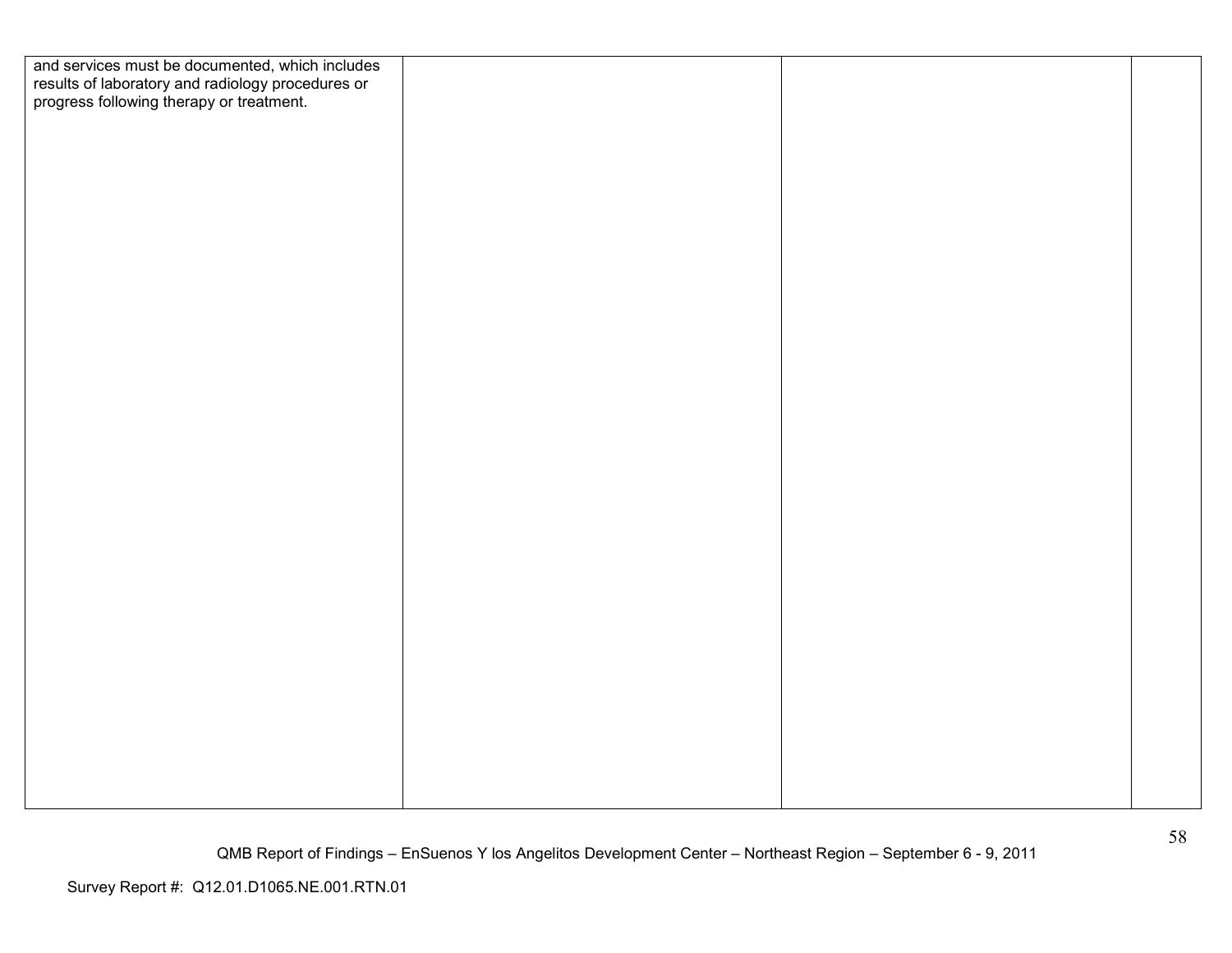| Tag # 6L14 Residential Case File                                                                                                                                                                                                                                                                                                                                                                                                                                                                                                                                                                                                                                                                                                                                                                                                                                                                                                                                                                                                                                                                                                                                                                               | <b>Scope and Severity Rating: F</b>                                                                                                                                                                                                                                                                                                                                                                                                                                                                                                                                                                                                                   |                                                                                                                                                                                                                              |  |
|----------------------------------------------------------------------------------------------------------------------------------------------------------------------------------------------------------------------------------------------------------------------------------------------------------------------------------------------------------------------------------------------------------------------------------------------------------------------------------------------------------------------------------------------------------------------------------------------------------------------------------------------------------------------------------------------------------------------------------------------------------------------------------------------------------------------------------------------------------------------------------------------------------------------------------------------------------------------------------------------------------------------------------------------------------------------------------------------------------------------------------------------------------------------------------------------------------------|-------------------------------------------------------------------------------------------------------------------------------------------------------------------------------------------------------------------------------------------------------------------------------------------------------------------------------------------------------------------------------------------------------------------------------------------------------------------------------------------------------------------------------------------------------------------------------------------------------------------------------------------------------|------------------------------------------------------------------------------------------------------------------------------------------------------------------------------------------------------------------------------|--|
| Developmental Disabilities (DD) Waiver Service<br>Standards effective 4/1/2007<br><b>CHAPTER 6. VIII. COMMUNITY LIVING</b><br><b>SERVICE PROVIDER AGENCY REQUIREMENTS</b><br>A. Residence Case File: For individuals receiving<br>Supported Living or Family Living, the Agency shall<br>maintain in the individual's home a complete and<br>current confidential case file for each individual. For<br>individuals receiving Independent Living Services,<br>rather than maintaining this file at the individual's<br>home, the complete and current confidential case<br>file for each individual shall be maintained at the<br>agency's administrative site. Each file shall include<br>the following:<br>(1) Complete and current ISP and all supplemental<br>plans specific to the individual;<br>(2) Complete and current Health Assessment Tool;<br>(3) Current emergency contact information, which<br>includes the individual's address, telephone<br>number, names and telephone numbers of<br>residential Community Living Support providers,<br>relatives, or guardian or conservator, primary care<br>physician's name(s) and telephone number(s),<br>pharmacy name, address and telephone number | Based on record review, the Agency failed to<br>maintain a complete and confidential case file in the<br>residence for 7 of 8 Individuals receiving Family<br>Living Services or Supported Living Services.<br>The following was not found, incomplete and/or not<br>current:<br>• Current Emergency & Personal Identification<br>Information<br><sup>o</sup> Did not contain Health Plan Information (#9)<br>• Annual ISP $(#7)$<br>• ISP Signature Page (#7)<br>• Individual Specific Training Section of ISP<br>(formerly Addendum B) (#7)<br>• Teaching & Support Strategies<br>$\triangleright$ Individual #7<br>• Positive Behavioral Plan (#5) | Provider:<br>In addition to stating the Plan of Correction for<br>these findings above, also please provide your<br>evidence of on-going Quality Assurance /<br>Quality Improvement specific to this tag below<br>this line. |  |
| and dentist name, address and telephone number,<br>and health plan;                                                                                                                                                                                                                                                                                                                                                                                                                                                                                                                                                                                                                                                                                                                                                                                                                                                                                                                                                                                                                                                                                                                                            | • Speech Therapy Plan $(#4, 5, 7, 8, 8)$                                                                                                                                                                                                                                                                                                                                                                                                                                                                                                                                                                                                              |                                                                                                                                                                                                                              |  |
| (4) Up-to-date progress notes, signed and dated by<br>the person making the note for at least the past                                                                                                                                                                                                                                                                                                                                                                                                                                                                                                                                                                                                                                                                                                                                                                                                                                                                                                                                                                                                                                                                                                         | • Occupational Therapy Plan (#8 & 10)                                                                                                                                                                                                                                                                                                                                                                                                                                                                                                                                                                                                                 |                                                                                                                                                                                                                              |  |
| month (older notes may be transferred to the<br>agency office);                                                                                                                                                                                                                                                                                                                                                                                                                                                                                                                                                                                                                                                                                                                                                                                                                                                                                                                                                                                                                                                                                                                                                | • Physical Therapy Plan (#4, 5 & 8)                                                                                                                                                                                                                                                                                                                                                                                                                                                                                                                                                                                                                   |                                                                                                                                                                                                                              |  |
| (5) Data collected to document ISP Action Plan<br>implementation                                                                                                                                                                                                                                                                                                                                                                                                                                                                                                                                                                                                                                                                                                                                                                                                                                                                                                                                                                                                                                                                                                                                               | • Special Health Care Needs<br><sup>o</sup> Nutritional Plan (#8)                                                                                                                                                                                                                                                                                                                                                                                                                                                                                                                                                                                     |                                                                                                                                                                                                                              |  |
| (6) Progress notes written by direct care staff and<br>by nurses regarding individual health status and<br>physical conditions including action taken in<br>response to identified changes in condition for at<br>least the past month;<br>(7) Physician's or qualified health care providers<br>written orders;<br>(8) Progress notes documenting implementation of                                                                                                                                                                                                                                                                                                                                                                                                                                                                                                                                                                                                                                                                                                                                                                                                                                           | ° Oral Hygiene Plan (#8)<br>• Progress Notes/Daily Contacts Logs:<br>Individual $#6$ - None found for $9/1/2011 -$<br>9/7/2011                                                                                                                                                                                                                                                                                                                                                                                                                                                                                                                        |                                                                                                                                                                                                                              |  |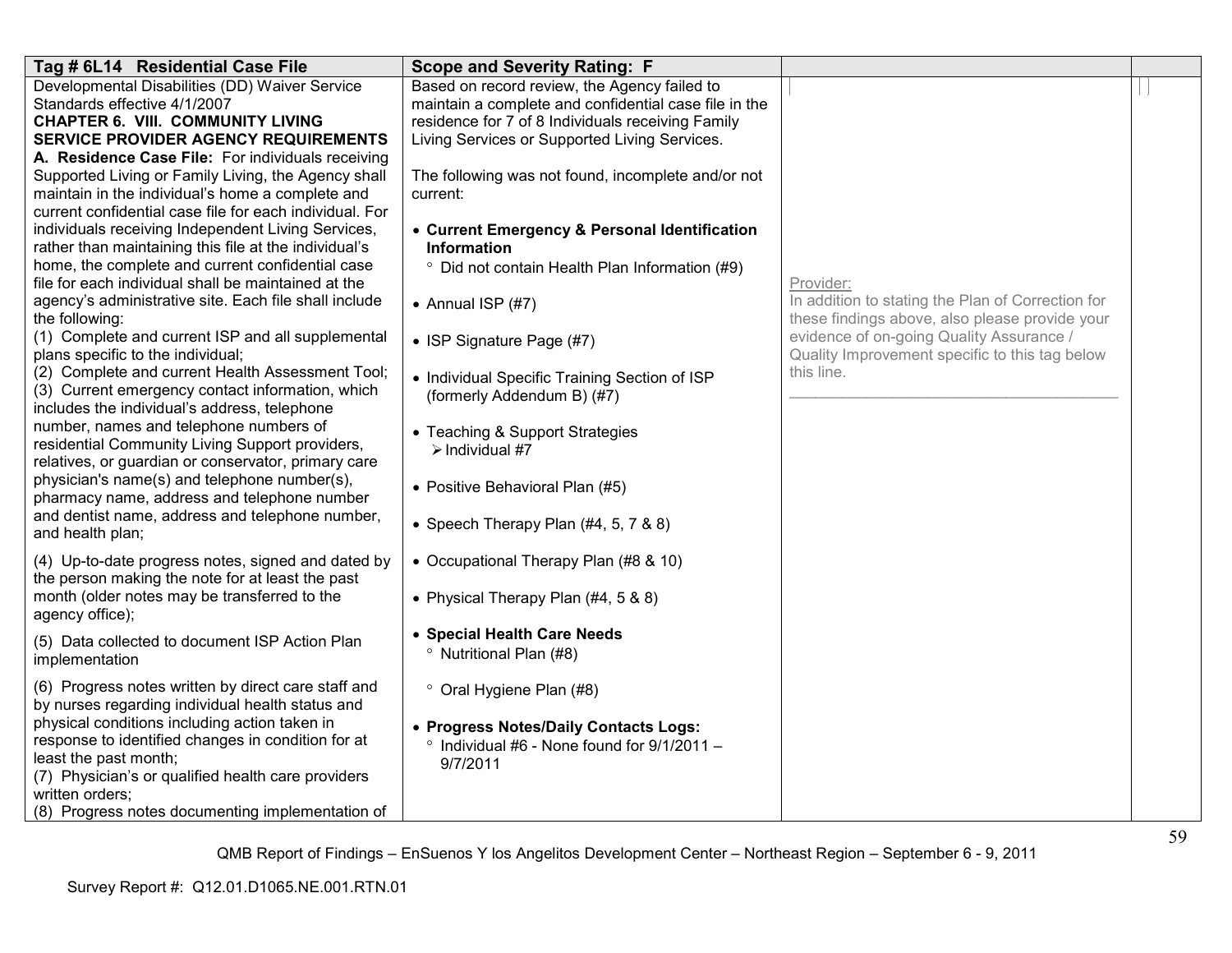|     | a physician's or qualified health care provider's    |  |  |
|-----|------------------------------------------------------|--|--|
|     | order(s);                                            |  |  |
|     | (9) Medication Administration Record (MAR) for the   |  |  |
|     | past three (3) months which includes:                |  |  |
|     | (a) The name of the individual;                      |  |  |
|     | (b) A transcription of the healthcare practitioners  |  |  |
|     | prescription including the brand and generic         |  |  |
|     | name of the medication;                              |  |  |
|     | (c) Diagnosis for which the medication is            |  |  |
|     | prescribed;                                          |  |  |
|     | (d) Dosage, frequency and method/route of            |  |  |
|     | delivery;                                            |  |  |
|     | (e) Times and dates of delivery;                     |  |  |
| (1) | Initials of person administering or assisting with   |  |  |
|     | medication; and                                      |  |  |
|     | (g) An explanation of any medication irregularity,   |  |  |
|     | allergic reaction or adverse effect.                 |  |  |
|     | (h) For PRN medication an explanation for the use    |  |  |
|     | of the PRN must include:                             |  |  |
|     | Observable signs/symptoms or                         |  |  |
|     | circumstances in which the medication is to          |  |  |
|     | be used, and                                         |  |  |
|     | (ii) Documentation of the effectiveness/result       |  |  |
|     | of the PRN delivered.                                |  |  |
| (i) | A MAR is not required for individuals                |  |  |
|     | participating in Independent Living Services         |  |  |
|     | who self-administer their own medication.            |  |  |
|     | However, when medication administration is           |  |  |
|     | provided as part of the Independent Living           |  |  |
|     | Service a MAR must be maintained at the              |  |  |
|     | individual's home and an updated copy must           |  |  |
|     | be placed in the agency file on a weekly basis.      |  |  |
|     | (10) Record of visits to healthcare practitioners    |  |  |
|     | including any treatment provided at the visit and a  |  |  |
|     | record of all diagnostic testing for the current ISP |  |  |
|     | year; and                                            |  |  |
|     | (11) Medical History to include: demographic data,   |  |  |
|     | current and past medical diagnoses including the     |  |  |
|     | cause (if known) of the developmental disability and |  |  |
|     | any psychiatric diagnosis, allergies (food,          |  |  |
|     | environmental, medications), status of routine adult |  |  |
|     | health care screenings, immunizations, hospital      |  |  |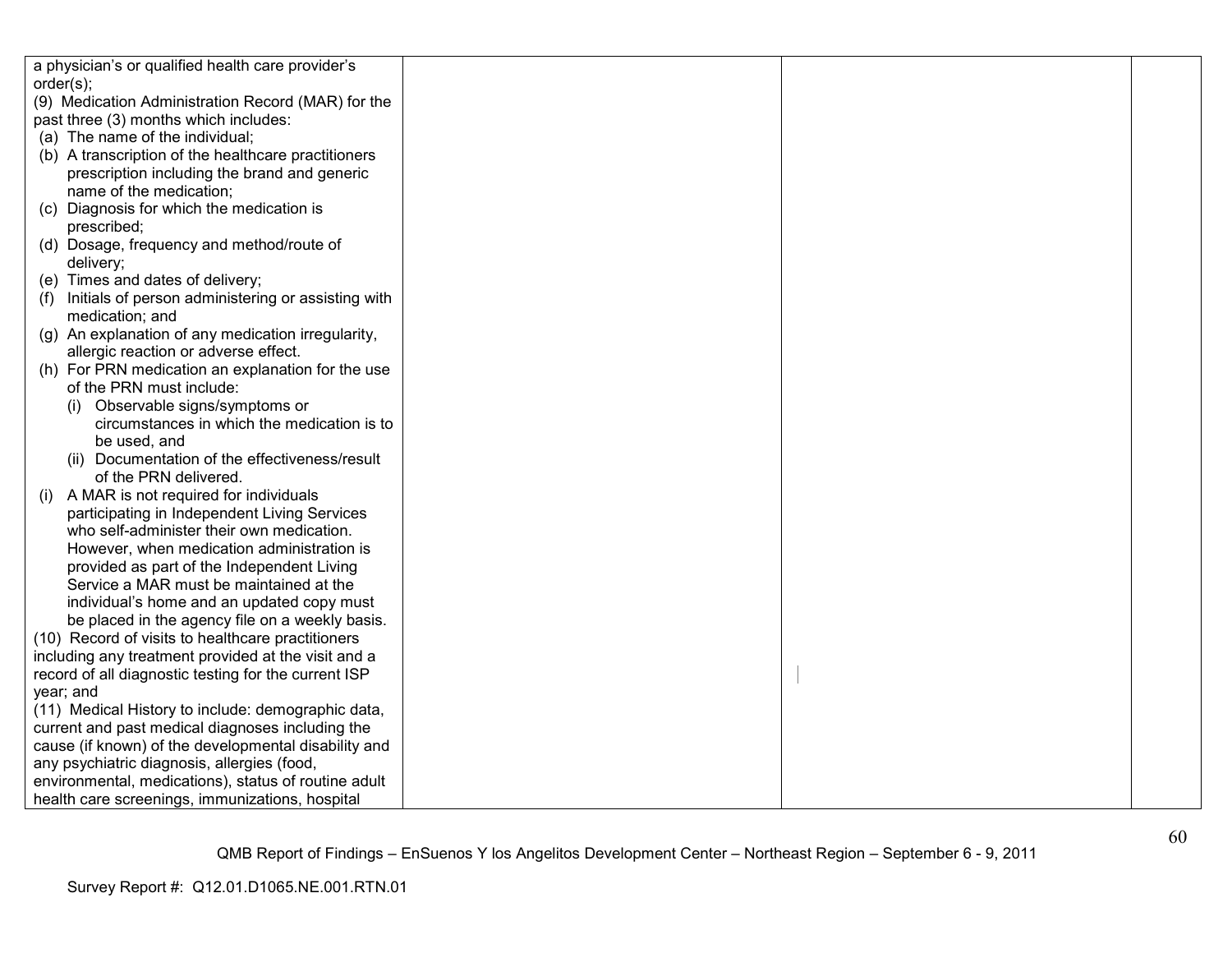| discharge summaries for past twelve (12) months,<br>past medical history including hospitalizations,<br>surgeries, injuries, family history and current<br>physical exam. |  |  |
|---------------------------------------------------------------------------------------------------------------------------------------------------------------------------|--|--|
|                                                                                                                                                                           |  |  |
|                                                                                                                                                                           |  |  |
|                                                                                                                                                                           |  |  |
|                                                                                                                                                                           |  |  |
|                                                                                                                                                                           |  |  |
|                                                                                                                                                                           |  |  |
|                                                                                                                                                                           |  |  |
|                                                                                                                                                                           |  |  |
|                                                                                                                                                                           |  |  |
|                                                                                                                                                                           |  |  |
|                                                                                                                                                                           |  |  |
|                                                                                                                                                                           |  |  |
|                                                                                                                                                                           |  |  |
|                                                                                                                                                                           |  |  |
|                                                                                                                                                                           |  |  |
|                                                                                                                                                                           |  |  |
|                                                                                                                                                                           |  |  |
|                                                                                                                                                                           |  |  |
|                                                                                                                                                                           |  |  |
|                                                                                                                                                                           |  |  |
|                                                                                                                                                                           |  |  |
|                                                                                                                                                                           |  |  |
|                                                                                                                                                                           |  |  |
|                                                                                                                                                                           |  |  |
|                                                                                                                                                                           |  |  |
|                                                                                                                                                                           |  |  |
|                                                                                                                                                                           |  |  |
|                                                                                                                                                                           |  |  |
|                                                                                                                                                                           |  |  |
|                                                                                                                                                                           |  |  |
|                                                                                                                                                                           |  |  |
|                                                                                                                                                                           |  |  |
|                                                                                                                                                                           |  |  |
|                                                                                                                                                                           |  |  |
|                                                                                                                                                                           |  |  |
|                                                                                                                                                                           |  |  |
|                                                                                                                                                                           |  |  |
|                                                                                                                                                                           |  |  |
|                                                                                                                                                                           |  |  |
|                                                                                                                                                                           |  |  |
|                                                                                                                                                                           |  |  |
|                                                                                                                                                                           |  |  |
|                                                                                                                                                                           |  |  |
|                                                                                                                                                                           |  |  |
|                                                                                                                                                                           |  |  |
|                                                                                                                                                                           |  |  |
|                                                                                                                                                                           |  |  |
|                                                                                                                                                                           |  |  |
|                                                                                                                                                                           |  |  |
|                                                                                                                                                                           |  |  |
|                                                                                                                                                                           |  |  |
|                                                                                                                                                                           |  |  |
|                                                                                                                                                                           |  |  |
|                                                                                                                                                                           |  |  |
|                                                                                                                                                                           |  |  |
|                                                                                                                                                                           |  |  |
|                                                                                                                                                                           |  |  |
|                                                                                                                                                                           |  |  |
|                                                                                                                                                                           |  |  |
|                                                                                                                                                                           |  |  |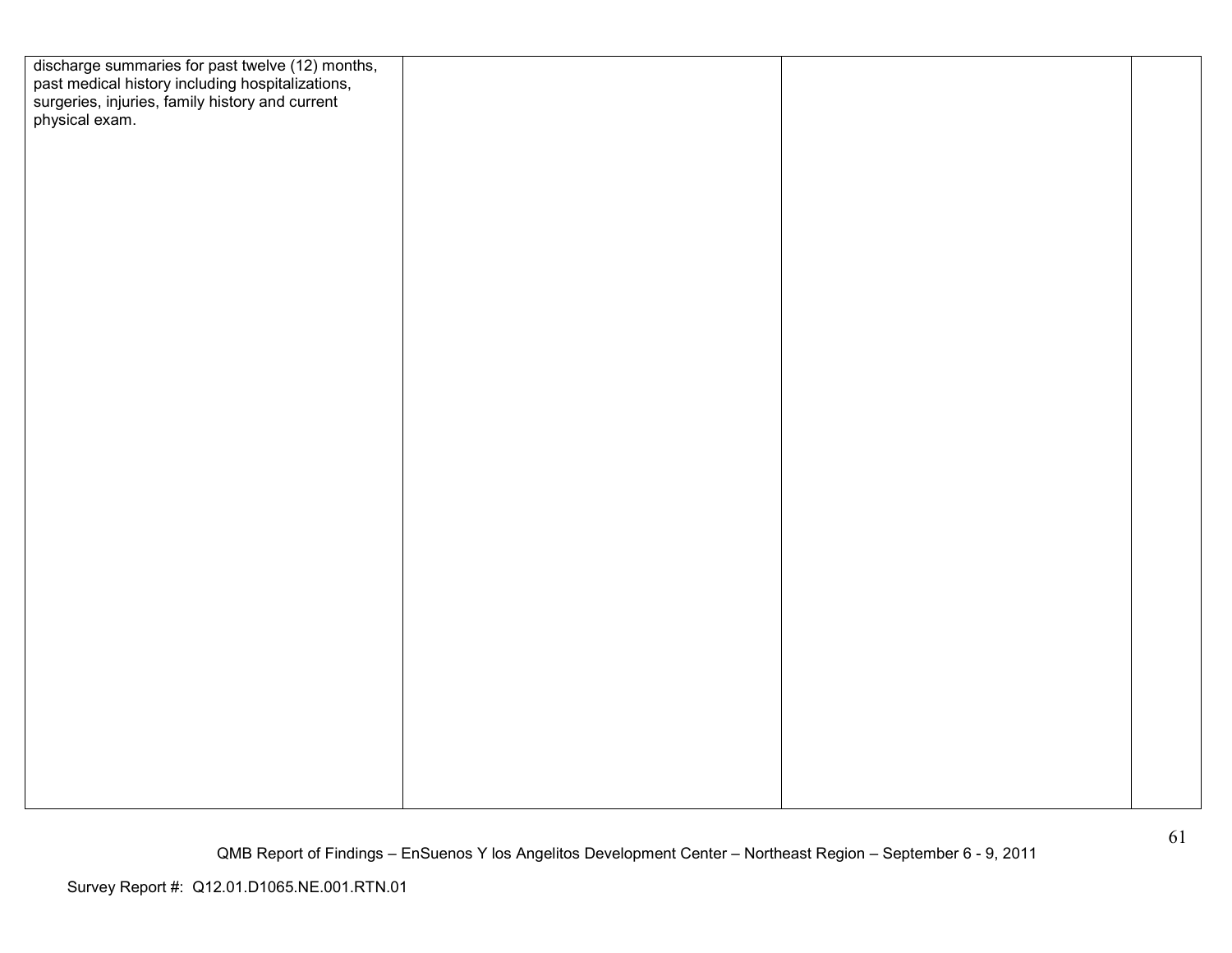| Tag # 6L25 (CoP) Residential Health &                                                        | <b>Scope and Severity Rating: D</b>                                   |                                                   |  |
|----------------------------------------------------------------------------------------------|-----------------------------------------------------------------------|---------------------------------------------------|--|
| <b>Safety (Supported Living &amp; Family Living)</b>                                         |                                                                       |                                                   |  |
| Developmental Disabilities (DD) Waiver Service                                               | Based on observation, the Agency failed to ensure                     |                                                   |  |
| Standards effective 4/1/2007                                                                 | that each individual's residence met all                              |                                                   |  |
| <b>CHAPTER 6. VIII. COMMUNITY LIVING</b>                                                     | requirements within the standard for 1 of 8                           |                                                   |  |
| <b>SERVICE PROVIDER AGENCY REQUIREMENTS</b>                                                  | Supported Living & Family Living residences.                          |                                                   |  |
| L. Residence Requirements for Family Living<br><b>Services and Supported Living Services</b> |                                                                       |                                                   |  |
| (1) Supported Living Services and Family Living                                              | The following items were not found, not functioning<br>or incomplete: |                                                   |  |
| Services providers shall assure that each                                                    |                                                                       |                                                   |  |
| individual's residence has:                                                                  | <b>Family Living Requirements:</b>                                    |                                                   |  |
| (a) Battery operated or electric smoke detectors,                                            |                                                                       |                                                   |  |
| heat sensors, or a sprinkler system installed in                                             | • Accessible written procedures for the safe storage                  | Provider:                                         |  |
| the residence;                                                                               | of all medications with dispensing instructions for                   | In addition to stating the Plan of Correction for |  |
| (b) General-purpose first aid kit;                                                           | each individual that are consistent with the                          | these findings above, also please provide your    |  |
| (c) When applicable due to an individual's health                                            | Assisting with Medication Administration training                     | evidence of on-going Quality Assurance /          |  |
| status, a blood borne pathogens kit;                                                         | or each individual's ISP (#2)                                         | Quality Improvement specific to this tag below    |  |
| (d) Accessible written procedures for emergency                                              |                                                                       | this line.                                        |  |
| evacuation e.g. fire and weather-related                                                     | • Accessible written procedures for emergency                         |                                                   |  |
| threats;                                                                                     | placement and relocation of individuals in the                        |                                                   |  |
| (e) Accessible telephone numbers of poison                                                   | event of an emergency evacuation that makes the                       |                                                   |  |
| control centers located within the line of sight of                                          | residence unsuitable for occupancy. The                               |                                                   |  |
| the telephone;                                                                               | emergency evacuation procedures shall address,                        |                                                   |  |
| Accessible written documentation of actual<br>(f)                                            | but are not limited to, fire, chemical and/or                         |                                                   |  |
| evacuation drills occurring at least three (3)                                               | hazardous waste spills, and flooding (#2)                             |                                                   |  |
| times a year. For Supported Living evacuation                                                |                                                                       |                                                   |  |
| drills shall occur at least once a year during                                               |                                                                       |                                                   |  |
| each shift:                                                                                  |                                                                       |                                                   |  |
| (g) Accessible written procedures for the safe<br>storage of all medications with dispensing |                                                                       |                                                   |  |
| instructions for each individual that are                                                    |                                                                       |                                                   |  |
| consistent with the Assisting with Medication                                                |                                                                       |                                                   |  |
| Administration training or each individual's ISP;                                            |                                                                       |                                                   |  |
| and                                                                                          |                                                                       |                                                   |  |
| (h) Accessible written procedures for emergency                                              |                                                                       |                                                   |  |
| placement and relocation of individuals in the                                               |                                                                       |                                                   |  |
| event of an emergency evacuation that makes                                                  |                                                                       |                                                   |  |
| the residence unsuitable for occupancy. The                                                  |                                                                       |                                                   |  |
| emergency evacuation procedures shall                                                        |                                                                       |                                                   |  |
| address, but are not limited to, fire, chemical                                              |                                                                       |                                                   |  |
| and/or hazardous waste spills, and flooding.                                                 |                                                                       |                                                   |  |
|                                                                                              |                                                                       |                                                   |  |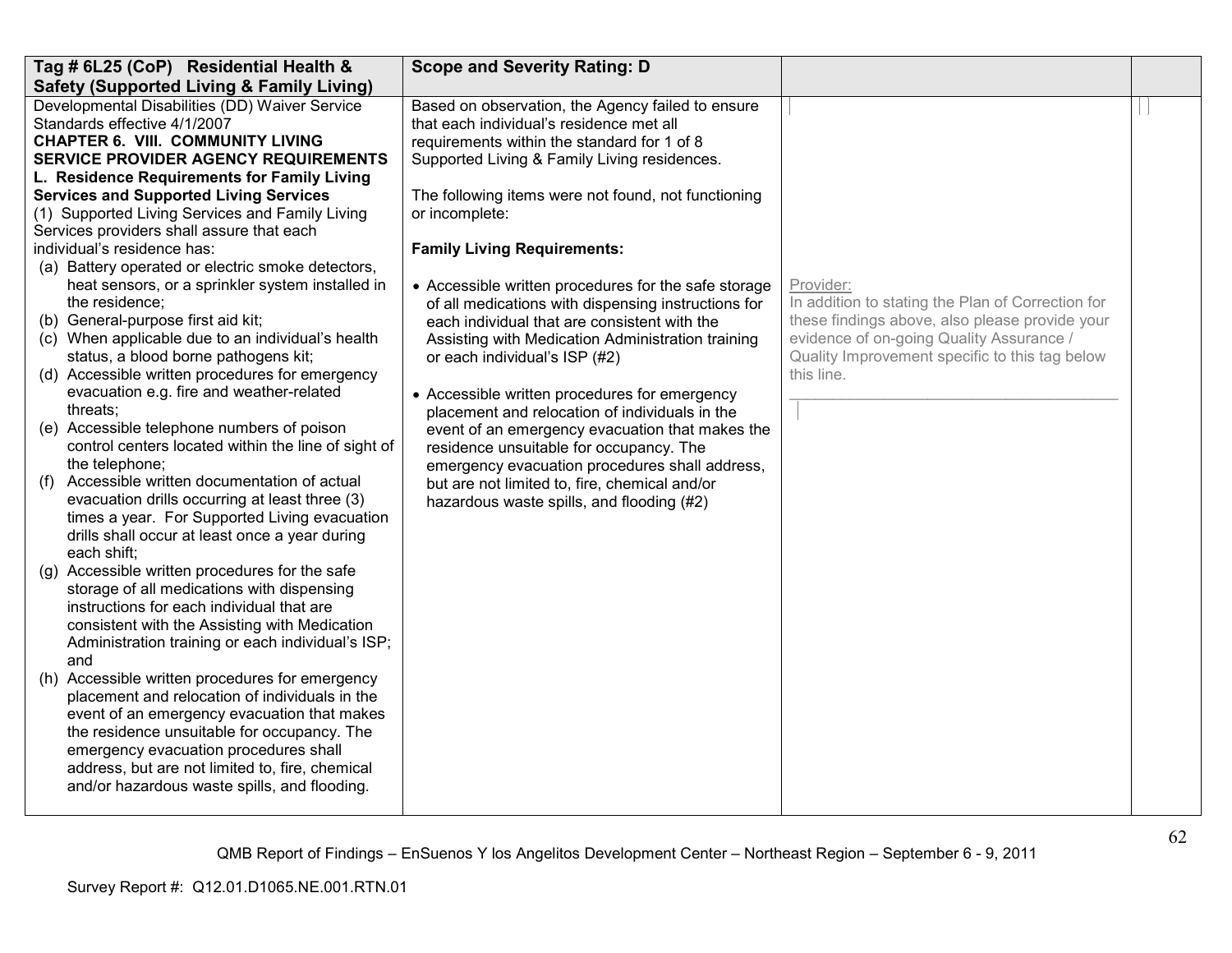| Tag # 6L26 SL Reimbursement                                                                              | <b>Scope and Severity Rating: C</b>                                                                  |                                                                                            |  |
|----------------------------------------------------------------------------------------------------------|------------------------------------------------------------------------------------------------------|--------------------------------------------------------------------------------------------|--|
| Developmental Disabilities (DD) Waiver Service                                                           | Based on record review, the Agency failed to                                                         |                                                                                            |  |
| Standards effective 4/1/2007<br><b>CHAPTER 1 III. PROVIDER AGENCY</b>                                    | provide written or electronic documentation as<br>evidence for each unit billed for Supported Living |                                                                                            |  |
| DOCUMENTATION OF SERVICE DELIVERY AND                                                                    | Services for 3 of 3 individuals.                                                                     |                                                                                            |  |
| <b>LOCATION</b>                                                                                          |                                                                                                      |                                                                                            |  |
| A. General: All Provider Agencies shall maintain                                                         | Individual #4                                                                                        |                                                                                            |  |
| all records necessary to fully disclose the                                                              | May 2011                                                                                             |                                                                                            |  |
| service, quality, quantity and clinical necessity<br>furnished to individuals who are currently          | • The Agency billed 14 units of Supported Living                                                     |                                                                                            |  |
| receiving services. The Provider Agency                                                                  | (T2033 U1) from 5/13/2011 through 5/26/2011.<br>Documentation did not contain the following to       |                                                                                            |  |
| records shall be sufficiently detailed to                                                                | justify 14 units billed:                                                                             |                                                                                            |  |
| substantiate the date, time, individual name,                                                            | a signature/authenticated name of the staff                                                          | Provider:                                                                                  |  |
| servicing Provider Agency, level of services,                                                            | providing the service to justify billing for                                                         | In addition to stating the Plan of Correction for                                          |  |
| and length of a session of service billed.                                                               | each unit billed.                                                                                    | these findings above, also please provide your                                             |  |
| <b>Billable Units: The documentation of the</b><br>В.<br>billable time spent with an individual shall be | $\circ$                                                                                              | evidence of on-going Quality Assurance /<br>Quality Improvement specific to this tag below |  |
| kept on the written or electronic record that is                                                         | A start and end time to justify billing.                                                             | this line.                                                                                 |  |
| prepared prior to a request for reimbursement                                                            | Individual #5                                                                                        |                                                                                            |  |
| from the HSD. For each unit billed, the record                                                           | May 2011                                                                                             |                                                                                            |  |
| shall contain the following:                                                                             | • The Agency billed 12 units of Supported Living                                                     |                                                                                            |  |
| Date, start and end time of each service<br>(1)<br>encounter or other billable service interval;         | (T2033 U1) from 5/1/2011 through 5/12/2011.                                                          |                                                                                            |  |
| A description of what occurred during the<br>(2)                                                         | Documentation did not contain a<br>signature/authenticated name of the staff                         |                                                                                            |  |
| encounter or service interval; and                                                                       | providing the service on 5/3, 4, 5, 6, 8, 10, 11 &                                                   |                                                                                            |  |
| The signature or authenticated name of staff<br>(3)                                                      | 12 to justify 8 units billed                                                                         |                                                                                            |  |
| providing the service.                                                                                   |                                                                                                      |                                                                                            |  |
| MAD-MR: 03-59 Eff 1/1/2004                                                                               | • The Agency billed 14 units of Supported Living                                                     |                                                                                            |  |
| 8.314.1 BI RECORD KEEPING AND                                                                            | (T2033 U1) from 5/13/2011 through 5/26/2011.                                                         |                                                                                            |  |
| <b>DOCUMENTATION REQUIREMENTS:</b>                                                                       | Documentation did not contain a<br>signature/authenticated name of the staff                         |                                                                                            |  |
| Providers must maintain all records necessary to                                                         | providing the service on 5/13, 17, 18, 19, 20,                                                       |                                                                                            |  |
| fully disclose the extent of the services provided to                                                    | 22, 24, 25 & 26 to justify 9 units billed.                                                           |                                                                                            |  |
| the Medicaid recipient. Services that have been<br>billed to Medicaid, but are not substantiated in a    |                                                                                                      |                                                                                            |  |
| treatment plan and/or patient records for the                                                            | • The Agency billed 3 units of Supported Living                                                      |                                                                                            |  |
| recipient are subject to recoupment.                                                                     | (T2033 U1) from 5/27/2011 through 5/29/2011.<br>Documentation did not contain a                      |                                                                                            |  |
|                                                                                                          | signature/authenticated name of the staff                                                            |                                                                                            |  |
| Developmental Disabilities (DD) Waiver Service                                                           | providing the service on 5/27 & 29 to justify 2                                                      |                                                                                            |  |
| Standards effective 4/1/2007<br><b>CHAPTER 6. IX. REIMBURSEMENT FOR</b>                                  | units billed.                                                                                        |                                                                                            |  |
| <b>COMMUNITY LIVING SERVICES</b>                                                                         |                                                                                                      |                                                                                            |  |
|                                                                                                          | <b>June 2011</b>                                                                                     |                                                                                            |  |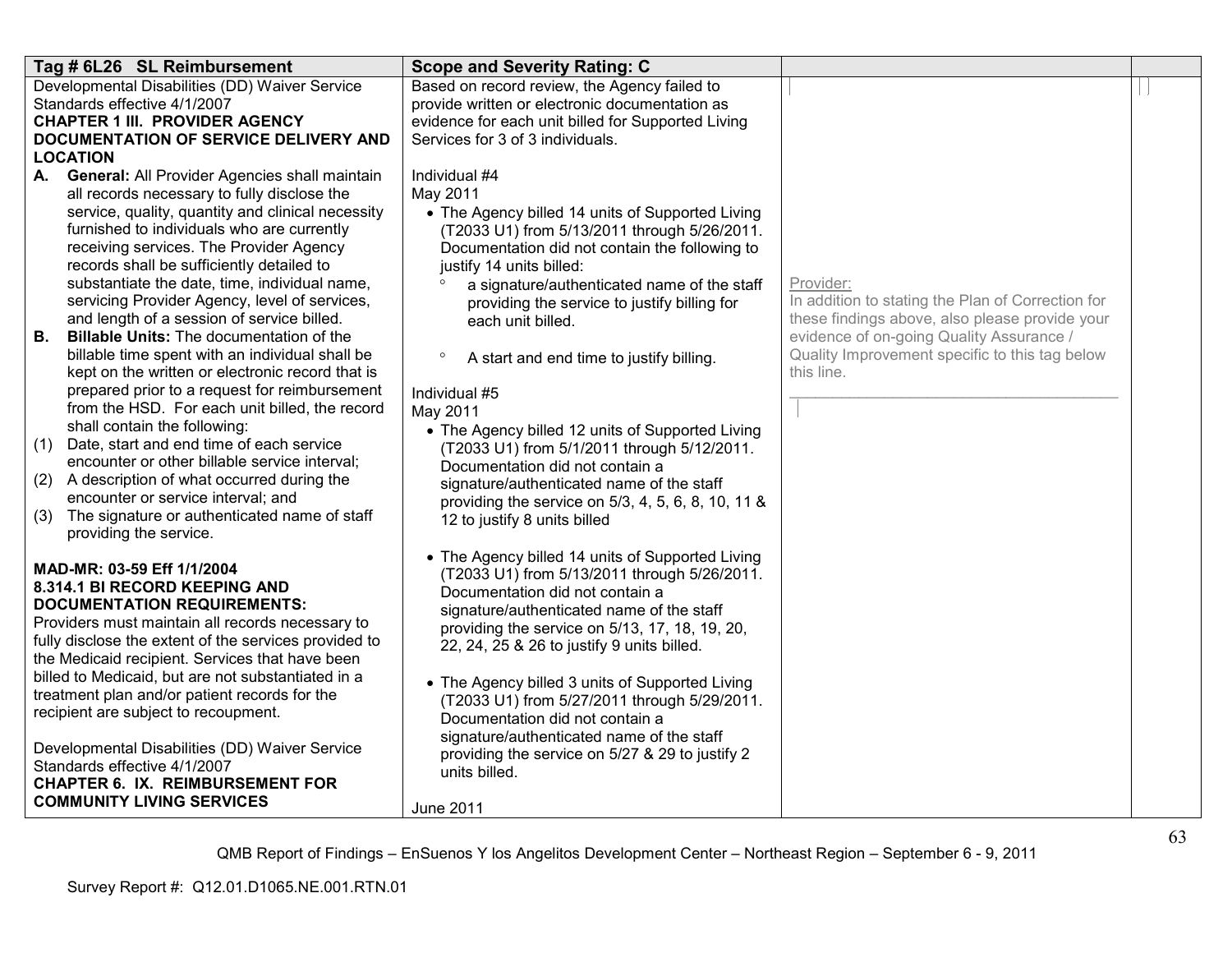| A. Reimbursement for Supported Living Services<br>(1) Billable Unit. The billable Unit for Supported<br>Living Services is based on a daily rate. The<br>daily rate cannot exceed 340 billable days a<br>year.<br><b>Billable Activities</b><br>(2)<br>(a) Direct care provided to an individual in the<br>residence any portion of the day.<br>(b) Direct support provided to an individual by<br>community living direct service staff away<br>from the residence, e.g., in the community.<br>(c) Any activities in which direct support staff<br>provides in accordance with the Scope of<br>Services.<br>(3) Non-Billable Activities<br>(a) The Supported Living Services provider shall<br>not bill DD Waiver for Room and Board.<br>(b) Personal care, respite, nutritional counseling<br>and nursing supports shall not be billed as<br>separate services for an individual receiving<br>Supported Living Services.<br>(c) The provider shall not bill when an individual<br>is hospitalized or in an institutional care<br>setting. | • The Agency billed 9 units of Supported Living<br>(T2033 U1) from 6/1/2011 through 6/9/2011.<br>Documentation did not contain a<br>signature/authenticated name of the staff<br>providing the service on 6/1, 2, 3, 5, 7 & 8 to<br>justify 6 units billed.<br>• The Agency billed 12 units of Supported Living<br>(T2033 U1) from 6/10/2011 through 6/21/2011.<br>Documentation did not contain a<br>signature/authenticated name of the staff<br>providing the service on 6/10, 14, 15, 17, 19 &<br>21 to justify 6 units billed.<br>• The Agency billed 1 units of Supported Living<br>(T2033 U1) on 6/22/2011. Documentation did<br>not contain a signature/authenticated name of<br>the staff providing the service to justify 1 unit<br>billed.<br><b>July 2011</b><br>• The Agency billed 14 units of Supported Living<br>(T2033 U1) from 7/1/2011 through 7/14/2011.<br>Documentation did not contain a<br>signature/authenticated name of the staff<br>providing the service on 7/1, 3, 6, 8, 9, 10, 11,<br>12, 13 & 14 to justify 10 units billed.<br>• The Agency billed 14 units of Supported Living<br>(T2033 U1) from 7/15/2011 through 7/28/2011.<br>Documentation did not contain a<br>signature/authenticated name of the staff<br>providing the service on 7/15, 19, 20, 22, 26 &<br>27 to justify 6 units billed.<br>• The Agency billed 1 units of Supported Living<br>(T2033 U1) on 7/29/2011. Documentation did<br>not contain a signature/authenticated name of<br>the staff providing the service to justify 1 unit<br>billed. |  |
|---------------------------------------------------------------------------------------------------------------------------------------------------------------------------------------------------------------------------------------------------------------------------------------------------------------------------------------------------------------------------------------------------------------------------------------------------------------------------------------------------------------------------------------------------------------------------------------------------------------------------------------------------------------------------------------------------------------------------------------------------------------------------------------------------------------------------------------------------------------------------------------------------------------------------------------------------------------------------------------------------------------------------------------------|--------------------------------------------------------------------------------------------------------------------------------------------------------------------------------------------------------------------------------------------------------------------------------------------------------------------------------------------------------------------------------------------------------------------------------------------------------------------------------------------------------------------------------------------------------------------------------------------------------------------------------------------------------------------------------------------------------------------------------------------------------------------------------------------------------------------------------------------------------------------------------------------------------------------------------------------------------------------------------------------------------------------------------------------------------------------------------------------------------------------------------------------------------------------------------------------------------------------------------------------------------------------------------------------------------------------------------------------------------------------------------------------------------------------------------------------------------------------------------------------------------------------------------------------------------|--|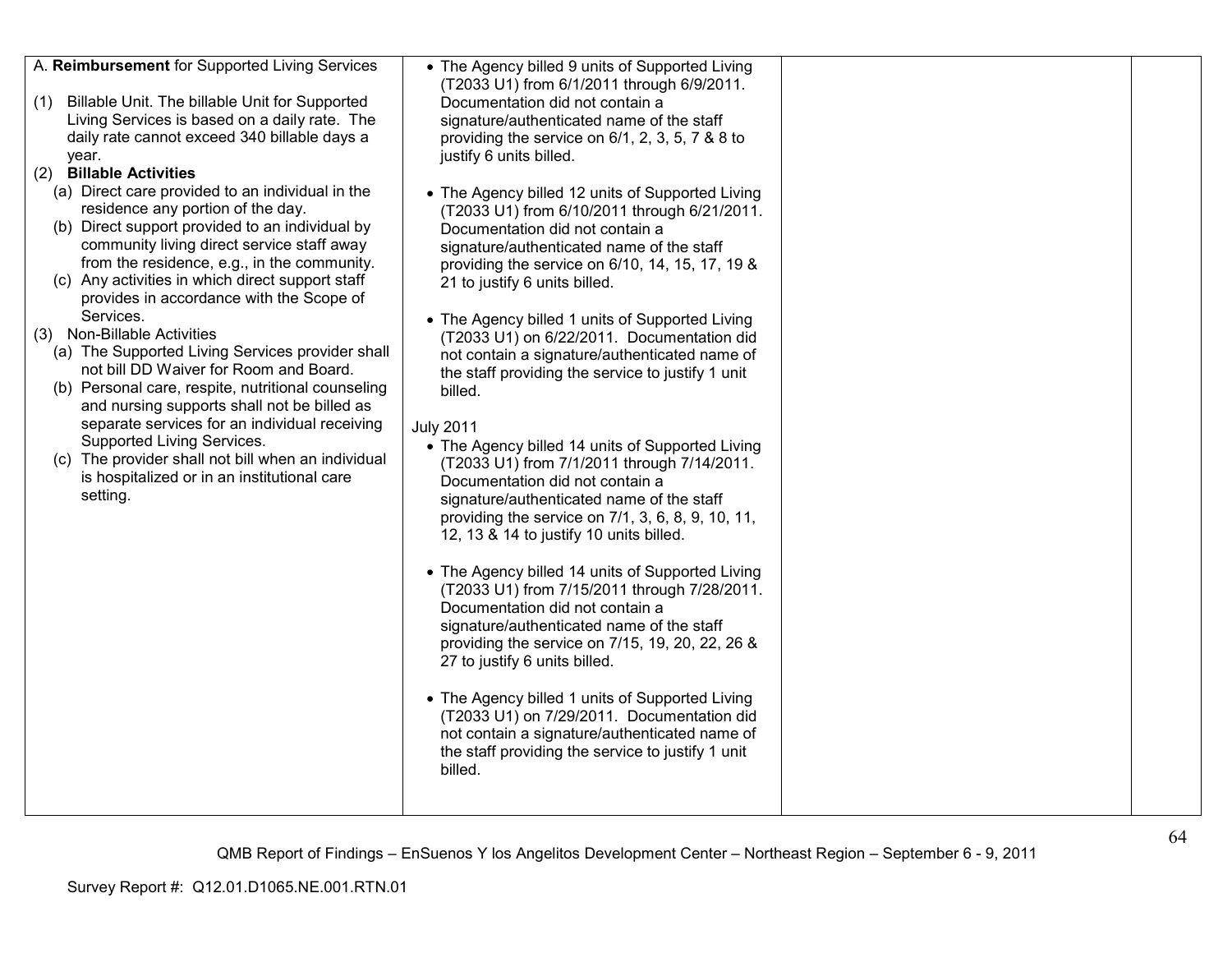| Individual #10<br><b>July 2011</b><br>• The Agency billed 14 units of Supported Living<br>(T2033 U2) from 7/1/2011 through 7/14/2011.<br>Documentation did not contain a<br>signature/authenticated name of the staff<br>providing the service on 7/9/2011 to justify 1<br>unit billed. |  |
|-----------------------------------------------------------------------------------------------------------------------------------------------------------------------------------------------------------------------------------------------------------------------------------------|--|
|                                                                                                                                                                                                                                                                                         |  |
|                                                                                                                                                                                                                                                                                         |  |
|                                                                                                                                                                                                                                                                                         |  |
|                                                                                                                                                                                                                                                                                         |  |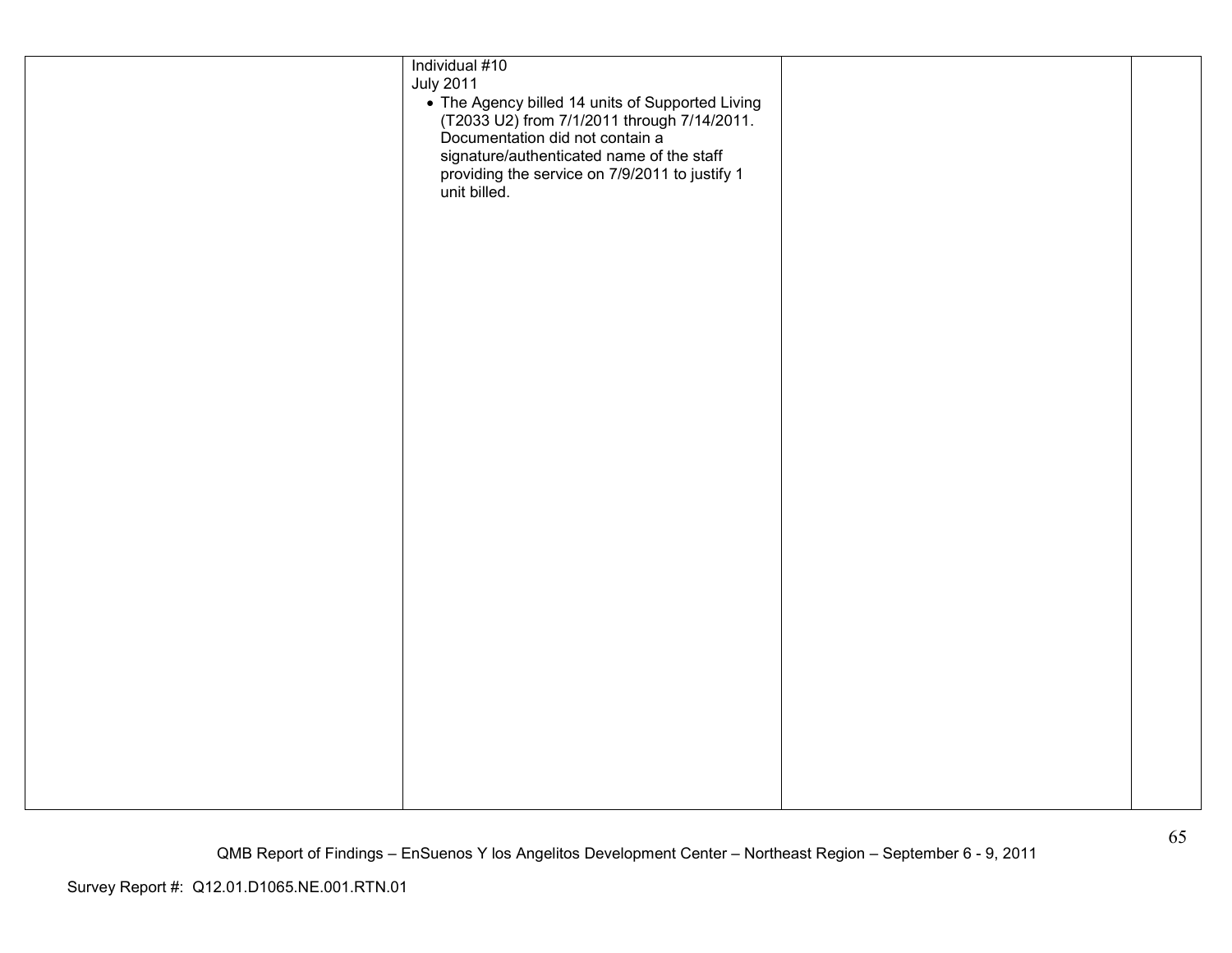| Tag # 6L27 FL Reimbursement                                                                               | <b>Scope and Severity Rating: B</b>                                          |                                                              |  |
|-----------------------------------------------------------------------------------------------------------|------------------------------------------------------------------------------|--------------------------------------------------------------|--|
| Developmental Disabilities (DD) Waiver Service                                                            | Based on record review, the Agency failed to                                 |                                                              |  |
| Standards effective 4/1/2007                                                                              | provide written or electronic documentation as                               |                                                              |  |
| <b>CHAPTER 1 III. PROVIDER AGENCY</b>                                                                     | evidence for each unit billed for Family Living                              |                                                              |  |
| DOCUMENTATION OF SERVICE DELIVERY AND                                                                     | Services for 3 of 5 individuals.                                             |                                                              |  |
| <b>LOCATION</b>                                                                                           | Individual #2                                                                |                                                              |  |
| A. General: All Provider Agencies shall maintain<br>all records necessary to fully disclose the           | May 2011                                                                     |                                                              |  |
| service, quality, quantity and clinical necessity                                                         | • The Agency billed 14 units of Family Living                                |                                                              |  |
| furnished to individuals who are currently                                                                | (T2033) from 5/13/2011 through 5/26/2011.                                    |                                                              |  |
| receiving services. The Provider Agency                                                                   | Insufficient documentation found on 5/21/2011                                |                                                              |  |
| records shall be sufficiently detailed to                                                                 | to justify 1 unit billed.                                                    |                                                              |  |
| substantiate the date, time, individual name,                                                             |                                                                              |                                                              |  |
| servicing Provider Agency, level of services,                                                             | • The Agency billed 5 units of Family Living                                 |                                                              |  |
| and length of a session of service billed.                                                                | (T2033) from 5/27/2011 through 5/31/2011.                                    | Provider:                                                    |  |
| <b>Billable Units: The documentation of the</b><br>В.                                                     | Documentation did not contain start and end                                  | In addition to stating the Plan of Correction for            |  |
| billable time spent with an individual shall be                                                           | time on 5/30/2011 to justify 1 unit billed.                                  | these findings above, also please provide your               |  |
| kept on the written or electronic record that is                                                          |                                                                              | evidence of on-going Quality Assurance /                     |  |
| prepared prior to a request for reimbursement<br>from the HSD. For each unit billed, the record           | Individual #7                                                                | Quality Improvement specific to this tag below<br>this line. |  |
| shall contain the following:                                                                              | <b>July 2011</b>                                                             |                                                              |  |
| (1)<br>Date, start and end time of each service                                                           | • The Agency billed 14 units of Family Living                                |                                                              |  |
| encounter or other billable service interval;                                                             | (T2033) from 7/15/2011 through 7/28/2011.<br>Documentation did not contain a |                                                              |  |
| A description of what occurred during the<br>(2)                                                          | signature/authenticated name of the staff                                    |                                                              |  |
| encounter or service interval; and                                                                        | providing the service on 7/19 & 25 to justify 2                              |                                                              |  |
| (3) The signature or authenticated name of staff                                                          | units billed.                                                                |                                                              |  |
| providing the service.                                                                                    |                                                                              |                                                              |  |
|                                                                                                           | Individual #9                                                                |                                                              |  |
| MAD-MR: 03-59 Eff 1/1/2004                                                                                | May 2011                                                                     |                                                              |  |
| 8.314.1 BI RECORD KEEPING AND                                                                             | • The Agency billed 14 units of Family Living                                |                                                              |  |
| <b>DOCUMENTATION REQUIREMENTS:</b>                                                                        | (T2033) from 5/13/2011 through 5/26/2011.                                    |                                                              |  |
| Providers must maintain all records necessary to<br>fully disclose the extent of the services provided to | Insufficient documentation found on 5/21/2011                                |                                                              |  |
| the Medicaid recipient. Services that have been                                                           | to justify 1 unit billed.                                                    |                                                              |  |
| billed to Medicaid, but are not substantiated in a                                                        | June 2011                                                                    |                                                              |  |
| treatment plan and/or patient records for the                                                             | • The Agency billed 14 units of Family Living                                |                                                              |  |
| recipient are subject to recoupment.                                                                      | (T2033) from 6/22/2011 through 6/25/2011.                                    |                                                              |  |
|                                                                                                           | Insufficient documentation found on 6/24 & 25                                |                                                              |  |
| Developmental Disabilities (DD) Waiver Service                                                            | to justify 2 units billed.                                                   |                                                              |  |
| Standards effective 4/1/2007                                                                              |                                                                              |                                                              |  |
| <b>CHAPTER 6. IX. REIMBURSEMENT FOR</b>                                                                   | <b>July 2011</b>                                                             |                                                              |  |
| <b>COMMUNITY LIVING SERVICES</b>                                                                          | • The Agency billed 14 units of Family Living                                |                                                              |  |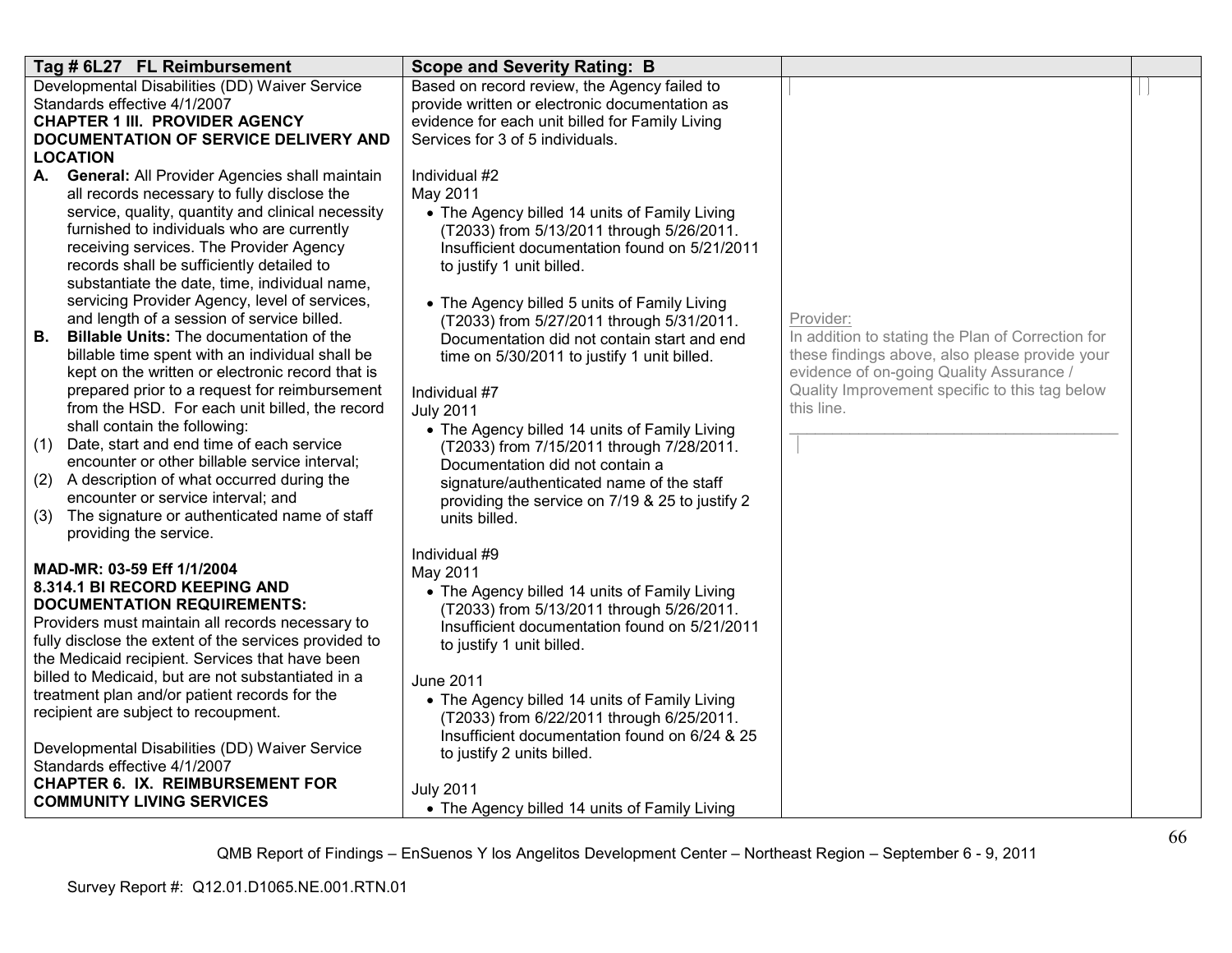| B. Reimbursement for Family Living Services<br>(1) Billable Unit: The billable unit for Family Living<br>Services is a daily rate for each individual in the<br>residence. A maximum of 340 days (billable<br>units) are allowed per ISP year.                                                                                                                                                                                                                                                                                                                                                                                                   | (T2033) from 7/1/2011 through 7/14/2011.<br>Insufficient documentation found on 7/2, 3, 4, 5<br>& 6 to justify 5 units billed.<br>• The Agency billed 11 units of Family Living |  |
|--------------------------------------------------------------------------------------------------------------------------------------------------------------------------------------------------------------------------------------------------------------------------------------------------------------------------------------------------------------------------------------------------------------------------------------------------------------------------------------------------------------------------------------------------------------------------------------------------------------------------------------------------|---------------------------------------------------------------------------------------------------------------------------------------------------------------------------------|--|
| (2) Billable Activities shall include:<br>(a) Direct support provided to an individual in the<br>residence any portion of the day;<br>(b) Direct support provided to an individual by<br>the Family Living Services direct support or<br>substitute care provider away from the<br>residence (e.g., in the community); and<br>(c) Any other activities provided in accordance<br>with the Scope of Services.                                                                                                                                                                                                                                     | (T2033) from 7/15/2011 through 7/25/2011.<br>Insufficient documentation found on 7/24/2011<br>to justify 1 unit billed.                                                         |  |
| (3) Non-Billable Activities shall include:<br>(a) The Family Living Services Provider Agency<br>may not bill the for room and board;<br>(b) Personal care, nutritional counseling and<br>nursing supports may not be billed as<br>separate services for an individual receiving<br>Family Living Services; and<br>(c) Family Living services may not be billed for<br>the same time period as Respite.<br>(d) The Family Living Services Provider Agency<br>may not bill on days when an individual is<br>hospitalized or in an institutional care setting.<br>For this purpose a day is counted from one<br>midnight to the following midnight. |                                                                                                                                                                                 |  |
| Developmental Disabilities (DD) Waiver Service<br>Standards effective 4/1/2007 - Chapter 6 -<br><b>COMMUNITY LIVING SERVICES</b><br>III. REQUIREMENTS UNIQUE TO FAMILY LIVING<br><b>SERVICES</b>                                                                                                                                                                                                                                                                                                                                                                                                                                                 |                                                                                                                                                                                 |  |
| C. Service Limitations. Family Living Services<br>cannot be provided in conjunction with any other<br>Community Living Service, Personal Support<br>Service, Private Duty Nursing, or Nutritional<br>Counseling. In addition, Family Living may not be<br>delivered during the same time as respite; therefore,                                                                                                                                                                                                                                                                                                                                  |                                                                                                                                                                                 |  |
|                                                                                                                                                                                                                                                                                                                                                                                                                                                                                                                                                                                                                                                  |                                                                                                                                                                                 |  |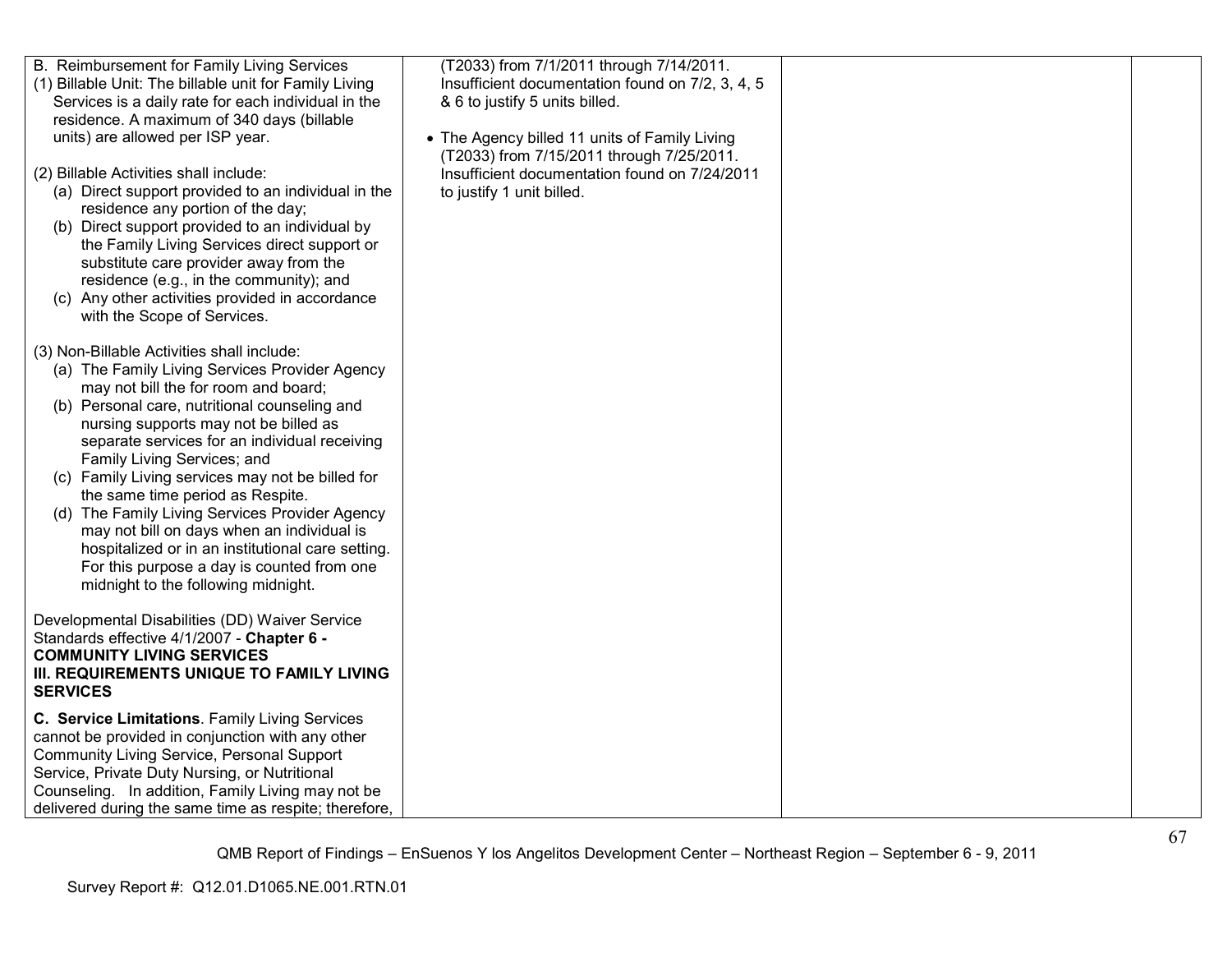| a specified deduction to the daily rate for Family<br>Living shall be made for each unit of respite<br>received.                                                                                                                                                                                  |  |  |
|---------------------------------------------------------------------------------------------------------------------------------------------------------------------------------------------------------------------------------------------------------------------------------------------------|--|--|
| Developmental Disabilities (DD) Waiver Service<br>Standards effective 4/1/2007 - DEFINITIONS<br><b>SUBSTITUTE CARE</b> means the provision of family<br>living services by an agency staff or subcontractor<br>during a planned/scheduled or emergency absence<br>of the direct service provider. |  |  |
| <b>RESPITE</b> means a support service to allow the<br>primary caregiver to take a break from care giving<br>responsibilities while maintaining adequate<br>supervision and support to the individual during the<br>absence of the primary caregiver.                                             |  |  |
|                                                                                                                                                                                                                                                                                                   |  |  |
|                                                                                                                                                                                                                                                                                                   |  |  |
|                                                                                                                                                                                                                                                                                                   |  |  |
|                                                                                                                                                                                                                                                                                                   |  |  |
|                                                                                                                                                                                                                                                                                                   |  |  |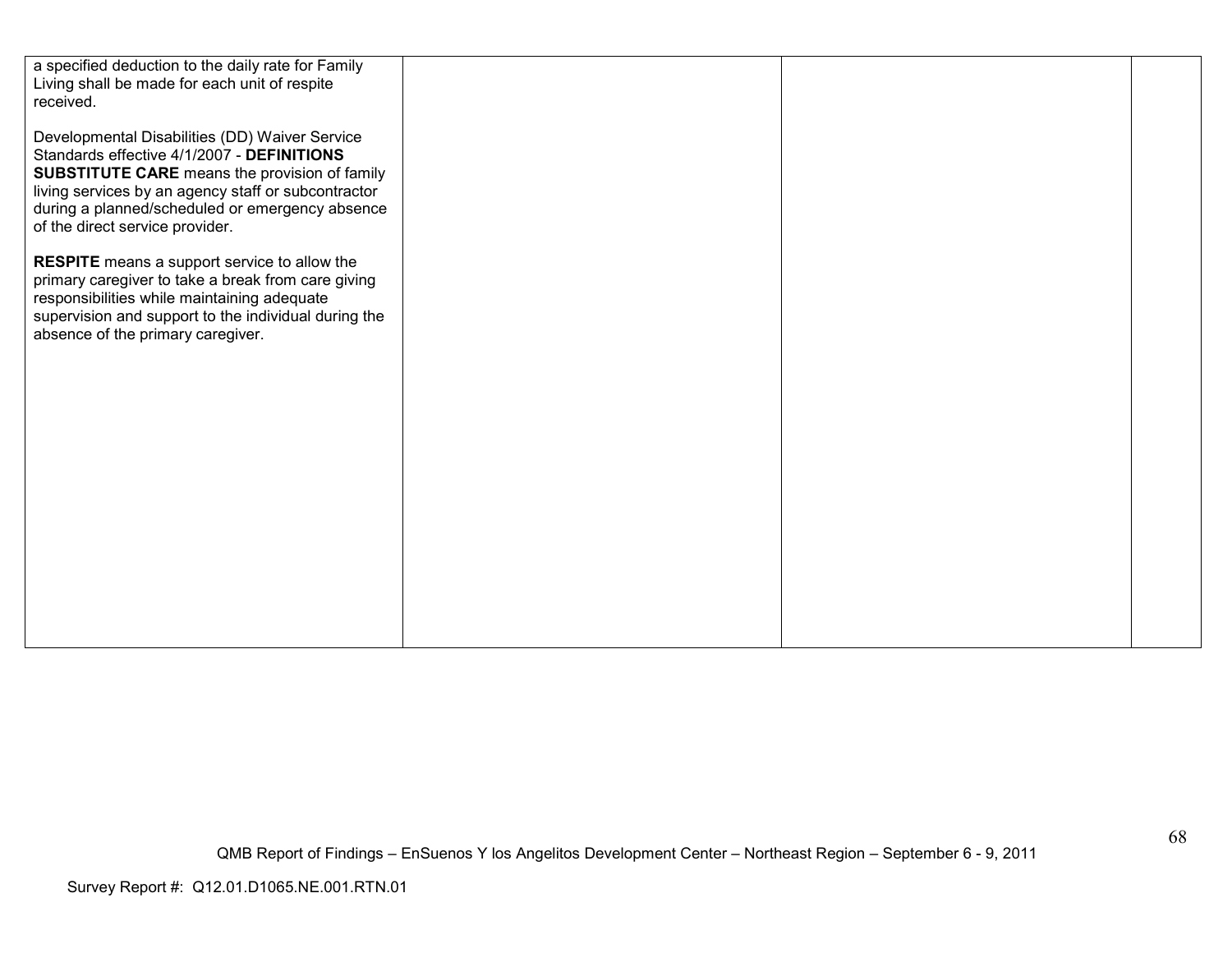

SUSANA MARTINEZ, GOVERNOR

CATHERINE D. TORRES, M.D., CABINET SECRETARY

Date: June 22, 2012

To: Jose R. Rodriquez, Executive Director Provider: EnSuenos Y Los Angelitos Development Center Address: 1030 Salazar Rd. State/Zip: Taos, New Mexico, 87571

E-mail Address: joser@eladc.org

Region: Northeast Routine Survey: September 6 - 9, 2011 Verification Survey: May 8 – 9, 2012 Program Surveyed: Developmental Disabilities WaiverService Surveyed: Community Living (Supported Living & Family Living) & Community Inclusion (Adult Habilitation, Community Access & Supported Employment) Survey Type: Verification

Dear Mr. Rodriquez,

The Division of Health Improvement/Quality Management Bureau has received, reviewed and approved the supporting documents you submitted for your Plan of Correction. The documents you provided verified that all previously cited survey Deficiencies have been corrected.

### **The Plan of Correction process is now complete.**

**Furthermore, your agency is now determined to be in Compliance with all Conditions of Participation.** 

To maintain ongoing compliance with standards and regulations, continue to use the Quality Assurance (self-auditing) processes you described in your Plan of Correction.

QMB Report of Findings – EnSuenos Y los Angelitos Development Center – Northeast Region – September 6 - 9, 2011

Survey Report #: Q12.01.D1065.NE.001.RTN.01